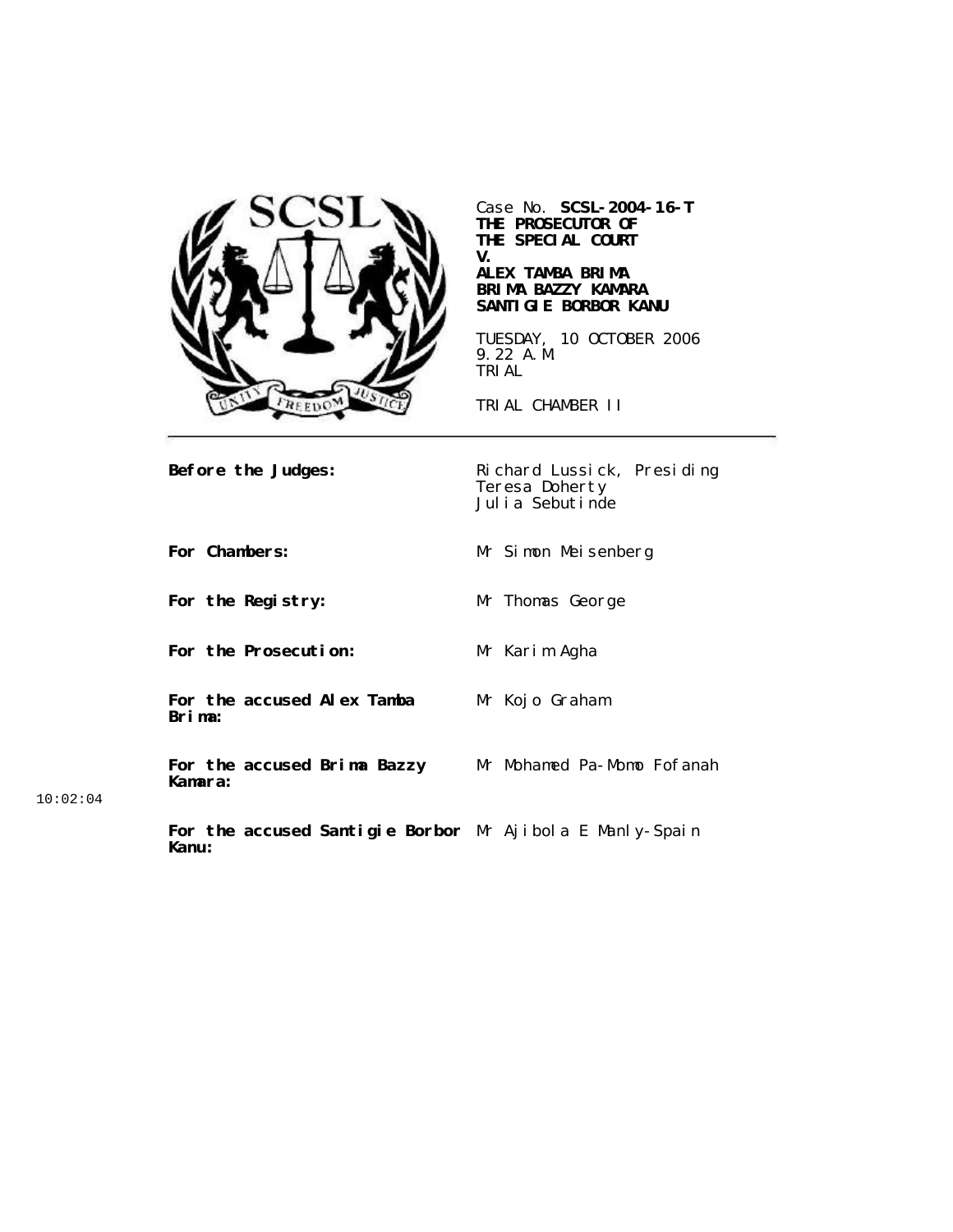1 2 3 4 5 6 7 8 9 09:22:34 10 11 12 13 14 09:23:22 15 16 17 18 19 09:23:42 20 21 22 23 24 09:24:18 25 26 27 28 29 09:14:45 [AFRC10OCT06A - MD] Tuesday, 10 October 2006 [Open session] [The accused present] [The witness entered court] [Upon commencing at 9.22 a.m.] PRESIDING JUDGE: Now, Mr Fofanah, is this witness DBK-122? MR FOFANAH: No, Your Honours. This is DBK-131 and he is on -- it's actually page 4 on the summaries filed 10 September 2006 and he is number 3 on the list. DBK-131. Your Honours, he will be testifying in Krio. WITNESS: DBK-131 [Sworn] [The witness answered through interpreter] EXAMINED BY MR FOFANAH: Q. Good morning, Your Honours. Good morning, Mr Witness. A. Good morning, sir. Q. Mr Witness, I'm going to ask you questions about certain events that occurred some time ago in Sierra Leone and your business is to give precise answers to the questions. After I finish asking you questions, my colleagues on this side may ask you questions and then the lawyer on the other side, the Prosecution, shall also be asking you questions. So we will start, Mr Witness. Mr Witness, you were born on 14 June 1979. After you getting me, Mr Witness? A. Yes. Yes, I can hear you. Yes, I was born on 14 June 1979. JUDGE SEBUTINDE: Mr Fofanah, avoid speaking over the witness or even over the interpreter because we don't hear what you are saying.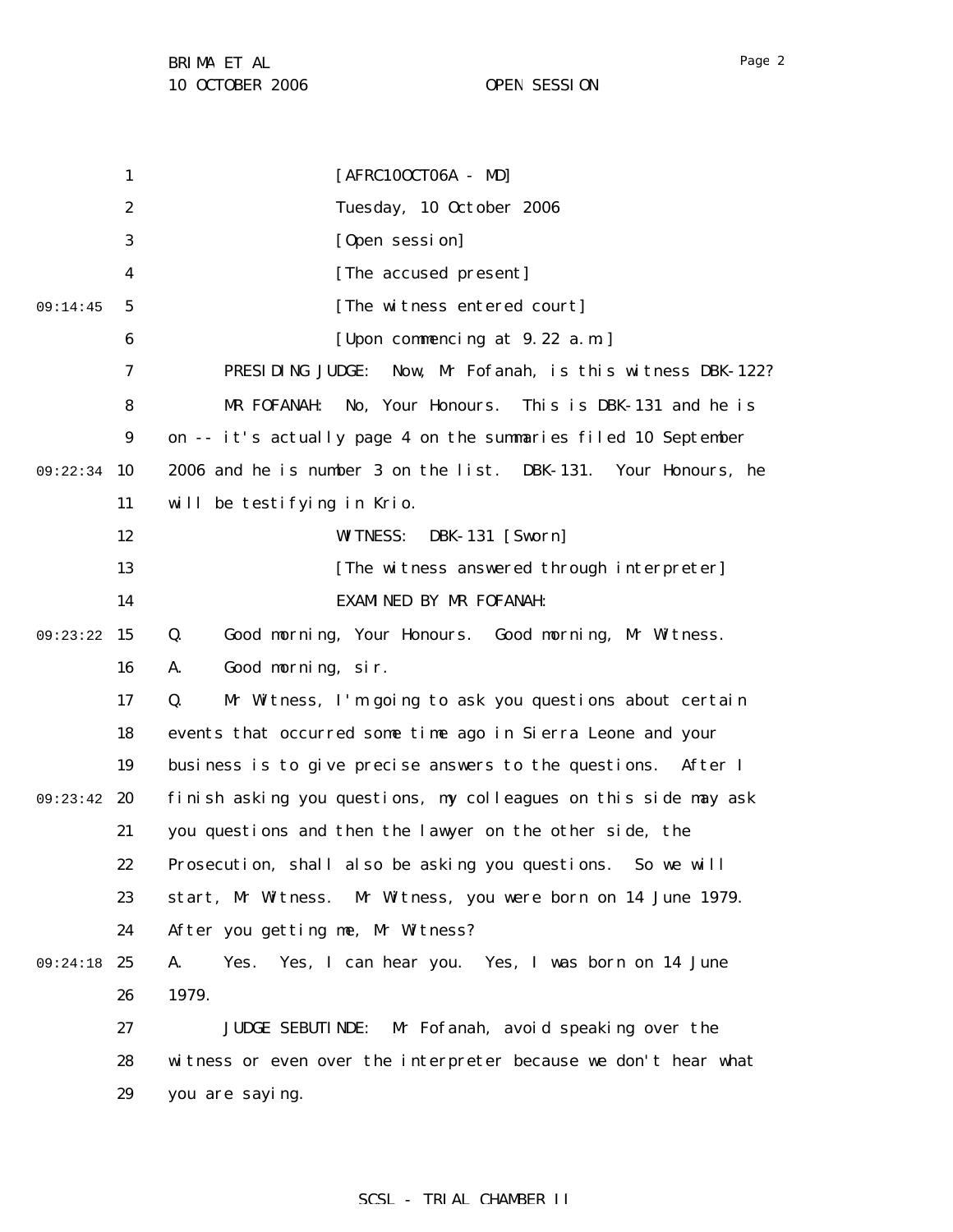|               | 1                |    | MR FOFANAH: Your Honours, I'm extremely sorry. I was         |
|---------------|------------------|----|--------------------------------------------------------------|
|               | $\boldsymbol{2}$ |    | actually on a different channel. That's why. I'm sorry about |
|               | 3                |    | that, Your Honours.                                          |
|               | 4                | Q. | Mr Witness, you were born in Freetown, in the Western Area   |
| 09:25:02      | $5\phantom{.0}$  |    | of Sierra Leone?                                             |
|               | 6                | A. | Yes.                                                         |
|               | 7                | Q. | And you went to school in Freetown and --                    |
|               | 8                | A. | Yes.                                                         |
|               | 9                | Q. | -- you went as far as the fourth form?                       |
| 09:25:18      | 10               | A. | Yes.                                                         |
|               | 11               | Q. | You are currently engaged in computer studies as well as     |
|               | 12               |    | petty trading?                                               |
|               | 13               | A. | Yes, yes.                                                    |
|               | 14               | Q. | Mr Witness, you were enlisted in the Sierra Leone Army in    |
| 09:25:42      | 15               |    | February 1992?                                               |
|               | 16               | A. | Yes. I joined the army in 1992. At that time I was 13        |
|               | 17               |    | years of age.                                                |
|               | 18               |    | PRESIDING JUDGE:<br>What was that age again, Mr Interpreter? |
|               | 19               |    | THE INTERPRETER:<br>13 years.<br>One three.                  |
| $09:26:04$ 20 |                  |    | THE WITNESS: I was 13 years when I joined the army.          |
|               | 21               |    | MR FOFANAH:                                                  |
|               | 22               | Q. | And did you join the army as a private soldier?              |
|               | 23               | A. | Yes, of course.                                              |
|               | 24               | Q. | Mr Witness, since you went to school as far as the fourth    |
| 09:26:23      | 25               |    | form, I take it that you can read and write?                 |
|               | 26               | A. | I can read and write very well.                              |
|               | 27               | Q. | So when you were enrolled in the army, were you given an     |
|               | 28               |    | SLA number, a Sierra Leone Army number?                      |
|               | 29               | A. | Yes.                                                         |

SCSL - TRIAL CHAMBER II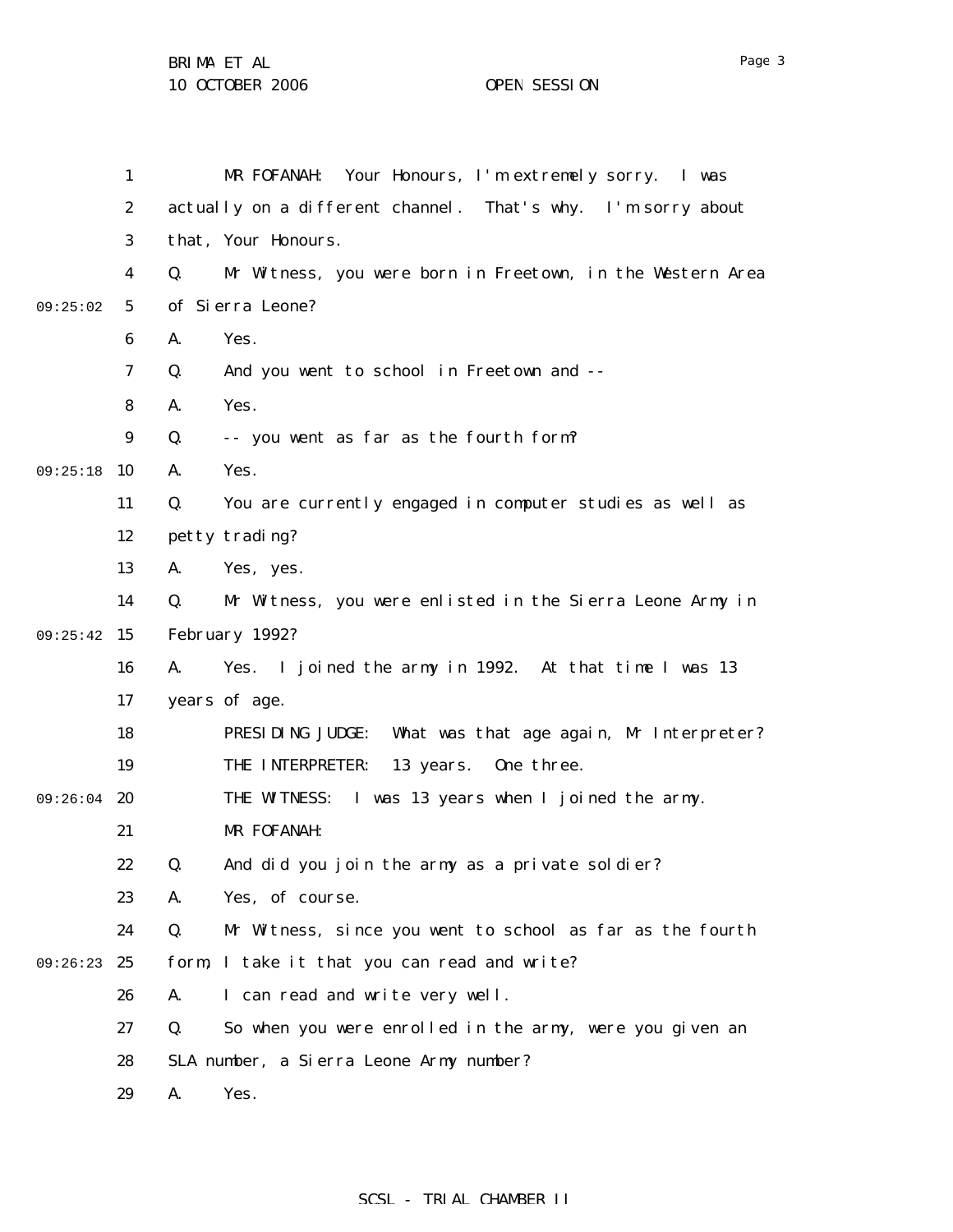1 2 3 4 5 6 7 8 9 09:27:14 10 11 12 13 14 09:31:01 15 16 17 18 19 09:31:01 20 21 22 23 24 09:31:01 25 26 27 28 29 09:26:59 Q. Now, if given the opportunity, will you be able to write out your SLA number and, if you have any nickname as well, on a piece of paper? A. Yes, I will do that. Q. But, before I go on, do you have a nickname? I'm not asking you to call out the name. I just want to know if you have a nickname? A. Yes. MR FOFANAH: Your Honours, at this stage I'm respectfully applying that, for purposes of the witness's protection, that the sheet of paper be given to him so that he can write out his full names, his nickname and his SLA number. PRESIDING JUDGE: All right. Mr Court Attendant? MR FOFANAH: Your Honours, on behalf of the Kamara Defence team, we are respectfully applying that the said document be tendered, subject to any objection from the Prosecution. PRESIDING JUDGE: Yes, any objection? MR AGHA: No objection, Your Honour. PRESIDING JUDGE: All right. That will be admitted as Defence Exhibit 32. [Exhibit No. 32 was admitted] PRESIDING JUDGE: Do you want that under seal? MR GEORGE: Yes, Your Honour. PRESIDING JUDGE: Marked confidential and under seal. MR FOFANAH: Thank you very much, Your Honour. Q. Mr Witness, where were you trained as an SLA? A. I was trained at Benguema Training Barracks. Q. Your Honours, may I seek your indulgence for a moment. Mr Witness, please wait for the interpretation and whatever I say

SCSL - TRIAL CHAMBER II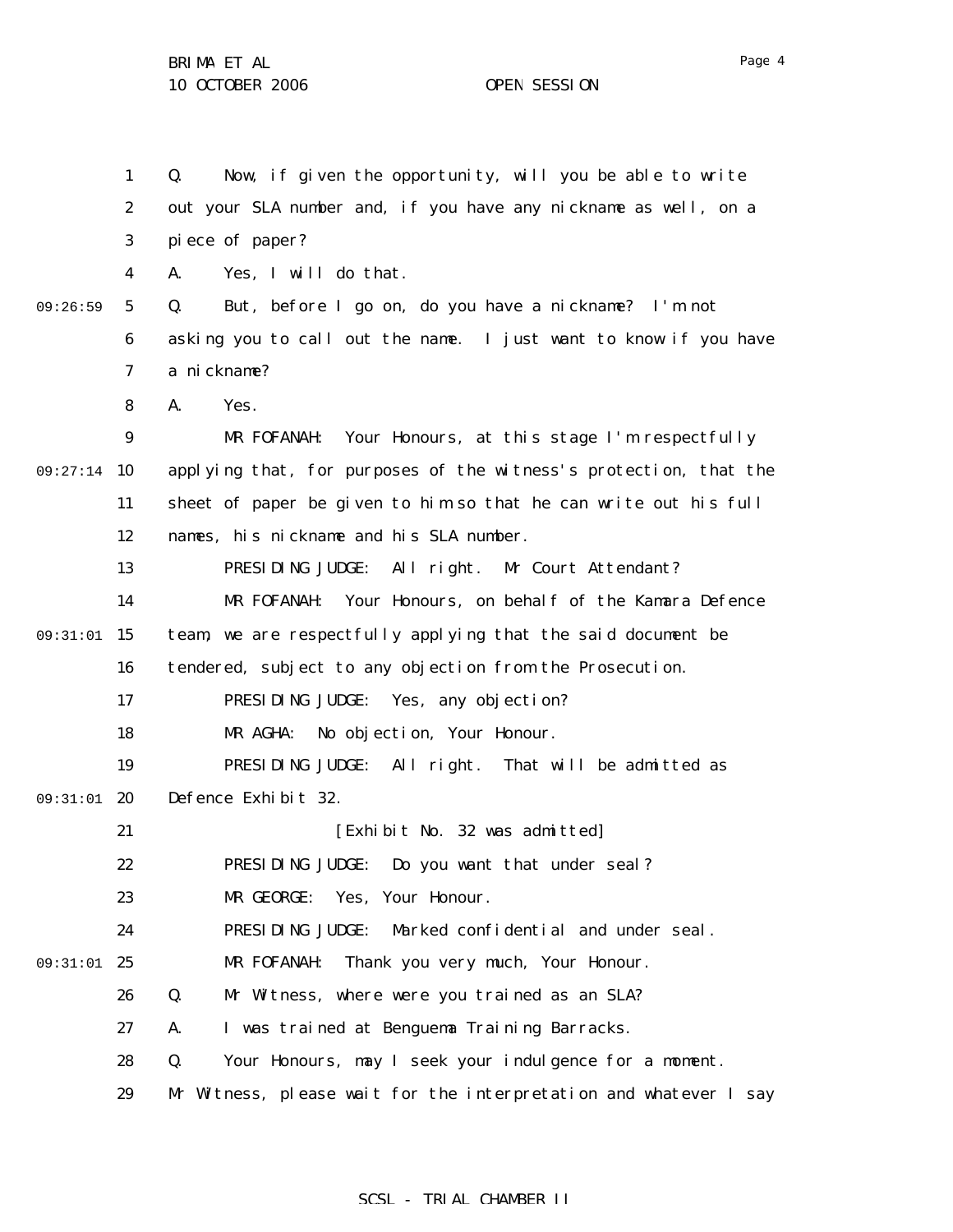|          | $\mathbf{1}$     | has to be interpreted and whatever you say has to be interpreted |
|----------|------------------|------------------------------------------------------------------|
|          | $\boldsymbol{2}$ | and the language in which you have chosen to testify is Krio, so |
|          | 3                | I hope you will take note of that. So, you said you were trained |
|          | 4                | where, again, please? Can you go over that?                      |
| 09:31:45 | $5\overline{)}$  | At Benguema and my advance training I did it at Daru.<br>A.      |
|          | 6                | Your Honours, we've had Benguema before.<br>MR FOFANAH:          |
|          | 7                | And what were you trained in at Benguema?<br>Q.                  |
|          | 8                | I was trained as infantry. Infantry training, I did it<br>A.     |
|          | $\boldsymbol{9}$ | there.                                                           |
| 09:32:12 | 10               | And what does that mean?<br>Q.                                   |
|          | 11               | Infantry means that you have been trained to fight on the<br>A.  |
|          | 12               | ground.                                                          |
|          | 13               | Now, were you trained in any other thing, apart from being<br>Q. |
|          | 14               | trained to fight on the ground?                                  |
| 09:32:58 | 15               | Well, I was trained also to come down from a helicopter.<br>A.   |
|          | 16               | That's all.                                                      |
|          | 17               | Did you receive any training in weapons?<br>Q.                   |
|          | 18               | I received training.<br>A.<br>Yes.                               |
|          | 19               | What kind of weapons were you trained in?<br>Q.                  |
| 09:33:10 | 20               | AK-47, HNG, GPMG, anti-aircraft single barrel and double<br>A.   |
|          | 21               | barrel, G3, and other smaller weapons.                           |
|          | 22               | Mr Witness, you have to go a bit slowly because you are<br>Q.    |
|          | 23               | being interpreted. Mr Witness, did you have any training         |
|          | 24               | instructor at Benguema?                                          |
| 09:33:35 | 25               | A.<br>Yes.                                                       |
|          | 26               | Q.<br>Who was your training instructor?                          |
|          | 27               | Sumu, Obereh.<br>A.                                              |
|          | 28               | MR FOFANAH:<br>Sumu is, S-U-M-U. And Obereh is, O-B-E-R-E-H.     |
|          | 29               | Now did these people have any ranks? Were they SLAs first<br>Q.  |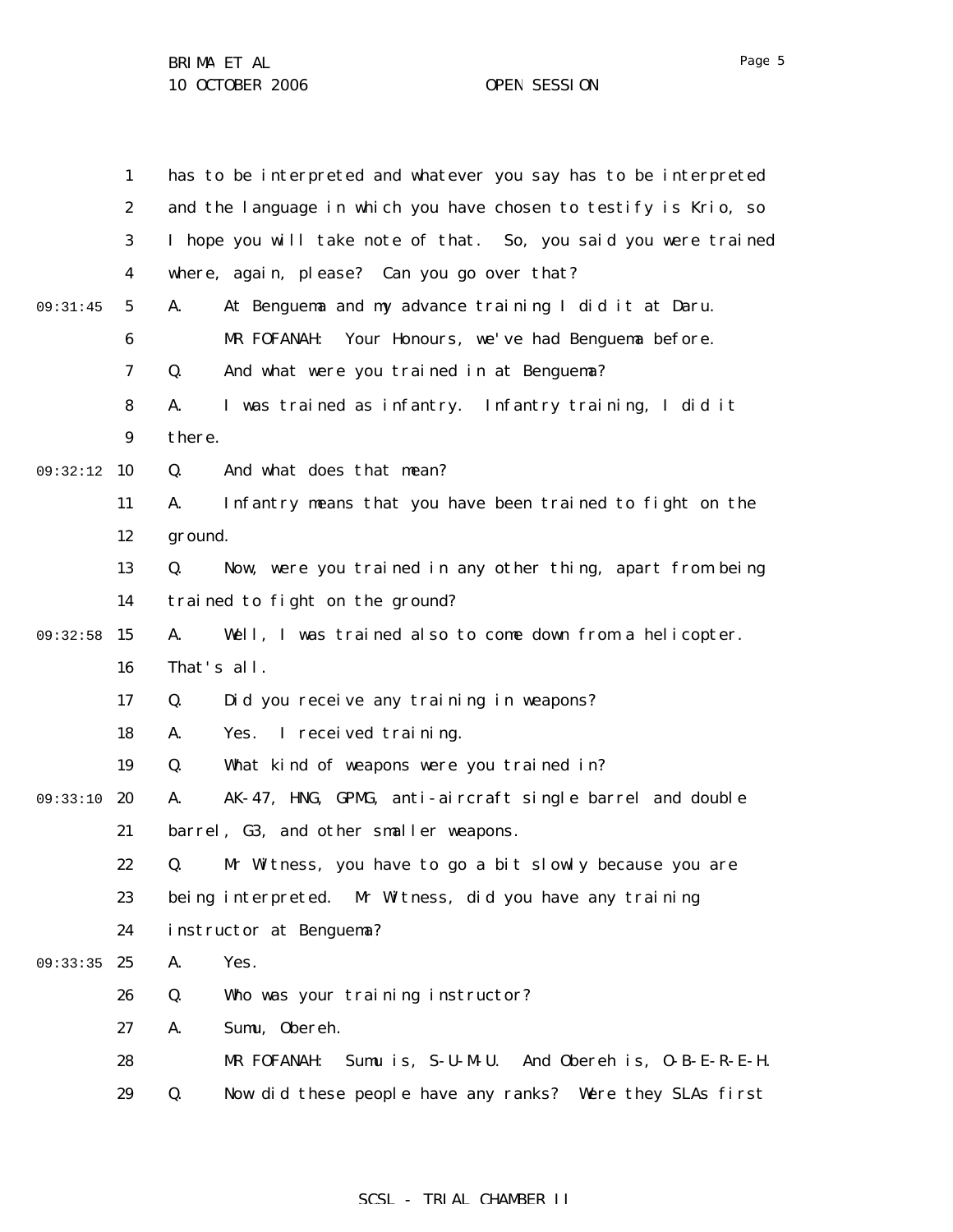1 of all?

|          | $\boldsymbol{2}$ | A.   | Sumu was an SLA soldier. He was a staff sergeant.<br>The   |
|----------|------------------|------|------------------------------------------------------------|
|          | 3                |      | training commander was Samura.                             |
|          | 4                | Q.   | Okay. We have heard that Sumu was a staff sergeant and     |
| 09:34:19 | $\sqrt{5}$       | SLA. | What about Obereh?                                         |
|          | 6                | A.   | He was a sergeant.                                         |
|          | 7                | Q.   | Was he also an SLA?                                        |
|          | 8                | A.   | Yes, he was an SLA.                                        |
|          | 9                | Q.   | And whom did you say was the training commander?           |
| 09:34:33 | 10               | A.   | Colonel Samura.                                            |
|          | 11               |      | MR FOFANAH:<br>Samura, Your Honours, is S-A-M-U-R-A.       |
|          | 12               | Q.   | How long did you train for at the Benguema training camp?  |
|          | 13               | A.   | Six months.<br>Six months.                                 |
|          | 14               | Q.   | And when you left Benguema, did you go anywhere?           |
| 09:34:58 | 15               | A.   | Yes.                                                       |
|          | 16               | Q.   | Where did you go to?                                       |
|          | 17               | A.   | I went to Daru.                                            |
|          | 18               | Q.   | Did you go to Daru on a military posting or you just went  |
|          | 19               |      | all by yourself?                                           |
| 09:35:13 | 20               | A.   | The military sent me there. To go and capture Kailahun and |
|          | 21               |      | Koindu from -- border from RUF.                            |
|          | 22               | Q.   | What is RUF?                                               |
|          | 23               | A.   | Revolutionary United Front.                                |
|          | 24               | Q.   | And what does that mean?                                   |
| 09:35:40 | 25               | A.   | Well, I'm not an RUF, so I don't know the meaning of RUFs. |
|          | 26               |      | If you ask me the SLA, I will tell you.                    |
|          | 27               | Q.   | I mean, who were they? Who were they, the RUF?             |
|          | 28               | A.   | They were rebels.                                          |
|          | 29               | Q.   | Mr Witness, did you leave the Benguema Training Camp with  |

Page 6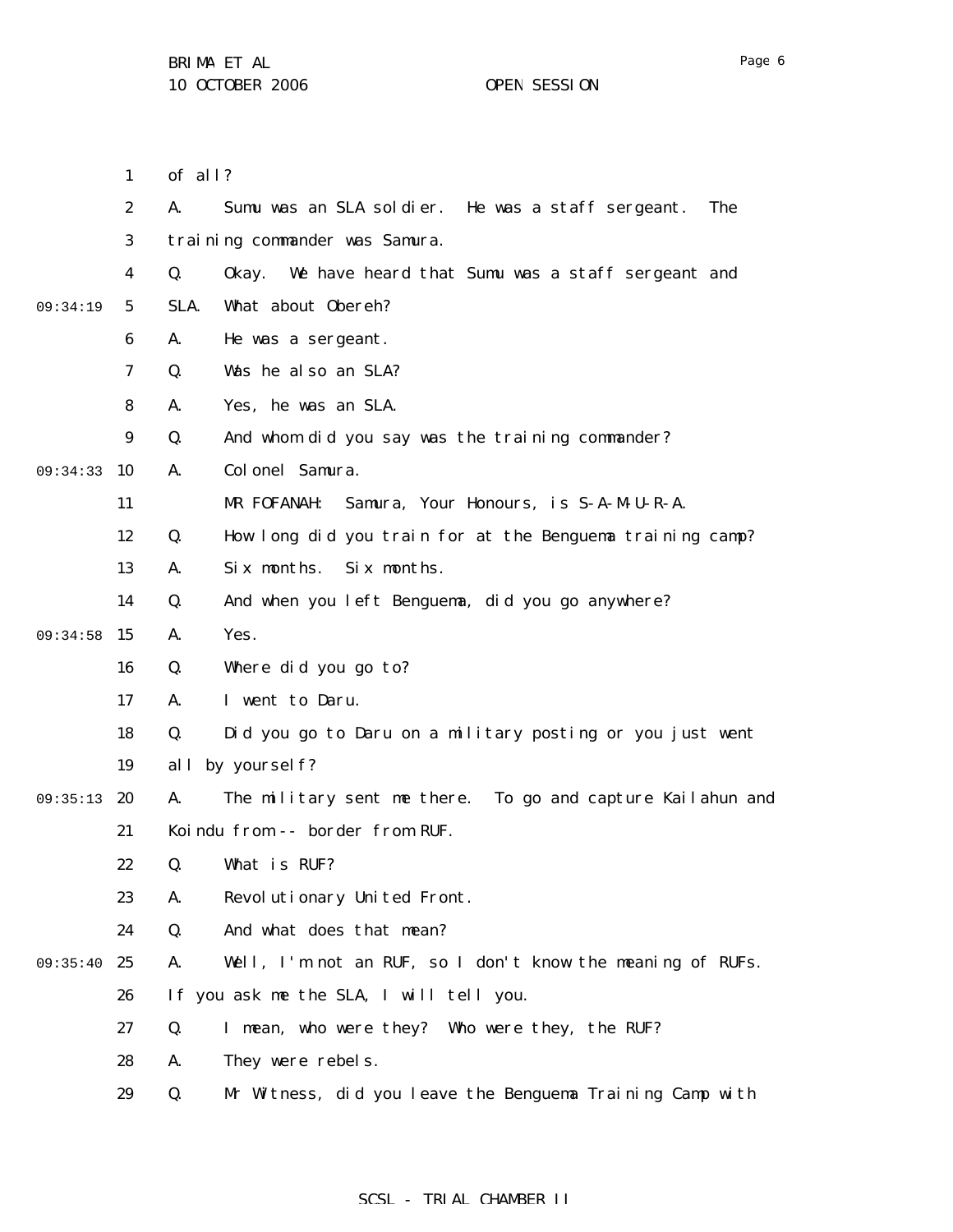any rank?

1

|          | $\boldsymbol{2}$ | No.<br>A.                                                             |
|----------|------------------|-----------------------------------------------------------------------|
|          | 3                | Q.<br>So how long did you take in Daru when you were posted           |
|          | 4                | there?                                                                |
| 09:36:18 | 5                | About two months.<br>A.                                               |
|          | 6                | And from Daru, did you go anywhere?<br>Q.                             |
|          | 7                | Yes.<br>A.                                                            |
|          | 8                | Q.<br>Where did you go to?                                            |
|          | $\boldsymbol{9}$ | We went towards the border, the Koindu border. We captured<br>A.      |
| 09:36:45 | 10               | Kailahun and Pendembu and then we went to Koindu border and we        |
|          | 11               | came back to Daru. From there, I went to Tongo.                       |
|          | 12               | So when you say "we, " were you under the command of anyone<br>Q.     |
|          | 13               | whilst you were advancing to Koindu and the other places you've       |
|          | 14               | mentioned?                                                            |
| 09:37:05 | 15               | I was with a lieutenant, Lieutenant Bakarr.<br>A.<br>Yes.<br>He was a |
|          | 16               | task force in Daru, so I was under the task force.                    |
|          | 17               | Your Honours, Koindu is K-0-I-N-D-U, and<br>MR FOFANAH:               |
|          | 18               | Bakarr is B-A-K-A-R-R.                                                |
|          | 19               | Q.<br>So you said eventually you came back after these operations     |
| 09:37:34 | 20               | to Tongo; not so?                                                     |
|          | 21               | Well, from Tongo I went to Bo, I went to Kono, another<br>A.          |
|          | 22               | operation again in Kono because RUF went and captured Kono so we      |
|          | 23               | went and recaptured Kono.                                             |
|          | 24               | So what year was it that you went and recaptured Kono from<br>Q.      |
| 09:38:03 | 25               | the RUF?                                                              |
|          | 26               | It was around about 1994.<br>A.                                       |
|          | 27               | Q.<br>And how old were you around this time?                          |
|          | 28               | At that time I was around about 15 years.<br>A.                       |
|          | 29               | Now, in 1997, where were you?<br>Q.                                   |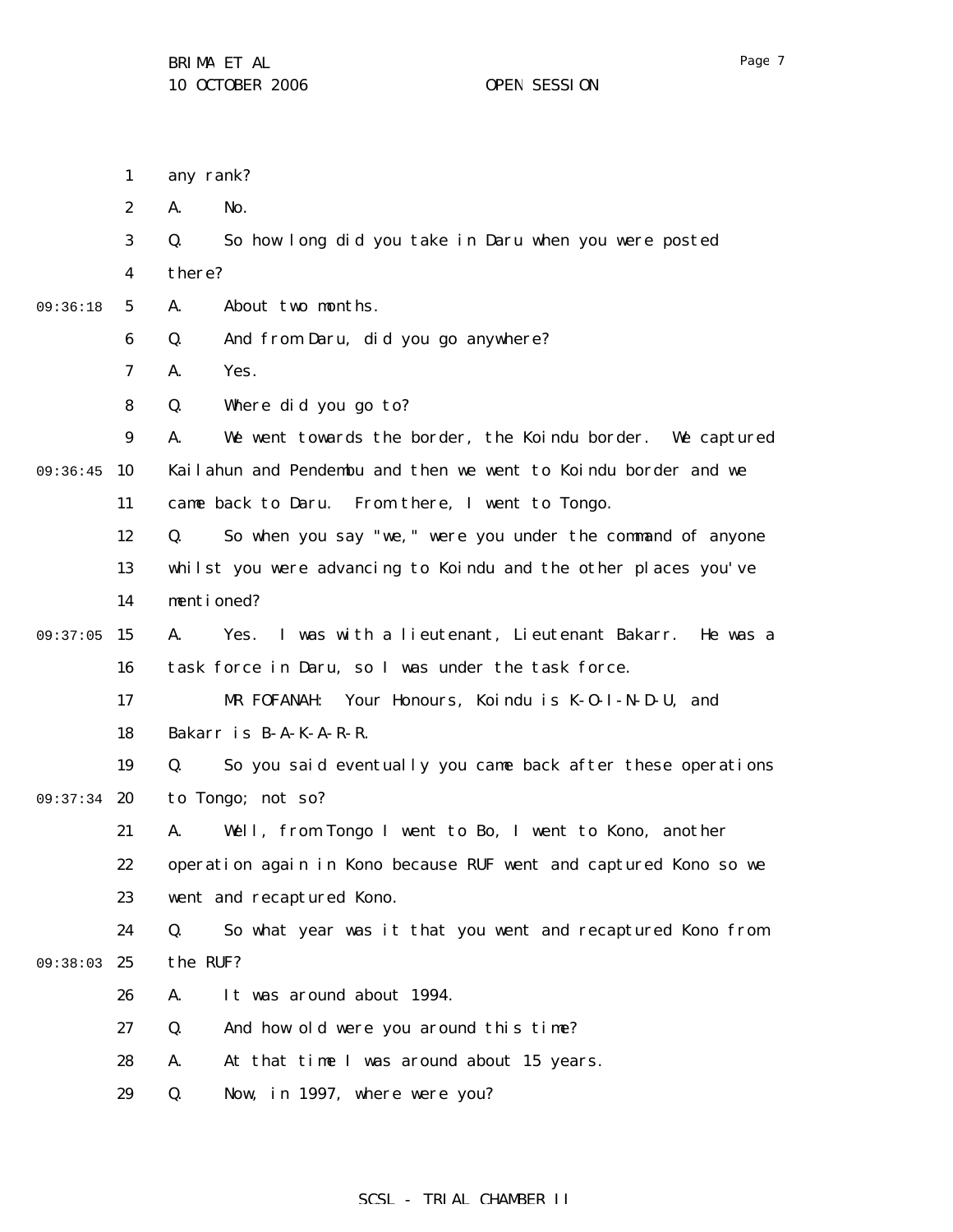|          | $\mathbf{1}$     | I was at RDF; Rapid Deployment Force in Sumbuya.<br>A.            |
|----------|------------------|-------------------------------------------------------------------|
|          | $\boldsymbol{2}$ | Q.<br>Sumbuya Your Honours, we've had before.<br>Now, do you      |
|          | 3                | remember May 25, 1997?                                            |
|          | 4                | Yes.<br>A.                                                        |
| 09:39:01 | $5\phantom{.0}$  | Q.<br>On that day, where were you?                                |
|          | 6                | I was at RDF.<br>A.                                               |
|          | 7                | Did anything happen on that day, that you can recall?<br>Q.       |
|          | 8                | I remember that in the morning we heard an announcement<br>A.     |
|          | $\boldsymbol{9}$ | that they had overthrown. That's all that I can remember and,     |
| 09:39:32 | 10               | from there --                                                     |
|          | 11               | Q.<br>Okay. Hold it.<br>Hold it.                                  |
|          | 12               | Colonel Sinah gave us orders that --<br>A.                        |
|          | 13               | Hold it. You said you heard an announcement that they had<br>Q.   |
|          | 14               | overthrown.<br>Now, who made the announcement?                    |
| 09:39:51 | 15               | Corporal Gborie.<br>A.                                            |
|          | 16               | And whom did they say they had overthrown -- did he say<br>Q.     |
|          | 17               | they have overthrown?                                             |
|          | 18               | The ex -- His Excellency, the President Alhaji Tejan<br>A.        |
|          | 19               | He was the one that was overthrown at that time.<br>Kabbah.       |
| 09:40:17 | 20               | Did he say who overthrew the SLPP, His Excellency's<br>Q.         |
|          | 21               | government, apart from himself, Gborie?                           |
|          | 22               | A. No.                                                            |
|          | 23               | And as a result of that overthrow, did you do anything?<br>Q.     |
|          | 24               | No.<br>A.                                                         |
| 09:40:48 | 25               | Do you know if any government was formed as a result of the<br>Q. |
|          | 26               | overthrow?                                                        |
|          | 27               | Yes.<br>A.                                                        |
|          | 28               | Q.<br>What government was formed?                                 |
|          | 29               | The AFRC government.<br>A.                                        |
|          |                  |                                                                   |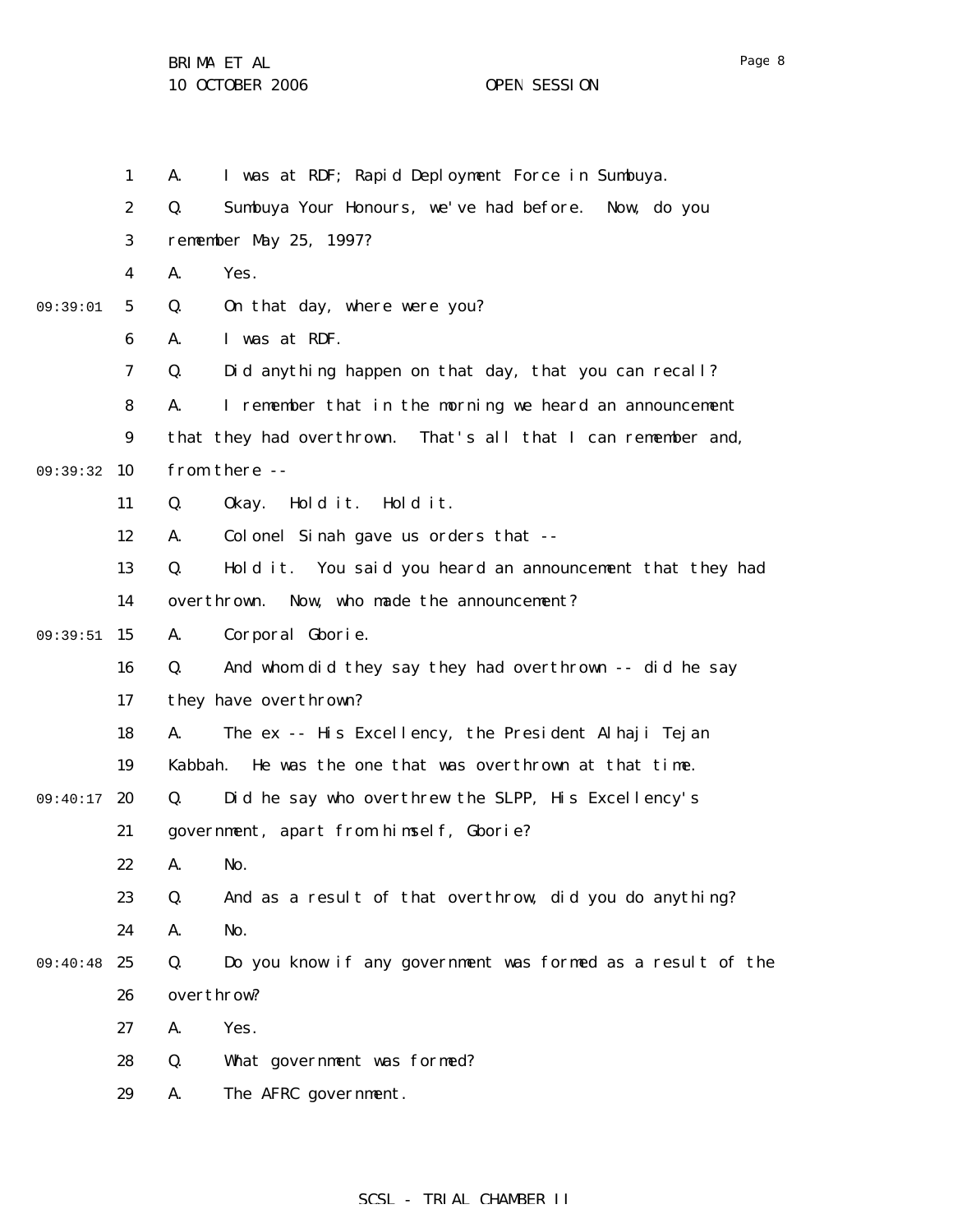BRIMA ET AL

10 OCTOBER 2006 OPEN SESSION

1 2 3 4 5 6 7 8 9 09:41:57 10 11 12 13 14 09:42:29 15 16 17 18 19 09:42:54 20 21 22 23 24 09:43:13 25 26 27 28 29 09:41:29 Q. Do you know what AFRC means? A. Yes. Q. Please tell the Court. A. Armed Forces Revolutionary Council. Q. Now, who was your commander at Sumbuya, the RDF Sumbuya? A. Colonel Sinah. MR FOFANAH: S-I-N-N-A-H [sic], Your Honours. Q. Now, did he do anything as a result of the overthrow? A. Well, he said that we should come to Freetown to come and counter the coup. Q. And did you come to Freetown to counter the coup? A. No. No. Q. Do you know the strength of the soldiers who were at RDF at Sumbuya, how many of you were there? A. I can't remember. We were so many. The soldiers were so many and they came from different battalions every week and every month, from different deployment. They send them to go and train at Sumbuya so I cannot tell you the exact number. Q. Okay. So after the coup of May 25, 1997, did you stay in Sumbuya? A. That very day I left Sumbuya to come to Freetown with the troop that Colonel Sinah had already said that we should come to Freetown with. Q. And what part of Freetown did you come to? A. When I came, I stopped at 7th Battalion because I met some of my friends there, so I came down. Q. And who were these friends that you met at the 7th Battalion? A. Gabon, Bakarr.

### SCSL - TRIAL CHAMBER II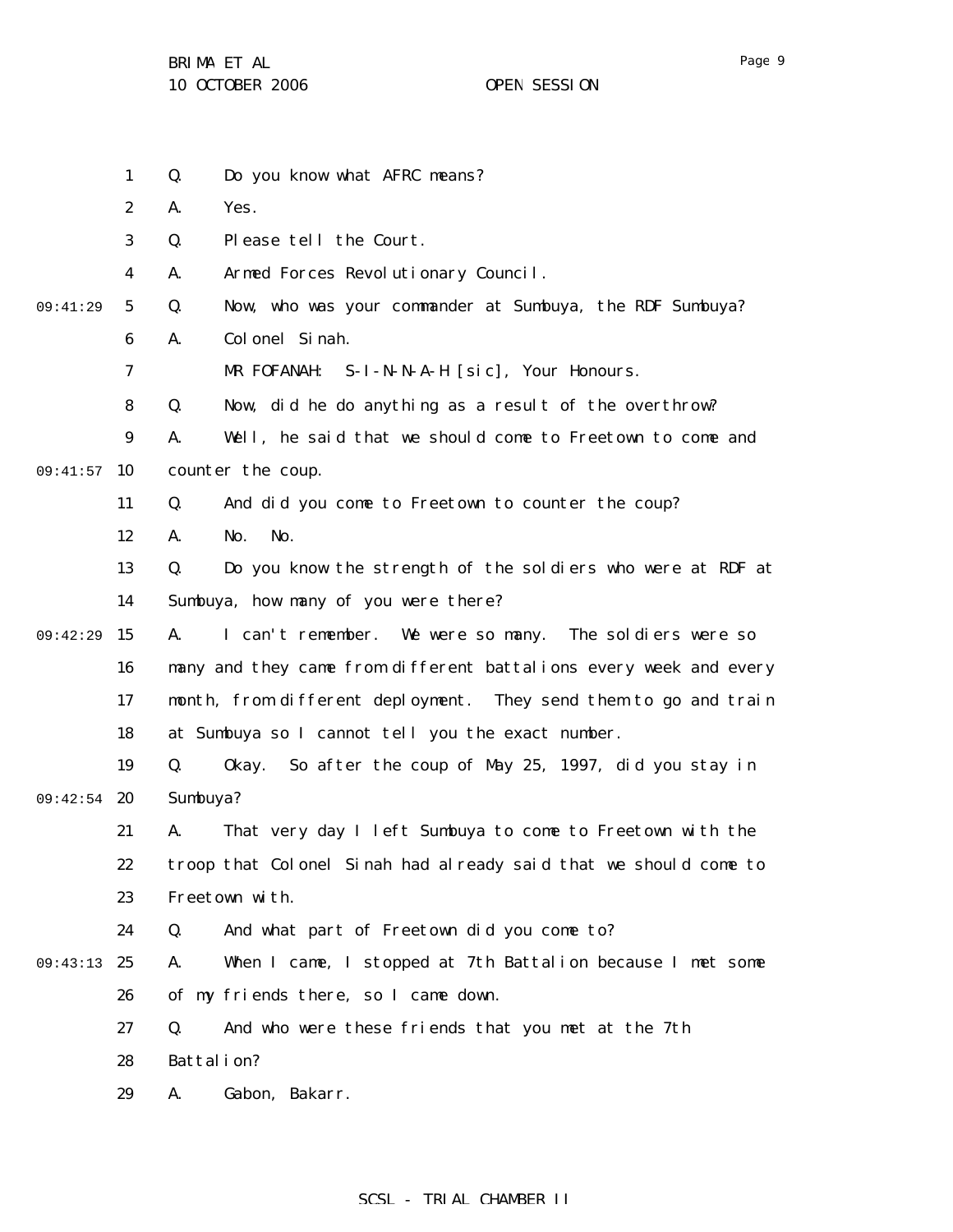1 2 3 4 5 6 7 8 9 09:44:35 10 11 12 13 14 09:44:56 15 16 17 18 19 09:45:18 20 21 22 23 24 09:45:41 25 26 27 28 29 09:44:07 Q. Did they belong to any institution? Did they have an occupation, your friends? A. Yes, they were military personnels and we were all trained together and so when I saw them, they called me and I joined them. Q. So when you joined them, did you do anything? A. Well, I spoke with them and they told me that the AFRC had overthrown, so I told them that I was going home, yeah. They explained what transpired, that they overthrew and they -- THE INTERPRETER: My Honours, can the witness please go slowly so that I can able to interpret him well. MR FOFANAH: Q. Mr Witness, I've earlier asked you to go as slowly as you can because whatever you say has to be interpreted. Can you kindly go over the bit about the coup. You said your friends were explaining something about the coup. Can you explain that bit again? A. Yes. They told me that it was because of the ill-treatment that they were treating the soldiers. That was why they overthrew. Q. And you said this was at the 7th Battalion. From the 7th Battalion, did you go anywhere? A. I said I went to see my relatives. Q. Now, where is the 7th Battalion? A. Goderich. Q. And where did you go to see your relatives? A. Tengbeh Town. Q. And did you stay in Freetown, when you finally arrived at your home at Tengbeh Town?

### SCSL - TRIAL CHAMBER II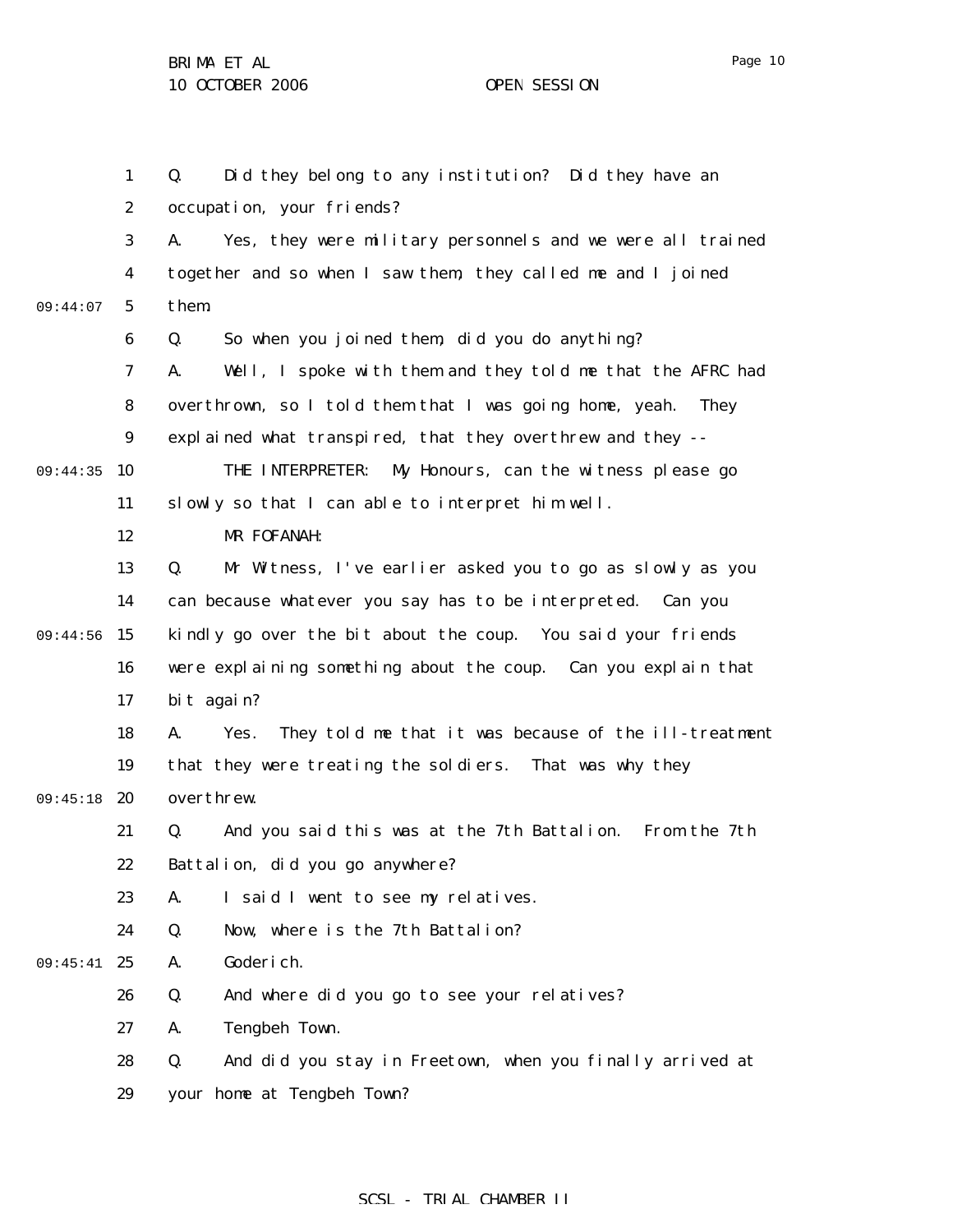1 2 3 4 5 6 7 8 9 09:46:50 10 11 12 13 14 09:47:21 15 16 17 18 19 09:47:50 20 21 22 23 24 09:48:11 25 26 27 28 29 09:46:22 A. Yes, yes, yes. Q. Now, you've told the Court that you knew that the AFRC government was formed. Did you know the composition of that government? A. No. Q. Do you know if the AFRC government had any leader? A. Yes. Q. Who was their leader? A. Johnny Paul Koroma. Q. Now, apart from Johnny Paul Koroma, was there anyone else in the AFRC government that you knew about? A. Well, the ones I knew officially? Q. Yes, go on. A. Honourable Sulley, Honourable Momoh, Honourable Hector Bob Lahai. Q. Please, go slowly, I have to spell the name. Sulley, S-U-L-L-E-Y. Momoh, M-O-M-O-H. And what was the last name? A. Hector Bob Lahai. Q. Hector, H-E-C-T-O-R, Bob, B-O-B, Lahai, L-A-H-A-I. And who else? A. These were the ones I knew personally. Q. Now, around this time, did you know Ibrahim Bazzy Kamara, the second accused in this case? A. No. Q. Did you hear that Ibrahim Bazzy Kamara was the principal liaison officer 2, liaison officer 3, PLO 3? MR AGHA: Objection. Your question is leading. PRESIDING JUDGE: It is leading, Mr Fofanah. MR FOFANAH: I will retract that. I thought it was not in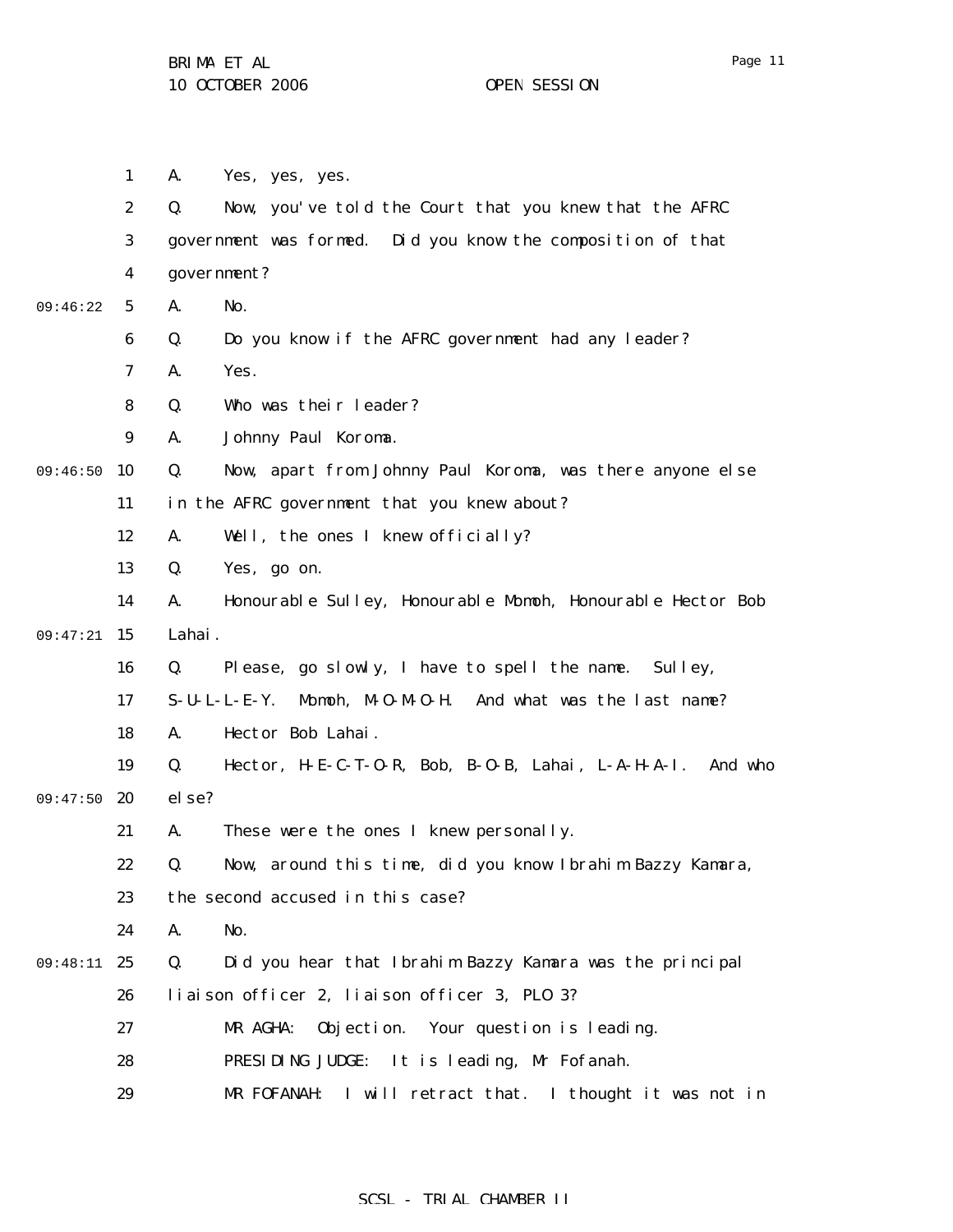09:48:56

09:49:18

09:49:41

09:50:05

09:50:26

| 1                | <i>i</i> ssue. |                                                                |
|------------------|----------------|----------------------------------------------------------------|
| $\boldsymbol{2}$ | Q.             | So, now, when you stayed in Freetown around this time, were    |
| 3                |                | you attached anywhere?                                         |
| 4                | A.             | No.                                                            |
| 5                | Q.             | As a soldier, did you go anywhere to report for normal         |
| 6                | duties?        |                                                                |
| 7                | A.             | Well, at that time there was no command control, so I did      |
| 8                |                | not report. I was going there to Cockerill but I was not going |
| 9                |                | there to report on duty.                                       |
| 10               | Q.             | Where is Cockerill?                                            |
| 11               | A.             | At Wilkinson Road.                                             |
| 12               | Q.             | What is Cockerill?                                             |
| 13               | A.             | Our military headquarter.                                      |
| 14               | Q.             | How long did you stay in Freetown for, when you arrived?       |
| 15               | A.             | Well, I was in Freetown until the withdrawal.<br>ECOMOG        |
| 16               |                | intervention.                                                  |
| 17               | Q.             | Do you know what year that was when ECOMDG intervened into     |
| 18               | Freetown?      |                                                                |
| 19               | A.             | Yes.                                                           |
| 20               | Q.             | What year was it?                                              |
| 21               | A.             | 1998.                                                          |
| 22               | Q.             | Do you recall the month?                                       |
| 23               | A.             | February.<br>Yes.                                              |
| 24               | Q.             | Now, whilst in Freetown, did anything happen?<br>I mean,       |
| 25               |                | before the intervention, did anything happen during the AFRC   |
| 26               |                | period that you can recall?                                    |
| 27               | A.             | A lot of things happened.                                      |

28 29 Q. So, can you explain some of the things that you recalled happened during the AFRC period in Freetown?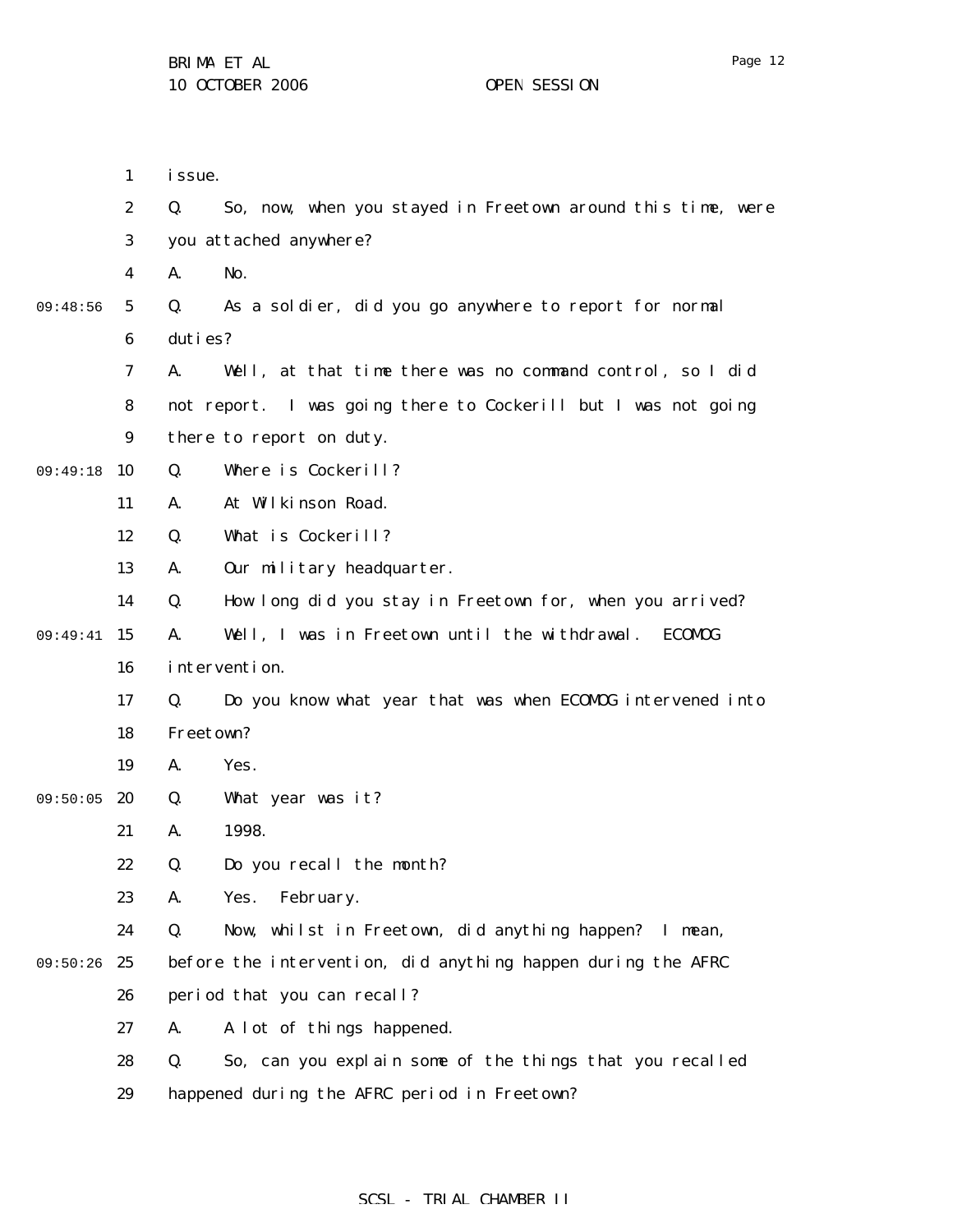|          | $\mathbf{1}$            | The jet air raid killed people. They bombarded the<br>A.                    |
|----------|-------------------------|-----------------------------------------------------------------------------|
|          | $\boldsymbol{2}$        | military headquarter, Cockerill. Can I carry on?                            |
|          | 3                       | Yes. But before that, you said they bombarded the military<br>Q.            |
|          | $\overline{\mathbf{4}}$ | headquarters, Cockerill. Who bombarded the headquarters?                    |
| 09:51:14 | $\mathbf{5}$            | ECOMOG.<br>A.                                                               |
|          | $\boldsymbol{6}$        | And how did you know that?<br>Q.                                            |
|          | $\boldsymbol{7}$        | Well, at that time, I came out of the gate and then I heard<br>A.           |
|          | 8                       | about the bombardment. I was at Wilberforce and they bombarded              |
|          | 9                       | 34, the military hospital, and they killed soldiers as well as              |
| 09:51:37 | 10                      | civilians. They bombarded at Mabela again and they killed a lot             |
|          | 11                      | of civilians.<br>They bombarded a lot of places in town.                    |
|          | 12                      | Hold it there. Now, before we come to Mabela, you said<br>Q.                |
|          | 13                      | they bombarded the 34 Military Hospital and killed people.<br>$\mathbf{Do}$ |
|          | 14                      | you know how many people were killed?                                       |
| 09:51:57 | 15                      | I can't remember.<br>A.                                                     |
|          | 16                      | And do you know if the people who were killed were soldiers<br>Q.           |
|          | 17                      | or civilians?                                                               |
|          | 18                      | PRESIDING JUDGE: He said there were both, Mr Fofanah.                       |
|          | 19                      | Thank you, Your Honours. Sorry about that.<br>MR FOFANAH:                   |
| 09:52:16 | 20                      | Now you spoke about a Mabela. Mabela, Your Honours, is<br>Q.                |
|          | 21                      | spelled M-A-B-A-Y-L-A [sic]. Where is Mabela?                               |
|          | 22                      | A. Mabel a is by the sea, by Guard Street.                                  |
|          | 23                      | And what town is that?<br>Q.                                                |
|          | 24                      | It was in 1998.<br>A.                                                       |
| 09:52:43 | 25                      | Q.<br>I mean, the place; is it -- Mabela, where is it? Is it in             |
|          | 26                      | a town or city that you know?                                               |
|          | 27                      | A town by the seaside, behind Guard Street.<br>A.                           |
|          | 28                      | Which town? Which town?<br>Q.                                               |
|          | 29                      | Freetown.<br>A.                                                             |

Page 13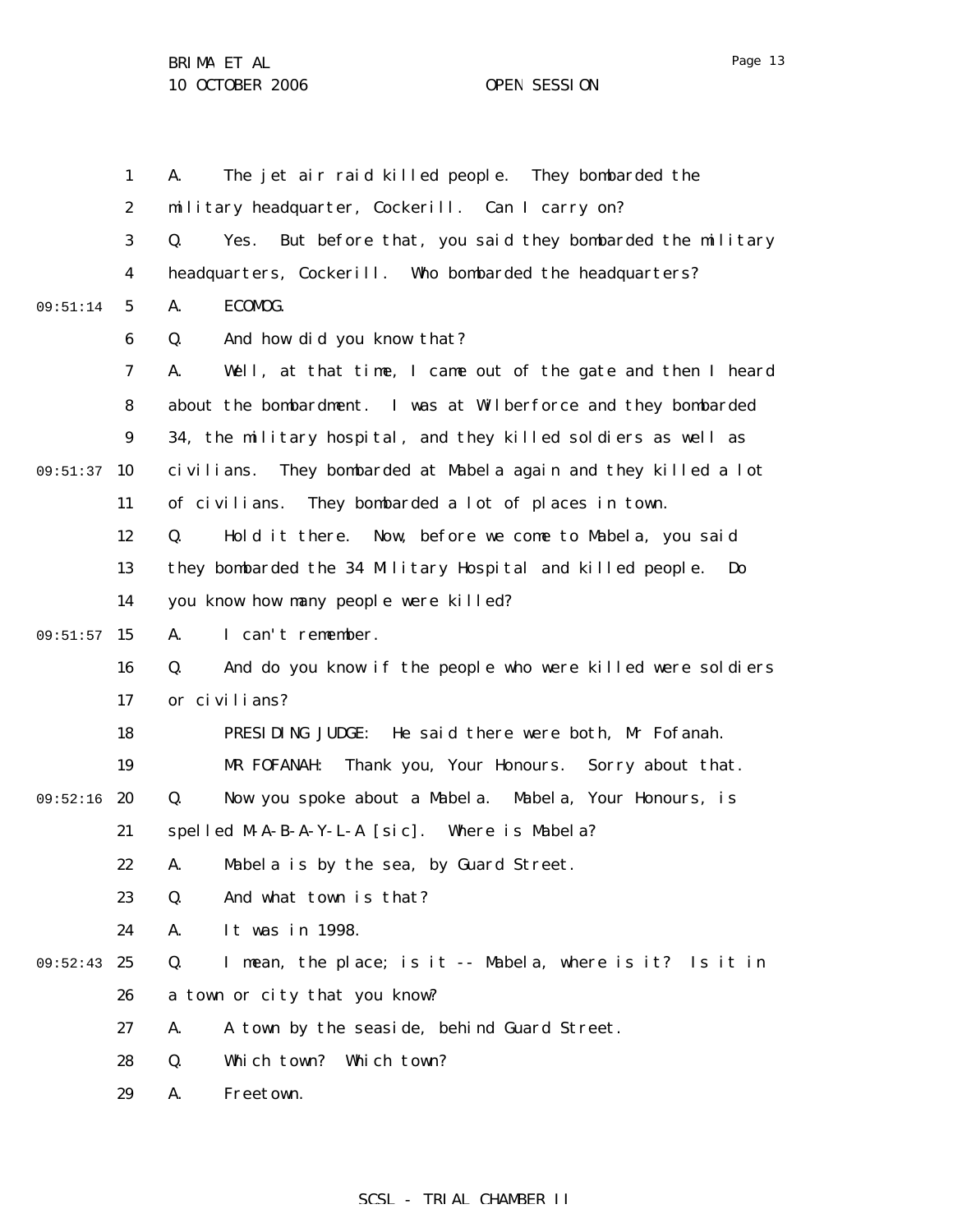1 2 3 4 5 6 7 8 9 09:53:49 10 11 12 13 14 09:54:12 15 16 17 18 19 09:54:37 20 21 22 23 24 09:55:00 25 26 27 28 29 09:53:21 Q. And what happened at Mabela, that you can recall? A. They killed a lot of people there, through the bombardment. Q. Who killed people at Mabela? A. ECOMOG. Q. And how did you know that? A. I went there and I saw the people with my own eyes. Q. Who were the people whom you saw at Mabela? A. Civilians. Q. Do you know how many civilians were killed at Mabela? A. There were many. I'm unable to count them. Some of their legs were one side, head one side, stomach one side. They cut a lot of them up into pieces so you are unable to count in that kind of situation. Q. And how did you know that it was ECOMOG that killed these people? A. Well, it was ECOMOG we were fighting against and ECOMOG, they were at Lungi, they were launching through the sea, jet raid, and it was cannon bomb that they used at Mabela. They launched bomb and missile into the city and it landed somewhere else, but it was Mabela that caused heavy casualties. Q. Okay, Mr Witness. So around what year was this? I mean, the events that you have recounted, the bombing at Cockerill, the bombing at 34 Military Hospital and the bombing at Mabela, what year was that? A. 1998. Q. Okay. So let's come to the withdrawal. You said -- the intervention, I mean. You said ECOMOG intervened into Freetown in February 1998. Where were you? A. I was in Freetown.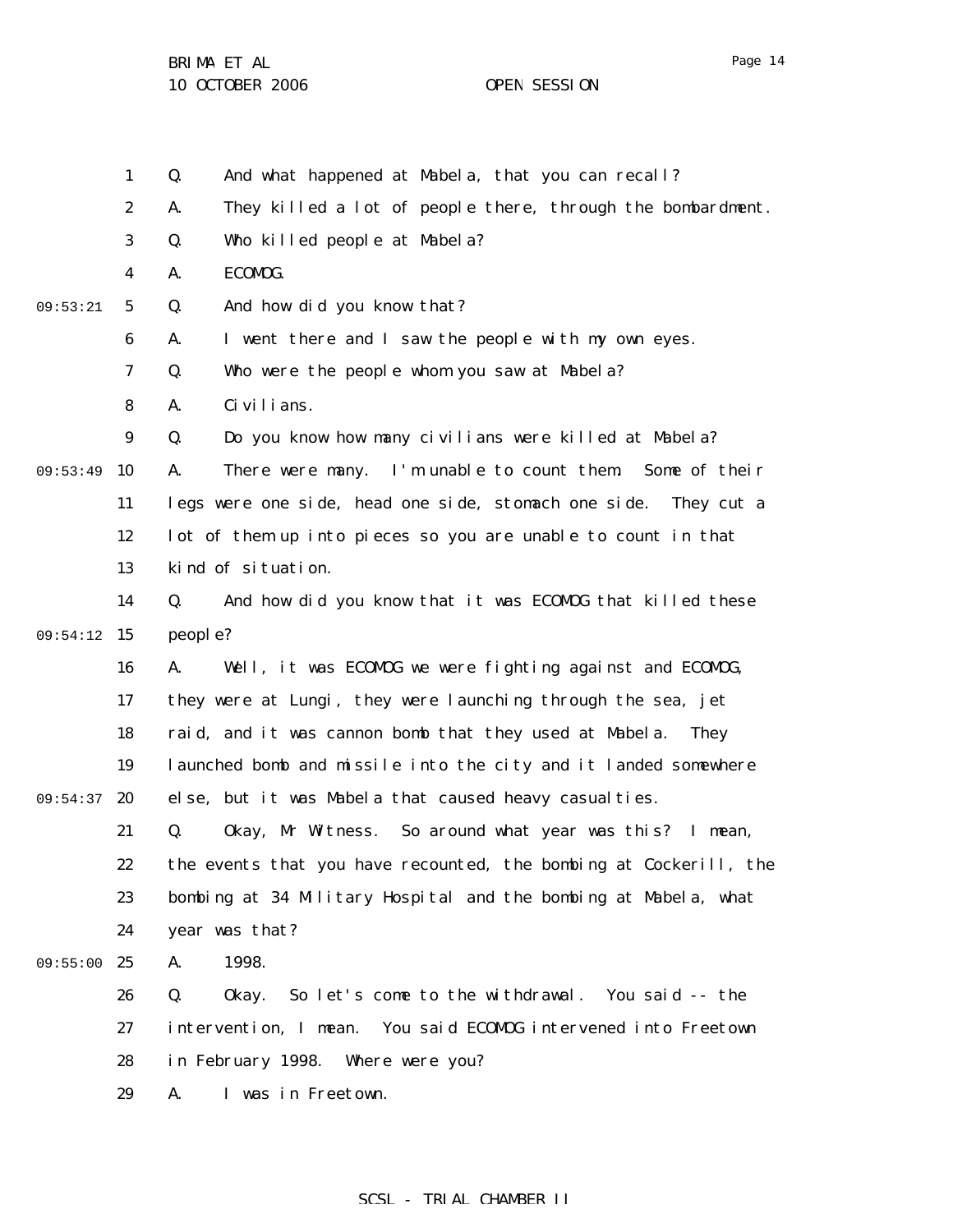1 2 3 4 5 6 7 8 9 09:56:06 10 11 12 13 14 09:56:27 15 16 17 18 19 09:56:55 20 21 22 23 24 09:58:06 25 26 27 28 29 09:55:41 Q. And did you do anything as a result of the intervention by ECOMOG into Freetown? A. Yes, yes. Q. What did you do? A. Well, I am a soldier and when the ECOMOG were advancing, they did not allow only for AFRC but for soldiers. They were trying to fight us and I had a gun, so I had to defend myself and I fought against the ECOMOG then. Q. So during your stay in Freetown, did you have a gun throughout? A. Yes, yes. Q. You said you fought against ECOMOG; were you under the command of anyone during that fight? A. No. Q. So were you alone when you were fighting ECOMOG? A. Well, at that time I was a sergeant. I had my squad mates that were with me. We had a Hilux that we were using to go up and down with. Anywhere that they would attack, I would go there so that we can put their attack under control. Q. Who promoted you to sergeant? A. Colonel Sinnah recommended me to Brigadier Hassan Conteh. Q. And what year were you promoted to sergeant? A. 1996, during the SLPP government. Q. Now, do you know during the AFRC period, the military structure? A. The military structure, I not be able to tell you exactly how it was but I will tell you some of it. Q. Now, you have referred to a Brigadier Hassan Conteh. Who was that brigadier?

Page 15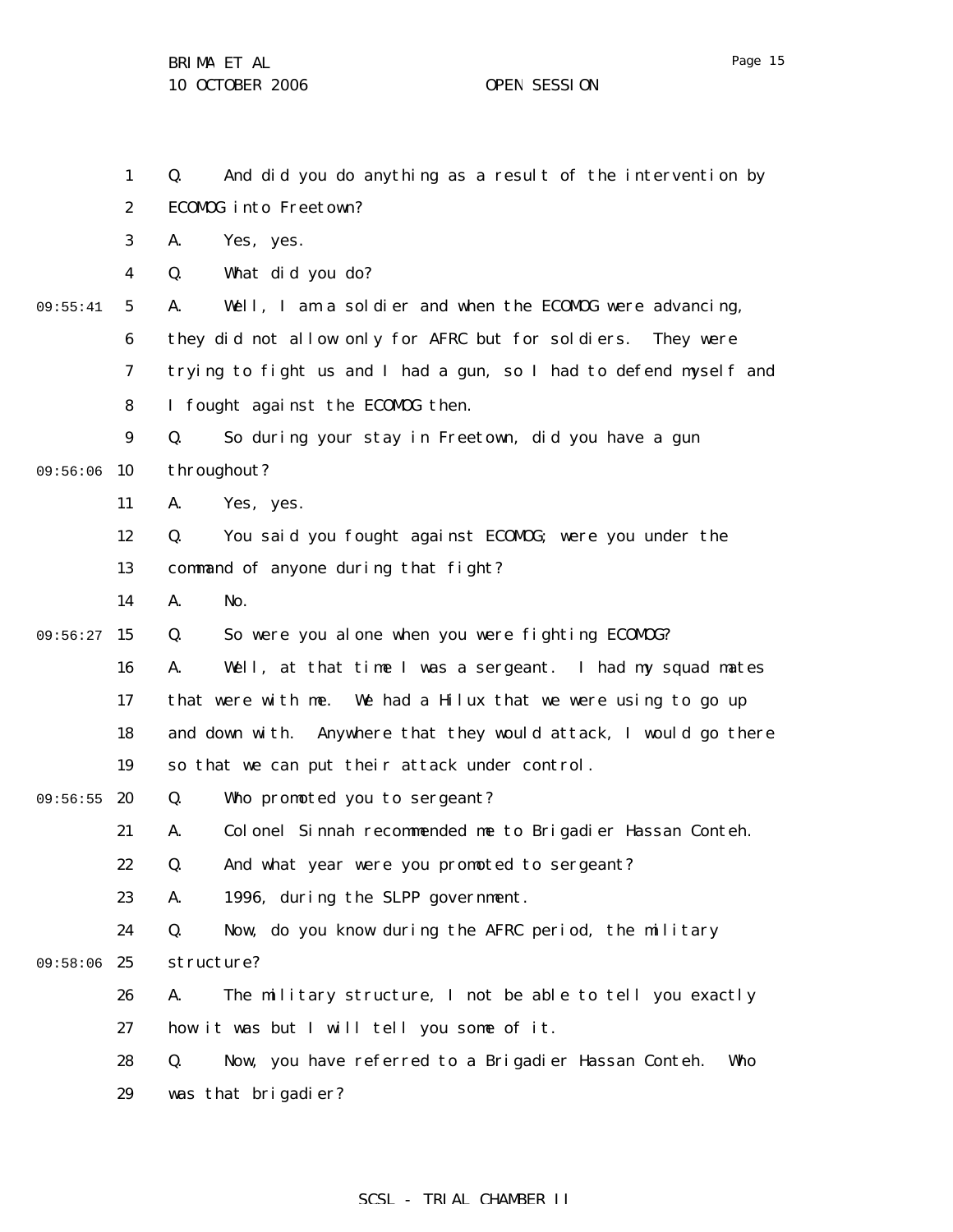1 2 3 4 5 6 7 8 9 09:58:56 10 11 12 13 14 09:59:29 15 16 17 18 19  $10:00:26$  20 21 22 23 24  $10:00:26$  25 26 27 28 29 09:58:35 A. He was the chief of defence staff for the SLPP government. Q. And did he continue as chief of defence staff until the AFRC period? A. No. During the AFRC time, SFY Koroma was the chief of defence staff. Hassan Conteh, when we had left, they killed him, innocently. Q. So apart from SFY Koroma, who was the chief of defence staff, do you know any other top ranking military officer of the AFRC? A. The army chief of staff was SO Williams. Q. What was his rank? A. Colonel. Q. Okay. Did the army at this time have any commander-in-chief? A. Commander-in-chief? The commander-in-chief, I think it was Johnny Paul Koroma. JUDGE SEBUTINDE: Mr Fofanah, are we talking before the intervention or after the intervention? MR FOFANAH: We are talking about before, during the AFRC period. Q. Mr Witness, are we clear on that? Was it during the AFRC period that Johnny Paul Koroma was commander-in-chief of the army? A. Yes, yes, yes. Q. So, Mr Witness, you said you fought against ECOMOG during the intervention. Now, did you stay in Freetown as a result of that intervention by ECOMOG? A. No. I pulled out later when everybody was pulling out, so I myself pulled out. I pulled out 13 February.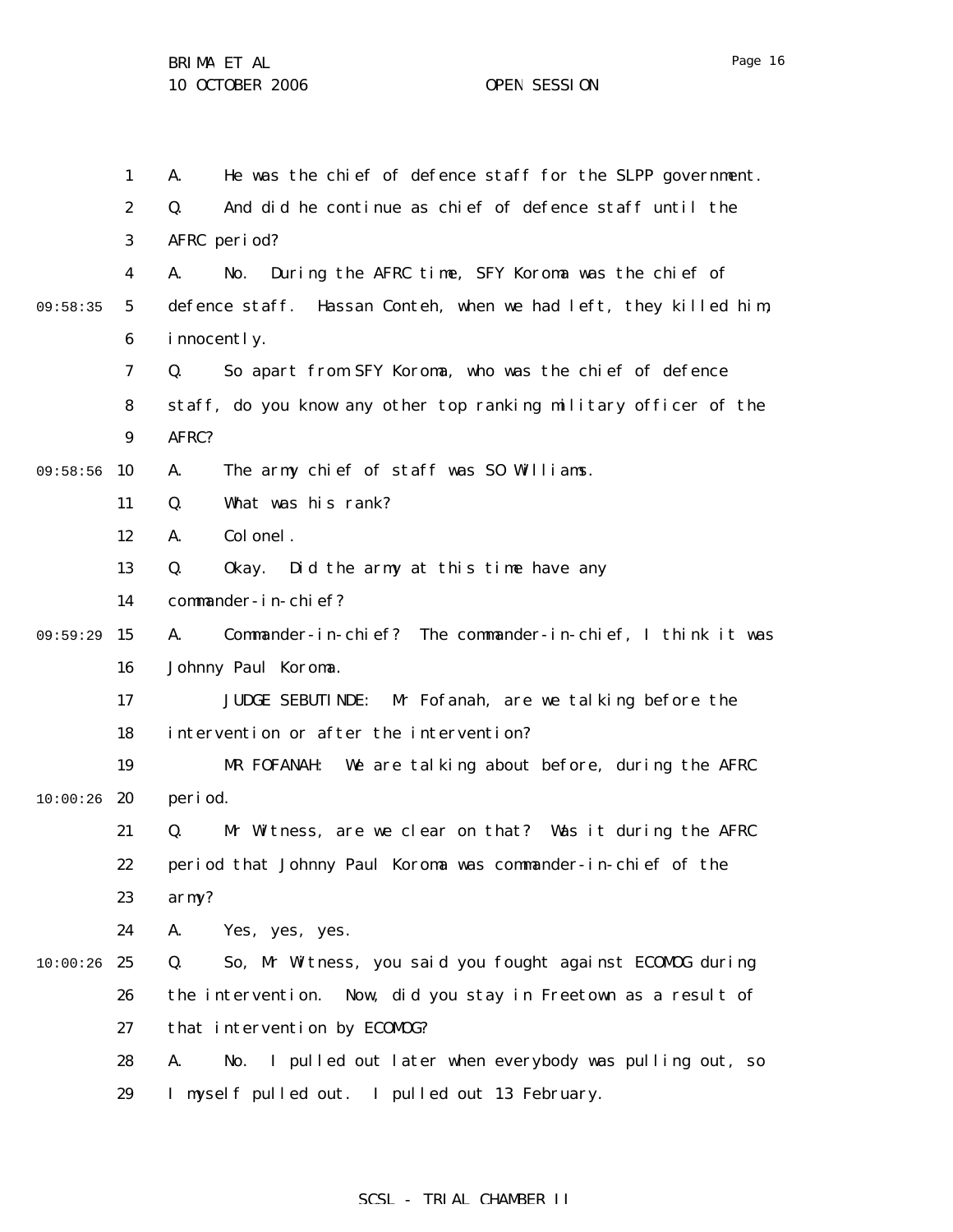|          | $\mathbf{1}$     | Q. | What year?                                                       |
|----------|------------------|----|------------------------------------------------------------------|
|          | $\boldsymbol{2}$ | A. | 1998.                                                            |
|          | 3                | Q. | And where did you pull out to?                                   |
|          | 4                | A. | I pulled out and went to Tombo. From Tombo, I crossed the        |
| 10:01:06 | $\sqrt{5}$       |    | water and I went to Masiaka. From Masiaka I --                   |
|          | 6                |    | Your Honours, the witness --<br>THE INTERPRETER:                 |
|          | 7                |    | MR FOFANAH:                                                      |
|          | 8                | Q. | Hold it there. Did you go alone to Masiaka via Tombo?            |
|          | $\boldsymbol{9}$ | A. | No.                                                              |
| 10:01:26 | 10               | Q. | With whom did you travel?                                        |
|          | 11               | A. | I travelled with my family.                                      |
|          | 12               | Q. | And when you reached Masiaka, did you meet people there?         |
|          | 13               | A. | Yes, yes.                                                        |
|          | 14               | Q. | Whom did you meet?                                               |
| 10:01:49 | 15               | A. | I met SAJ Musa.                                                  |
|          | 16               | Q. | Who was SAJ Musa?                                                |
|          | 17               | A. | SAJ Musa was -- the AFRC called him. They gave him               |
|          | 18               |    | appointment.                                                     |
|          | 19               | Q. | What was his appointment?                                        |
| 10:02:27 | 20               | A. | I cannot remember the exact appointment he was given.            |
|          | 21               | Q. | And did you know his occupation?                                 |
|          | 22               | A. | SAJ Musa, he was the NPRC vice chairman and he was at            |
|          | 23               |    | Engl and, studying.                                              |
|          | 24               | Q. | No, I mean during the AFRC period, did you know his              |
| 10:02:49 | 25               |    | occupation?                                                      |
|          | 26               | A. | No.                                                              |
|          | 27               | Q. | Apart from SAJ Musa did you meet anyone else at Masiaka?         |
|          | 28               | A. | Late Bios Conteh. A lot of soldiers were there and<br>Yes.       |
|          | 29               |    | it has taken a long time. I cannot remember again but there were |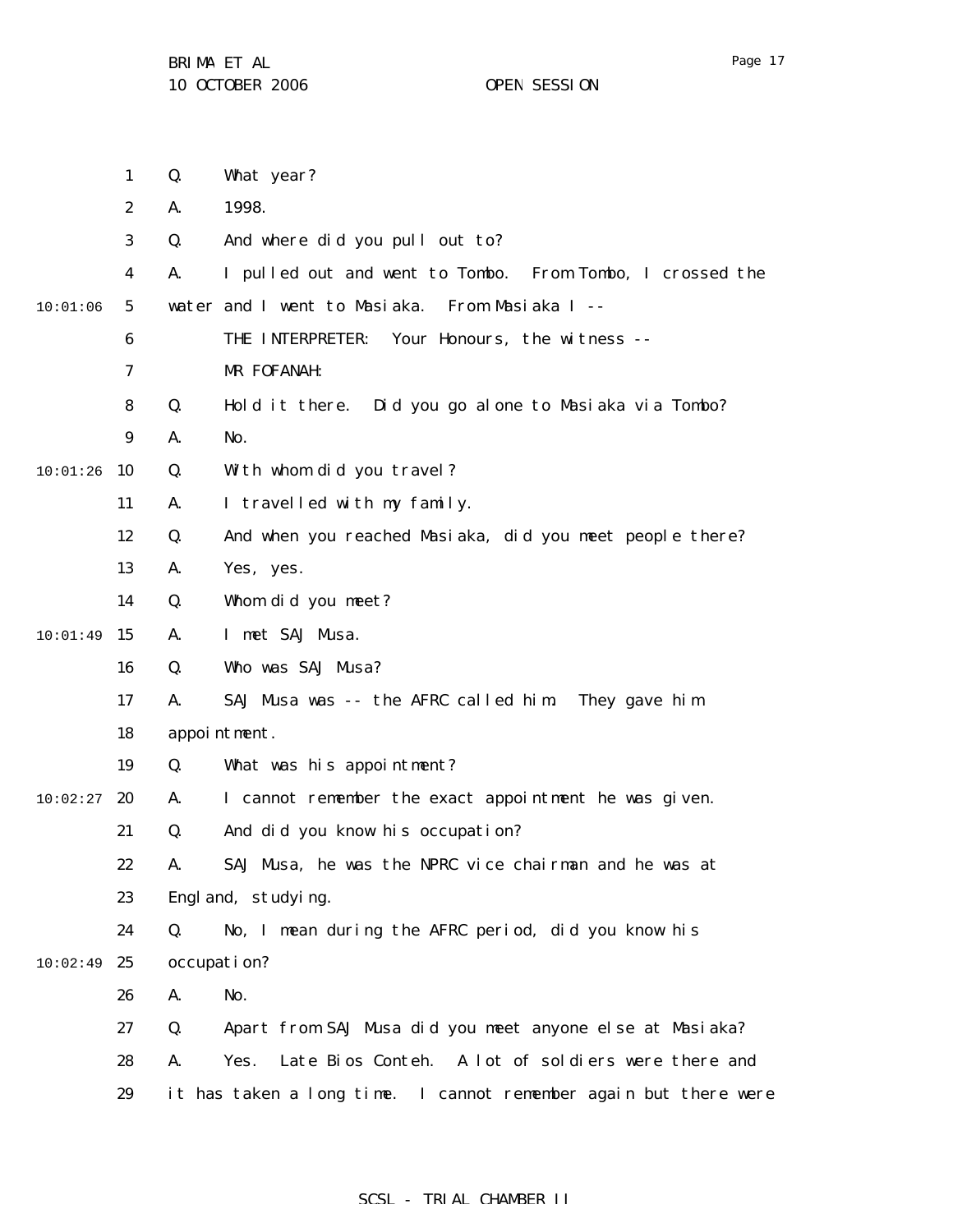BRIMA ET AL

10 OCTOBER 2006 OPEN SESSION

|          | $\mathbf{1}$            | lot of soldiers there. Late Bios Conteh, the BF Kamara and          |
|----------|-------------------------|---------------------------------------------------------------------|
|          | $\boldsymbol{2}$        | Zagalo, the late Zagalo.<br>others.                                 |
|          | 3                       | I think Bios is B-I-0-S. Did you see the second accused,<br>Q.      |
|          | $\overline{\mathbf{4}}$ | Ibrahim Bazzy Kamara?                                               |
| 10:03:37 | $5\overline{)}$         | Objection. It's a leading question, Your Honour.<br>MR AGHA:        |
|          | 6                       | PRESIDING JUDGE: Yes, it is leading.                                |
|          | 7                       | MR FOFANAH:                                                         |
|          | 8                       | Q.<br>Now, apart from the soldiers you've mentioned, I mean, did    |
|          | $\boldsymbol{9}$        | you see anyone el se?                                               |
| 10:03:47 | 10                      | Yes.<br>A.                                                          |
|          | 11                      | Who did you see?<br>Q.                                              |
|          | 12                      | Well, the second accused, that was the first time for me to<br>A.   |
|          | 13                      | know him and that was the first time I saw him.                     |
|          | 14                      | And how did you know him?<br>Q.                                     |
| 10:04:15 | 15                      | I saw him at Masiaka. I saw him as an ordinary man because<br>А.    |
|          | 16                      | I didn't see him as any big man. He didn't have any securities      |
|          | 17                      | They just told me that that man was a public relation<br>with him.  |
|          | 18                      | officer.                                                            |
|          | 19                      | Public relation officer of what?<br>Q.                              |
| 10:04:36 | 20                      | The AFRC.<br>They said he was a public relation<br>Li ai son.<br>A. |
|          | 21                      | officer but then, that was what the soldiers told me, because I     |
|          | 22                      | didn't have time to mix with the AFRC men. I was a soldier who      |
|          | 23                      | was at the front.                                                   |
|          | 24                      | Now, whilst at Masiaka, did anything happen, that you can<br>Q.     |
| 10:05:03 | 25                      | recall?                                                             |
|          | 26                      | Yes.<br>A.                                                          |
|          | 27                      | Q.<br>Can you tell the Court, please?                               |
|          | 28                      | Well, the Guineans said if we give them money, \$10,000,<br>A.      |
|          | 29                      | they will give us ammunition, war tanks, ammunition for us to       |

SCSL - TRIAL CHAMBER II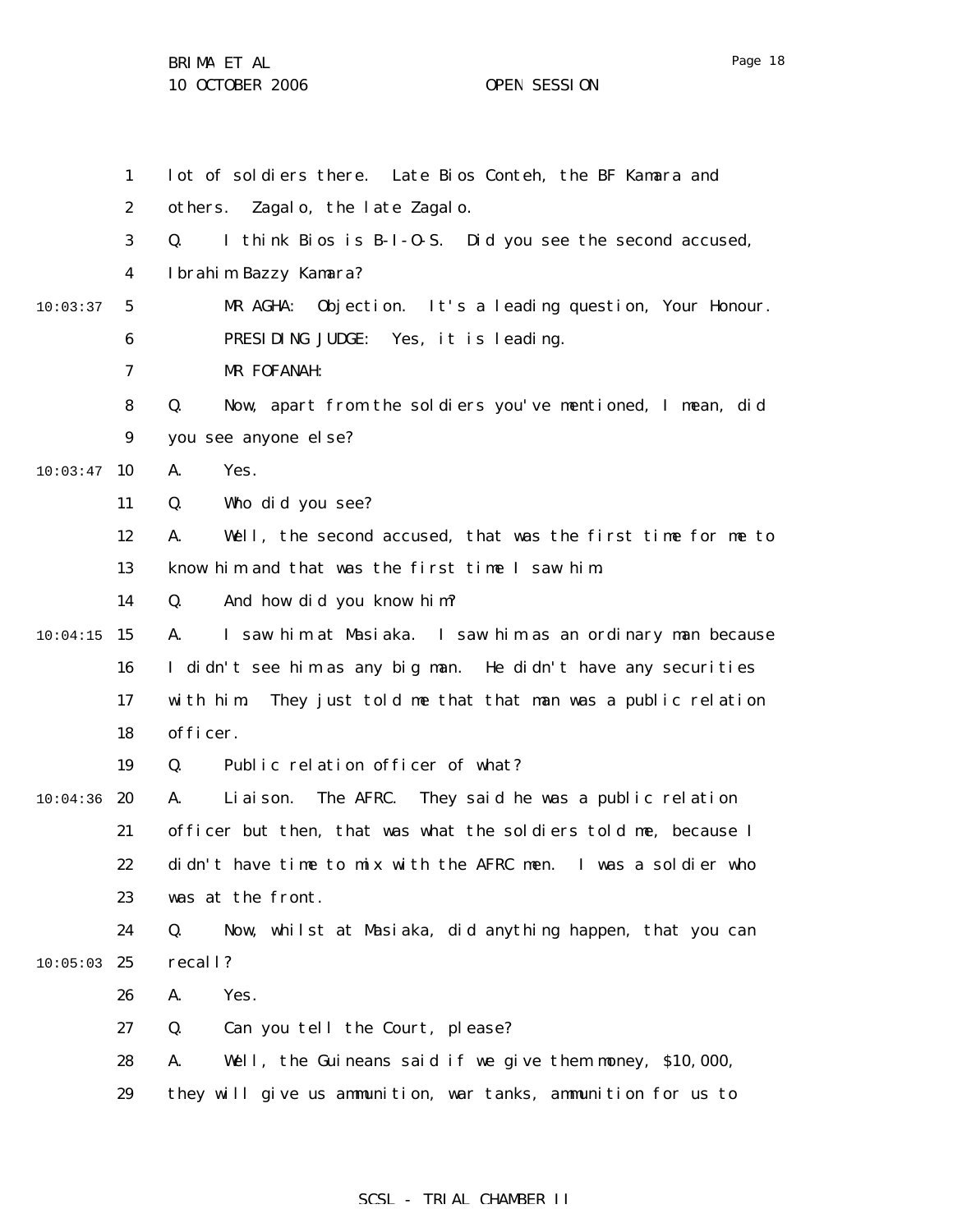1 2 3 4 5 6 7 8 9  $10:06:09$  10 11 12 13 14  $10:06:25$  15 16 17 18 19  $10:06:40$  20 21 22 23 24  $10:06:59$  25 26 27 28 29 10:05:45 capture the city again. Q. How did you know that the Guineans demanded \$10,000 for arms and ammunition? A. Well, I was at Masiaka so, when I said I knew, I was there, so I know what I'm saying. I was there when the Guineans, when we were making the arrangements to give them the \$10,000. Q. So was \$10,000 given to the Guineans? A. No. Q. And did the Guineans give any arms and ammunition to the AFRC soldiers? MR AGHA: Objection, Your Honours. Leading question. MR FOFANAH: Respectfully, Your Honours, the witness has mentioned that the Guineans demanded money. I mean, in return for arms and ammunition. I'm just trying to -- MR AGHA: He didn't say it was in return for arms and ammunition, Your Honour. PRESIDING JUDGE: I thought he did. He did say that, Mr Agha. I will overrule the objection. Go ahead, Mr Fofanah. MR FOFANAH: Thank you very much, Your Honour. Q. So, did the Guineans give you and your other colleagues, soldiers, the arms and ammunition? A. We didn't give them the money, so they didn't give us the ammunitions. If we had given them the money they would have given us the ammunitions. Q. So during that time, where were the Guineans based? A. At the Freetown Highway, the Freetown Road, on the Masiaka terrain. Q. And these Guineans, what were they? A. They were a part of ECOMOG.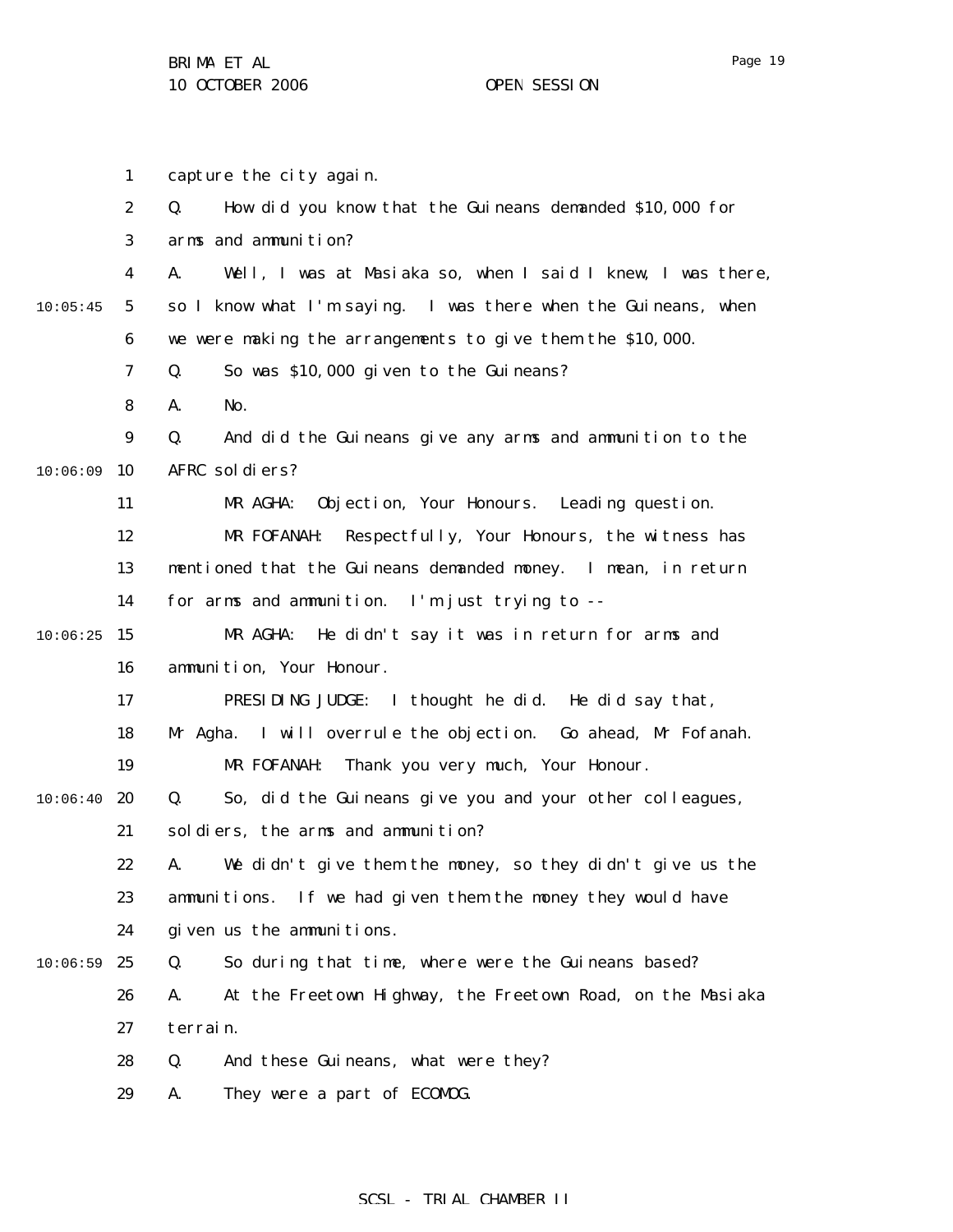|          | $\mathbf{1}$     | Apart from that incident, did anything else happen in<br>Q.        |
|----------|------------------|--------------------------------------------------------------------|
|          | $\boldsymbol{2}$ | Masiaka, that you can recall?                                      |
|          | 3                | Well, except I heard that Johnny Paul announced, in<br>A.          |
|          | 4                | Masiaka, because I went there the 13th.<br>That was the incident I |
| 10:07:53 | $5\overline{ }$  | heard of, in Masiaka. I don't think any other incidents happened   |
|          | 6                | before I left Masiaka or after.                                    |
|          | 7                | Q.<br>So what was the announcement that Johnny Paul made at        |
|          | 8                | Masiaka.                                                           |
|          | $\boldsymbol{9}$ | A.<br>Well, I didn't have a radio, so I wasn't listening to news   |
| 10:08:15 | 10               | at that time, so I cannot remember the announcement so -- but all  |
|          | 11               | I know was that he made an announcement at Masiaka.                |
|          | 12               | You said you heard; what did you hear about the<br>Q.              |
|          | 13               | announcement?                                                      |
|          | 14               | I heard that he announced that he was up the hills and<br>A.       |
| 10:08:41 | 15               | would come back to town; that was what I heard.                    |
|          | 16               | Come back to what town?<br>Q.                                      |
|          | 17               | Freetown.<br>Freetown.<br>A.                                       |
|          | 18               | From Masiaka did you go anywhere?<br>Q.                            |
|          | 19               | Yes.<br>A.                                                         |
| 10:08:58 | 20               | Where did you go to?<br>Q.                                         |
|          | 21               | I walked to go to Lunsar. From Lunsar, I got a vehicle to<br>A.    |
|          | 22               | go to Makeni. I was at Makeni for a week. From there, I went to    |
|          | 23               | Kabal a.                                                           |
|          | 24               | Q.<br>Hold it there. When you arrived at Lunsar, did you<br>0kay.  |
| 10:09:19 | 25               | meet people there?                                                 |
|          | 26               | Yes.<br>A.                                                         |
|          | 27               | Who did you meet at Lunsar?<br>Q.                                  |
|          | 28               | Well, civilians, as well as soldiers and RUF.<br>A.                |
|          | 29               | Were the RUFs under any command, that you know?<br>Q.              |
|          |                  |                                                                    |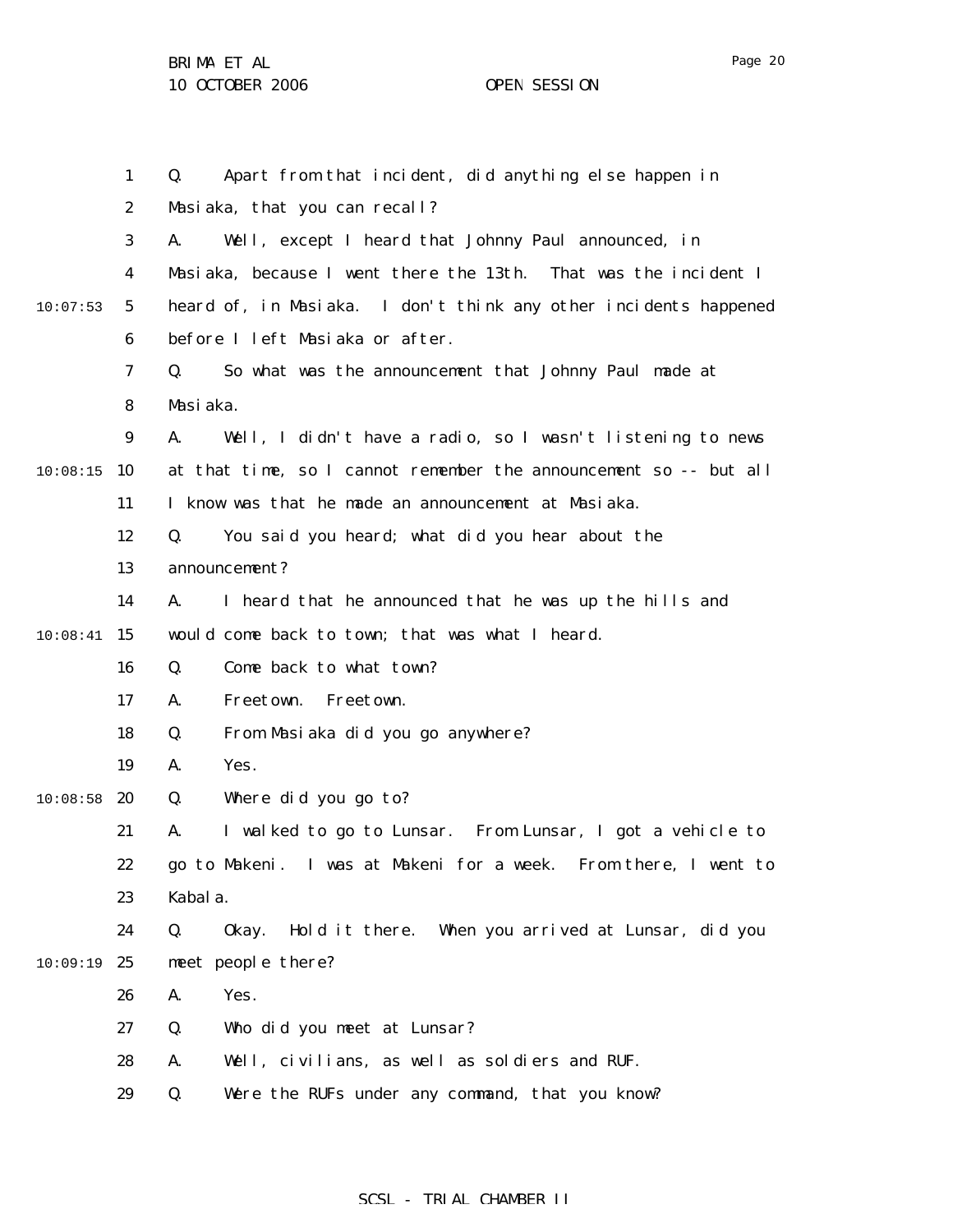|          | $\mathbf{1}$     | Yes, they were under Superman. Even though I didn't see<br>A.    |
|----------|------------------|------------------------------------------------------------------|
|          | $\boldsymbol{2}$ | Superman, but I heard that he was in the town.                   |
|          | 3                | And do you know if there was any overall commander of<br>Q.      |
|          | 4                | Lunsar at that time?                                             |
| 10:10:05 | $5\phantom{.0}$  | There was no overall commander. Everybody was<br>A.<br>No, no.   |
|          | 6                | going about his own business. Everybody was moving up and down.  |
|          | $\boldsymbol{7}$ | And during your stay at Lunsar, did anything happen there,<br>Q. |
|          | 8                | that you can recall?                                             |
|          | $\boldsymbol{9}$ | I didn't take more than a day at Lunsar. I heard that they<br>A. |
| 10:10:32 | 10               | opened Mabeseneh, and took out medicines. Even there, I wasn't   |
|          | 11               | part of the troops that went to Mabeseneh but I met a soldier    |
|          | 12               | there, who joined me to go to Makeni. He explained that to me.   |
|          | 13               | Mabeseneh is M-A-B-E-S-E-N-E-H. Well, what is Mabeseneh?<br>Q.   |
|          | 14               | It's a hospital.<br>A.                                           |
| 10:11:03 | 15               | And where is it based?<br>Q.                                     |
|          | 16               | Lunsar.<br>A.                                                    |
|          | 17               | Do you know what district Lunsar is?<br>Q.                       |
|          | 18               | Bombali District.<br>A.                                          |
|          | 19               | Now, do you know who led the troops into Mabeseneh<br>Q.         |
| 10:11:30 | 20               | hospital?                                                        |
|          | 21               | As I told you, one soldier told me that it was Superman,<br>A.   |
|          | 22               | but to say that I, myself, went there, no.                       |
|          | 23               | So when you came to Makeni, did you meet people there?<br>Q.     |
|          | 24               | Yes.<br>A.                                                       |
| 10:11:53 | 25               | Who and who were there?<br>Q.                                    |
|          | 26               | Soldiers, civilians, as well as RUFs.<br>A.                      |
|          | 27               | Did you spend any time in Makeni?<br>Q.                          |
|          | 28               | I took a week there.<br>A.                                       |
|          | 29               | During that week did anything happen, that you can recall?<br>Q. |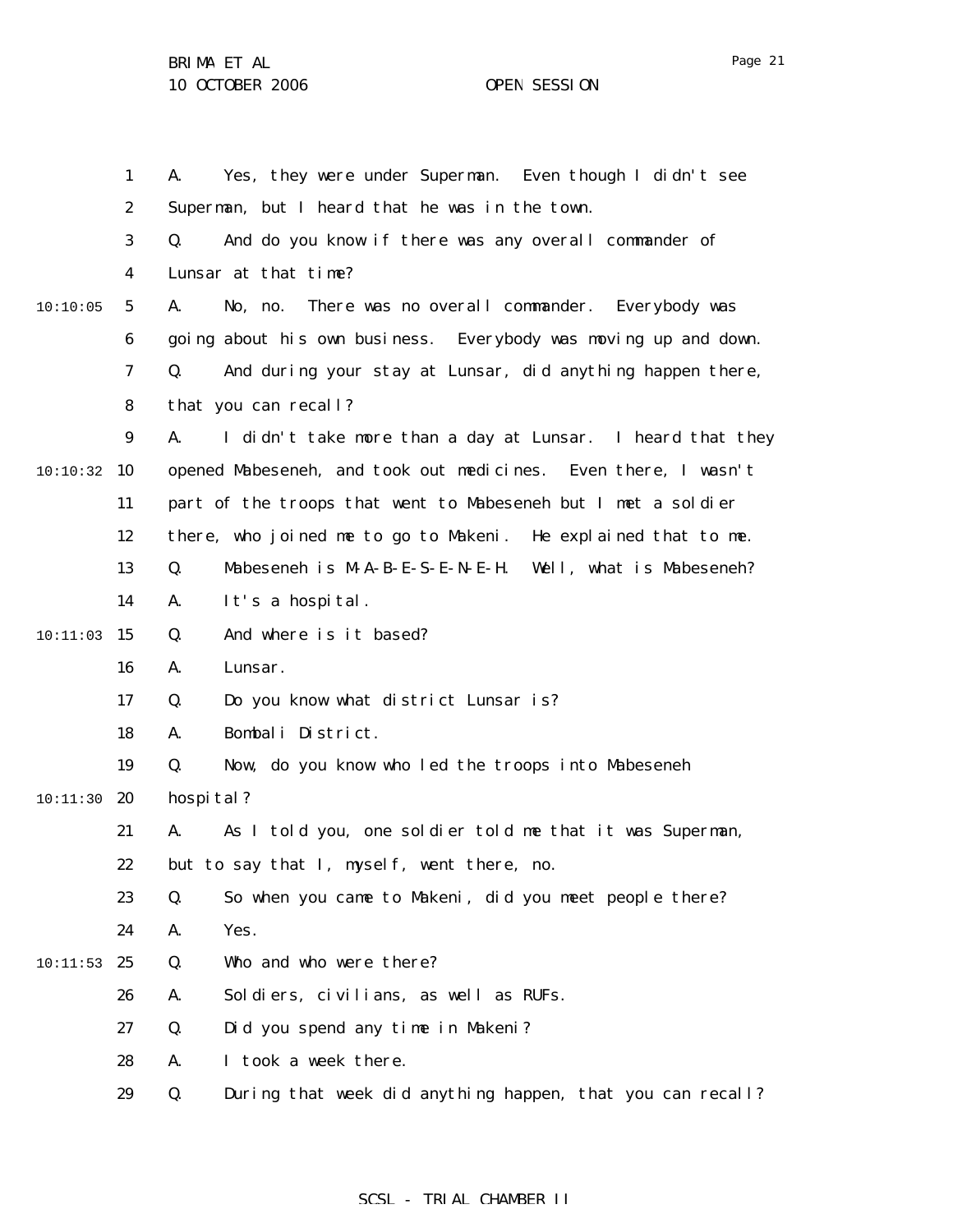BRIMA ET AL

10 OCTOBER 2006 OPEN SESSION

1 2 3 4 5 6 7 8 9 10 10:13:10 11 12 13 14  $10:13:30$  15 16 17 18 19  $10:13:42$  20 21 22 23 24  $10:13:51$  25 26 27 28 29 10:12:39 A. Well, except the looting that was going on in the town, looting was going on. Q. Who was looting what? A. Everybody was looting. Civilians, soldiers, RUF. Everybody was looting. Q. And what were they looting? A. Food, clothing, vehicles, money and other things. Q. Now, the troops that you met at Makeni, were they under any command? A. No. Q. Apart from the looting, did you observe or notice any killing of people at Makeni? MR AGHA: Objection. It's a leading question, Your Honour. MR FOFANAH: It's part of the indictment, Your Honours. I'm just putting -- PRESIDING JUDGE: All right. If it goes to the indictment you can ask it. MR AGHA: I'm not sure it does go to the indictment of this period of time, that they are charged with unlawful killings, as they are fleeing. PRESIDING JUDGE: All right. I still allow the question. Go ahead, Mr Fofanah. MR FOFANAH: Q. Did you notice or observe any killings in Makeni during your stay there? A. No. Q. Did you notice or observe any rape during your stay at Makeni? A. No.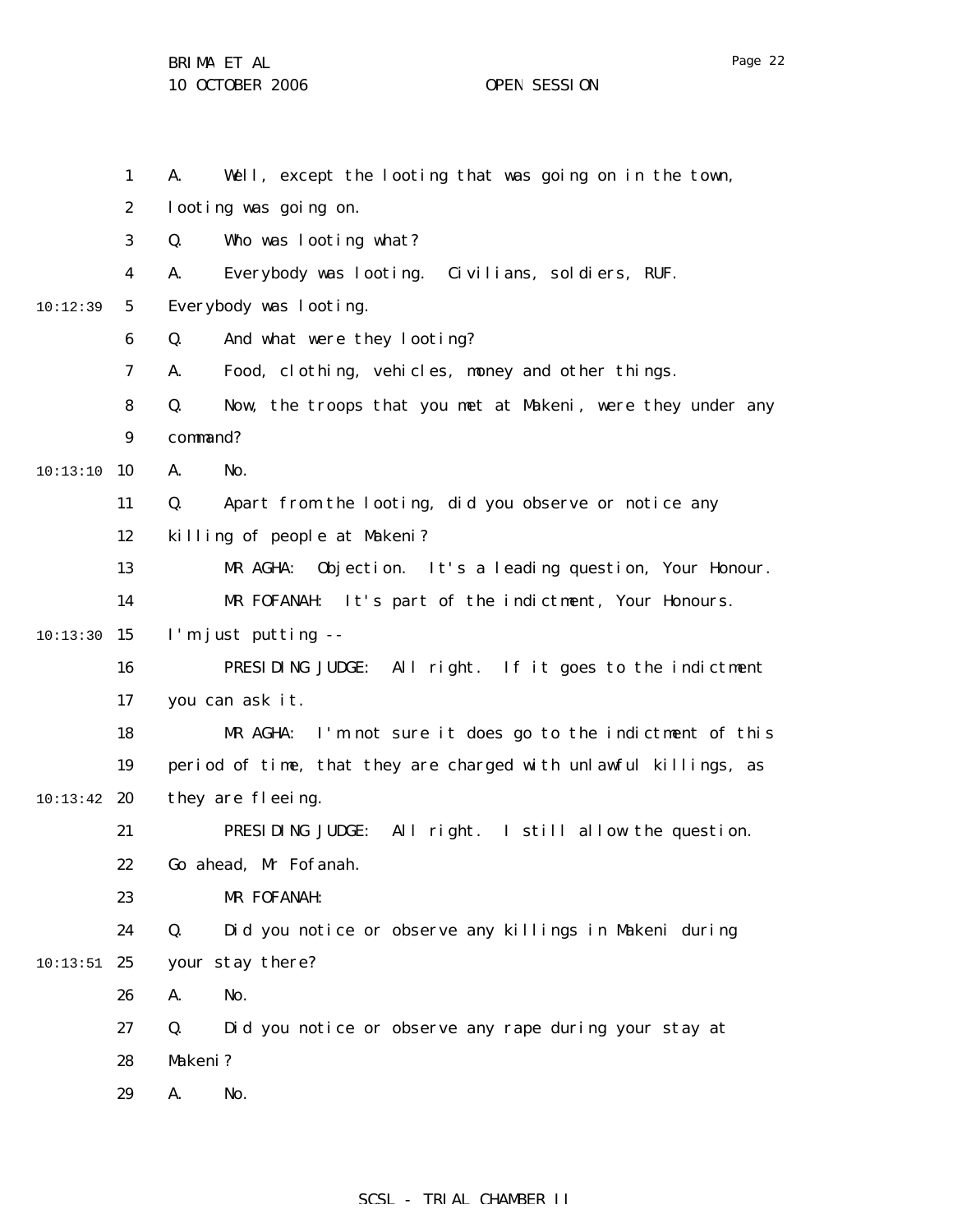|          | $\mathbf{1}$     | From Makeni you said you went to Kabala. Were you alone?<br>Q.    |
|----------|------------------|-------------------------------------------------------------------|
|          | $\boldsymbol{2}$ | No.<br>A.                                                         |
|          | 3                | Before we go to Kabala, Mr Witness, we've heard evidence<br>Q.    |
|          | 4                | before this Court that the second accused ordered the looting of  |
| 10:14:24 | 5                | a bank in Makeni. What do you say about that? The second          |
|          | 6                | accused, Ibrahim Bazzy Kamara?                                    |
|          | 7                | That's a big lie. The person who said that in this Court<br>A.    |
|          | 8                | said it because maybe he wanted some money, or he had -- or maybe |
|          | 9                | he wanted some influence but that's a great lie because I was in  |
| 10:15:01 | 10               | Makeni.                                                           |
|          | 11               | Q.<br>Why do you say it was a lie?                                |
|          | 12               | I was in Makeni for a week, from the beginning, till the<br>A.    |
|          | 13               | end, when ECOMOG launched the last bomb. I didn't see the second  |
|          | 14               | accused there in Makeni, with my own eyes, so that's why I said   |
| 10:15:09 | 15               | it was a lie because people, they will lie for --                 |
|          | 16               | Q.<br>Okay. So you said you went to Kabala. Did you meet people   |
|          | 17               | at Kabala?                                                        |
|          | 18               | Yes.<br>Yes.<br>A.                                                |
|          | 19               | So who and who were at Kabala?<br>Q.                              |
| 10:15:28 | 20               | SAJ Musa was there.<br>A.                                         |
|          | 21               | And what was he at Kabala?<br>Q.                                  |
|          | 22               | At that time, he was only there. He didn't have a specific<br>A.  |
|          | 23               | commander to say this is the commander that is commanding the     |
|          | 24               | town. Everybody was going about his own business. You, be you a   |
| 10:16:03 | 25               | corporal, you have, if you have voice behind you then you are a   |
|          | 26               | commander. If you are a sergeant, you have a vehicle, you have    |
|          | 27               | voice behind you, then you are a commander. So everybody had his  |
|          | 28               | So there was no particular command structure at that<br>command.  |
|          | 29               | SAJ Musa, at the time when we were in Kabala, he was an<br>time.  |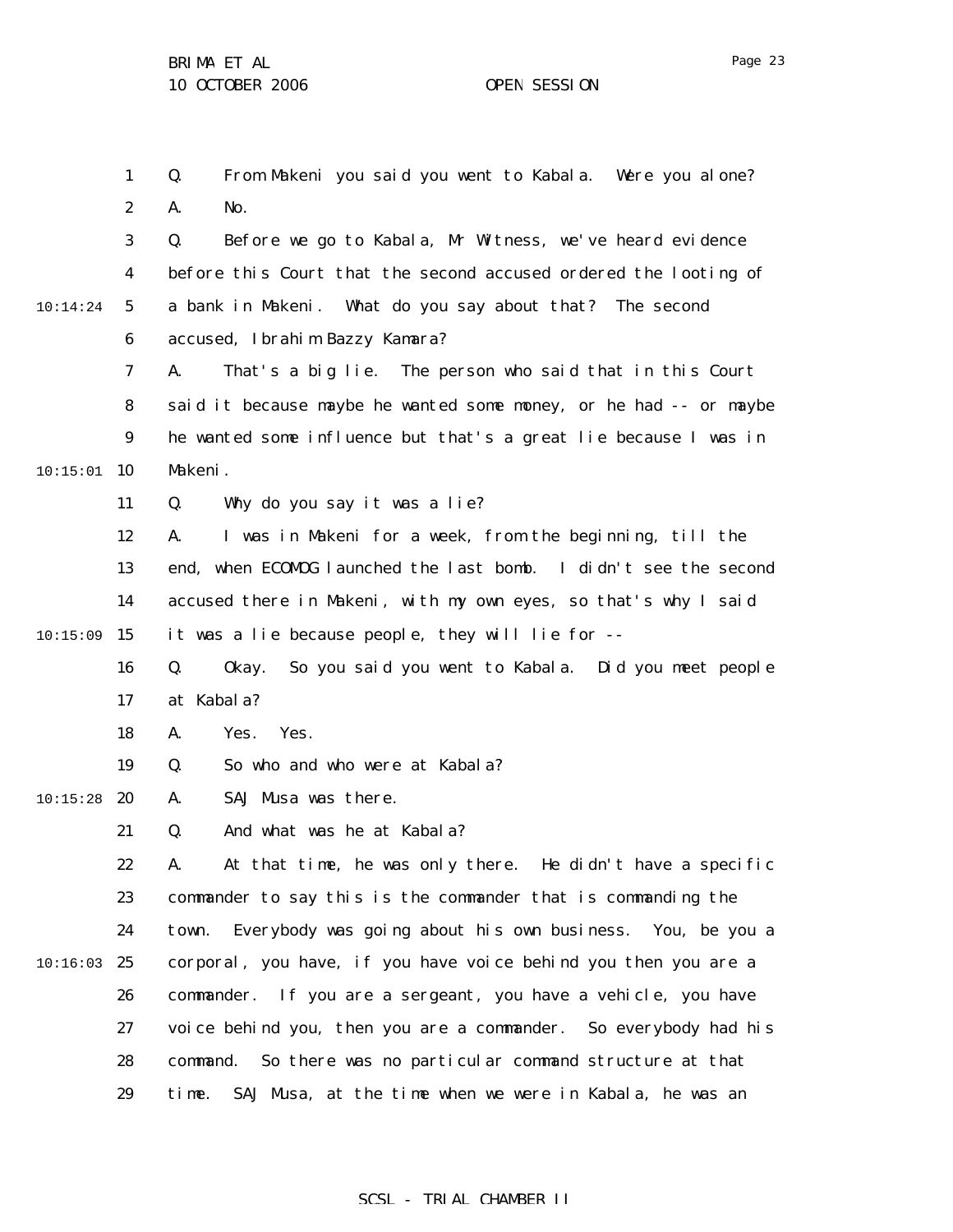1 2 3 4 5 6 7 8 9 10:17:19 10 11 12 13 14  $10:17:40$  15 16 17 18 19  $10:18:02$  20 21 22 23 24 10:18:23 25 26 27 28 29 10:16:47 ordinary man for himself. It was after Kabala that he became a commander. Q. So what were you around this time? A. Well, at that time, I had a vehicle. I had boys. I, too, was a commander because I count myself a commander. Nobody promoted me because I was a sergeant, so I claimed the command - nobody had a say over me. Q. Okay. So, as a commander, what was your role? A. My work, I didn't have any work to do. I was just going up and down with vehicle. Up and down, yes. Q. Okay. So apart from SAJ Musa at Kabala, do you recall the name of anyone else who was at Kabala, when you arrived there? A. Yes. Q. Please tell the Court. A. Superman. Superman was there. Q. Did Superman have any other name, that you know? A. Yes. Q. What name was it? PRESIDING JUDGE: Don't you ever walk -- I beg your pardon. I thought it was somebody else. I'm sorry, Mr Fofanah. Go ahead again. Go ahead. MR FOFANAH: Yes. Q. You said Superman had another name. What was the name? A. Denis Mingo. Q. And who was Superman? A. Superman, he was a commander in RUF. He's an RUF. He was the battlefield commander for the RUF. Q. And was he, I mean, the battlefield commander for the RUF at the time you met him at Kabala?

### SCSL - TRIAL CHAMBER II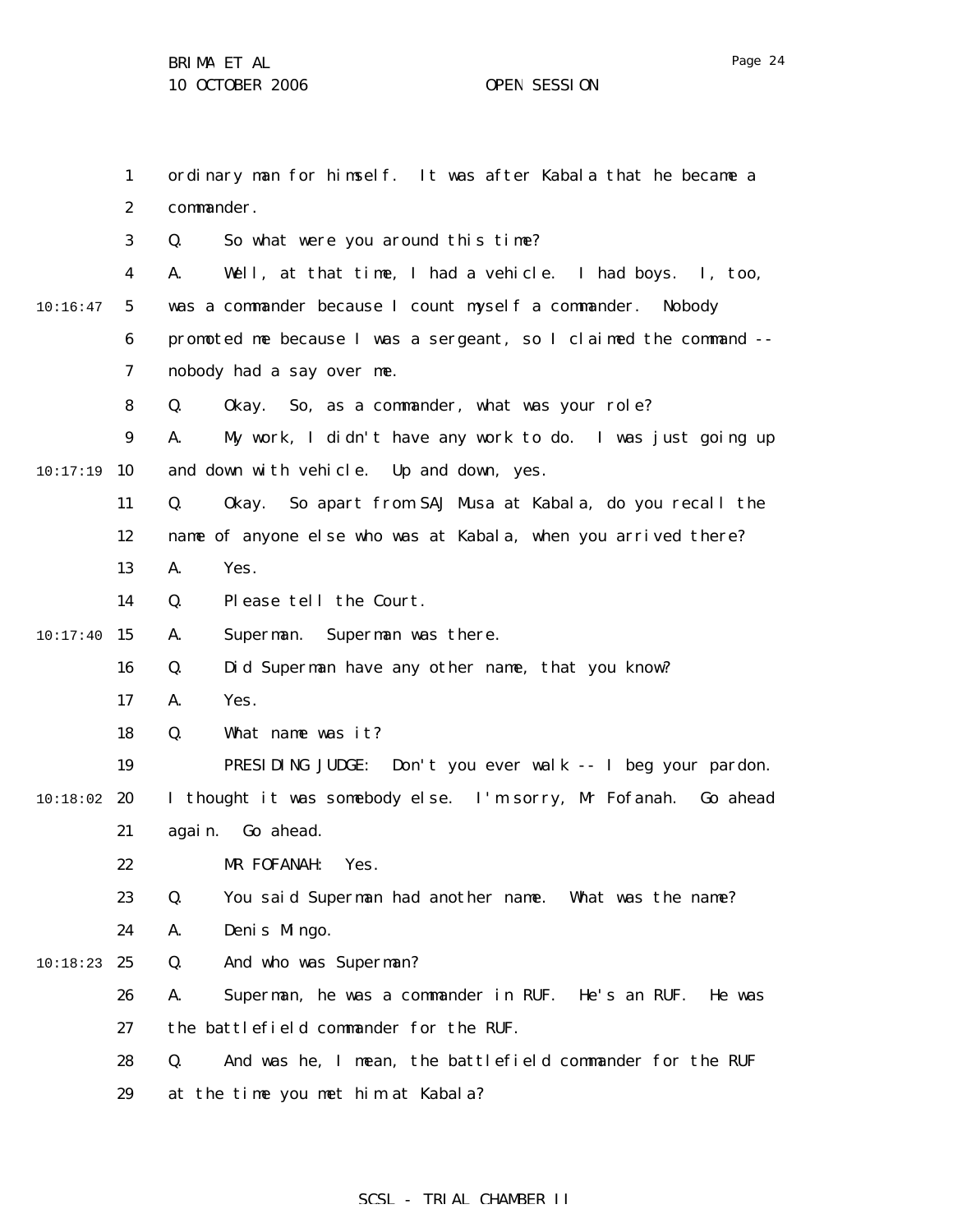1 2 3 4 5 6 7 8 9  $10:19:47$  10 11 12 13 14  $10:20:12$  15 16 17 18 19  $10:20:38$  20 21 22 23 24  $10:20:59$  25 26 27 28 29 10:19:17 A. Yes, yes. Q. How long did you stay in Kabala? A. I was there for some days. Then I heard a blast again, bomb. They said ECOMOG had entered so people were pulling out. When I heard the firing coming closer, I went into the vehicle and started the engine. Q. And where did you go to? A. I went to Senkonia. From Senkonia I went to Mongo Bendugu. Q. Senkonia, Your Honours, is spelt S-E-N-K-O-N-I-A. Now, where is Senkonia? A. Senkonia is behind Kabala. From the highway to go to Kurubonla. To go to Kono, the road that is behind Kabala, to go to Kono. Very close to the Bindi border. The Guinea border. Q. Okay. Now, you said you were a commander and you had boys under your command riding in the vehicle that you had around this time. How were many men were under your command around this time? A. At that time I had 15 boys. Q. And you said from Senkonia you went to Mongo Bendugu. Did you meet people at Mongo Bendugu? A. Yes, yes. Q. So who were at Mongo Bendugu? A. SAJ Musa was there. Q. Was this the same SAJ Musa that you met at Kabala? A. Yes. At Mongo Bendugu SAJ Musa, when I met him there, he was the commander. Q. He was the commander of what at Mongo Bendugu? A. Well, from Mongo Bendugu he took the commandship of all the SLAs or any RUF that is around the area. He was the commander.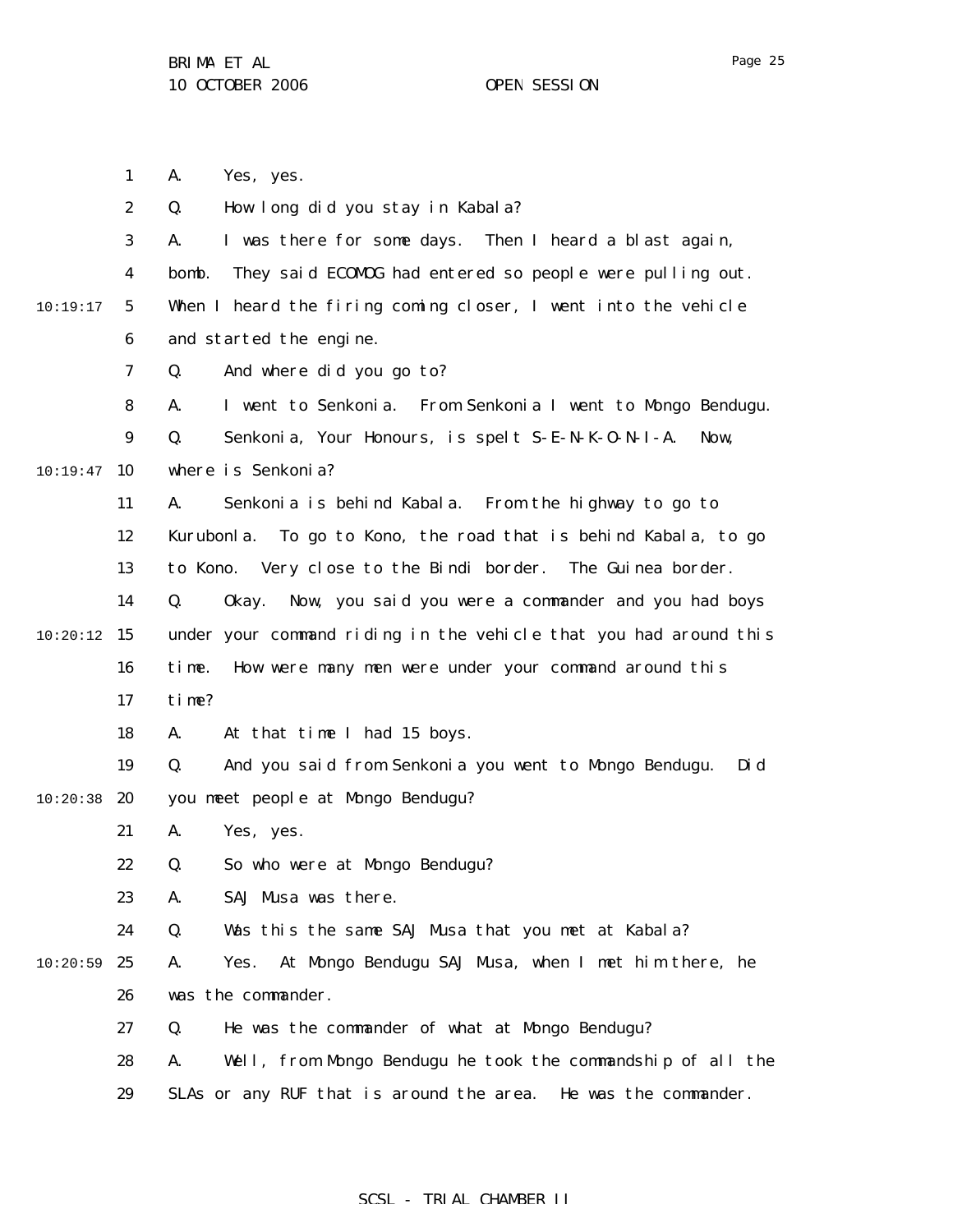|          | $\mathbf{1}$     | And how did you know that?<br>Q.                                  |
|----------|------------------|-------------------------------------------------------------------|
|          | $\boldsymbol{2}$ | Well, when I went to Mongo Bendugu, when I saw SAJ Musa, he<br>A. |
|          | 3                | had security. Then he organised promotions in order to promote    |
|          | 4                | those who were corporal to sergeants, staff sergeant major, to be |
| 10:21:58 | $5\phantom{.0}$  | promoted to officers because when we went to the bush, the        |
|          | 6                | officers, most of them had ran away, so SAJ Musa tried to give    |
|          | 7                | promotions out for the command structure.                         |
|          | 8                | Q.<br>Did you stay in Mongo Bendugu?<br>0kay.                     |
|          | $\boldsymbol{9}$ | A.<br>Yes.                                                        |
| 10:22:21 | - 10             | And did you stay with your boys at Mongo Bendugu?<br>Q.           |
|          | 11               | A.<br>Yes, yes.                                                   |
|          | 12               | So who was your commander at Mongo Bendugu?<br>Q.                 |
|          | 13               | As I've told you, it was SAJ Musa. He was the overall<br>A.       |
|          | 14               | commander.<br>He was my commander.                                |
| 10:22:44 | 15               | You said SAJ Musa gave out promotions. Where you affected<br>Q.   |
|          | 16               | by these promotions?                                              |
|          | 17               | Yes.<br>A.                                                        |
|          | 18               | Please explain.<br>Q.                                             |
|          | 19               | Well, SAJ Musa promoted 25 of us to lieutenants. Some men<br>A.   |
| 10:23:06 | 20               | to captain.                                                       |
|          | 21               | So what was your promotion?<br>Q.                                 |
|          | 22               | A. I was a captain.                                               |
|          | 23               | You were promoted to captain?<br>Q.                               |
|          | 24               | A.<br>Yes.                                                        |
| 10:23:24 | 25               | Do you recall the names of the other people who were<br>Q.        |
|          | 26               | promoted at Mongo Bendugu?                                        |
|          | 27               | A.<br>Yes, yes.                                                   |
|          | 28               | Q.<br>Can you please tell the Court?                              |
|          | 29               | A.<br>Yes.                                                        |
|          |                  |                                                                   |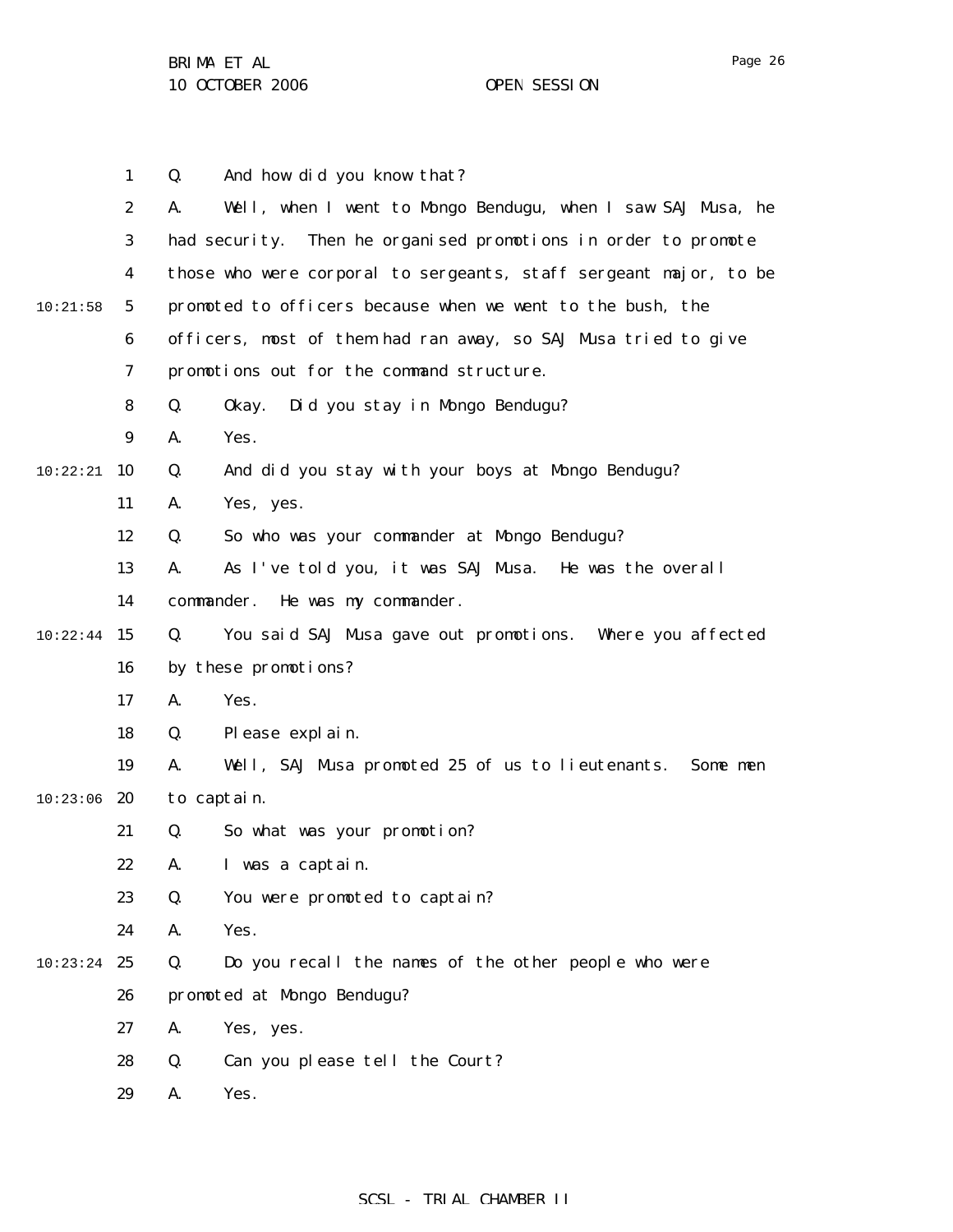1 2 3 4 5 6 7 8 9 10:24:23 10 11 12 13 14  $10:24:39$  15 16 17 18 19  $10:24:58$  20 21 22 23 24  $10:25:12$  25 26 27 28 29 10:24:04 Q. Please go on. A. Pikin. Q. Pikin. Pikin, P-I-K-I-N. Did Pikin have any other name? A. Abu Bakkar Conteh. Q. What was Pikin promoted to? A. Lieutenant. Q. And what was his rank before he was promoted to Lieutenant? A. Lance-corporal. Q. Apart from Pikin, who else was promoted? A. Ashim. Q. Was Ashim the full name of the person you are referring to as Ashim? A. Ashim Fullah. That is his real name. Q. What was his promotion? A. Second lieutenant. Q. And what was he before he was promoted to second lieutenant? A. Private soldier. Q. Who else can you recall? A. Adamu. Q. What was Adamu's promotion? A. Captain. Q. What was his rank before he was promoted to captain? A. Sergeant. Q. Who else? A. Rambo. Q. What was the full -- did Rambo have any other name? A. Red Goat. Q. So what was?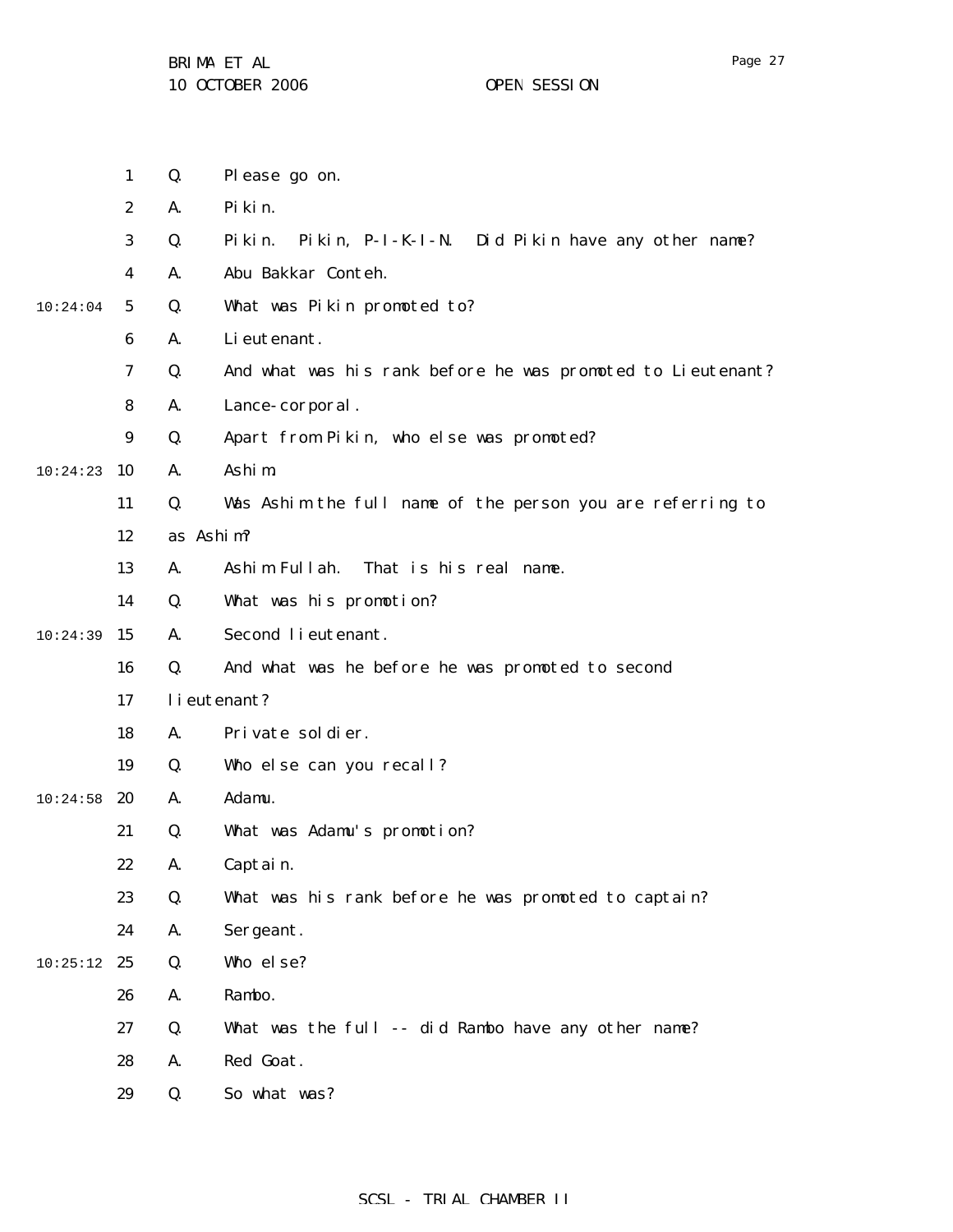BRIMA ET AL

|          | $\mathbf{1}$     | PRESIDING JUDGE:<br>What was that Red Goat or --                          |
|----------|------------------|---------------------------------------------------------------------------|
|          | $\boldsymbol{2}$ | MR FOFANAH:<br>Red Goat.                                                  |
|          | 3                | Q.<br>Did you say Red Goat?                                               |
|          | 4                | Red Goat.<br>A.                                                           |
| 10:26:21 | $5\phantom{.0}$  | So what was Rambo, alias Red Goat, promoted to?<br>Q.                     |
|          | $\boldsymbol{6}$ | Captain.<br>A.                                                            |
|          | $\boldsymbol{7}$ | What was his rank before he was promoted?<br>Q.                           |
|          | 8                | Sergeant.<br>A.                                                           |
|          | $\boldsymbol{9}$ | Who else?<br>Q.                                                           |
| 10:26:21 | 10               | There were many, so I cannot remember the others.<br>A.<br>25.<br>$\bf I$ |
|          | 11               | cannot remember everybody.                                                |
|          | 12               | Now, apart from these promotions you said that SAJ Musa<br>Q.             |
|          | 13               | also set up a military structure. Can you tell the Court what             |
|          | 14               | that structure was?                                                       |
| 10:26:24 | 15               | The structure that he put up at Mongo?<br>A.                              |
|          | 16               | Yes, at Mongo Bendugu?<br>Q.                                              |
|          | 17               | Well, at Mongo, he was the CIC. He was the<br>A.                          |
|          | 18               | commander-in-chief. He was the highest in command.                        |
|          | 19               | Did he have a second in command?<br>Q.                                    |
| 10:26:43 | 20               | No.<br>A.                                                                 |
|          | 21               | Now apart from him, were any -- how were you organised at<br>Q.           |
|          | 22               | Mongo, you the soldiers; how were you organised?                          |
|          | 23               | Well, ECOMOG were advancing towards us. They were trying<br>A.            |
|          | 24               | to trail us to Mongo, so SAJ Musa formed an operation, that's why         |
| 10:27:16 | 25               | he promoted us, that we should go and attack the ECOMDGs at               |
|          | 26               | Dankawallie.                                                              |
|          | 27               | Before we come to that, I'm talking -- I'm still<br>Q.<br>0kay.           |
|          | 28               | talking about the structure, because you said he set up a                 |
|          | 29               | military structure. So when I said how were you organised, I'm            |
|          |                  |                                                                           |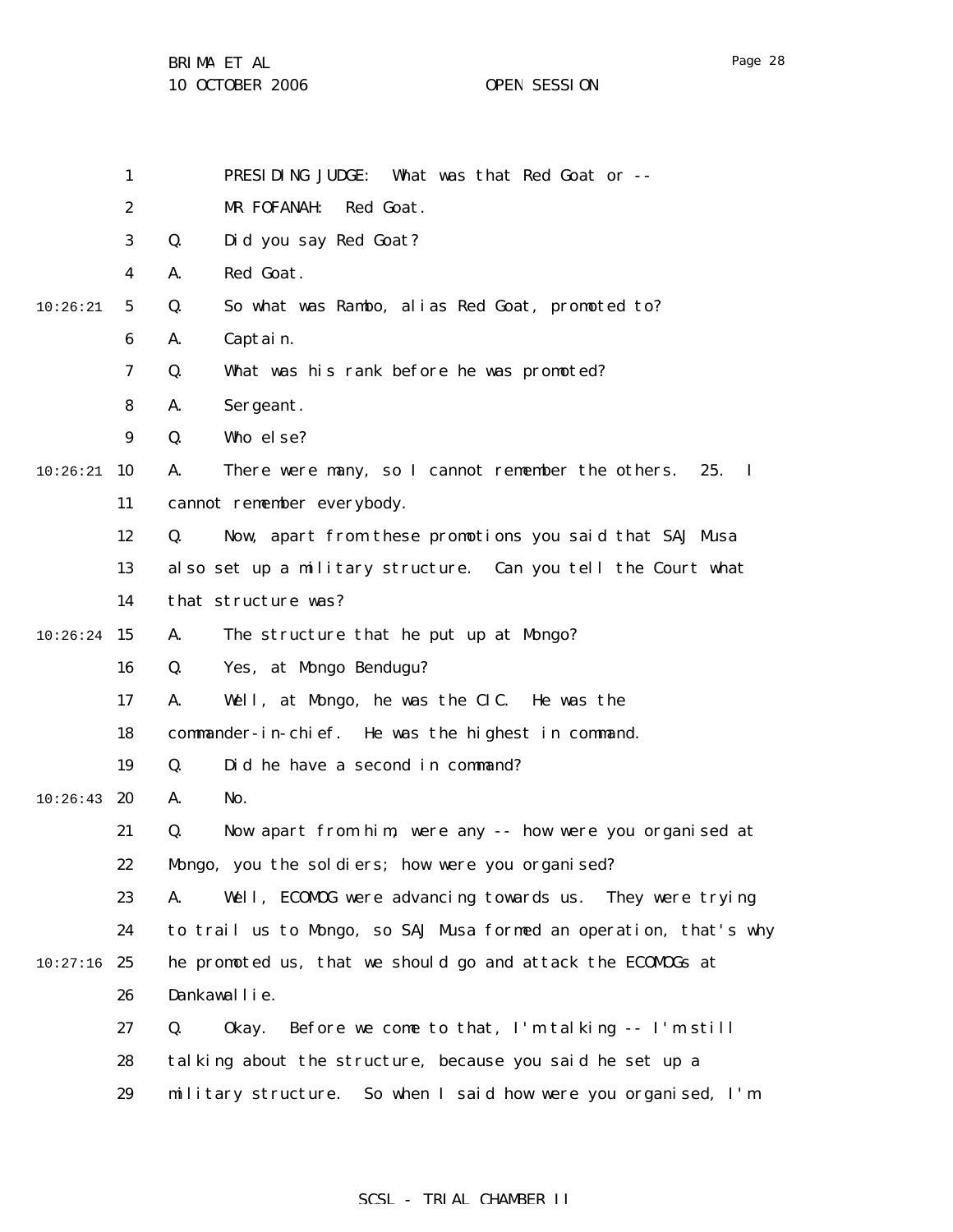|          | 1                | referring to the military structure?                                     |
|----------|------------------|--------------------------------------------------------------------------|
|          | $\boldsymbol{2}$ | Well, the promotions, there was no command structure.<br>A.<br>At        |
|          | 3                | that time they just gave us the promotions. They would give you          |
|          | 4                | They would say you are a company commander.<br><b>They</b><br>a company. |
| 10:27:52 | $\sqrt{5}$       | were just trying to plan ourselves. There was no mixed command           |
|          | 6                | We didn't have a CIC. We didn't have section<br>structure.               |
|          | 7                | To say they formed up a command structure, no.<br>commanders.            |
|          | 8                | Thank you. Now, how many company commanders did you<br>Q.<br>0kay.       |
|          | 9                | have, if you can recall?                                                 |
| 10:28:20 | 10               | Well, at that time they appointed three company commanders.<br>A.        |
|          | 11               | And did you know who these three company commanders were?<br>Q.          |
|          | 12               | Adamu, he was one.<br>A.                                                 |
|          | 13               | Who else?<br>Q.                                                          |
|          | 14               | Rambo, Red Goat, he was two.<br>A.                                       |
| 10:28:48 | 15               | And who?<br>Q.                                                           |
|          | 16               | Then I was one of the company commanders there.<br>A.                    |
|          | 17               | So what company were you commanding?<br>Q.                               |
|          | 18               | A Company.<br>A.                                                         |
|          | 19               | So you said you went on an operation at a place call<br>Q.               |
| 10:29:09 | <b>20</b>        | Dankawallie. D-A-N-K-A-W-A-L-L-I-E. So who led the troops to             |
|          | 21               | Dankawallie?                                                             |
|          | 22               | A. Major Komba Gbundema.                                                 |
|          | 23               | And who was Komba Gbundema?<br>Q.                                        |
|          | 24               | Komba Gbundema was an RUF major.<br>He came from Kono and met<br>A.      |
| 10:29:54 | 25               | us at Mongo and SAJ Musa said that he wouldn't give us the               |
|          | 26               | operation because we didn't know much about the jungle, so he            |
|          | 27               | decided to give the RUF because they were used to fighting in the        |
|          | 28               | jungle so he gave him the operation. We went to Dankawallie and          |
|          | 29               | attacked.                                                                |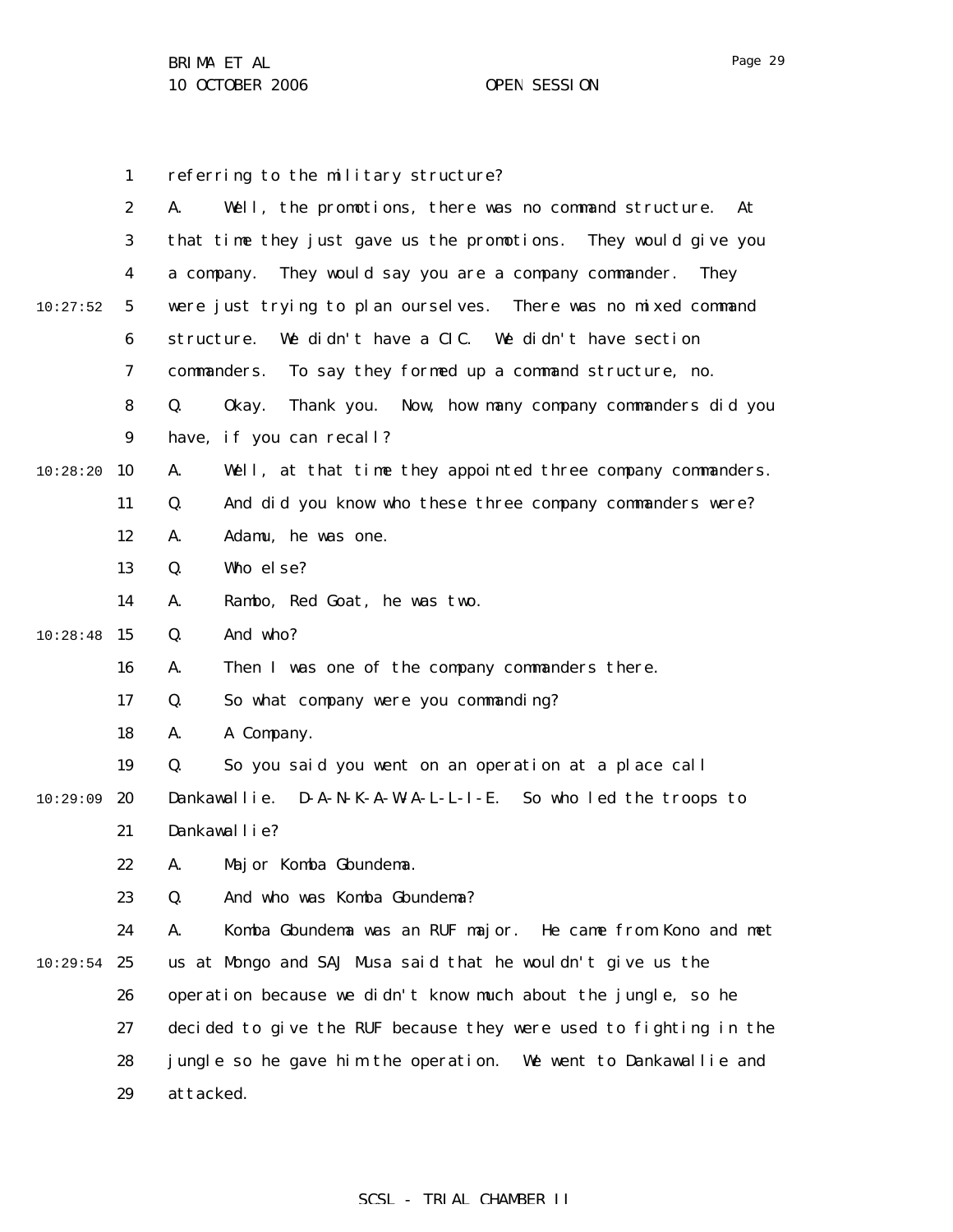|          | $\mathbf{1}$     | Q.         | Where is Dankawallie?<br>0kay.                                     |
|----------|------------------|------------|--------------------------------------------------------------------|
|          | $\boldsymbol{2}$ | A.         | Dankawallie is behind Kabala. Koinadugu District.                  |
|          | 3                | Q.         | And who were at Dankawallie when you went on the attack?           |
|          | 4                | A.         | ECOMOG.<br>They were planning to advance towards us.               |
| 10:30:34 | $5\phantom{.0}$  | Q.         | Now, from Mongo Bendugu, did you go anywhere else?<br>0kay.        |
|          | $\boldsymbol{6}$ | A.         | Yes.                                                               |
|          | 7                | Q.         | Where did you go to?                                               |
|          | 8                | A.         | Kurubonla.                                                         |
|          | $\boldsymbol{9}$ | Q.         | And did you meet people at Kurubonla?                              |
| 10:30:55 | 10               | A.         | Yes, yes.                                                          |
|          | 11               | Q.         | Whom did you go with to Kurubonla?                                 |
|          | 12               | A.         | A whole convoy. General Bropleh, he was STF. He was the            |
|          | 13               |            | most senior man next to SAJ.<br>Then the whole troop, because they |
|          | 14               |            | were bombarding, ECOMDG was bombarding at Mongo.                   |
| 10:31:30 | 15               | Q.         | Now, who is General Bropleh? Bropleh B-U-P-L-E-H [sic].            |
|          | 16               | A.         | He was the Special Task Force commander; STF commander.            |
|          | 17               | Q.         | You said all of you came to Kurubonla. Now, did you stay           |
|          | 18               |            | in Kurubonla when you came?                                        |
|          | 19               | A.         | Yes.                                                               |
| 10:32:01 | 20               | Q.         | How long did you take in Kurubonla?                                |
|          | 21               | A.         | We spent some months there.                                        |
|          | 22               | Q.         | And do you recall what year it was when you came to                |
|          | 23               | Kurubonla? |                                                                    |
|          | 24               | A.         | Yes.                                                               |
| 10:32:21 | 25               | Q.         | What year was it?                                                  |
|          | 26               | A.         | 1998.                                                              |
|          | 27               | Q.         | Do you know what district is Kurubonla?                            |
|          | 28               | A.         | Yes.                                                               |
|          | 29               | Q.         | What district is Kurubonla?                                        |
|          |                  |            |                                                                    |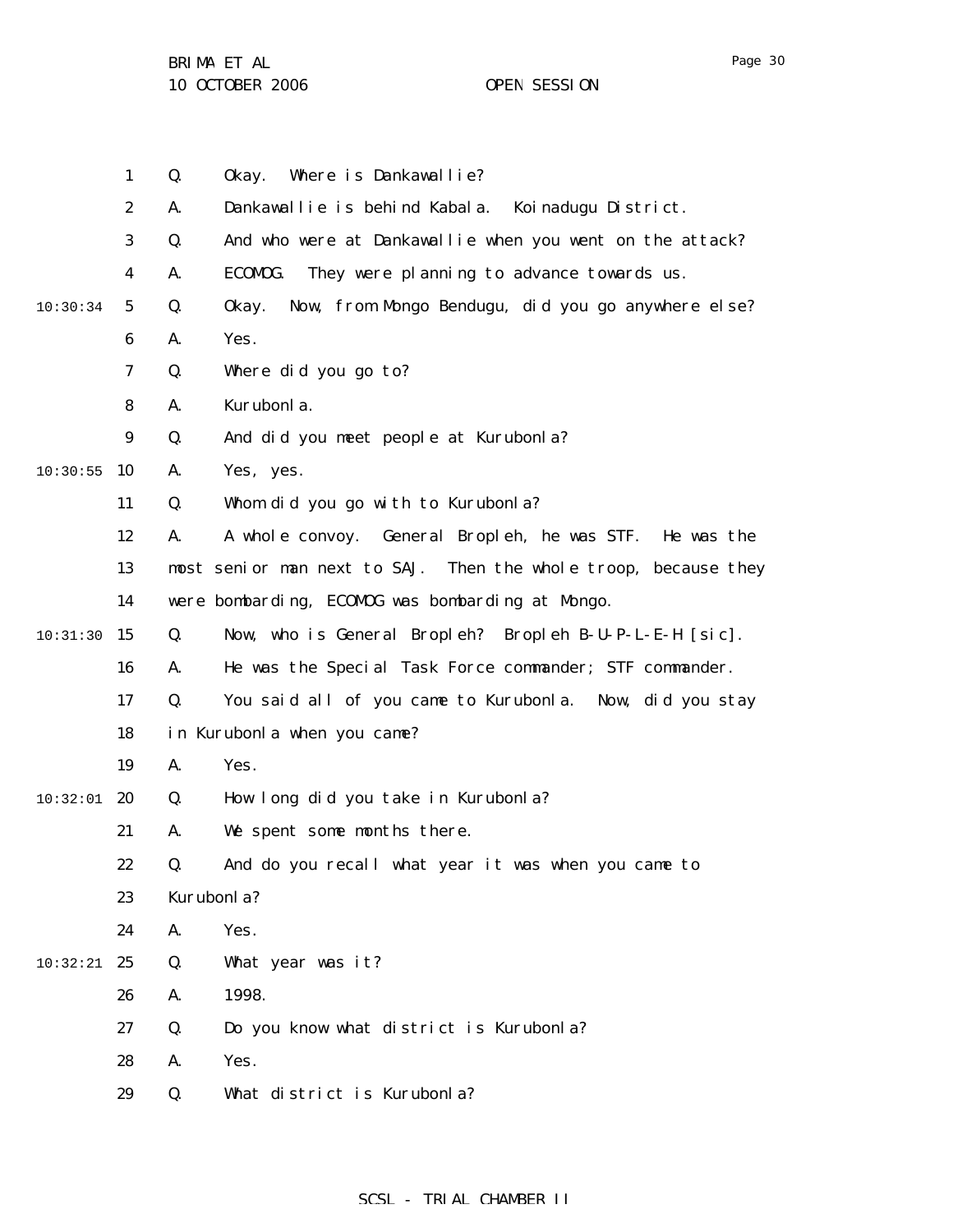1 2 3 4 5 6 7 8 9 10:33:13 10 11 12 13 14  $10:33:45$  15 16 17 18 19  $10:34:15$  20 21 22 23 24 10:34:40 25 26 27 28 29 10:32:58 A. Koinadugu District. Q. So at Kurubonla, did anything happen that you can recall, to the military structure? A. Well, at Kurubonla, the military structure, because so many things happened there, the military structure -- THE INTERPRETER: The question, is it the military structure or what happened at Kurubonla? MR FOFANAH: Q. We are actually discussing what happened at Kurubonla but we are starting with the military structure. Did anything happen to the military structure at Kurubonla? A. Well, the military structure, SAJ Musa was the CIC. General Bropleh, he was the second in command. Then, we had Captain T, he -- he was a major, later. He was the next SLA senior man on the ground, and we had some STF again who were senior men, like Colonel Nimneh, Colonel Gaylah, Lieutenant-colonel Gaylah, Lieutenant Colonel Nimneh. Q. Nimneh, Your Honours, is spelt N-I-M-N-E-H. And what did you say was the other name? Lieutenant-colonel what? A. Gaylah. Q. Gaylah, I think it's G-A-Y-L-A-H. So, apart from these names, I mean, did you recall the names of any other commander at Kurubonla? A. They were the most senior men. They were the ones that I have called. The other men that were there, they were only there to take commands, to say you go on patrol to so-and-so place. Q. So what were you around this time at Kurubonla? A. Well, I, I was 11 miles from Kurubonla at a village called -- a village called --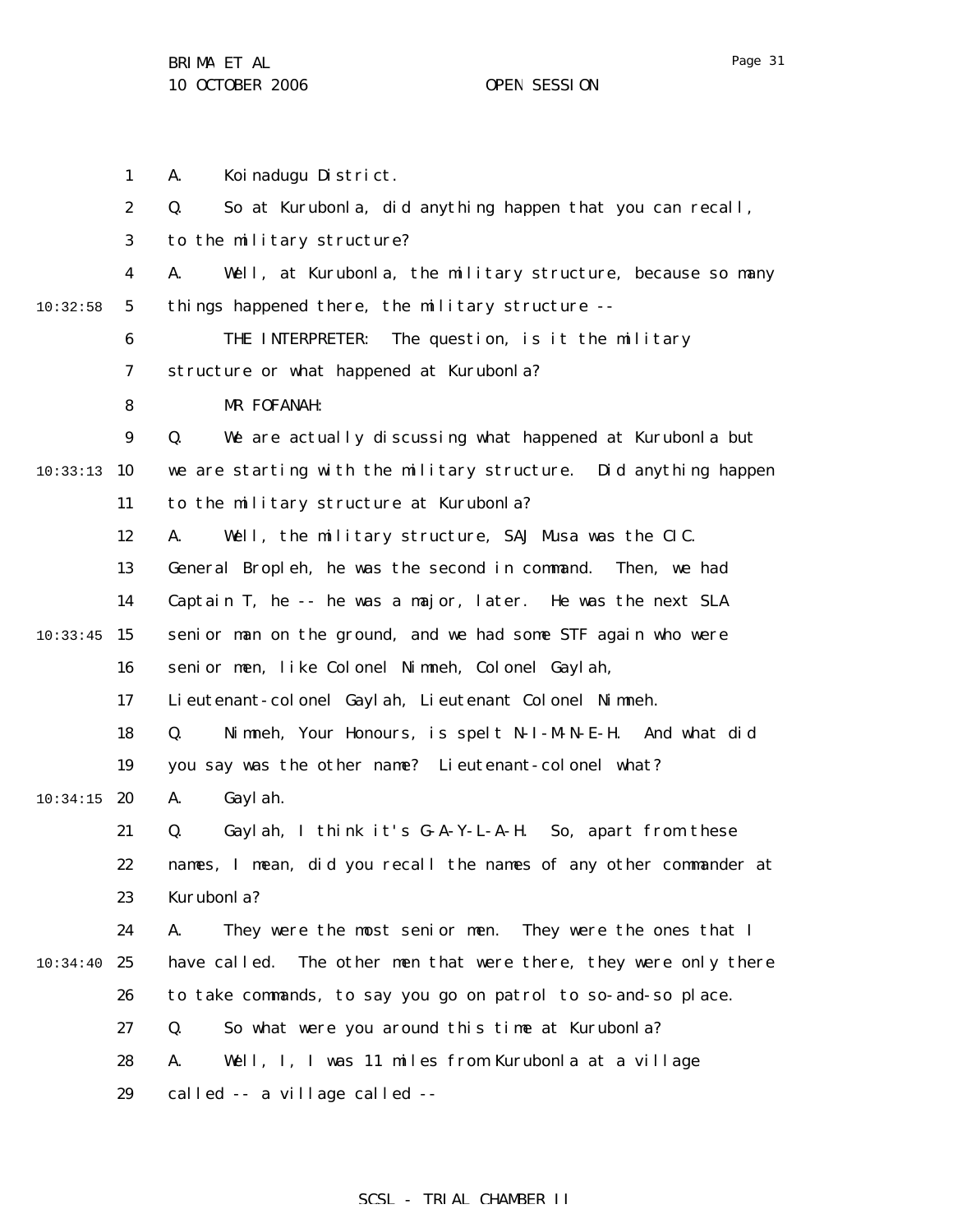|          | $\mathbf{1}$     | Okay. Mr Witness, whilst you are recalling the name of the<br>Q.  |
|----------|------------------|-------------------------------------------------------------------|
|          | $\boldsymbol{2}$ | village, the question was: What were you regarding the military   |
|          | 3                | structure? What were you around this time?                        |
|          | 4                | As I've said, I was a captain. At that particular time, I<br>A.   |
| 10:35:46 | $5\phantom{.0}$  | didn't have much command. I only had seven boys that remained     |
|          | 6                | Seven securities. Then I was at the front line.<br>with me.       |
|          | 7                | Q.<br>Did you have any position?                                  |
|          | 8                | A.<br>Well, I was the front commander. At the camp they would     |
|          | $\boldsymbol{9}$ | call it the combat camp commander.                                |
| 10:36:19 | 10               | So you were the combat camp commander?<br>Q.                      |
|          | 11               | Yes, for a month. After the month, I rebelled. I said I<br>A.     |
|          | 12               | would not stay there, so SAJ Musa was annoyed with me. He said I  |
|          | 13               | should be demoted to sergeant again.                              |
|          | 14               | Do you recall the name of the village where you said you<br>Q.    |
| 10:36:49 | 15               | were based?                                                       |
|          | 16               | Yes.<br>A.                                                        |
|          | 17               | So what is the name?<br>Q.                                        |
|          | 18               | I can recall the name -- when I recall I will call you and<br>A.  |
|          | 19               | tell you the name of the village.                                 |
| 10:37:10 | 20               | Q.<br>Thank you, Mr Witness. Let's move on. You said you<br>0kay. |
|          | 21               | spent some time at Kurubonla and that a lot of things happened.   |
|          | 22               | Can you explain to Court some of the things that happened at      |
|          | 23               | Kurubonla?                                                        |
|          | 24               | PRESIDING JUDGE:<br>Well, was he at Kurubonla? Didn't he say      |
| 10:37:30 | 25               | he was at a village 11 miles away?                                |
|          | 26               | MR FOFANAH: Very well. Very well. I will --                       |
|          | 27               | Now did you stay at this village 11 miles away from<br>Q.         |
|          | 28               | Kurubonla throughout?                                             |
|          | 29               | No, I stayed there for a month. After a month, because of<br>A.   |

## SCSL - TRIAL CHAMBER II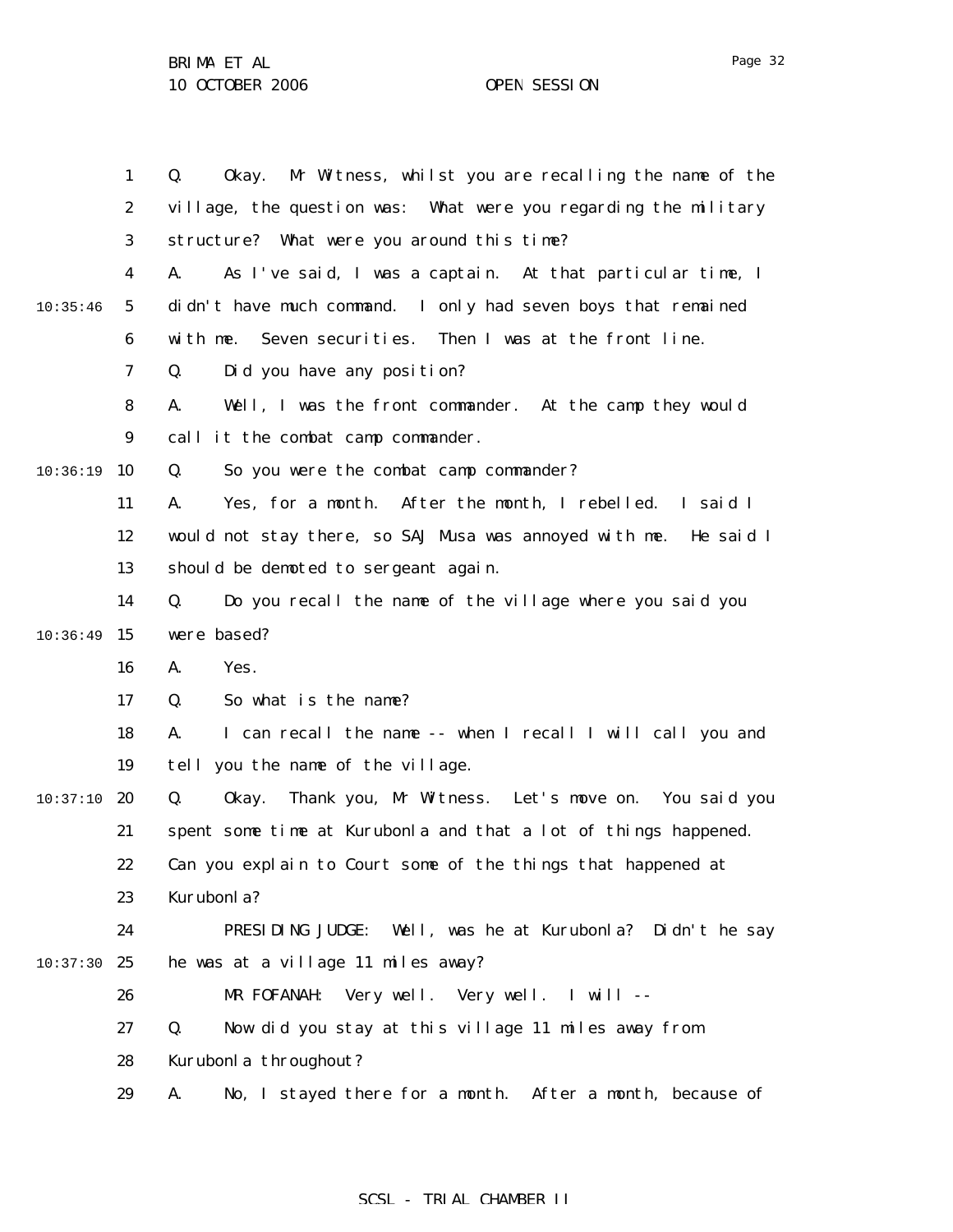|          | $\mathbf{1}$     | the mosquitoes, and I became ill, so I rebelled. I said I will        |
|----------|------------------|-----------------------------------------------------------------------|
|          | $\boldsymbol{2}$ | not stay there. I left there. Unbeknown to SAJ I came to              |
|          | 3                | Kurubonla.<br>When I came SAJ said I should go back. When I went I    |
|          | $\boldsymbol{4}$ | came back, so I didn't go there again. I came back to Kurubonla.      |
| 10:38:11 | $\sqrt{5}$       | So when you came back, how long did you spend in Kurubonla?<br>Q.     |
|          | 6                | I was there for some months.<br>A.                                    |
|          | 7                | And you said -- do you recall anything happening around<br>Q.         |
|          | 8                | this time when you came back?                                         |
|          | $\boldsymbol{9}$ | A.<br>Yes.                                                            |
| 10:38:39 | 10               | What happened at Kurubonla?<br>Q.                                     |
|          | 11               | Except the jets raid, the jets was raiding us.<br>Al most<br>A.       |
|          | 12               | every day the jets was raiding us. Almost every day the jet was       |
|          | 13               | rai di ng.<br>He killed soldiers and wounded soldiers.                |
|          | 14               | And what do you mean "jet"?<br>Q.                                     |
| 10:39:06 | 15               | Alpha Jets. It's had bombs, that would fire bombs, grenade<br>A.      |
|          | 16               | l aunchers.                                                           |
|          | 17               | Q.<br>Do you know who was flying the jets?                            |
|          | 18               | No, I wouldn't seen the jets, so I wouldn't know who was<br>A.        |
|          | 19               | flying it.                                                            |
| 10:39:30 | 20               | And do you know to whom the jet belonged?<br>Q.                       |
|          | 21               | They -- it belongs to ECOMDG.<br>A.<br>Yes.<br>ECOMOG.<br>The jets is |
|          | 22               | Alpha Jets 448s.                                                      |
|          | 23               | So as a result of these air raids, did you do anything,<br>Q.         |
|          | 24               | yourself and the other soldiers, at Kurubonla?                        |
| 10:39:53 | 25               | Except we went on a patrol to find food because we were in<br>A.      |
|          | 26               | short of food at that time.                                           |
|          | 27               | Now, it has been alleged before this Court that the second<br>Q.      |
|          | 28               | accused, Ibrahim Bazzy Kamara, was the second in command at           |
|          | 29               | Kurubonla.<br>What do you say to that?                                |

## SCSL - TRIAL CHAMBER II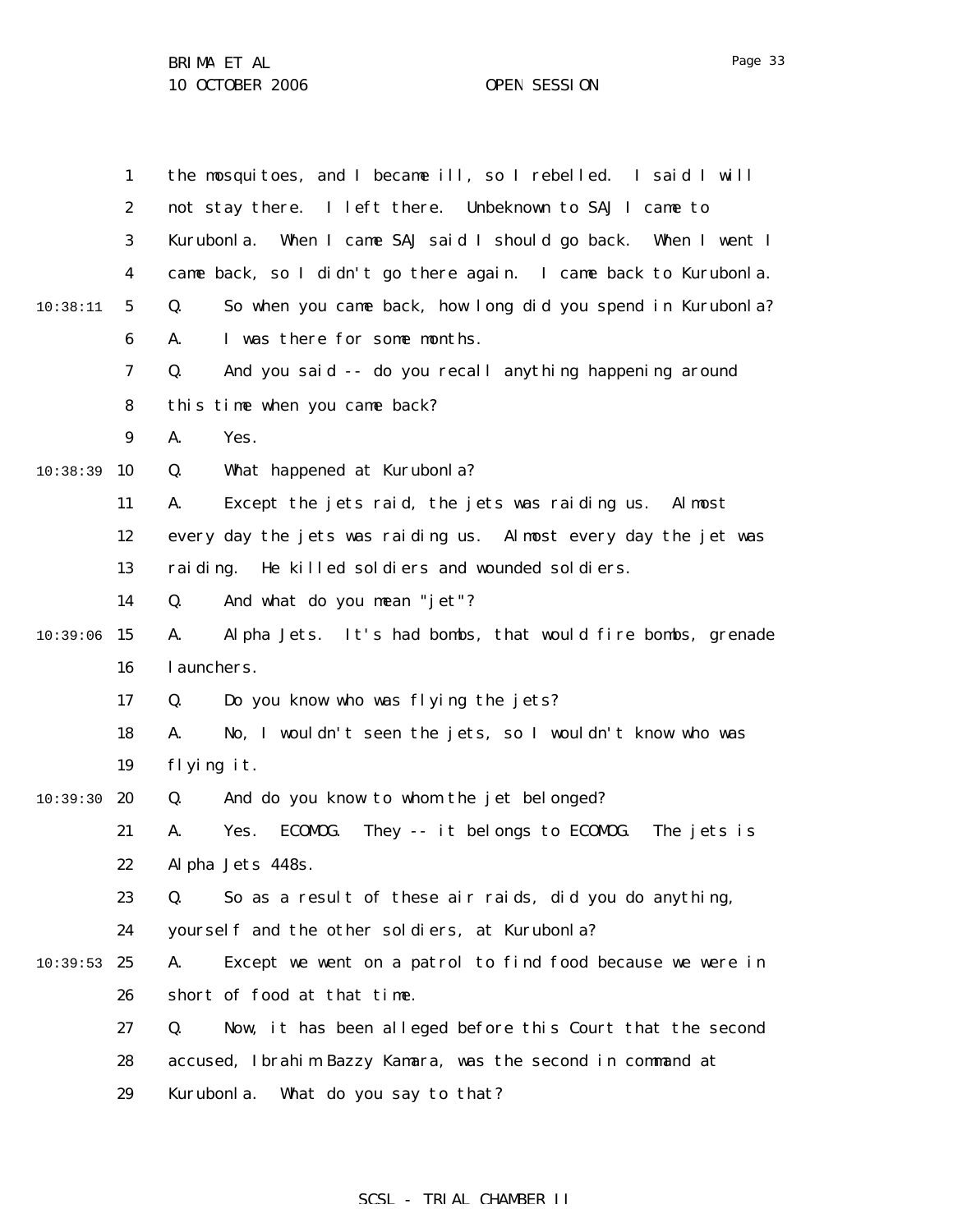1 2 3 4 5 6 7 8 9 10:41:03 10 11 12 13 14 10:41:22 15 16 17 18 19 10:41:39 20 21 22 23 24  $10:41:52$  25 26 27 28 29 10:40:38 MR AGHA: I object to that question, Your Honour. Firstly, it's leading, and I would like to see the evidence where it's been suggested he, Bazzy, was second in command at Kurubonla. MR FOFANAH: Your Honours, I mean, witness 334 and witness 167 who have testified before this Court alluded to the second accused being second in command to the first accused at various places including locations in Koinadugu District. So I'm just trying to elicit that from the witness. PRESIDING JUDGE: Well, I'm not going back to look at the evidence of those witnesses, but we will take you at your word, Mr Fofanah. If that is what was said, I will allow the question. MR FOFANAH: In any case, I will rephrase it. I will rephrase the question. Q. Now, during your movement from Mongo Bendugu to Kurubonla, did you see the second accused? MR AGHA: Objection. It's a leading question, Your Honour. PRESIDING JUDGE: Look, is it alleged in the indictment that the second accused was in this area at that time? MR AGHA: I don't believe it's alleged that the second accused was in this area. We are alleging a joint criminal enterprise. It doesn't necessarily mean that the second accused has to be in that particular area at that particular time, Your Honour. PRESIDING JUDGE: I will overrule the objection. Ask the question. MR FOFANAH: Q. Did you see the second accused at Kurubonla, around this time, Ibrahim Bazzy Kamara? A. The second accused never went to Kurubonla.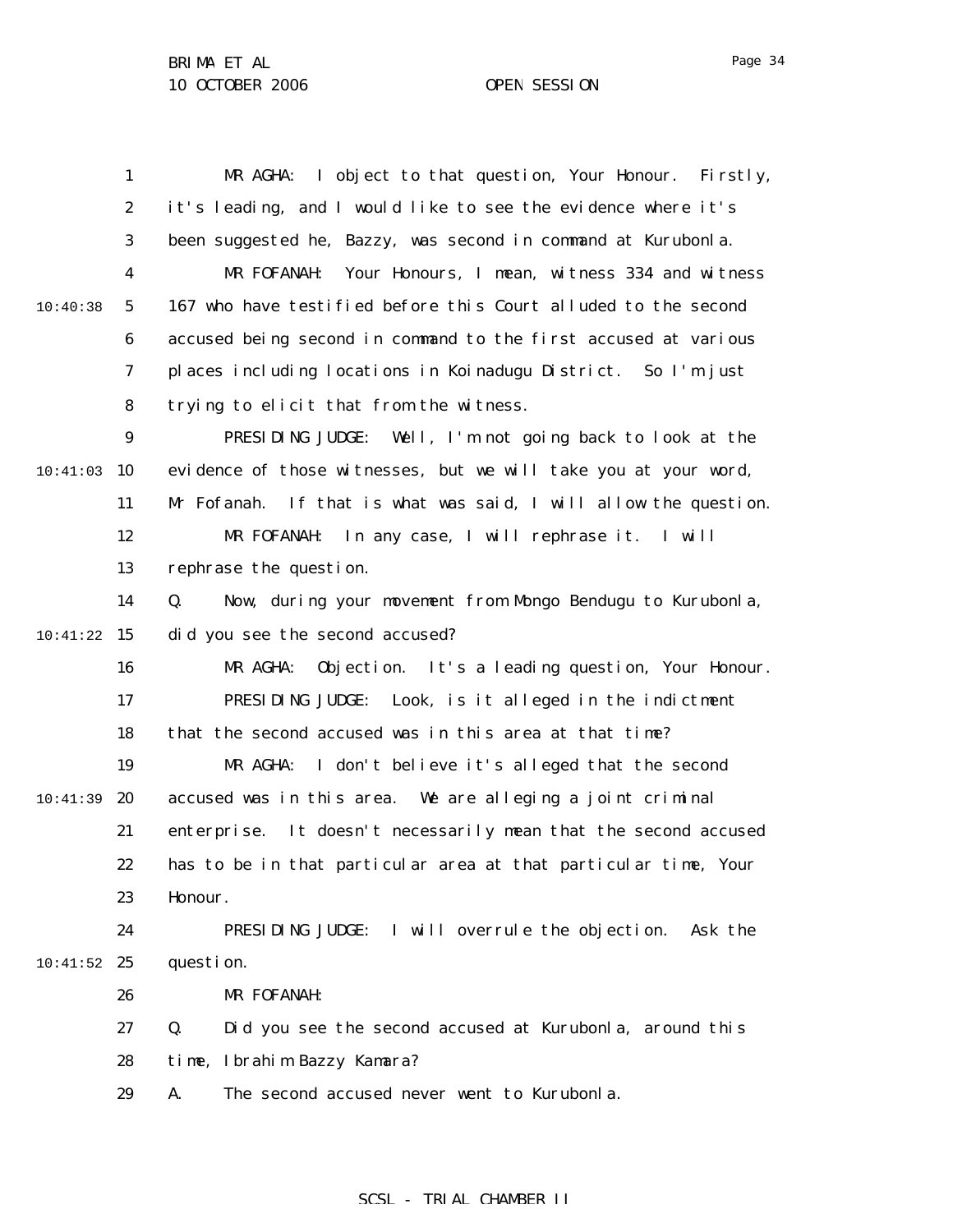|          | $\mathbf{1}$     | Did you see him at Mongo Bendugu?<br>Q.                            |
|----------|------------------|--------------------------------------------------------------------|
|          | $\boldsymbol{2}$ | I never saw him at Mongo Bendugu, neither Kurubonla.<br>A.         |
|          | 3                | Now, did you stay in Kurubonla throughout or did you have<br>Q.    |
|          | 4                | cause to move?                                                     |
| 10:42:23 | $5\overline{)}$  | Yes, yes. I had cause to move. I left there.<br>A.                 |
|          | 6                | And where did you go to?<br>Q.                                     |
|          | $\boldsymbol{7}$ | Well, I left Kurubonla. I went to Womandu but I didn't<br>A.       |
|          | 8                | stay there for long. I came back to Kurubonla.                     |
|          | $\boldsymbol{9}$ | Q.<br>Womandu, Your Honours, is W-0-M-A-N-D-U. So when you came    |
| 10:43:00 | 10               | back to Kurubonla did you go anywhere else?                        |
|          | 11               | A.<br>Yes.                                                         |
|          | 12               | Where did you go to?<br>Q.                                         |
|          | 13               | Well, SAJ Musa gave orders that we should move to go to<br>A.      |
|          | 14               | Koinadugu Village. We went and based at Koinadugu.                 |
| 10:43:25 | 15               | Q.<br>Where is Koinadugu Village?                                  |
|          | 16               | Koinadugu Village, it's 18 miles from Kabala.<br>A.                |
|          | 17               | So when you went to Koinadugu Village, were you alone?<br>Q.       |
|          | 18               | A.<br>The whole troop. Even though some troops remained behind     |
|          | 19               | but 70 per cent of the troops that was in Kurubonla moved.         |
| 10:43:56 | 20               | Superman came with some RUFs from Kono, and some soldiers.<br>They |
|          | 21               | joined the troops.                                                 |
|          | 22               | Q. So where was SAJ Musa around this time?                         |
|          | 23               | SAJ Musa was with the troops.<br>A.                                |
|          | 24               | Q.<br>How long did you take in Koinadugu Village?                  |
| 10:44:25 | 25               | A.<br>About one to two months.                                     |
|          | 26               | And whilst at Koinadugu Village, did anything happen, that<br>Q.   |
|          | 27               | you can recall?                                                    |
|          | 28               | Yes.<br>A.                                                         |
|          | 29               | What happened at Koinadugu Village?<br>Q.                          |
|          |                  |                                                                    |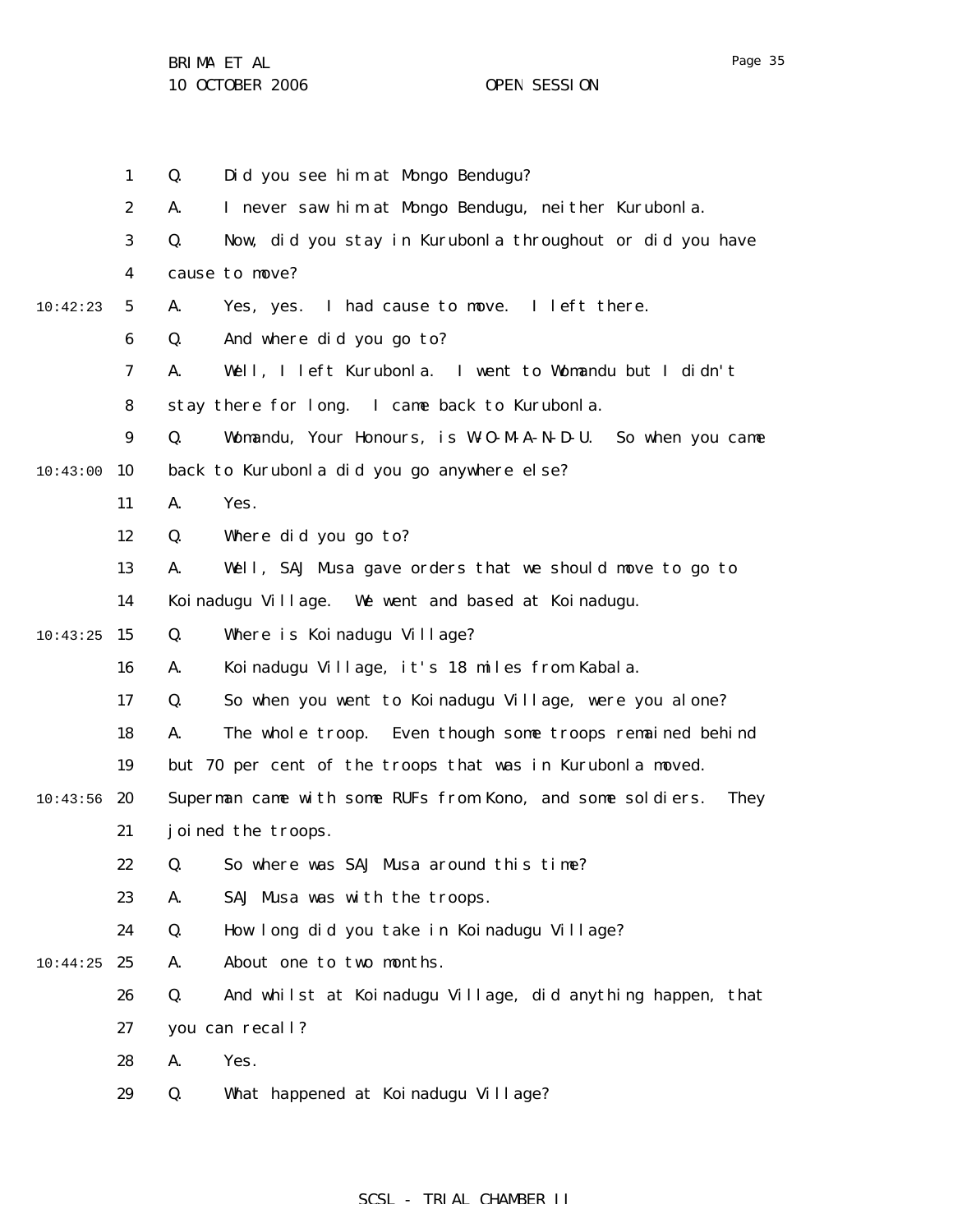1 2 3 4 5 6 7 8 9 10 11 12 13 14  $10:45:54$  15 16 17 18 19  $10:46:09$  20 21 22 23 24 10:46:18 25 26 27 28 29 10:45:03 10:45:29 A. Well, the things that happened were many, but I will explain some. The most important thing that happened at Koinadugu Village, that was the infighting between the RUFs and the SLA. Q. And what do you mean by that, infighting? A. Infighting, that is when troops are together and they are fighting against themselves, they are fighting themselves, that's the meaning of infighting, yes, because we were in the RUFs were together and, unfortunately, split came and some SLAs were on the RUF side, whilst you had two, three RUFs, they were trained but they were not trained with the RUF, so they were on the side. So call that infighting, because we were fighting to ourselves. Even though I'm not an RUF. Q. Okay. So you said the troops split up at Koinadugu Village and that the RUFs had some soldiers and the soldiers had RUFs? MR AGHA: Objection, Your Honour. I don't think he used the word split up. PRESIDING JUDGE: I thought he did. MR FOFANAH: The interpreter used it, Your Honours. PRESIDING JUDGE: You are wrong, Mr Agha. I`ll overrule the objection. MR AGHA: I apologise. MR FOFANAH: Q. So is that your testimony that the troops split up and when they splitted the RUFs had some soldiers and the soldiers had RUFs, some RUFs? A. What I meant the soldiers had RUFs. The SLAs were with the RUF but I, I should say, we had two RUFs who liked me, so they were with me. So that's why I said that was infighting because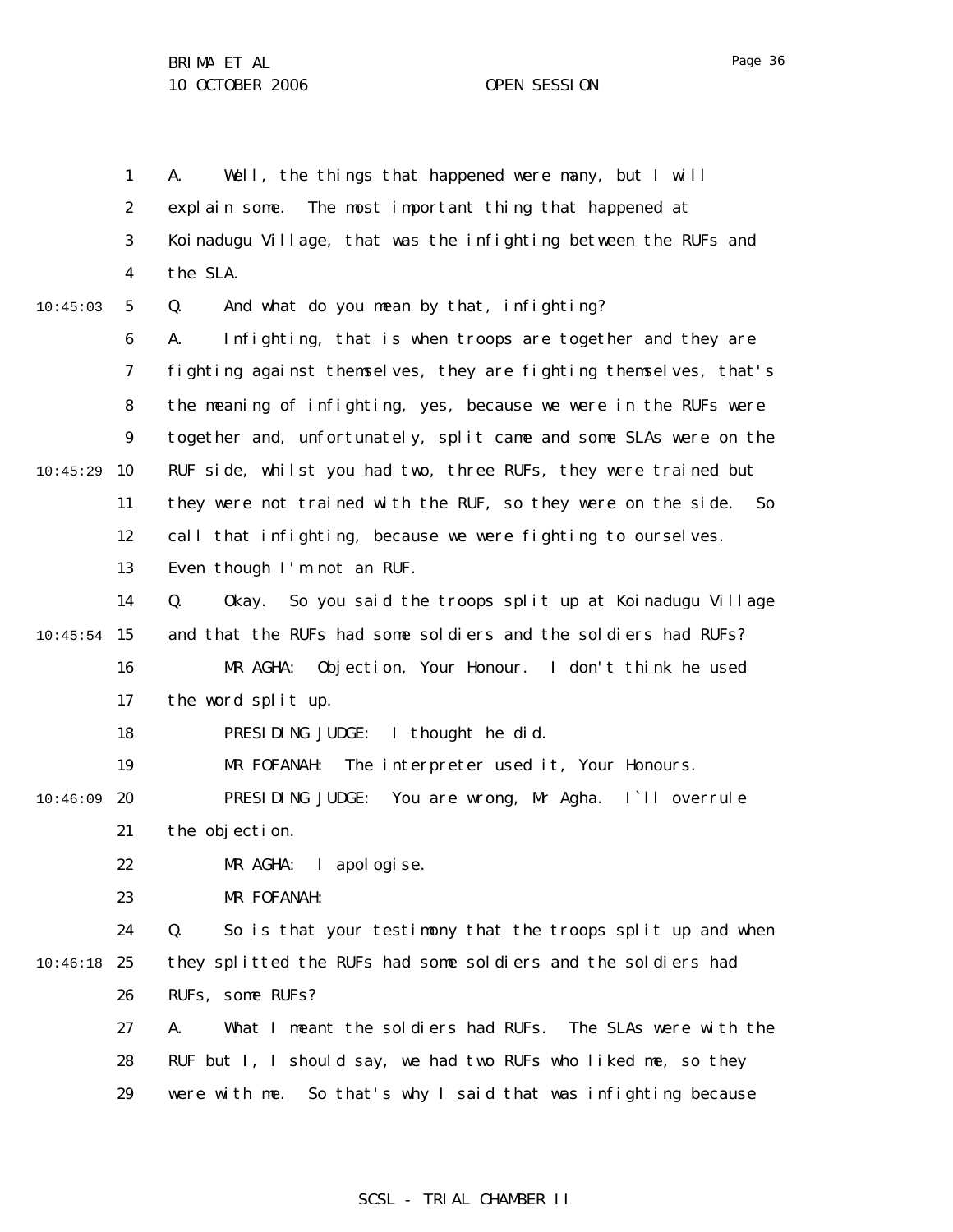|          | $\mathbf{1}$     | the soldiers that were with us, they joined the RUF to fight us              |
|----------|------------------|------------------------------------------------------------------------------|
|          | $\boldsymbol{2}$ | and we too were fighting then. So we were fighting amongst                   |
|          | 3                | oursel ves.                                                                  |
|          | $\boldsymbol{4}$ | Your Honours, may I respectfully -- it seems<br>MR FOFANAH:                  |
| 10:47:06 | $\mathbf{5}$     | $like -$                                                                     |
|          | 6                | PRESIDING JUDGE:<br>No, that is a good time, Mr Fofanah.                     |
|          | 7                | Mr Witness, we are going to have a short break now. I just want              |
|          | 8                | to warn you while you are giving evidence, you are not permitted             |
|          | $\boldsymbol{9}$ | to discuss the evidence or the case with any other person.<br>$\mathbf{I}$ s |
| 10:47:24 | 10               | that clear?                                                                  |
|          | 11               | THE WITNESS:<br>Yes, sir.                                                    |
|          | 12               | PRESIDING JUDGE: All right. We will adjourn until 5 past                     |
|          | 13               | 11.                                                                          |
|          | 14               | [Break taken at 10.45 a.m.]                                                  |
| 11:06:26 | 15               | [Upon resuming at 11.09 a.m.]                                                |
|          | 16               | MR FOFANAH:                                                                  |
|          | 17               | Q.<br>Mr Witness, we stopped at portion of your testimony where              |
|          | 18               | you said the RUFs and the SLAs had an infight and, as a result of            |
|          | 19               | that, they split up at Koinadugu Village. Now, after this                    |
| 11:09:39 | 20               | infight, did anything happen in Koinadugu that you can recall,               |
|          | 21               | Koi nadugu Village?                                                          |
|          | 22               | A.<br>Yes.                                                                   |
|          | 23               | Q.<br>Please tell the Court.                                                 |
|          | 24               | Well, an RUF killed a recruit that was training at the<br>A.                 |
| 11:10:05 | 25               | training base, so SAJ Musa killed the RUF, in turn.<br>After he              |
|          | 26               | killed the RUF, the RUFs were annoyed. For example, Superman,                |
|          | 27               | his boys incited him that SAJ Musa should not have done that.                |
|          | 28               | Q.<br>Where was this training base?                                          |
|          | 29               | The training base is at Koinadugu Town, the school.<br>A.<br>As you          |

## SCSL - TRIAL CHAMBER II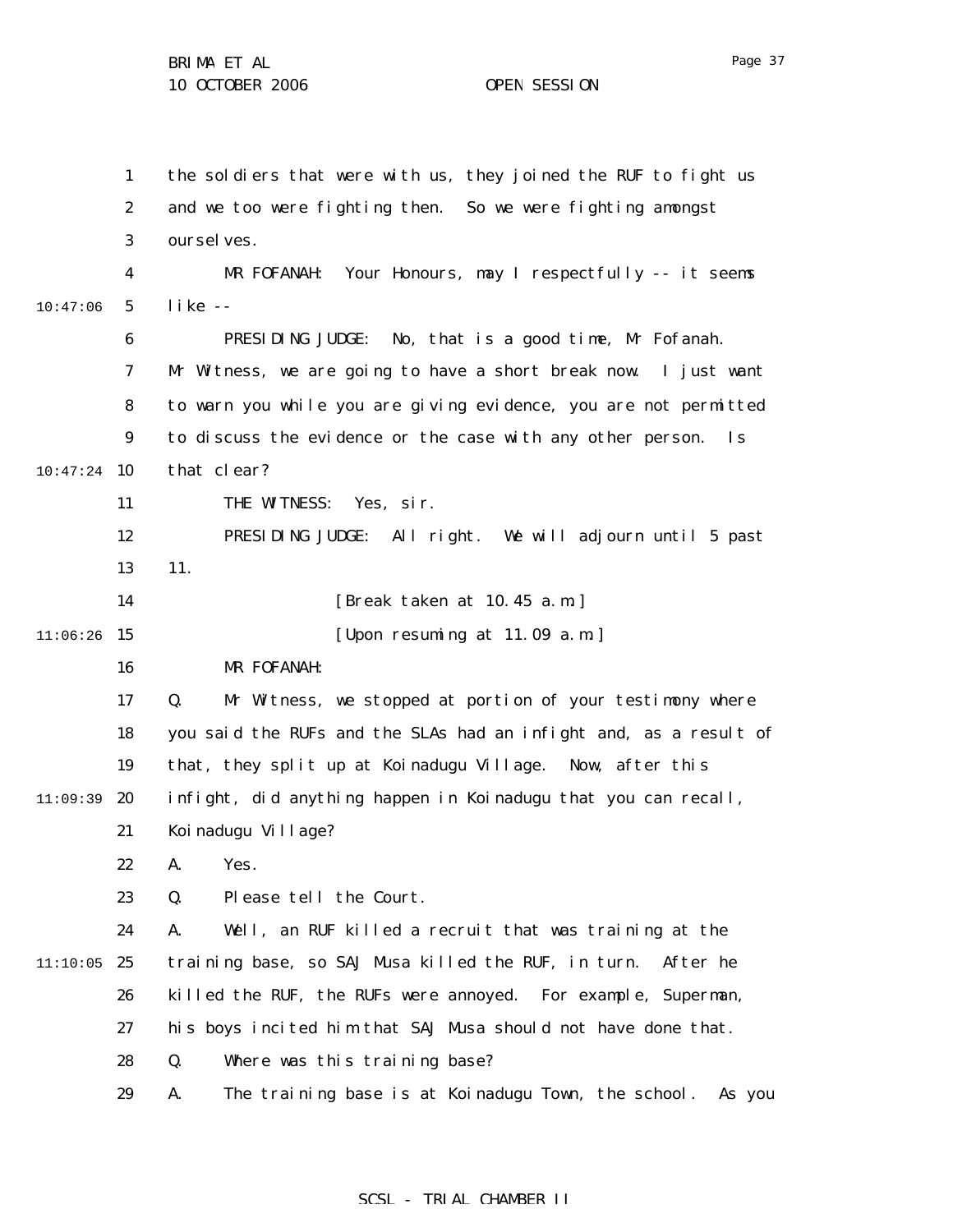|          | $\mathbf{1}$            | enter into the town, the school on the left, that is where the      |
|----------|-------------------------|---------------------------------------------------------------------|
|          | $\boldsymbol{2}$        | training base was located. So when he killed the recruit, the       |
|          | 3                       | civilians were afraid. And when SAJ Musa noticed that, because      |
|          | $\overline{\mathbf{4}}$ | the boy was well favoured, so SAJ Musa killed the RUF.<br>And the   |
| 11:11:20 | $\mathbf{5}$            | RUF captured the ammunition dump which is called -- the             |
|          | 6                       | ammunition called the G4 belonged the whole RUF movement,           |
|          | 7                       | because --                                                          |
|          | 8                       | THE INTERPRETER:<br>Your Honours, can the witness go slow           |
|          | $\boldsymbol{9}$        | with that, the last part.                                           |
| 11:11:36 | 10                      | MR FOFANAH:                                                         |
|          | 11                      | Q.<br>Mr Witness, you've explained that SAJ Musa killed an<br>0kay. |
|          | 12                      | RUF because the RUF had killed an SLA recruit. Now, as a result     |
|          | 13                      | of that, what was the relationship like between the RUF and the     |
|          | 14                      | SLAs?                                                               |
| 11:12:02 | 15                      | Well, the relationship, as I have been saying, the RUF and<br>A.    |
|          | 16                      | the SLAs were together, but because they killed the recruit, it     |
|          | 17                      | caused a problem and because of that problem, SAJ Musa was very     |
|          | 18                      | annoyed because the RUF killed the boy. So SAJ Musa killed the      |
|          | 19                      | boy in turn, the RUF.                                               |
| 11:12:29 | 20                      | Okay, Mr Witness. You've told the Court that. You've told<br>Q.     |
|          | 21                      | the Court that. Now, what I want to know, after this incident,      |
|          | 22                      | what happened?                                                      |
|          | 23                      | What really happened, the guys captured the ammunition<br>A.        |
|          | 24                      | dump, so SAJ Musa said if they would not hand over the ammunition   |
| 11:12:53 | 25                      | dump by 12.00, they -- we would recapture the ammunition dump,      |
|          | 26                      | the SLAs. But by 12.00, surprisingly there was an open fire.        |
|          | 27                      | They launch and attack.                                             |
|          | 28                      | Hold it.<br>Who launched the attack?<br>Q.<br>0kay.                 |
|          | 29                      | The RUF started the open fire.<br>A.                                |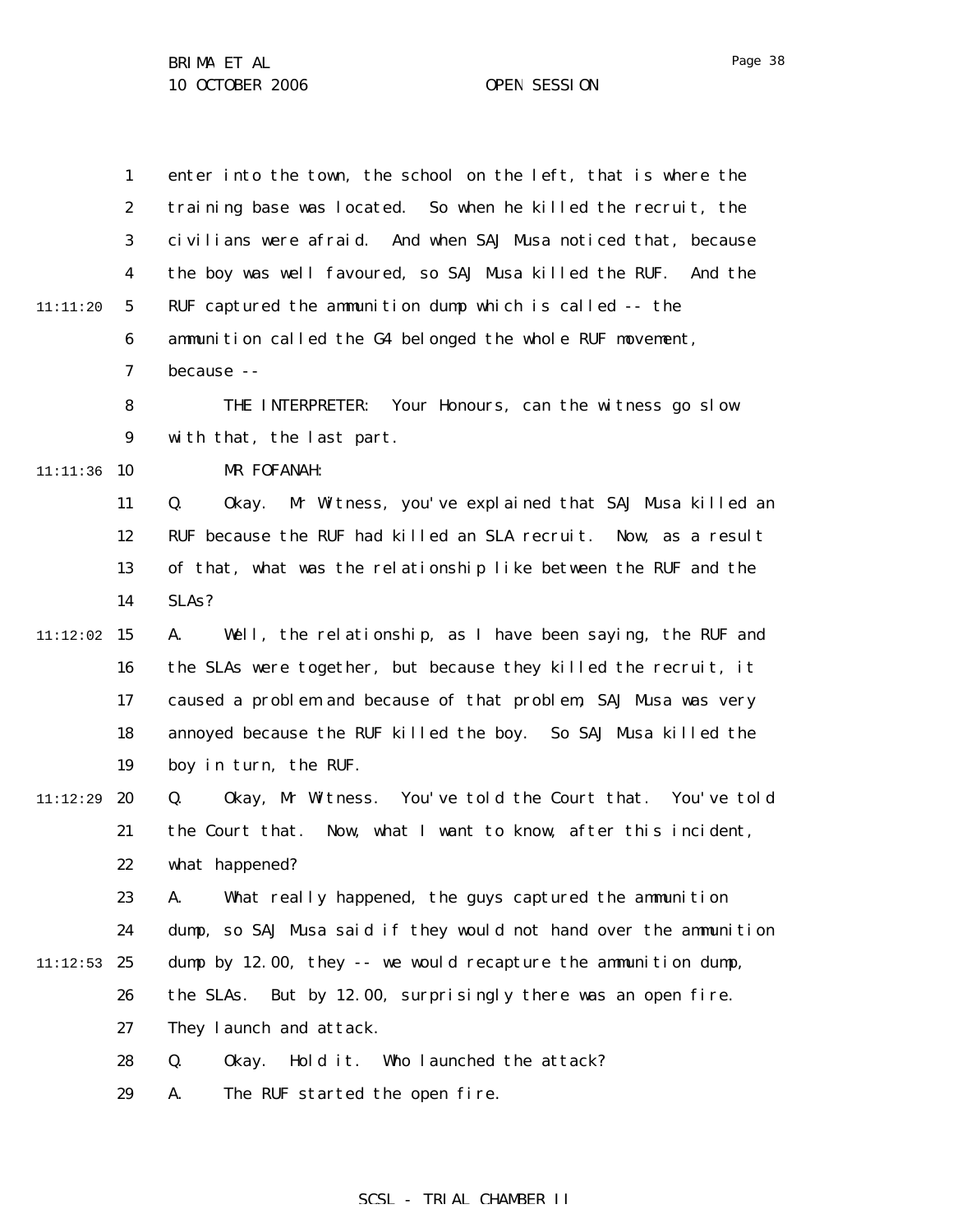Page 39

1 2 3 4 5 6 7 8 9  $11:14:04$  10 11 12 13 14 11:14:39 15 16 17 18 19  $11:15:08$  20 21 22 23 24  $11:15:36$  25 26 27 28 29 11:13:36 Q. And who also captured the ammunition dump? A. The RUFs captured the ammunition dump. Q. As a result of this fire, this open fire, did the SLAs do anything? A. Yes. There was an exchange of fire but, after the exchange of firing, we -- the ammunition reduced, because they had captured some of our ammunition. So there was an exchange of firing for a while. And they were trying to capture SAJ, so I went back to tell SAJ Musa to pull out. So he pulled out and left me in the town and they exchanged fire against them. So I was engaged for a while before I -- I found my way out because I had no ammunition. Q. Okay, Mr Witness. Who was trying to capture SAJ Musa? A. The RUF, Colonel Sengalese, he was an RUF, and his boy did the killing at the base. After SAJ Musa killed his boy. Q. Okay. Do you know where SAJ Musa withdrew to, when he left Koinadugu Village? A. When he left Koinadugu, he went back to the villages behind Koinadugu, back of Koinadugu, so later on, he withdrew, and he went to meet him -- he went to -- Q. Okay, Mr Witness, I think you have to go over that again. Now, you said SAJ Musa withdrew to the villages at the back of Koinadugu. Do you know the name of the villages? A. No. The village he went to, that was the first time I went to that village. So I cannot tell the name of the village, and I was unable to ask the name of the village because, at that particular time, I had not got a map with me. Q. Okay. So your testimony is that you later joined SAJ Musa at this village?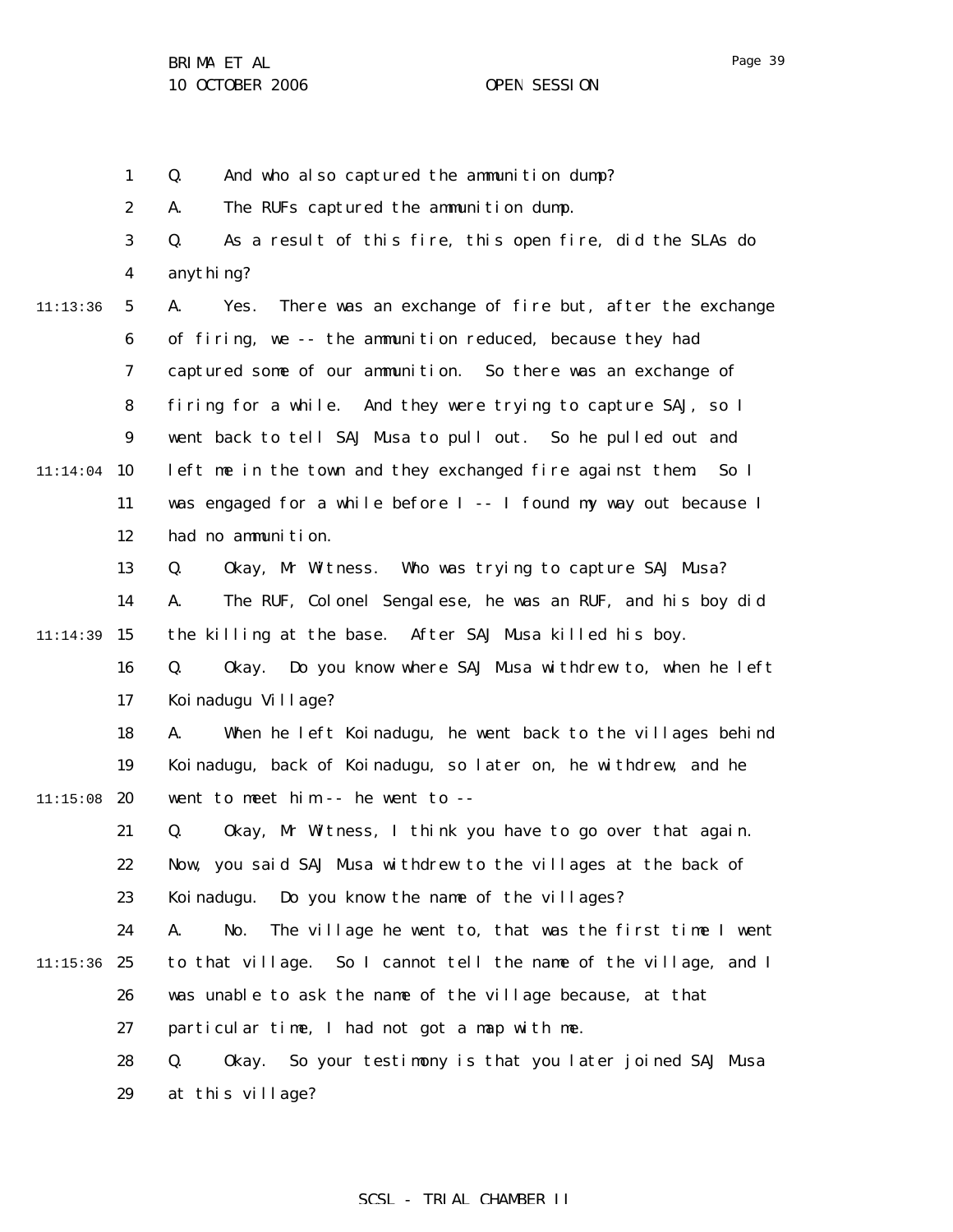1 2 3 4 5 6 7 8 9  $11:16:53$  10 11 12 13 14  $11:17:20$  15 16 17 18 19  $11:17:46$  20 21 22 23 24 11:18:08 25 26 27 28 29 11:16:17 A. Yes. Later on, I joined SAJ Musa at the village. After I joined up with him, on the same day, we moved to a village called Tumani ya. MR FOFANAH: Hold it. Tumaniya, Your Honours, is spelt T-U-M-A-N-I-Y-A. Q. Now, before reaching Tumaniya, did you see or notice any burning of houses in Koinadugu Village before you left? A. Yes. When we left Koinadugu Village, the RUF killed everybody in the village, all the civilians. Q. How did you know that? How did you know that the RUF killed all the civilians in the village? A. Well, there was a certain boy who -- how I came to know that they killed everybody, because of the smoke. In the evening, we would see smoke and fire at -- in the village and we know it was Koinadugu. And later we saw a boy who was trained at Kailahun, he was my own boy, he escaped to meet me, and he told me that they had killed all the people at Koinadugu Village. They burnt them in the house. I heard that from the boy and, later on, when I saw some of the troops, the SLAs, they told me that that was what the RUF had done. So -- Q. And do you know where this smoke was coming from, this smoke that you saw? A. As I have said, it was in Koinadugu Village. They burnt down the whole village because -- because they used to make sacrifice to bring in-fighting between the SLAs and the RUF. Q. Around this time, do you know if the RUFs had a commander at Koinadugu Village? A. Yes, Superman was the commander. Q. Now, you said you came to Tumaniya. Where is Tumaniya?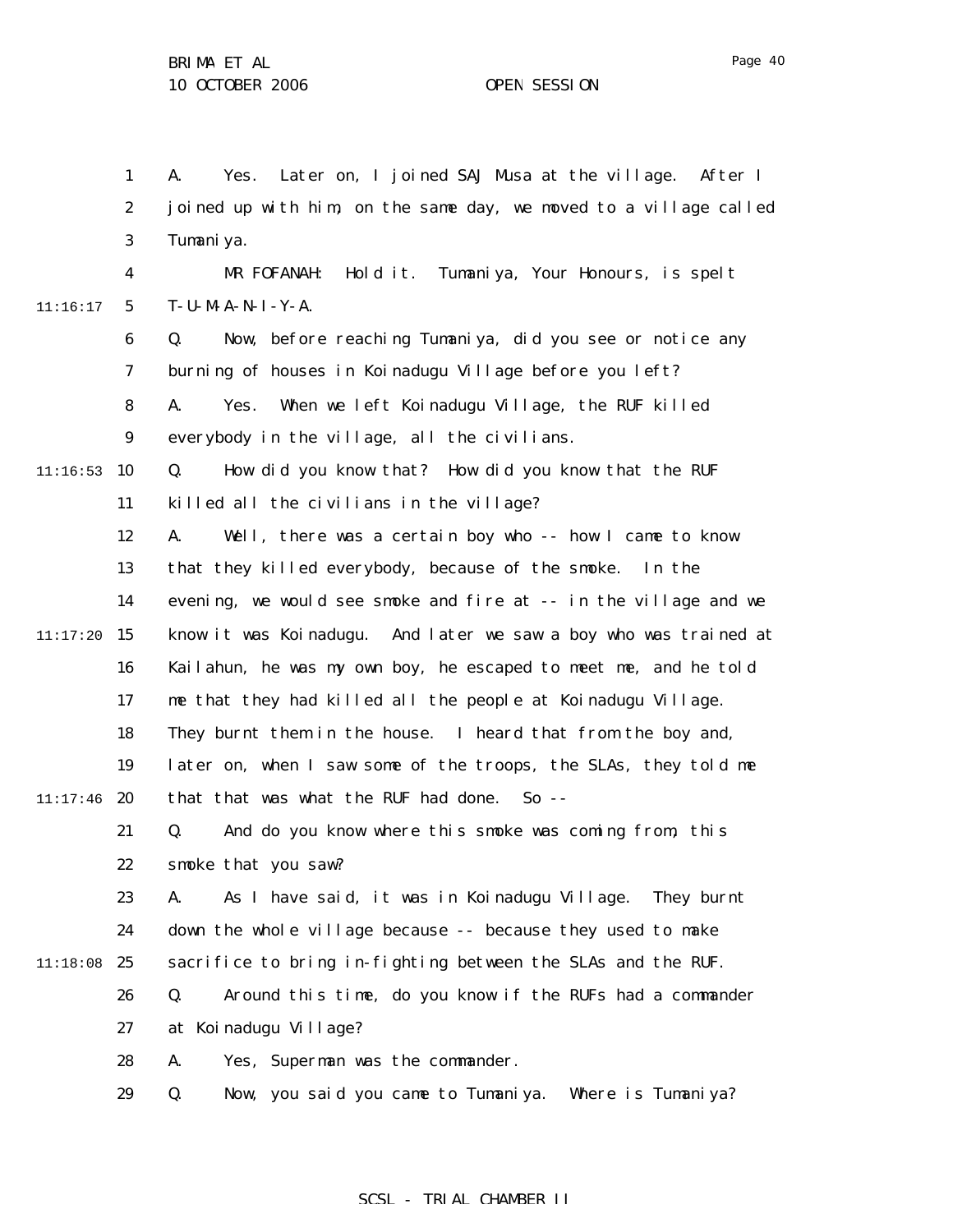|          | $\mathbf{1}$     | Well, Tumaniya is a village about 25 miles off from Kabala.<br>A. |
|----------|------------------|-------------------------------------------------------------------|
|          | $\boldsymbol{2}$ | Did you stay in Tumaniya yourself and SAJ Musa and the<br>Q.      |
|          | 3                | other troops?                                                     |
|          | 4                | Yes. We were there for about a week. A week and some more<br>A.   |
| 11:19:02 | $\mathbf{5}$     | days. We were there because the RUF, for example, Superman        |
|          | 6                | wanted us to make peace, they were trying to make peace, but SAJ  |
|          | 7                | Musa said he would not -- he would make no peace with the RUF.    |
|          | 8                | He would have no relationship with the RUF.                       |
|          | $\boldsymbol{9}$ | Q.<br>So at Tumaniya did anything happen to the SLA military      |
| 11:19:33 | 10               | structure?                                                        |
|          | 11               | A.<br>Yes, yes.                                                   |
|          | 12               | What happened?<br>Q.                                              |
|          | 13               | Well, I was promoted to be a battalion commander.<br>A.<br>I was  |
|          | 14               | promoted to the rank of major. SAJ Musa promoted me to the rank   |
| 11:19:56 | 15               | of major, and as an RUF battalion commander.                      |
|          | 16               | Now, can you go over that again? As what battalion<br>Q.          |
|          | 17               | commander?                                                        |
|          | 18               | I was a battalion commander.<br>A.                                |
|          | 19               | Of who?<br>Q.                                                     |
| 11:20:16 | 20               | For -- for the Rapid Deployment Force.<br>A.                      |
|          | 21               | That is RDF?<br>Q.                                                |
|          | 22               | Your Honour, the witness is not audible.<br>THE INTERPRETER:      |
|          | 23               | MR FOFANAH:                                                       |
|          | 24               | Q.<br>Is the Rapid Deployment Force also referred to as the RDF?  |
| 11:20:41 | 25               | As you have said.<br>A.                                           |
|          | 26               | Mr Witness, is it "yes" or "no"?<br>Q.                            |
|          | 27               | Yes.<br>A.                                                        |
|          | 28               | Now, you've said you were promoted to major; was this your<br>Q.  |
|          | 29               | first promotion after you were demoted to sergeant?               |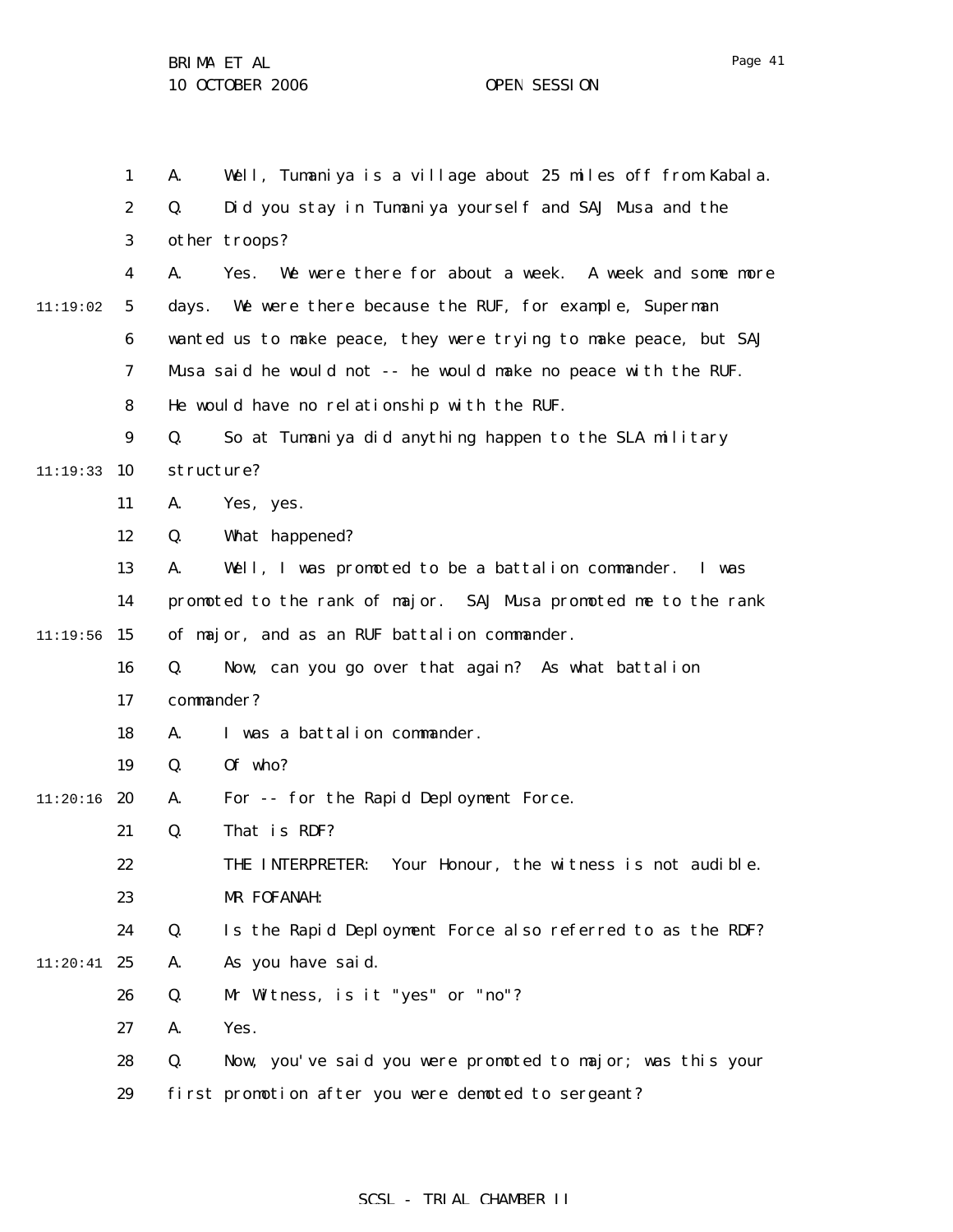|          | $\mathbf{1}$     | Well, I was never demoted because I told you they wanted to<br>А. |
|----------|------------------|-------------------------------------------------------------------|
|          | $\boldsymbol{2}$ | demote me, but you did not continue to ask me on that line of     |
|          | 3                | demotion, so I was not demoted. I only explained to you that SAJ  |
|          | 4                | Musa wanted to demote me because I left the front but we did not  |
| 11:21:35 | 5                | debate on that.                                                   |
|          | $\boldsymbol{6}$ | So you are now major and the commander of the RDF<br>Q.<br>0kay.  |
|          | 7                | Apart from the RDF battalion, do you know if there<br>battalion.  |
|          | 8                | were any other battalions that SAJ Musa formed at Tumania?        |
|          | 9                | Yes.<br>A.                                                        |
| 11:21:53 | 10               | Please tell the Court.<br>Q.                                      |
|          | 11               | Papa 17 was another battalion commander.<br>A.                    |
|          | 12               | And what battalion did he command?<br>Q.                          |
|          | 13               | Well, there was no name for that battalion. It was just a<br>A.   |
|          | 14               | 2nd Battalion. And the 3rd Battalion was commanded by Konjor.     |
| 11:22:25 | 15               | Konj or, $K - 0 - N - J - 0 - R$ . Who Konj or?<br>Q.             |
|          | 16               | Konjor himself, we were promoted along with him at Mongo.<br>A.   |
|          | 17               | He was a senior SLA.                                              |
|          | 18               | And who was Papa 17?<br>Q.                                        |
|          | 19               | Papa 17, we were all promoted, and he was a senior SLA. I<br>A.   |
| 11:23:01 | 20               | was the youngest among them. They were older and senior in the    |
|          | 21               | SLA.                                                              |
|          | 22               | And what year was this?<br>Q.                                     |
|          | 23               | 1998.<br>A.                                                       |
|          | 24               | So, do you know if SAJ Musa had any second in command<br>Q.       |
| 11:23:23 | 25               | around this time?                                                 |
|          | 26               | No.<br>A.                                                         |
|          | 27               | Q.<br>Now apart from the changes to the military structure, did   |
|          | 28               | anything else happen at Tumania?                                  |
|          | 29               | Well, when we went to Tumania, the things that transpired,<br>A.  |
|          |                  |                                                                   |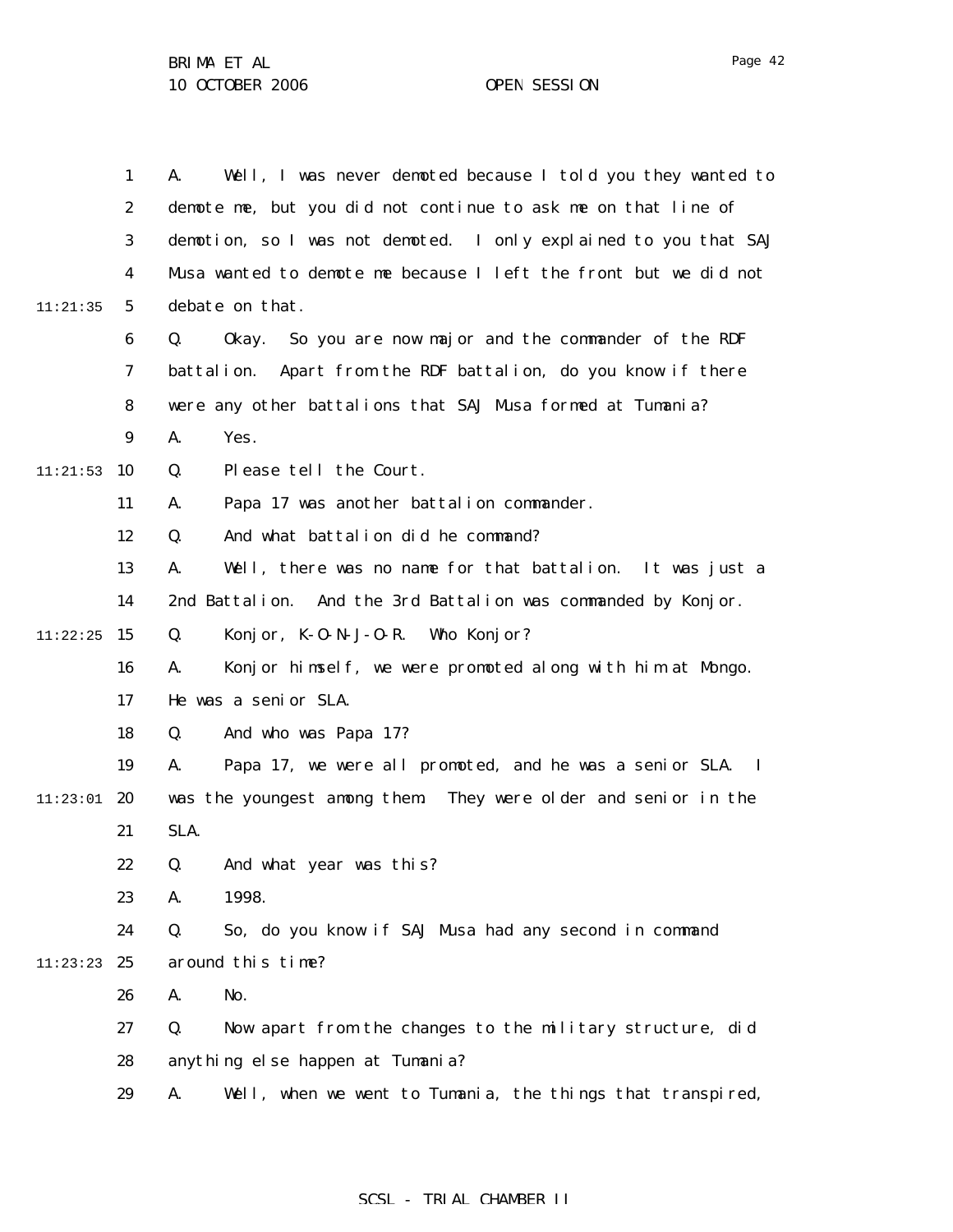|          | $\mathbf{1}$     | SAJ Musa formed three battalion. He said we should try to move     |
|----------|------------------|--------------------------------------------------------------------|
|          | 2                | He spoke to us, lined us up. He said we should go and meet<br>up.  |
|          | 3                | our brothers who had gone ahead to reinstate the army. He said     |
|          | 4                | that we were soldiers. He would call on the British                |
| 11:24:20 | $\sqrt{5}$       | international community so that they would come interfere,         |
|          | 6                | intervene, and to make sure that the army was reinstated.          |
|          | 7                | Now, you've told the Court about your brothers who went<br>Q.      |
|          | 8                | What do you mean by that? Who were the brothers who went<br>ahead. |
|          | $\boldsymbol{9}$ | ahead to reinstate the army?                                       |
| 11:24:41 | 10               | The SLAs, the SLA soldiers, who had gone ahead, whose<br>A.        |
|          | 11               | commander was FAT Sesay. Those are the ones I refer to as          |
|          | 12               | brothers.                                                          |
|          | 13               | Where did they move from, when you said they went ahead?<br>Q.     |
|          | 14               | Where were they before they went ahead?                            |
| 11:25:09 | 15               | They came to -- they left Kurubonla. SAJ Musa sent them to<br>A.   |
|          | 16               | go ahead, around the western area, but they were unable to get     |
|          | 17               | around the western area. They were around Port Loko, Bombali       |
|          | 18               | District, Kambia District, around those areas.                     |
|          | 19               | Now, who was FAT Sesay?<br>Q.                                      |
| 11:25:36 | 20               | FAT Sesay was the commander of the troops that were -- that<br>A.  |
|          | 21               | was in Rosos, in Camp Eddie Town.                                  |
|          | 22               | Now, you said the troops that FAT Sesay was with came to<br>Q.     |
|          | 23               | Kurubonl a.<br>Do you know when they came to Kurubonla?            |
|          | 24               | Sometime in 1998.<br>A.                                            |
| 11:26:17 | 25               | And were they under the command of anyone, when they came<br>Q.    |
|          | 26               | to Kurubonla, FAT Sesay? Was he answerable to anyone?              |
|          | 27               | Except SAJ Musa.<br>SAJ Musa.<br>A.<br>Yes.                        |
|          | 28               | Q.<br>Can you go over that again? What do you mean when you said   |
|          | 29               | except SAJ Musa? Who was FAT Sesay answerable to?                  |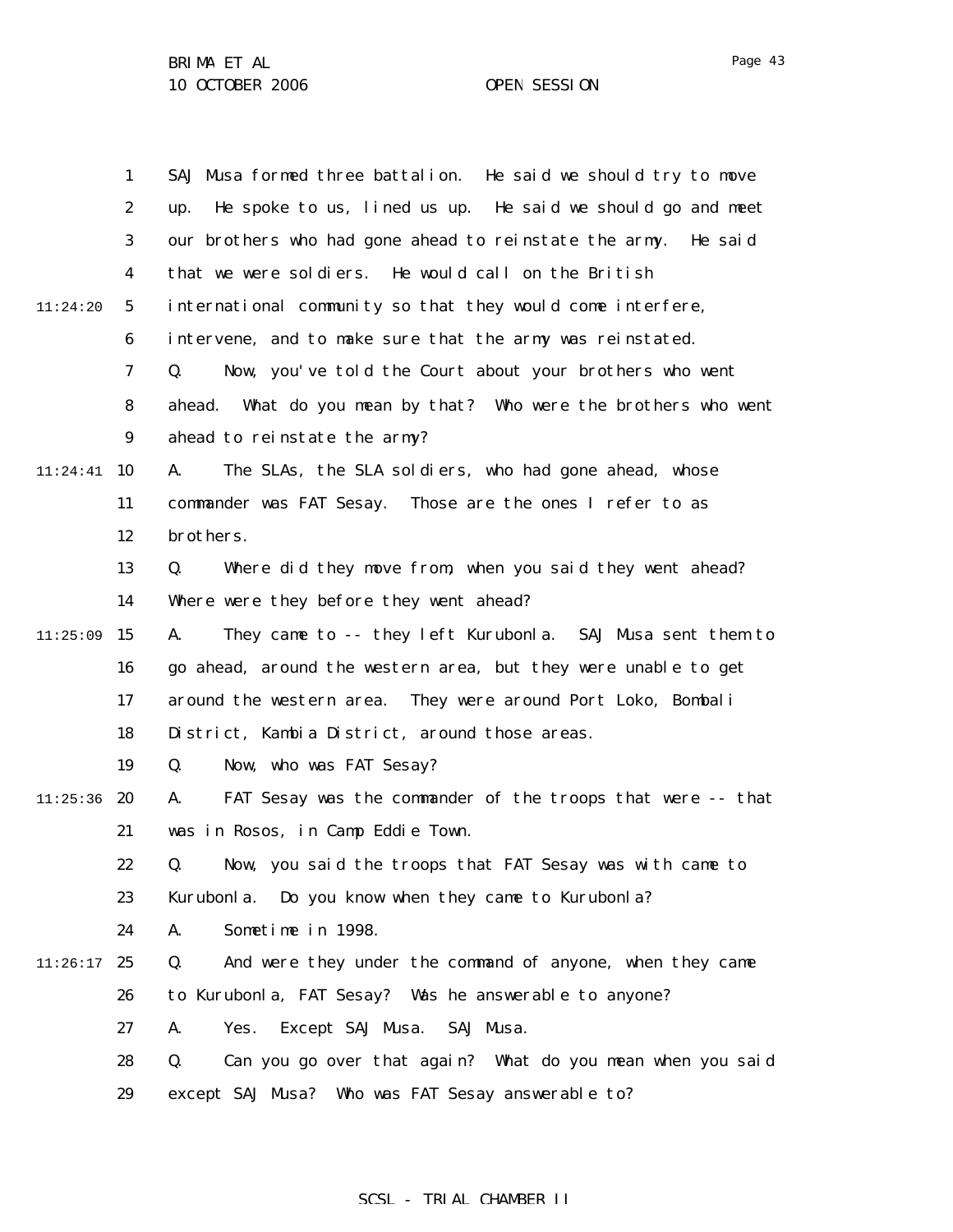BRIMA ET AL

10 OCTOBER 2006 OPEN SESSION

|          | 1                | A.    | He was not answerable to anyone. SAJ Musa was his only      |
|----------|------------------|-------|-------------------------------------------------------------|
|          | $\boldsymbol{2}$ |       | commander he was answerable to.                             |
|          | 3                | Q.    | Do you know who formed the troops that FAT Sesay went ahead |
|          | 4                |       | with? Who and who were part of that troop?                  |
| 11:27:09 | 5                | A.    | Yes.                                                        |
|          | 6                | Q.    | Who were they?                                              |
|          | 7                | A.    | You had -- we had Eddie. We had King.                       |
|          | 8                | Q.    | What was the rank of Eddie?                                 |
|          | 9                | A.    | Eddie was lieutenant-colonel. Lieutenant-colonel or         |
| 11:27:46 | 10               |       | Colonel. I don't know, whichever.                           |
|          | 11               | Q.    | What about King?                                            |
|          | 12               | A.    | King?                                                       |
|          | 13               | Q.    | Yes, what about King?                                       |
|          | 14               | A.    | Li eutenant-colonel.                                        |
| 11:27:56 | 15               | Q.    | Who else, apart from King and Eddie?                        |
|          | 16               | A.    | Juni or Lion.                                               |
|          | 17               | Q.    | Who was Junior Lion?<br>Yes.                                |
|          | 18               | A.    | Juni or Johnson.                                            |
|          | 19               | Q.    | What was his rank?                                          |
| 11:28:22 | 20               | A.    | At that time he was a major, I think, or so. Before they    |
|          | 21               | left. |                                                             |
|          | 22               | Q.    | And do you remember any other soldier who went with the     |
|          | 23               |       | advance troop?                                              |
|          | 24               | A.    | Ti to.                                                      |
| 11:28:40 | 25               | Q.    | Did Tito have any other name?                               |
|          | 26               | A.    | Yes.                                                        |
|          | 27               | Q.    | What was the other name?                                    |
|          | 28               | A.    | Salifu Mansaray.                                            |
|          | 29               | Q.    | So, from Tumania, did you go anywhere else?                 |

SCSL - TRIAL CHAMBER II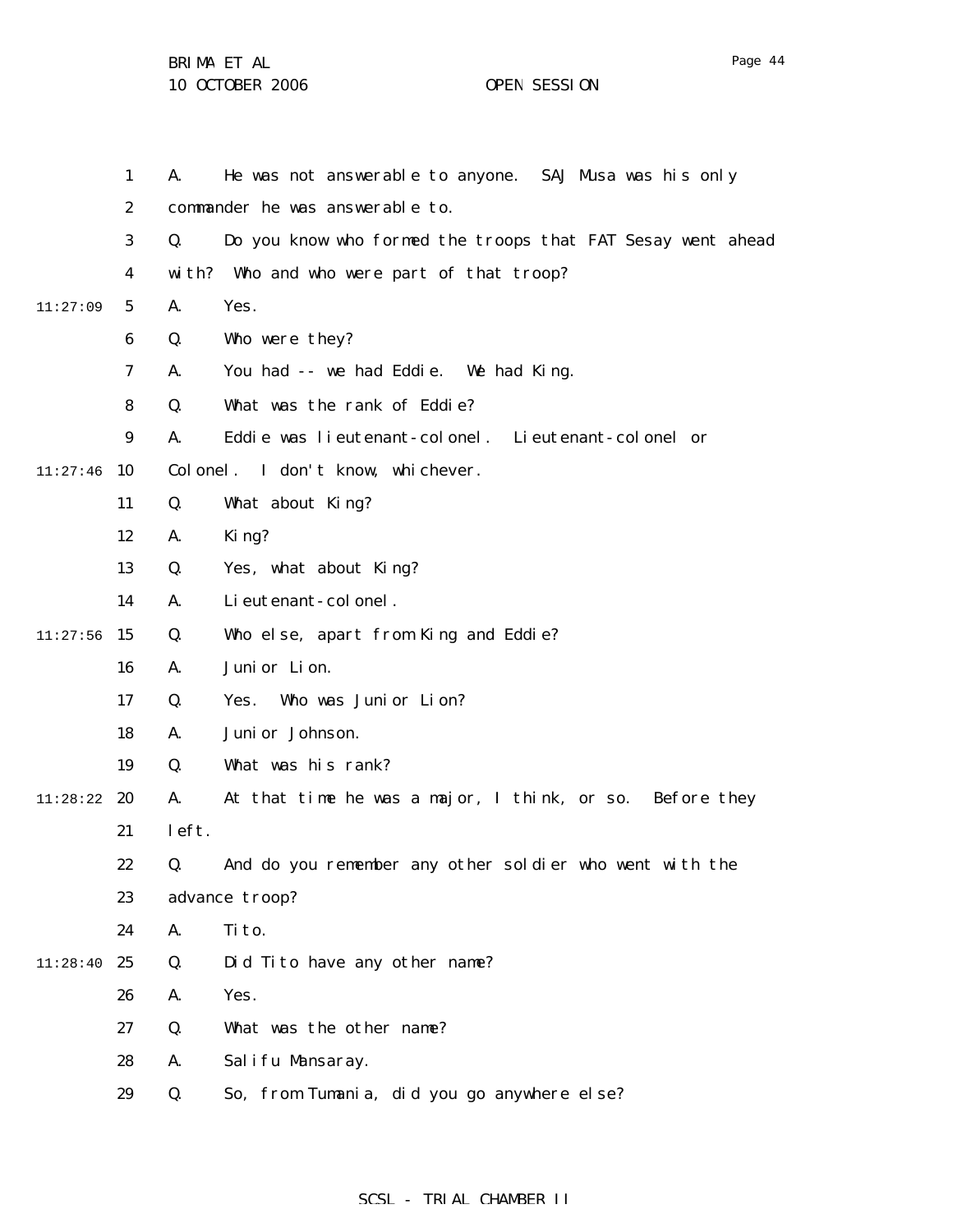1 2 3 4 5 6 7 8 9  $11:29:46$  10 11 12 13 14 11:30:11 15 16 17 18 19  $11:30:47$  20 21 22 23 24 11:31:18 25 26 27 28 29 11:29:25 A. Yes. Q. Where did you go to? A. From Tumania, after we formed the battalion, SAJ Musa told us to move on. I was the head of -- as advance team commander, I was in charge. We went on to -- we went to Bafodia. THE INTERPRETER: Your Honour -- Q. Can you go over the name of that place again? You mentioned a place just now? A. Bafodia. Q. Bafodia, Your Honours, is spelt B-A-F-O-D-I-A. Where is Bafodia? A. Bafodia is about 18 miles from Kabala. When we went to Bafodia, we met people in the town. It was peaceful. The things were -- business was going on well. We entered at noon, in the afternoon. They were running but we called them. We were at Bafodia for three days with the people. We had no attack from ECOMOG. We were there for three days. During the three days SAJ Musa came across a newspaper. A soldier gave him a newspaper. This newspaper, he saw the 24 men who the SLPP, whom the SLPP government had killed so, he said, "Gentlemen, we should have taken one or two weeks here." But from the looks of things we should not waste any time. My wives and my children, they are in the prison. So he said, "So they have killed these 24 men. We should hurry up and go to Freetown immediately. You've seen what they have done. These 24 men, they have killed that are - they've invested so much money." Q. Hold it there, who were these 24 men that were killed? A. The 24 men, was Abu Sankoh, Zagalo, Tamba Gborie, Hassam Conteh, AK Sesay, Bios Conteh, AF Kamara, Johnny Moore,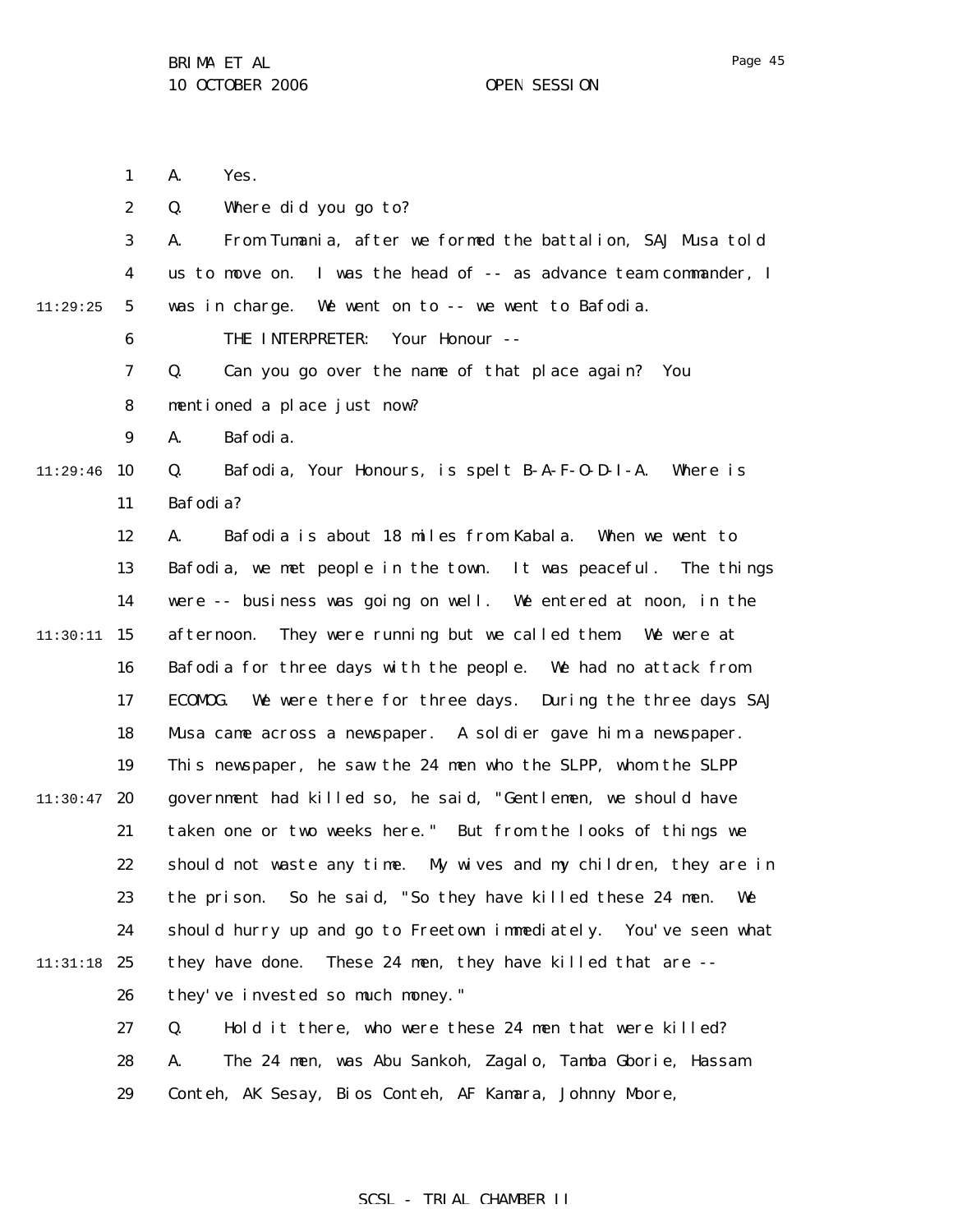|          | $\mathbf{1}$     | Lieutenant Kelly Jalloh, Lieutenant Marouf.                        |
|----------|------------------|--------------------------------------------------------------------|
|          | $\boldsymbol{2}$ | Mr Witness, did they belong to any organisation?<br>Q.<br>0kay.    |
|          | 3                | What was their occupation, if you knew?                            |
|          | 4                | A.<br>Well, for example, Hassam Conteh was the chief of defence    |
| 11:32:30 | $5\overline{ }$  | staff SLPP.<br>When SLPP government was reinstated he was arrested |
|          | $\boldsymbol{6}$ | and, later on, he was killed.                                      |
|          | 7                | Now, these 24 men who you have referred to, were they<br>Q.        |
|          | 8                | soldiers or civilians?                                             |
|          | $\boldsymbol{9}$ | A.<br>Well-trained soldiers. Well-qualified soldiers.<br>And some  |
| 11:32:58 | 10               | of them had done training outside of this country.                 |
|          | 11               | Now, you said SAJ Musa told you that his wife and children<br>Q.   |
|          | 12               | were in prison; what prison were they?                             |
|          | 13               | A.<br>They were at the Pademba Road Prison and whenever he         |
|          | 14               | explained that he would always cry because he loved his wife and   |
| 11:33:28 | 15               | children so much. Whenever he explained that he would always       |
|          | 16               | cry.                                                               |
|          | 17               | Okay, Mr Witness. From Bafodia, did you go anywhere else?<br>Q.    |
|          | 18               | Yes.<br>A.                                                         |
|          | 19               | Q.<br>Where did you go?                                            |
| 11:33:42 | 20               | Well, we moved on to the hills. We walked on to Kamakwei,<br>A.    |
|          | 21               | close to Kamakwei line, a place called Laminaya.                   |
|          | 22               | Q. Your Honours, hold it there, Mr Witness. Kamakwei is spelt      |
|          | 23               | $K-A-MA-K-WI-E$ [sic] and Laminaya is $L-A-MI-N-Y-A$ . Now where   |
|          | 24               | can you find both Kamakwei and Laminaya? What district?            |
| 11:34:22 | 25               | Tonkolili District or Bombali District or Kambia District.<br>A.   |
|          | 26               | Between Bombali and Kambia.                                        |
|          | 27               | Do you know the district or you don't know?<br>Q.                  |
|          | 28               | I don't know.<br>A.                                                |
|          | 29               | So when you arrived at Laminaya, did anything happen?<br>Q.        |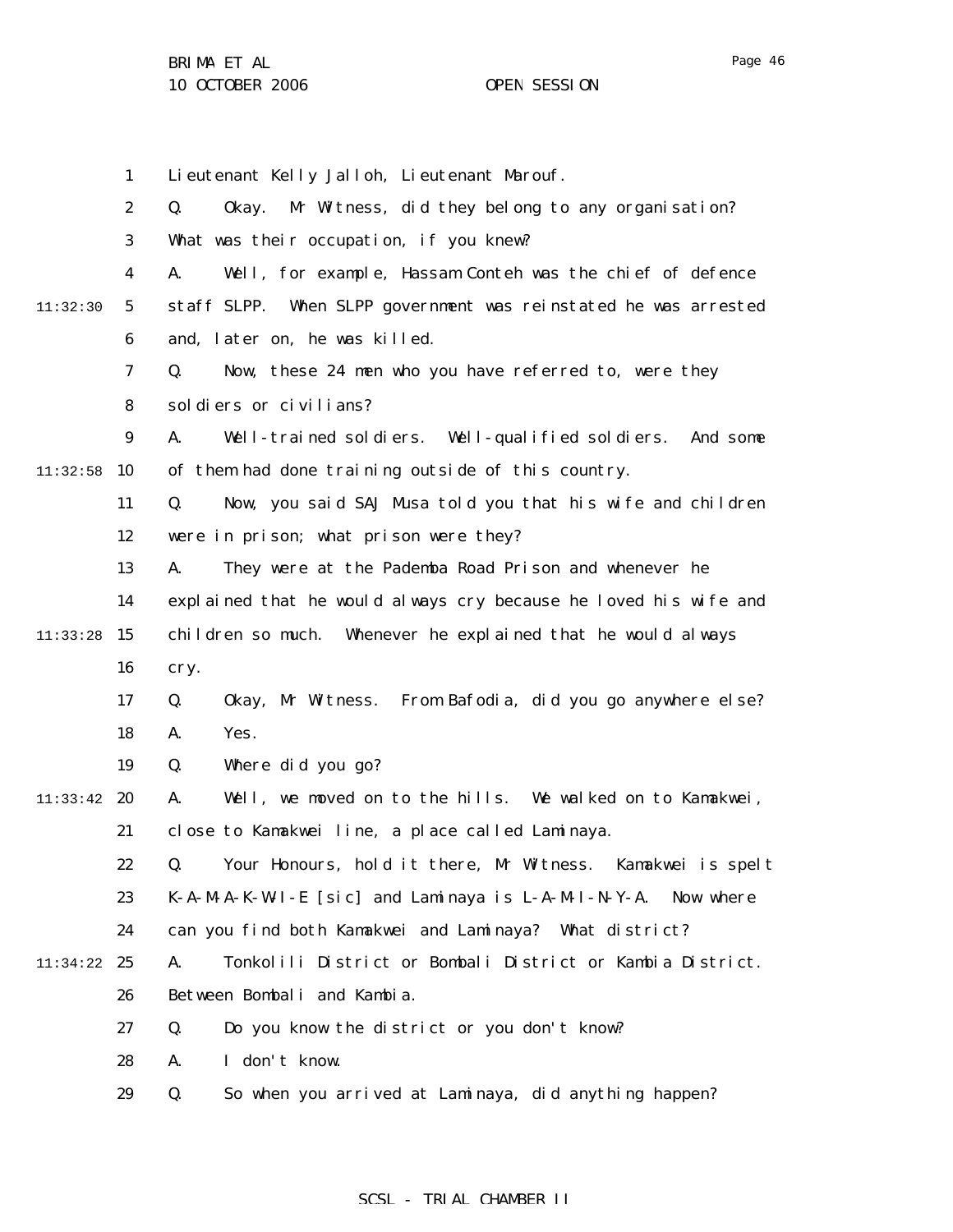1 A. Yes. Yes.

|          | $\boldsymbol{2}$ | What happened at Laminaya?<br>Q.                                  |
|----------|------------------|-------------------------------------------------------------------|
|          | $\boldsymbol{3}$ | Well, we got information that a priest was in a village<br>A.     |
|          | $\boldsymbol{4}$ | called Kamalu, so SAJ Musa sent to capture the priest, to bring   |
| 11:35:16 | $\mathbf{5}$     | him so that the priest would have a satellite phone because he    |
|          | 6                | would want to talk to the BBC. He wanted to tell them what he     |
|          | 7                | was fighting for. What were his aims and objectives.              |
|          | 8                | Q.<br>Okay, hold it there. Kamalu is spelt K-A-M-A-L-U.<br>Do you |
|          | $\boldsymbol{9}$ | know the name of this priest whom SAJ Musa sent to be captured?   |
| 11:35:47 | 10               | Yes.<br>A.                                                        |
|          | 11               | What was his name?<br>Q.                                          |
|          | 12               | His name was Father Mario.<br>A.                                  |
|          | 13               | And was that done? Was Father Mario captured?<br>Q.               |
|          | 14               | Yes, he was captured and brought.<br>They brought him to<br>A.    |
| 11:36:11 | 15               | Laminaya and he met us there.                                     |
|          | 16               | Did he bring the satellite phone that you referred to?<br>Q.      |
|          | 17               | SAJ Musa asked him for the satellite phone and he<br>No.<br>A.    |
|          | 18               | replied that he had no satellite phone.<br>He said he would give  |
|          | 19               | SAJ Musa some money if he wanted money. SAJ Musa replied that he  |
| 11:36:41 | 20               | should not use cheek, so SAJ Musa said if there was no satellite  |
|          | 21               | phone, then you become a hostage and you will be with us wherever |
|          | 22               | You would be promoted to a captain, so Father Mario was<br>we go. |
|          | 23               |                                                                   |
|          | 24               | Your Honours, can the witness take that<br>THE INTERPRETER:       |
| 11:37:03 | 25               | bit again.                                                        |
|          | 26               | MR FOFANAH:                                                       |
|          | 27               | Q.<br>So was Father Mario promoted to a captain?                  |
|          | 28               | Yes.<br>A.                                                        |
|          | 29               | By who?<br>Q.                                                     |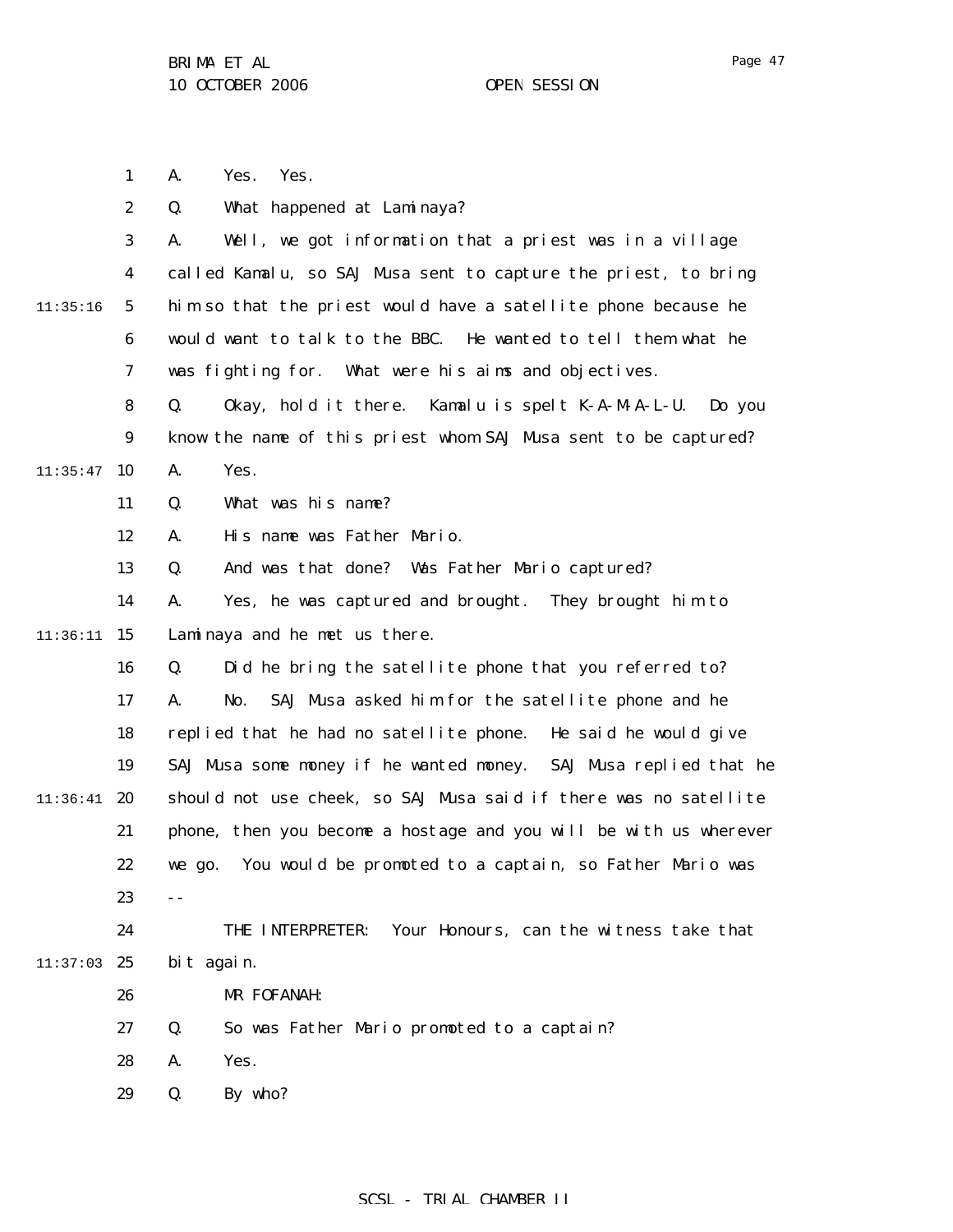1 2 3 4 5 6 7 8 9  $11:37:59$  10 11 12 13 14  $11:38:38$  15 16 17 18 19 11:39:00 **20** 21 22 23 24 11:39:28 25 26 27 28 29 11:37:36 A. By SAJ Musa and Father Mario accepted the promotion and he was even proud of the promotion. He told some boys around that "I am a captain. You should salute me." Q. Did Father Mario belong to any religious faith or denomination that you know? A. Yes, he was a Catholic priest. Q. So from Laminaya, did you go anywhere else? A. Yes. Q. Where did you go to? A. Well, as we were crossing over from Kamakwei, the boys who were in my battalion captured a policeman but this policeman, I knew him, so when they brought the policeman, his uniform was in a plastic. The boys said that we should kill him but I said no. So I asked him if he knew me. So I told him that I had known him since I was going to school in Bo and I was trained with his uncle. He said -- Q. Mr Witness, having captured the policeman, did you do anything to the policeman? A. No. The only thing we found a letter with him and the ECOMOG had given that letter to take it to Gbendembu to say that they were around, so I told him that that was a crime but "We will not do anything to you because I know you. And we are under law and order. So I will take you to my boss but when you get to him, you must tell him that you are my uncle." He carried SAJ Musa's luggage until it got to a time he escaped. Q. Did you see the letter which ECOMOG gave to the police yourself? A. Yes, I removed it myself from his pocket. Q. And did you go anywhere else? I mean, from Kamakwei.

### SCSL - TRIAL CHAMBER II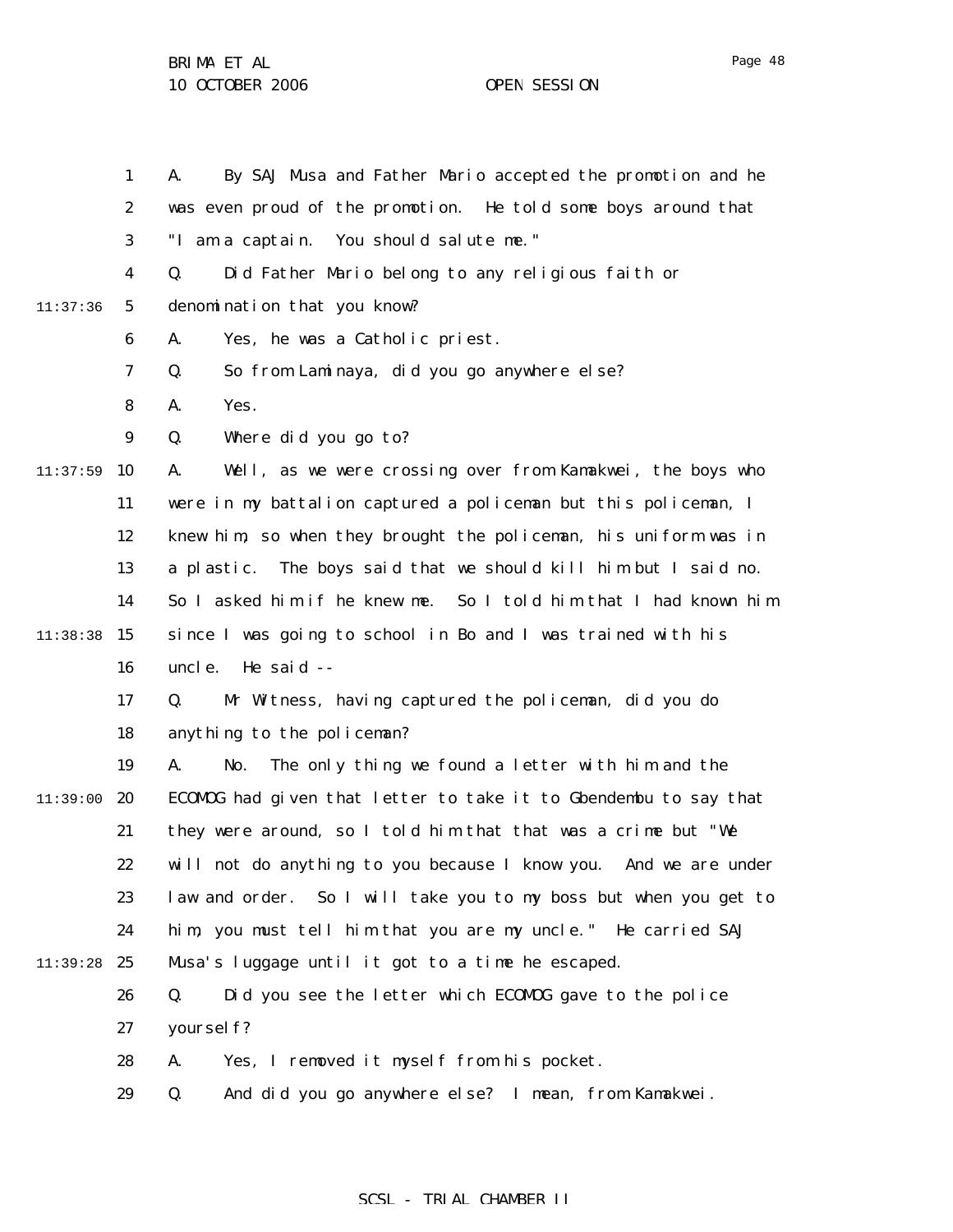Page 49

1 2 3 4 5 6 7 8 9  $11:40:43$  10 11 12 13 14 11:41:14 15 16 17 18 19 11:41:42 20 21 22 23 24 11:42:12 25 26 27 28 29 11:40:23 A. Kamakwei Highway, the line, not Kamakwei, not in Kamakwei, very close to Kamaranka village. Q. From the highway, did you go anywhere else? A. Yes. We heard that a civilian from a village came to meet us and he told us that he was finding us. He said they were Gbethis in a village and these Gbethis were harassing people, so he was happy to receive us and he was happy that we were around, so he came to join up with us. Q. Gbethis, we've had that before. Where were the Gbethis based? A. He said they were at Kamaranka and they were harassing and threatening people. So the boys said -- Q. Kamaranka, Your Honours, is spelt K-A-M-A-R-A-N-K-A. Now how far was Kamaranka from the Kamakwei Highway? A. It was in the main main highway. By that time we had crossed over. So when we got the information, SAJ Musa said that I should go and check but, when I went there, I did not see the Gbethis. So I gave five shot. When they heard the shot they ran away and left the town. So we went to the town and we had some -- found some logistics, food and we left, the very night. We returned to SAJ Musa and reported. We came with food stuff but we reported that the Gbethis were unable to engage and they fled. Q. So where was SAJ Musa when you came back? A. It's two miles from the highway. He was two miles from the hi ghway. Q. And from that two miles did SAJ Musa and the troops go anywhere? A. Yes. Q. Where did you go to?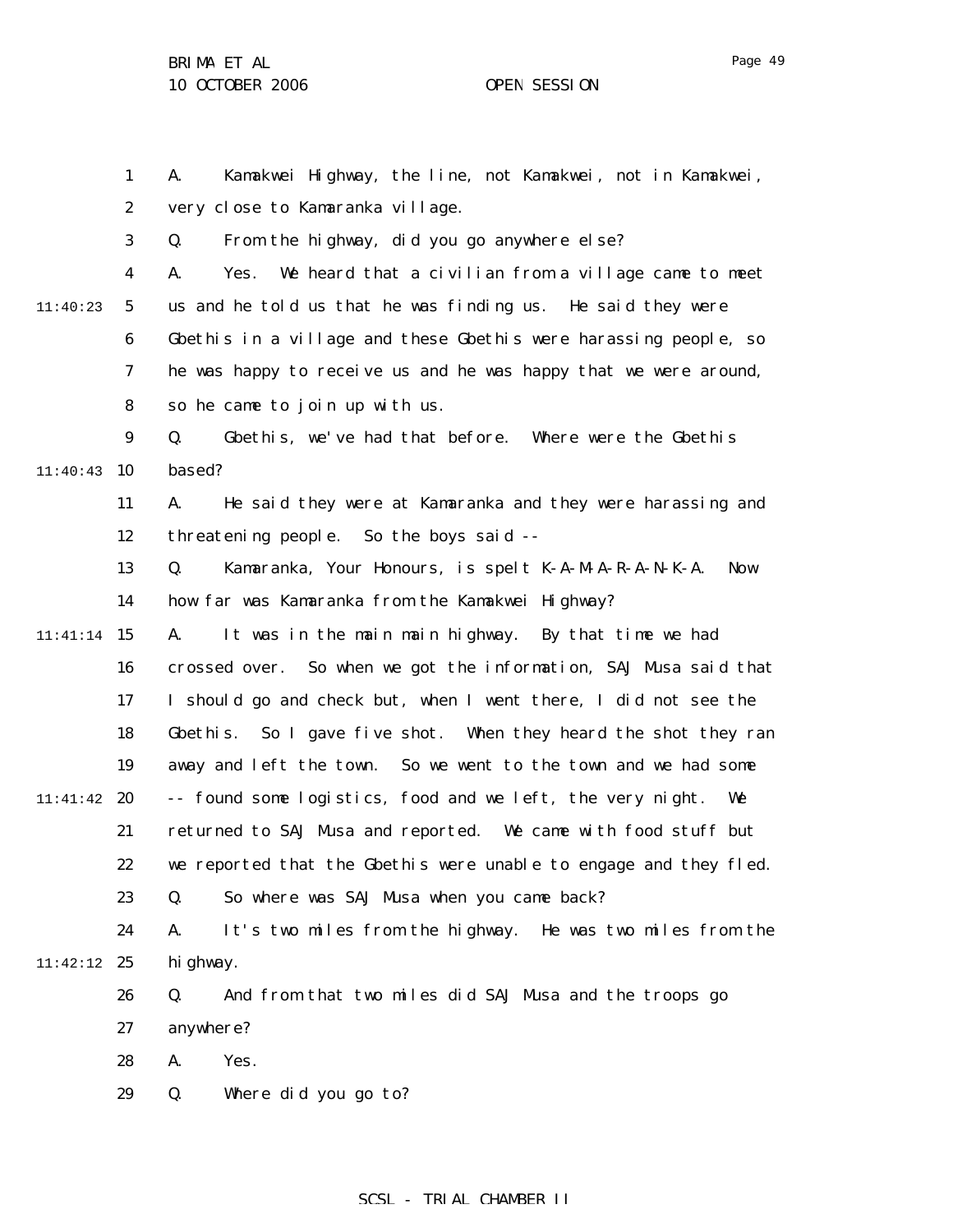|          | $\mathbf{1}$     | Well, we were in that village when SAJ Musa gave orders for<br>A.    |
|----------|------------------|----------------------------------------------------------------------|
|          | $\boldsymbol{2}$ | the signaller to send a message to the men that we had crossed       |
|          | 3                | over and were on the Kamakwei Highway. So, when he sent the          |
|          | $\boldsymbol{4}$ | message, the signaller came and said that the message had been       |
| 11:42:54 | $\sqrt{5}$       | That the men were coming to receive us. So when these<br>recei ved.  |
|          | $\boldsymbol{6}$ | men came --                                                          |
|          | 7                | Hold it. Who was the signaller?<br>Q.                                |
|          | 8                | Well, we had Josie and Ologima.<br>A.<br>Josi e.                     |
|          | 9                | What is the other name?<br>Q.                                        |
| 11:43:16 | 10               | We had two signallers, Josie and Ologima, Ologima.<br>A.<br>Josi e.  |
|          | 11               | It's a Mende name.                                                   |
|          | 12               | Ologima is $0$ -L- $0$ -G-I-M-A. So these two signallers, were<br>Q. |
|          | 13               | they with your troops, the troops that SAJ Musa was leading?         |
|          | 14               | Yes.<br>A.                                                           |
| 11:43:50 | 15               | Did they have any communication set?<br>Q.                           |
|          | 16               | Yes, because we had a set, we moved from Koinadugu and when<br>A.    |
|          | 17               | we got to Bafodia we had a new set, so we had two sets in all.       |
|          | 18               | At that particular time, even though on the way one was              |
|          | 19               | destroyed, so only one remained because we had no mechanic to        |
| 11:44:15 | 20               | repair the set.                                                      |
|          | 21               | So you've talked about -- I mean a message sent.<br>Q.<br>To whom    |
|          | 22               | was the message sent?                                                |
|          | 23               | To the commander who was FAT Sesay. He was in charge.<br>A.          |
|          | 24               | Where was FAT Sesay around this time?<br>Q.                          |
| 11:44:42 | 25               | FAT Sesay was at Camp Eddie.<br>A.                                   |
|          | 26               | MR AGHA:<br>Your Honours, could we kindly have some                  |
|          | 27               | foundations as to how he knows that the message was sent.            |
|          | 28               | MR FOFANAH:<br>Yes.<br>I'm coming back to the message, I mean.       |
|          | 29               | I just wanted to clarify that.                                       |

# SCSL - TRIAL CHAMBER II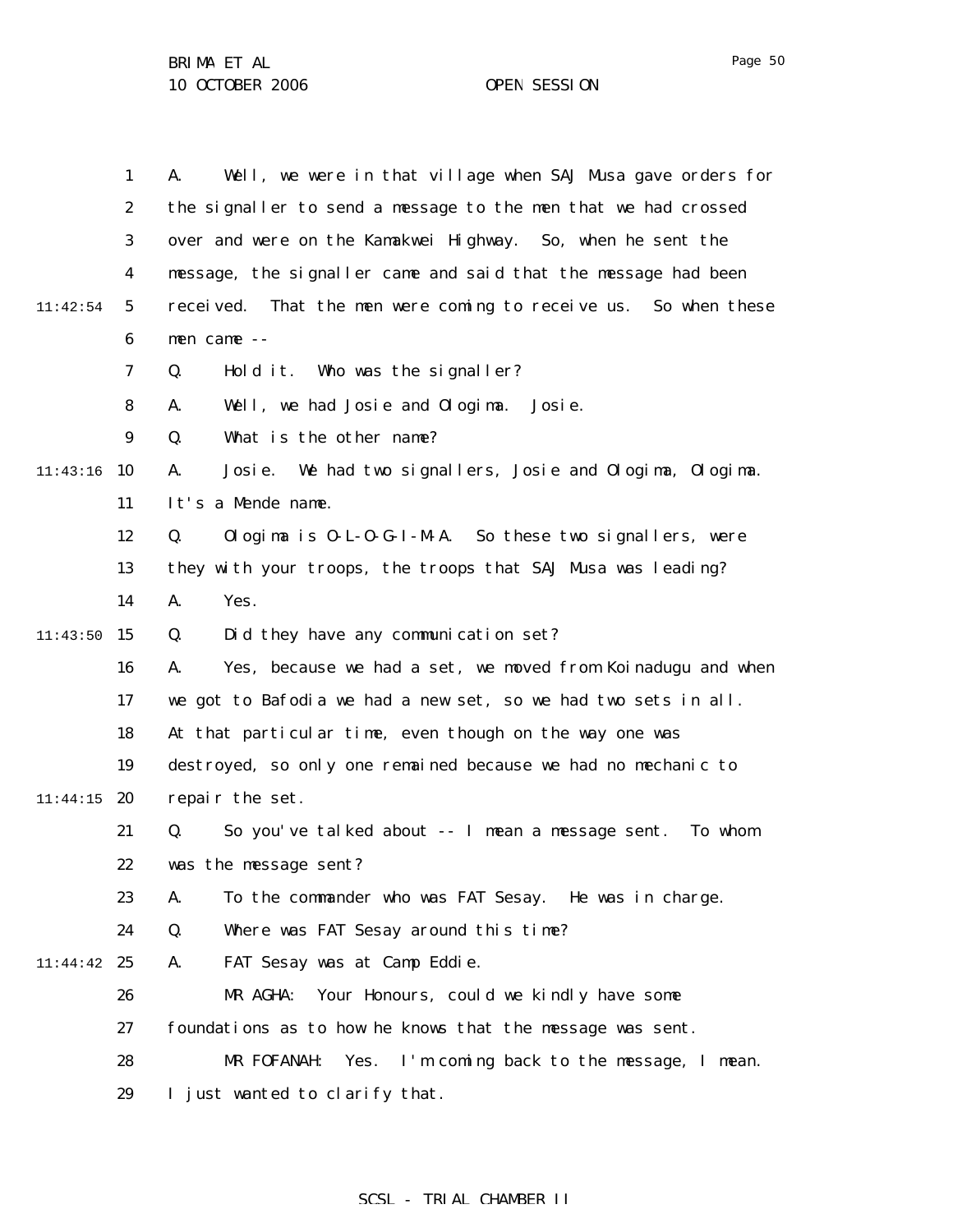1 2 3 4 5 6 7 8 9 11:45:44 10 11 12 13 14  $11:46:05$  15 16 17 18 19 11:46:23 **20** 21 22 23 24 11:46:44 25 26 27 28 29 11:45:19 Q. Now, where were you when this message was sent? A. Well, I was in the village, at the headquarters. I listened and I was there when SAJ Musa passed the order that they should send the order and I was there when they said they should send the message. I was there. I was there myself. It was not that I heard it. I was there and I listened for myself. Q. What was the message that you heard? A. The message was to tell the signaller to tell FAT Sesay that we have crossed over and that they should come and receive us at Kamakwei. He located the area on the map and he told us the name of the village, even though I cannot recall the name of the village. They had a map and so they were able to trace the direction. They came and they said -- THE INTERPRETER: Your Honours, the witness is going too fast. MR FOFANAH: Q. Hold it, Mr Witness. Mr Witness, once again, the interpreters are straining to catch up with you. You are very fast. Whatever you say has to be interpreted. So now, you said they came. Who came? A. O-Five and Junior Lion. They came to receive us across a river, a small river. Q. And were they alone, O-Five and Junior Lion, when they came to receive you? A. They were with some troops. They had manpower. Q. And did anything happen after they had received you? A. Not me. When they received the old troop, that is what we should say. Q. That is what I meant, Mr Witness, all of you. When they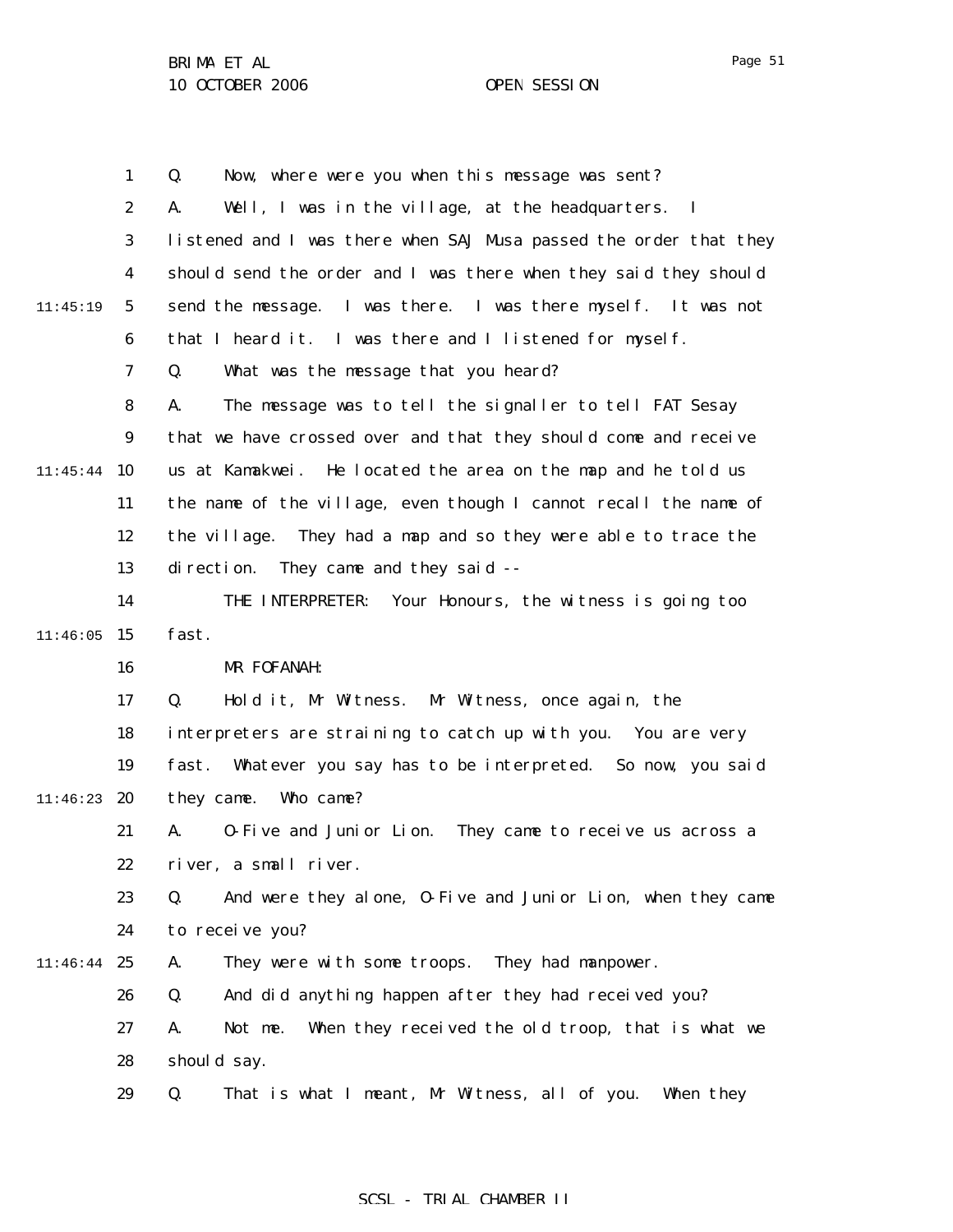1 received all of you, did anything happen?

|          | $\boldsymbol{2}$ | Well, nothing strange, except we were happy.<br>A.<br>We were    |
|----------|------------------|------------------------------------------------------------------|
|          | 3                | rejoicing, especially those who hadn't seen their friends for a  |
|          | $\boldsymbol{4}$ | long time, they were hugging each other. So the men in the       |
| 11:47:27 | $\mathbf{5}$     | village --                                                       |
|          | $\boldsymbol{6}$ | Q.<br>Yes, just tell the Court what happened. Did you go         |
|          | 7                | anywhere after they have received you?                           |
|          | 8                | We didn't move immediately. We cooked, everybody<br>A.<br>Yes.   |
|          | $\boldsymbol{9}$ | cooked. We ate and from there the jet raided but they didn't see |
| 11:47:46 | 10               | So we started moving gradually, though we were moved<br>us.      |
|          | 11               | advancing, but we were all mixed up. But those of us who were    |
|          | 12               | left there to join them were with our families. Those who came   |
|          | 13               | to receive us weren't with their families, so there wasn't any   |
|          | 14               | We were all just mixed up. But that area was a<br>advance team.  |
| 11:48:09 | 15               | well-fortified Gbethi area but the Gbethis were afraid of us.    |
|          | 16               | They were very scared of us, yes.                                |
|          | 17               | And how did you know that it was a fortified Gbethi area,<br>Q.  |
|          | 18               | the Kamakwei area?                                               |
|          | 19               | Well, how I came to know that it was a well Gbethi<br>A.         |
| 11:48:31 | 20               | fortified area, because we would get to some villages -- as I    |
|          | 21               | told you before, I was in the advance team -- we would get to    |
|          | 22               | some areas, when the Gbethis would see us, they would run away.  |
|          | 23               | They would run away. Some would drop their guns, their ronko,    |
|          | 24               | their slippers, so I knew it was a well-fortified Gbethi area.   |
| 11:48:48 | 25               | There were many there. They will attack us but they will never   |
|          | 26               | succeed.                                                         |
|          | 27               | Mr Witness, where did you go to after you were received by<br>Q. |
|          | 28               | Junior Lion and 0-Five and his troops, and their troops?         |
|          | 29               | Well, we moved to Camp Eddie. We went to Camp Eddie.<br>A.<br>We |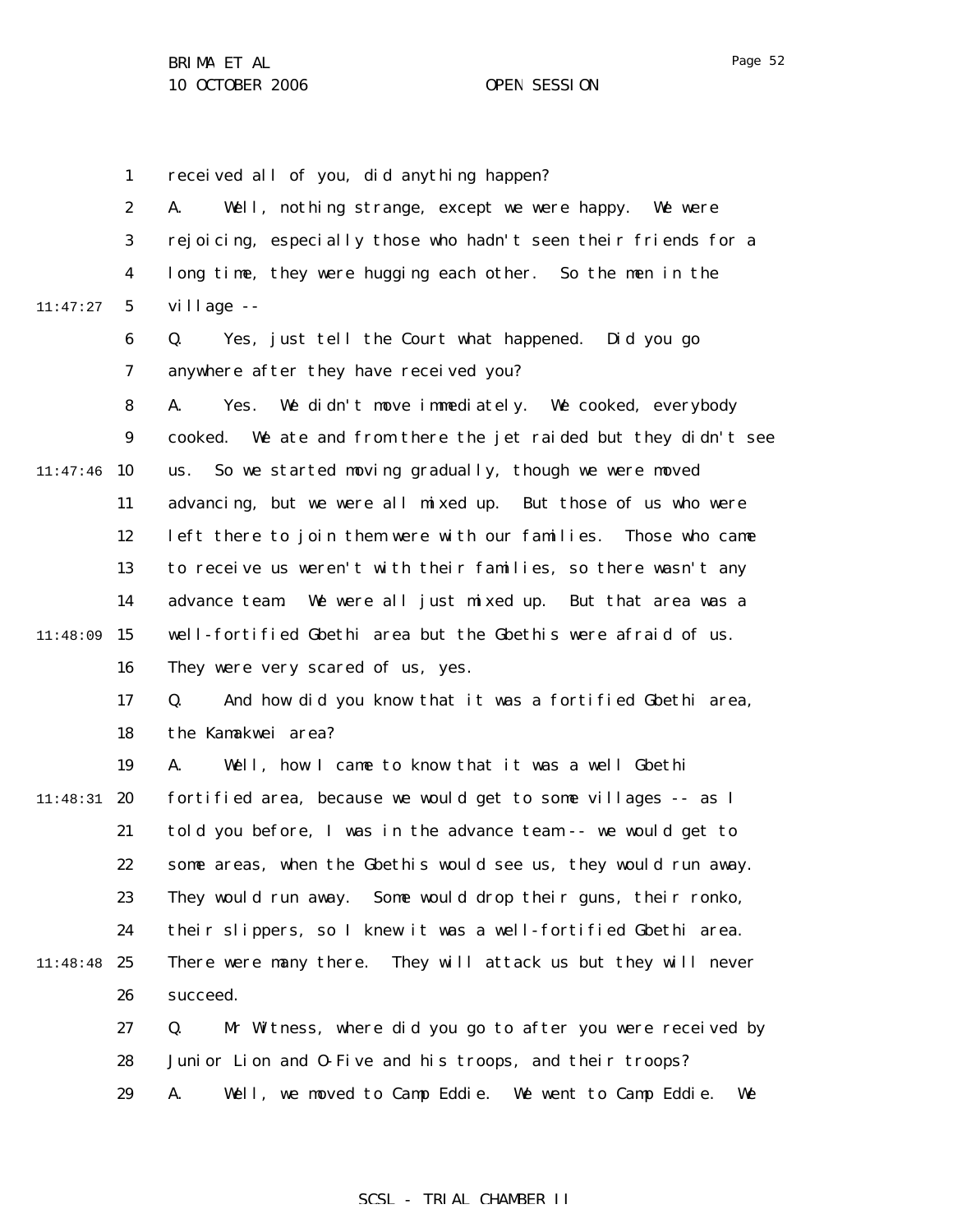1 went to Camp Eddie.

|          | $\boldsymbol{2}$ | Q.<br>Do you know if Camp Eddie had any other name?                 |
|----------|------------------|---------------------------------------------------------------------|
|          | 3                | Well, Camp Eddie, the other name, I cannot tell the other<br>A.     |
|          | 4                | name but --                                                         |
| 11:49:29 | $\mathbf{5}$     | Do you know what district Camp Eddie was?<br>Q.                     |
|          | 6                | I don't know. I don't know because the villages were many.<br>A.    |
|          | 7                | We were just moving from village to one village to another          |
|          | 8                | village or the bushes. We were not going to the bigger towns.       |
|          | $\boldsymbol{9}$ | Q.<br>Okay, Mr Witness.                                             |
| 11:49:50 | 10               | But it was around Sendugu area, a village called Sendugu,<br>A.     |
|          | 11               | that one I can recall it, because I was able to locate the area     |
|          | 12               | on the map. Yes, Sendugu. It was around there that Camp Eddie       |
|          | 13               | was.                                                                |
|          | 14               | Sendugu, Your Honours, is spelt S-E-N-D-U-G-U.<br>Q.<br>So when you |
| 11:50:13 | 15               | arrived at Camp Eddie, did you meet anyone?                         |
|          | 16               | Yes.<br>A.                                                          |
|          | 17               | Whom did you meet at Camp Eddie?<br>Q.                              |
|          | 18               | The first person I saw was Tito, Major Tito, may his soul<br>A.     |
|          | 19               | rest in peace -- he is a late man now. I met him there.             |
| 11:50:36 | 20               | Who else did you meet?<br>Q.                                        |
|          | 21               | Well, I met different people there. I met Tito who was the<br>A.    |
|          | 22               | A Company commander and we went to his area where he was            |
|          | 23               | responsible for. That was the area we entered. We entered the       |
|          | 24               | camp.                                                               |
| 11:50:57 | 25               | Q.<br>Now, do you know if Tito and the other people you met were    |
|          | 26               | under any overall commander?                                        |
|          | 27               | Yes.<br>A.                                                          |
|          | 28               | Who was their overall commander?<br>Q.                              |
|          | 29               | Commander FAT Sesay was their overall commander.<br>A.              |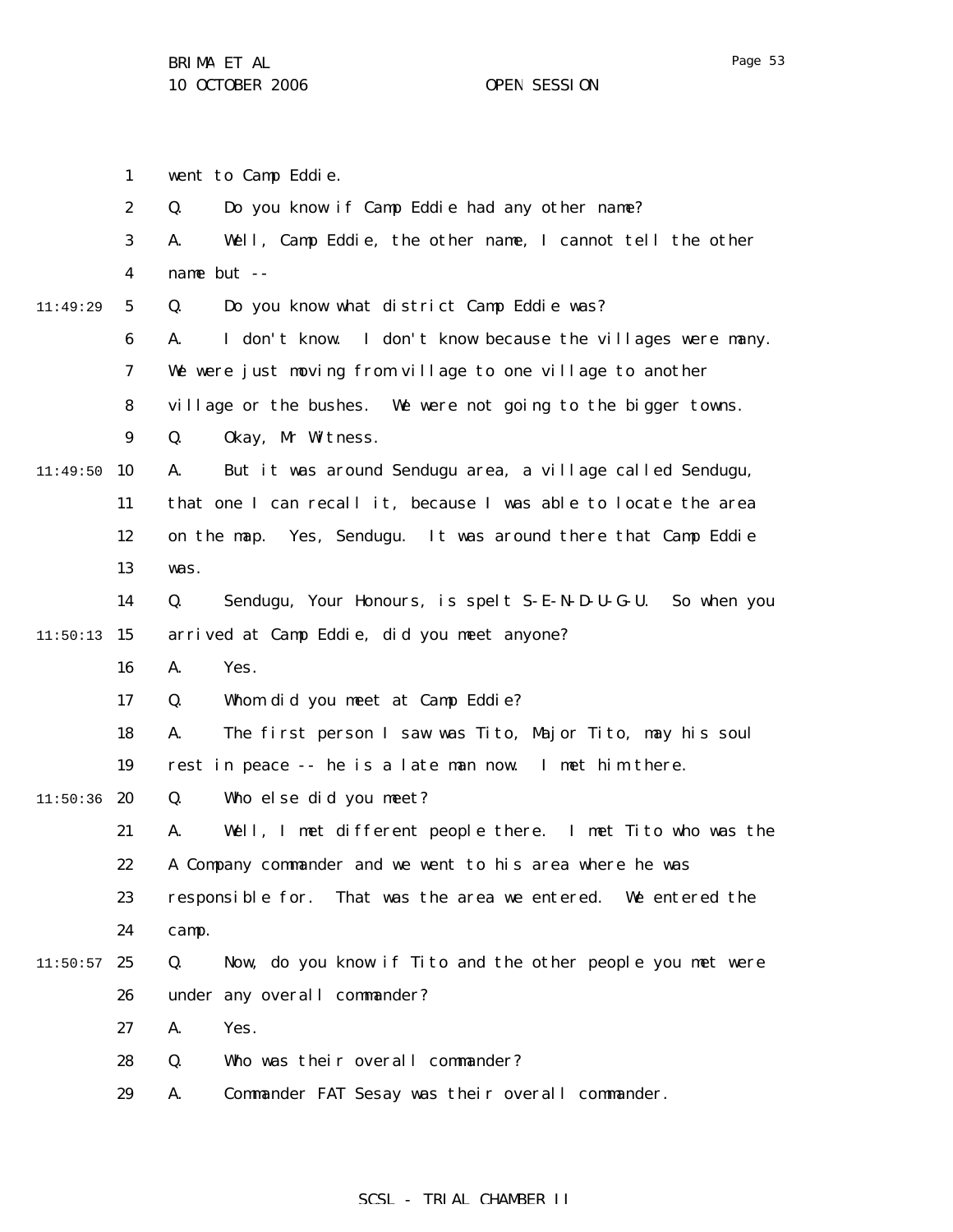1 2 3 4 5 6 7 8 9  $11:51:52$  10 11 12 13 14  $11:52:06$  15 16 17 18 19  $11:52:20$  20 21 22 23 24  $11:52:39$  25 26 27 28 29 11:51:40 Q. Now, you've talked about Tito heading A Company. Apart from the A Company do you know if there were any other companies at Eddie Town? A. Yes. Q. What other companies were there? A. We had B Company. Q. Was anyone in charge of B Company? A. Yes. Q. Who was heading B Company? A. Foday Bah Marah. Q. Apart from that was there any -- did Foday Bah Marah have any other name? A. Yes. Q. What was his other name? A. Bulldoze. Q. Apart from these two companies, were there any other company? A. Yes. C Company. Q. Was anyone in charge of C Company? A. Yes. Q. Who was in charge of C Company? A. Junior Sheriff. Q. Was there any other company? A. Yes. Q. What was it called? A. D Company. Q. Was anyone in charge of D Company? A. Yes. Q. Who was he?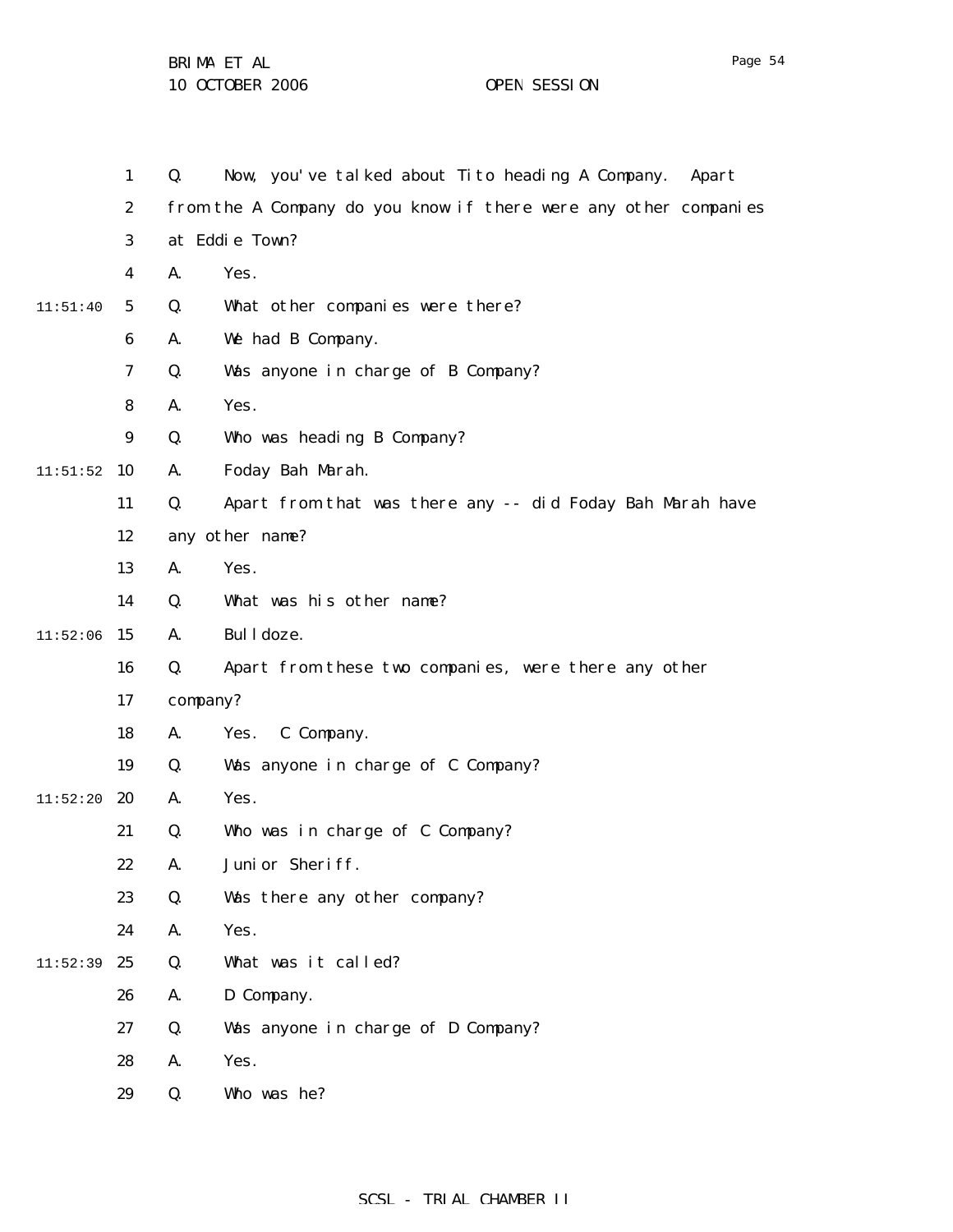1 2 3 4 5 6 7 8 9  $11:53:40$  10 11 12 13 14  $11:54:07$  15 16 17 18 19  $11:54:28$  20 21 22 23 24 12:13:31 25 26 27 28 29 11:53:10 A. Keforkeh. Q. Now, apart from FAT Sesay being the overall commander, do you know if there was any second in command? A. Yes. Q. Mr Witness, are you feeling all right? A. I'm not too okay, but I'll try to cope. I'm not too okay. I'm encountering serious pain. I'm cold. I have serious pain. PRESIDING JUDGE: Mr Witness, would a coat help you, if that were to keep you warm? THE WITNESS: I'm feeling pain, pain, sir. A lot of pain. It's not the cold but the pain. I have pain on my left shoulder. PRESIDING JUDGE: Well, can you go on or do you want to have a short break? THE WITNESS: Yes, sir. PRESIDING JUDGE: What does that mean? THE WITNESS: Well, I would like to take a break, sir. The pain, I'm feeling sick. PRESIDING JUDGE: All right. We will have a break until 10 past 12. Once again, Mr Witness, during the break you are not allowed to talk about the case or the evidence. THE WITNESS: Yes. [Break taken at 11.55 a.m.] [Upon resuming at 12.12 p.m.] MR FOFANAH: Q. Mr Witness, are you okay now? A. Yes, sir. Q. Mr Witness, my last question to you was whether FAT Sesay, whom you've described as the overall commander of Colonel Eddie Town, before you came, whether he had a second in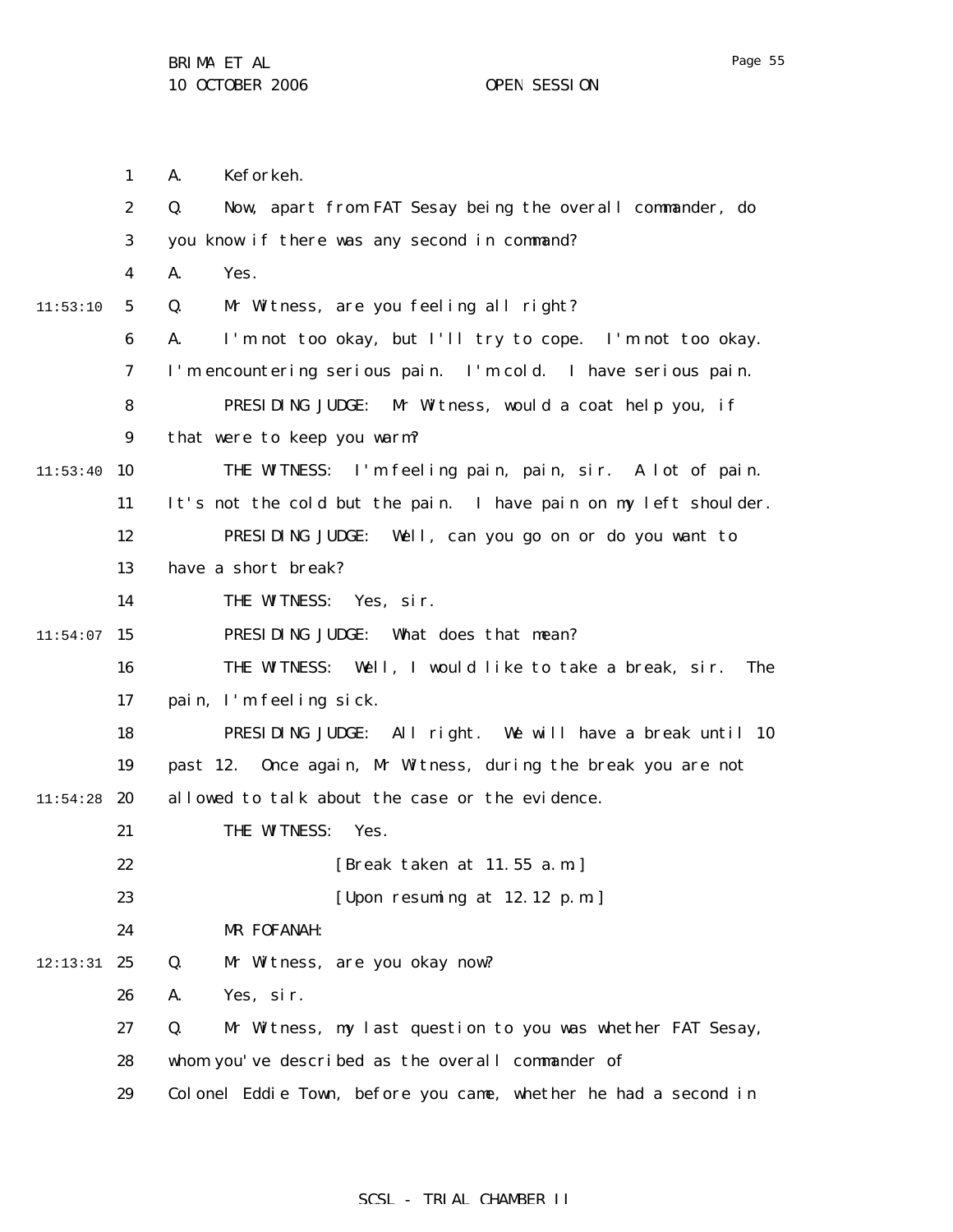Page 56

1 command?

|          | $\boldsymbol{2}$ | A.<br>The person that was next to him was Eddie, Colonel Eddie.   |
|----------|------------------|-------------------------------------------------------------------|
|          | 3                | The third in command was King. And he had 0-Five and Junior       |
|          | 4                | Li on.                                                            |
| 12:14:06 | $5\phantom{.0}$  | Q.<br>Do you know if 0-Five had any position?                     |
|          | 6                | He was operation commander.<br>A.                                 |
|          | 7                | What about Junior Lion, did he have any position?<br>Q.           |
|          | 8                | Junior Lion, when he entered there, he was -- he was MP.<br>A.    |
|          | 9                | Later he was appointed as task force, task force.<br>Task force   |
| 12:14:38 | 10               | Juni or Lion.<br>commander.                                       |
|          | 11               | Q.<br>Now, how did you know all of these? How did you know the    |
|          | 12               | structure of the four -- the military structure at Camp Eddie     |
|          | 13               | before you came there?                                            |
|          | 14               | A.<br>Well, I was on the ground. I used to see what was           |
| 12:14:58 | 15               | happening and I had my own command.                               |
|          | 16               | Q.<br>So did SAJ Musa arrive at Camp Eddie?                       |
|          | 17               | Your Honour, the witness's mic is off.<br>THE INTERPRETER:        |
|          | 18               | SAJ Musa went to Camp Eddie.<br>THE WITNESS:                      |
|          | 19               | MR FOFANAH:                                                       |
| 12:15:29 | 20               | Q.<br>So when you arrived with SAJ Musa at Camp Eddie, was there  |
|          | 21               | any military structure put in place?                              |
|          | 22               | FAT Sesay was the commander. When SAJ Musa<br>A.<br>Yes.          |
|          | 23               | eventually got there, he was the overall commander. FAT was next  |
|          | 24               | to him.                                                           |
| 12:15:58 | 25               | Q.<br>And did 0-Five continue to be the operations commander      |
|          | 26               | after SAJ Musa had appointed -- after SAJ Musa's arrival at Eddie |
|          | 27               | Town?                                                             |
|          | 28               | A.<br>Yes.                                                        |
|          | 29               | Q.<br>Did anything happen to the position of Colonel Eddie as     |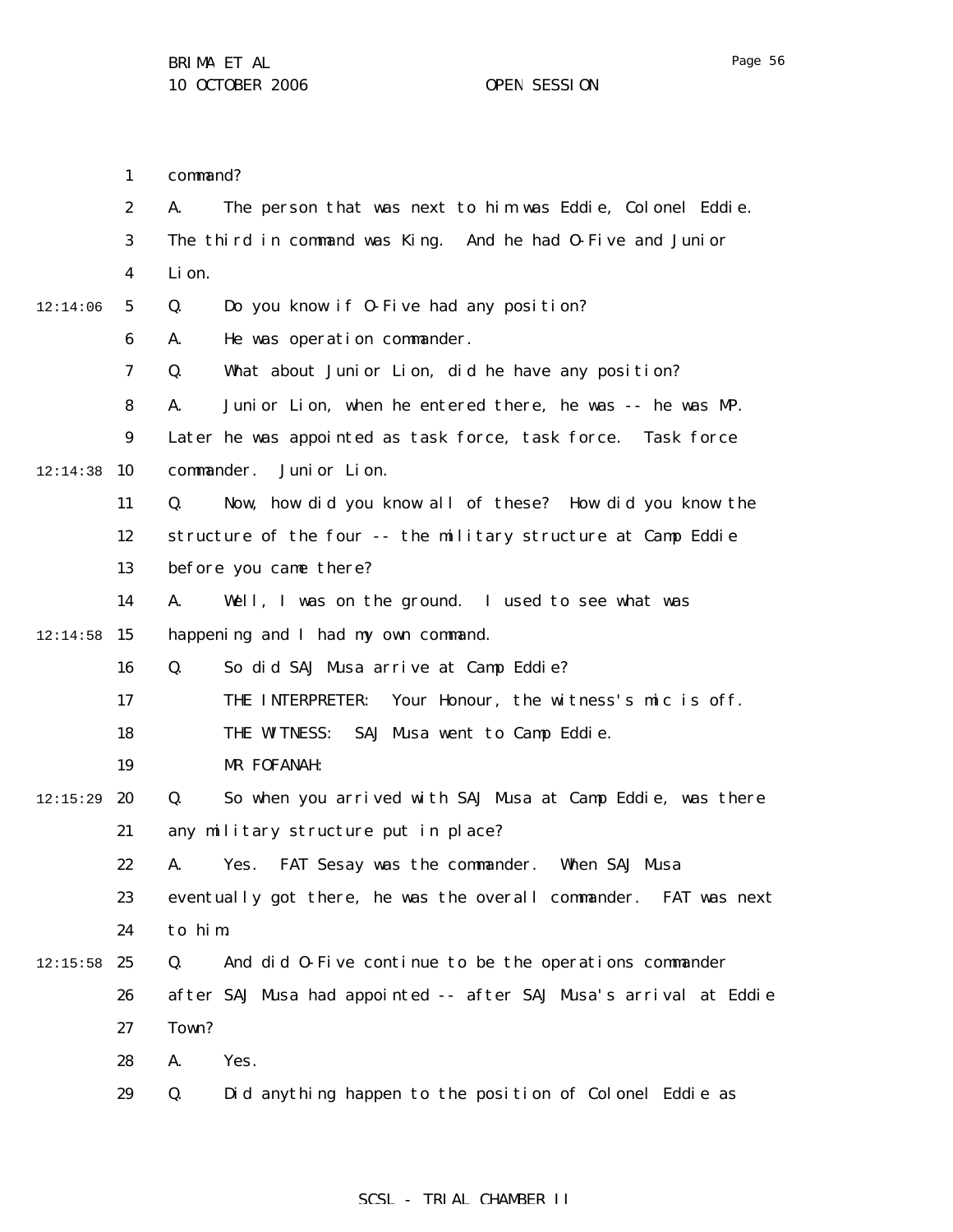|          | $\mathbf{1}$     |         | second in command to FAT Sesay?                                   |
|----------|------------------|---------|-------------------------------------------------------------------|
|          | $\boldsymbol{2}$ | A.      | Yes, yes.                                                         |
|          | 3                | Q.      | What was he when SAJ Musa arrived at Eddie Town?                  |
|          | 4                | A.      | He was promoted to adjutant also, adjutant, and King, King        |
| 12:16:52 | $5\overline{)}$  |         | was overall MP commander.                                         |
|          | 6                | Q.      | Do you know when Junior Lion was made task force commander?       |
|          | 7                | A.      | Yes.                                                              |
|          | 8                | Q.      | When was he made task force commander?                            |
|          | 9                | A.      | Well, it was after our arrival.                                   |
| 12:17:18 | 10               | Q.      | Who made him task force commander?                                |
|          | 11               | A.      | SAJ Musa appointed him as task force commander.                   |
|          | 12               | Q.      | Now, apart from the commanders that you have referred to,         |
|          | 13               |         | and the company commanders, did you meet any other person at      |
|          | 14               |         | Eddie Town?                                                       |
| 12:17:41 | 15               | A.      | We met a lot of people there.                                     |
|          | 16               | Q.      | And did you settle down at Eddie Town, all of you, the            |
|          | 17               |         | troops which came?                                                |
|          | 18               | A.      | We were there for about two weeks. We were at Camp Eddie          |
|          | 19               |         | Town preparing ourselves for a week or two, but SAJ Musa, because |
| 12:18:14 | 20               |         | of the newspaper that he had seen, he was urging us to move       |
|          | 21               | faster. |                                                                   |
|          | 22               | Q.      | What month and year did you arrival at Colonel -- at Eddie        |
|          | 23               | Town?   |                                                                   |
|          | 24               | A.      | November.<br>1998.                                                |
| 12:18:40 | 25               | Q.      | So among the people that you said you saw, at Eddie Town,         |
|          | 26               |         | do you recall the names of any?                                   |
|          | 27               | A.      | Yes.                                                              |
|          | 28               | Q.      | So who can you recall?                                            |
|          | 29               | A.      | Well, first, second and third accused were under arrest at        |
|          |                  |         |                                                                   |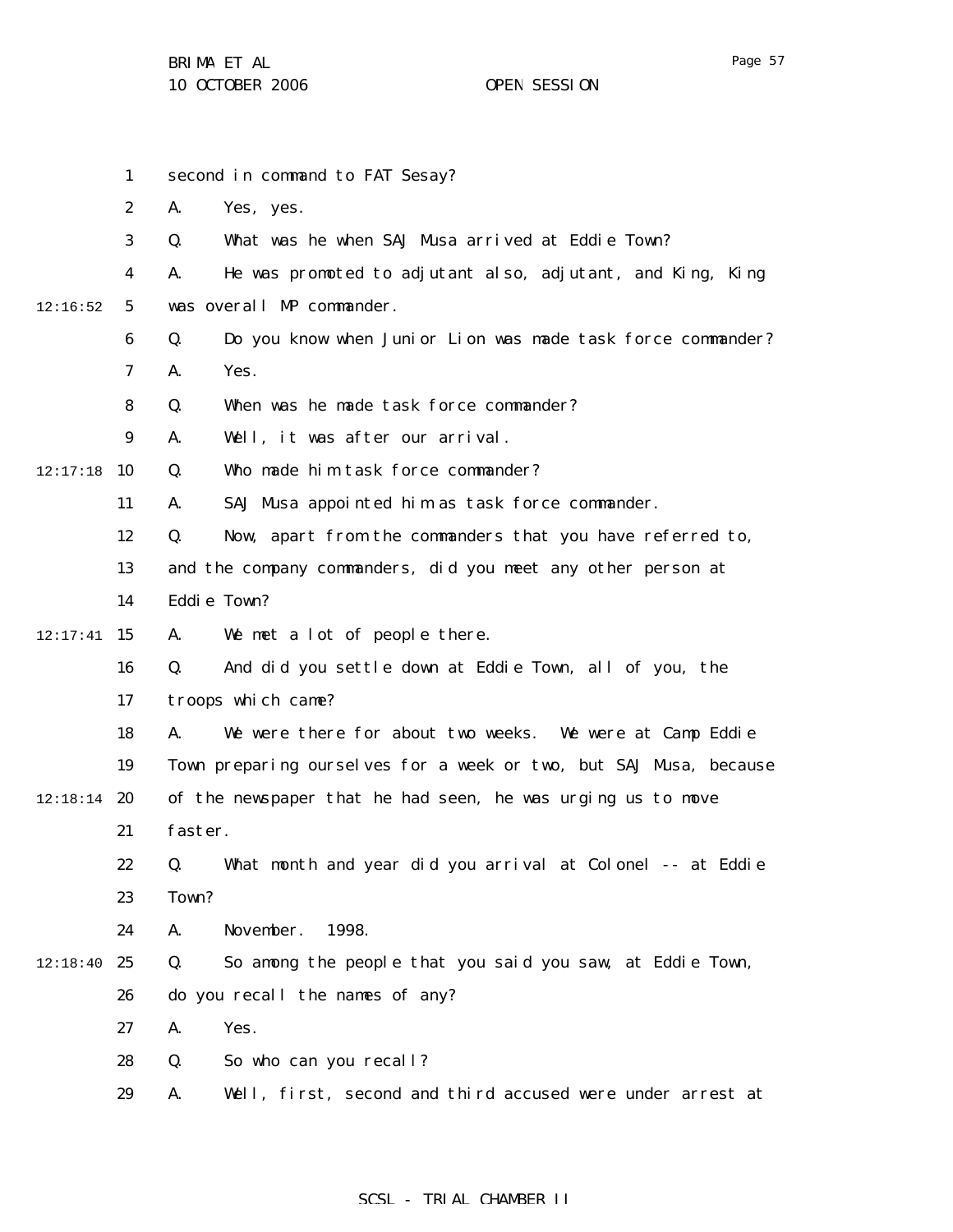1 2 3 4 5 6 7 8 12:19:32 Eddie Town. I met them. I saw them in a box. The second accused, they were in a box. I met Lion, he was in charge of them. I spoke to him. I asked him to give me permission to talk to Santigie Kanu. Q. Hold it there. Hold it there. What Lion are you referring to? A. Junior Lion. Q. And who placed the first, second and third accused under

> 9 arrest?

 $12:19:50$  10 11 12 13 14  $12:20:15$  15 16 17 A. Well, I asked Junior Lion himself. He said his men wanted to surrender. They wanted to surrender to ECOMOG. In fact, they should have been killed, but they were lucky that SAJ Musa came so -- so when -- because of SAJ Musa`s arrival that was why they weren't killed. So I said I wanted to talk to Santigie Kanu. So myself and Santigie Kanu spoke. He said I should plead with SAJ Musa that they shouldn't be killed. So I said they wouldn't kill you. I asked them why they wanted to surrender.

18 19  $12:20:39$  20 21 Q. Please go slowly, Mr Witness. You are still being interpreted. Now, when you were referring to the day, who was Junior Lion referring to when they said they wanted to surrender to ECOMOG, they wanted to escape?

22 23 24  $12:21:06$  25 26 27 28 29 A. Well, Tamba Brima, the first accused. The second accused Bazzy Kamara and Santigie Kanu and others were there. And there were some other people who were under arrest who were being referred to as witches. They were bewitching the movement so that the troop wouldn't come to Freetown. So all those people were under arrest. But I said I wanted to talk to Santigie Kanu. When I spoke to him he told me that I should plead with SAJ Musa on his behalf.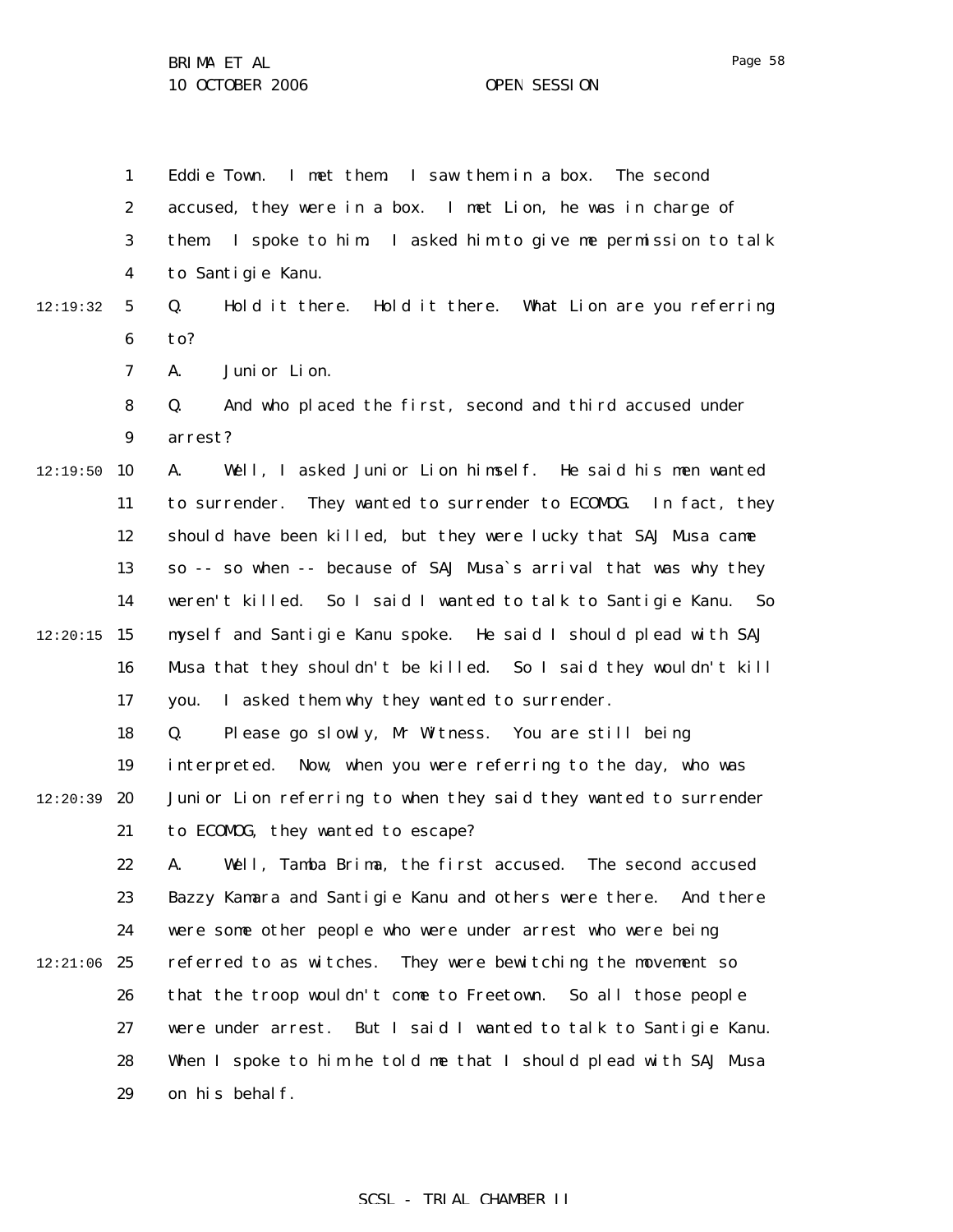1 Q. And did you do that?

|          | $\boldsymbol{2}$ | Well, later, I spoke to SAJ Musa. SAJ Musa said later,<br>A.       |
|----------|------------------|--------------------------------------------------------------------|
|          | 3                | during the meeting, I didn't go the very day but later, when we    |
|          | $\boldsymbol{4}$ | had the meeting, I spoke with SAJ Musa and he said he wouldn't     |
| 12:21:43 | $\mathbf{5}$     | But the only thing, he wouldn't release them because<br>kill them. |
|          | $\boldsymbol{6}$ | the men, he asked why the men should go and surrender, and he      |
|          | 7                | said the fighting we were embarking on was not for the SLA, so     |
|          | 8                | the men were under arrest.                                         |
|          | $\boldsymbol{9}$ | Mr Witness, please, again you have to go slowly because the<br>Q.  |
| 12:22:10 | 10               | interpreters are straining to catch up with you. Now, you said     |
|          | 11               | that SAJ Musa said that he was not releasing them<br>Can you go    |
|          | 12               | over that again. I did not get that clearly. The reference to      |
|          | 13               | the accused persons and SAJ Musa?                                  |
|          | 14               | SAJ Musa said he was not going to release them. He said<br>A.      |
| 12:22:41 | 15               | they should be under open detention. They should have guards       |
|          | 16               | that will be guarding them Anywhere they would go there should     |
|          | 17               | be people watching them and they shouldn't be in possession of     |
|          | 18               | He said they would be with the movement and they would<br>weapons. |
|          | 19               | have security, so the men were under close arrest.<br><b>They</b>  |
| 12:23:02 | 20               | continued to be under close arrest. But they were not released.    |
|          | 21               | They were only released from the box. But to say that they were    |
|          | 22               | released or given pardon, nothing like that happened.              |
|          | 23               | Do you know how long they took in the box before they were<br>Q.   |
|          | 24               | placed in open detention?                                          |
| 12:23:25 | 25               | A.<br>Well, if I say I know --                                     |
|          | 26               | THE INTERPRETER:<br>Your Honour, please can the witness go         |
|          | 27               | over that bit again.                                               |
|          | 28               | MR FOFANAH:                                                        |
|          | 29               | Mr Witness, please, you have to go over that again.<br>Q.<br>The   |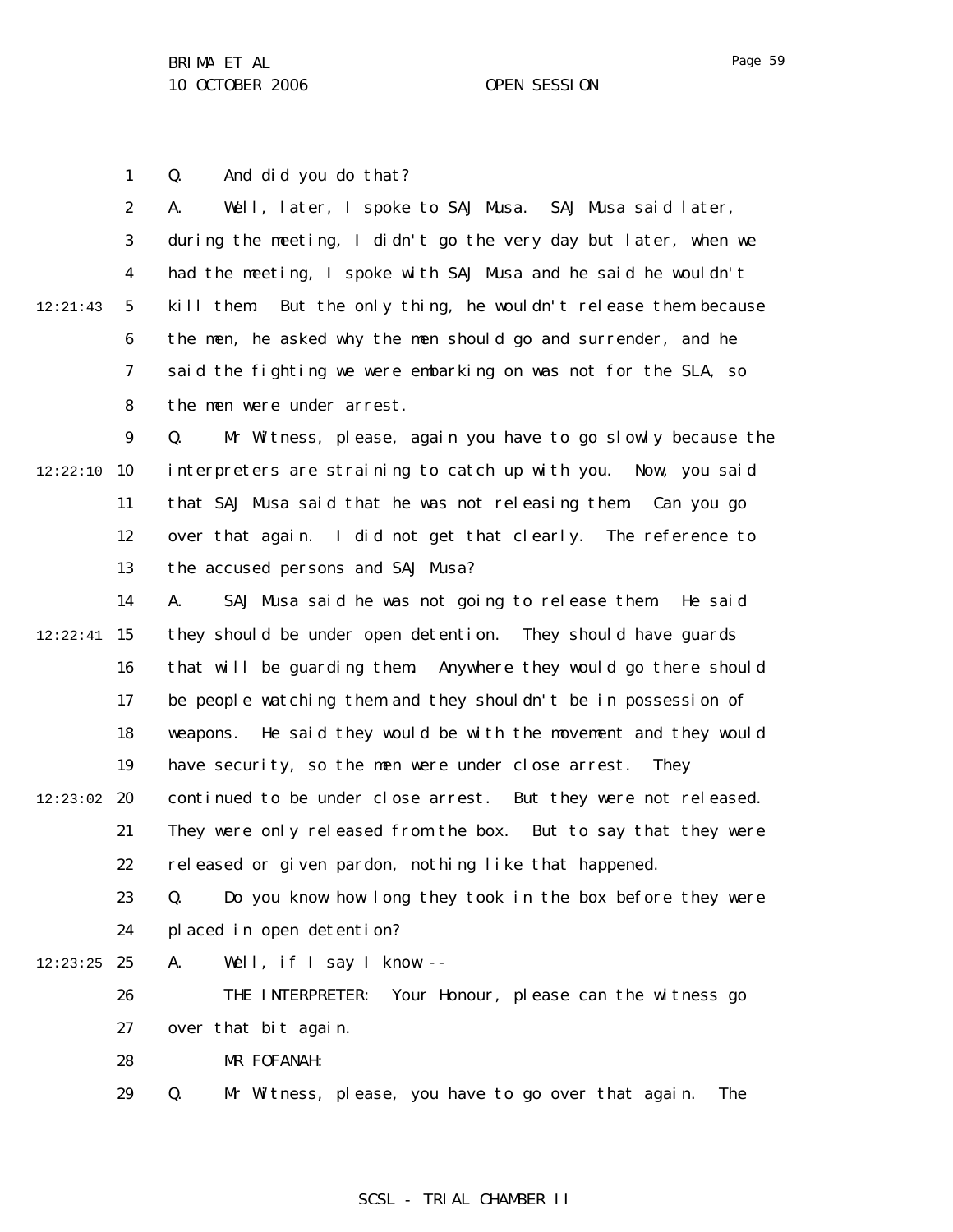1 2 3 4 5 6 7 8 9  $12:24:25$  10 11 12 13 14  $12:24:48$  15 16 17 18 19  $12:25:16$  20 21 22 23 24  $12:25:41$  25 26 27 28 29 12:24:01 interpreter did not get you. A. I said the men were in the box before we got to Camp Eddie, so I wouldn't be able to tell how many days they had taken in the box. But the only thing I saw them looking dirty and were smelling. Q. Okay, Mr Witness. So you said -- I mean, did you eventually leave Camp Eddie together with SAJ Musa and the other troops? A. Yes, I was with the advance team. I was the first person to cross the river because the first area where we went to go across, they started shooting us. They shot a boy on his head. So the other route that we used, I was the first person to cross with the boat, together with four men. I was the fifth. We crossed the river where the Gbethis were. Q. Okay. Mr Witness, you said you were with the advance group. I mean, you were in the advance team. Apart from you, who else was in the advance team? A. Well, Junior Lion was with me. Foday Bah Marah was with me as well, but I was the most senior man among them. Yes. Q. What was your rank around this time? A. At that time I was a major. Junior Lion, too, was a major. Although he was appointed as task force but he didn't have command over me, yes. My own battalion, I was only answerable to SAJ Musa. Q. Okay. So do you know how the other troops left Eddie Town, after you had left? A. After I had left, the village that I went to, I was attacked there. By then, SAJ Musa was at the rear. When I was attacked I repelled the attack on both sides. They came again.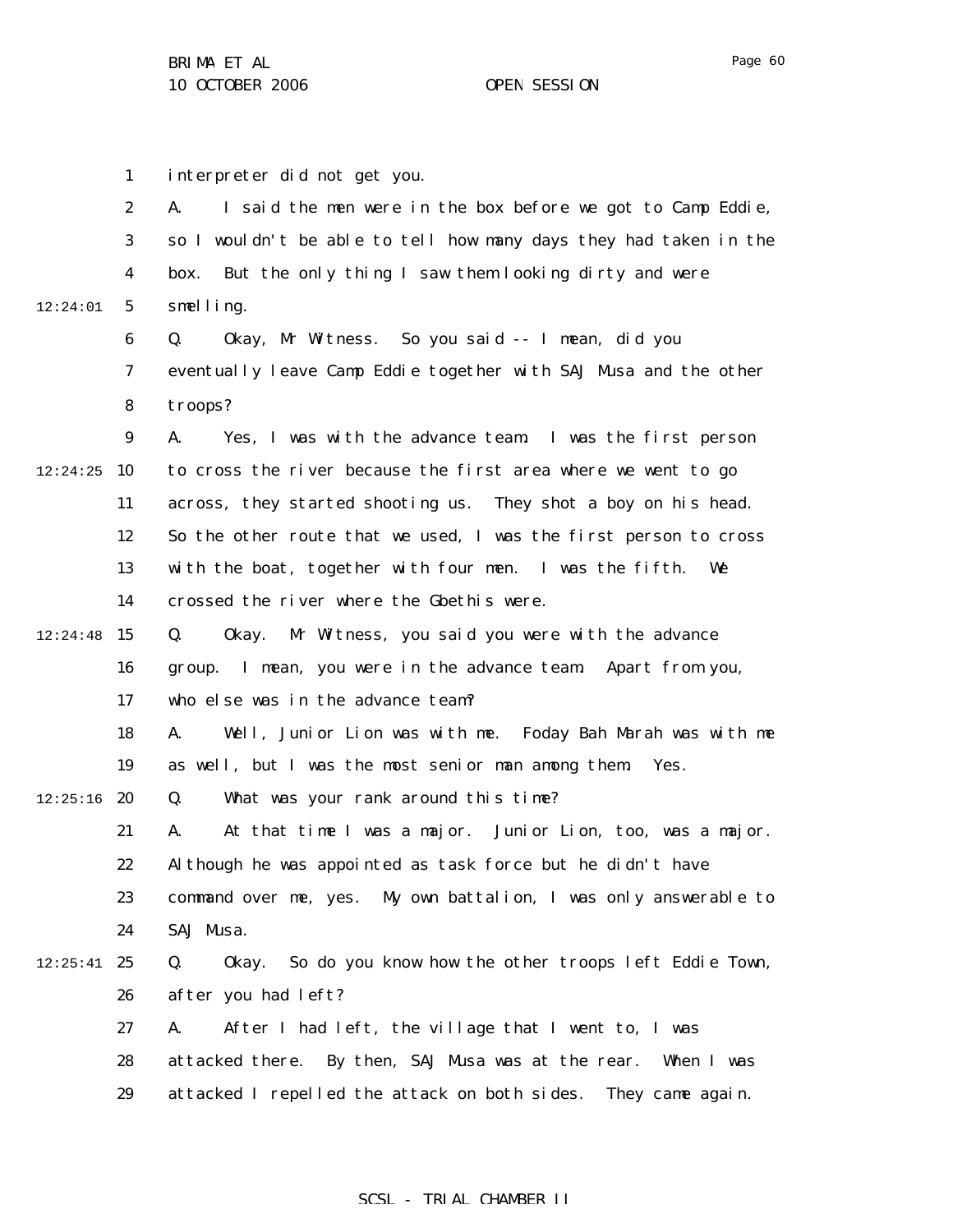1 2 3 4 5 6 7 8 9  $12:26:46$  10 11 12 13 14  $12:27:20$  15 16 17 18 19  $12:27:51$  20 21 22 23 24  $12:28:17$  25 26 27 28 29 12:26:27 I led an ambush somewhere. The boys that were in the ambush, they opened firing on them because the boys were talking in the ambush, so the Gbethis who came opened firing on the boys. Some of them were wounded and three of them were killed but I trailed the Gbethi on to their village. I dislodged them and later SAJ Musa met me in the village. He gave me order to move to advance. So I advanced while he was left in the village. Q. What was the name of this village where you attacked the Gbethis? A. The villages are many. I cannot recall the names, but, the village is between Madina, Tonko and Bamoi. Bamoi. The road leading to Kupur from Madina. It was between there. There is a junction there and an old truck was parked there. Q. Now, Madina Tonko, Your Honours, is spelt M-A-D-I-N-A, T-O-N-K-O, Bamoi, B-A-M-O-I. Okay. So now you said you left SAJ Musa at the village. Do you know where those who were in open detention were around this time? A. Well, those ones were at the headquarters. At times they would be at the rear, at the headquarters. They were under heavy security. Q. And what do you mean by headquarters? A. The headquarters is where SAJ Musa was, where the signal set was. It's the place where the documents were, the adjutant, MP, and some other administrative areas. Q. Now, Mr Witness, before you left Eddie Town, do you know if anything happened to the companies which you met there? Were the companies still operational, the A, B, C and D Companies? A. Yes, they were operating. Q. And were the commanders whom you mentioned as commanding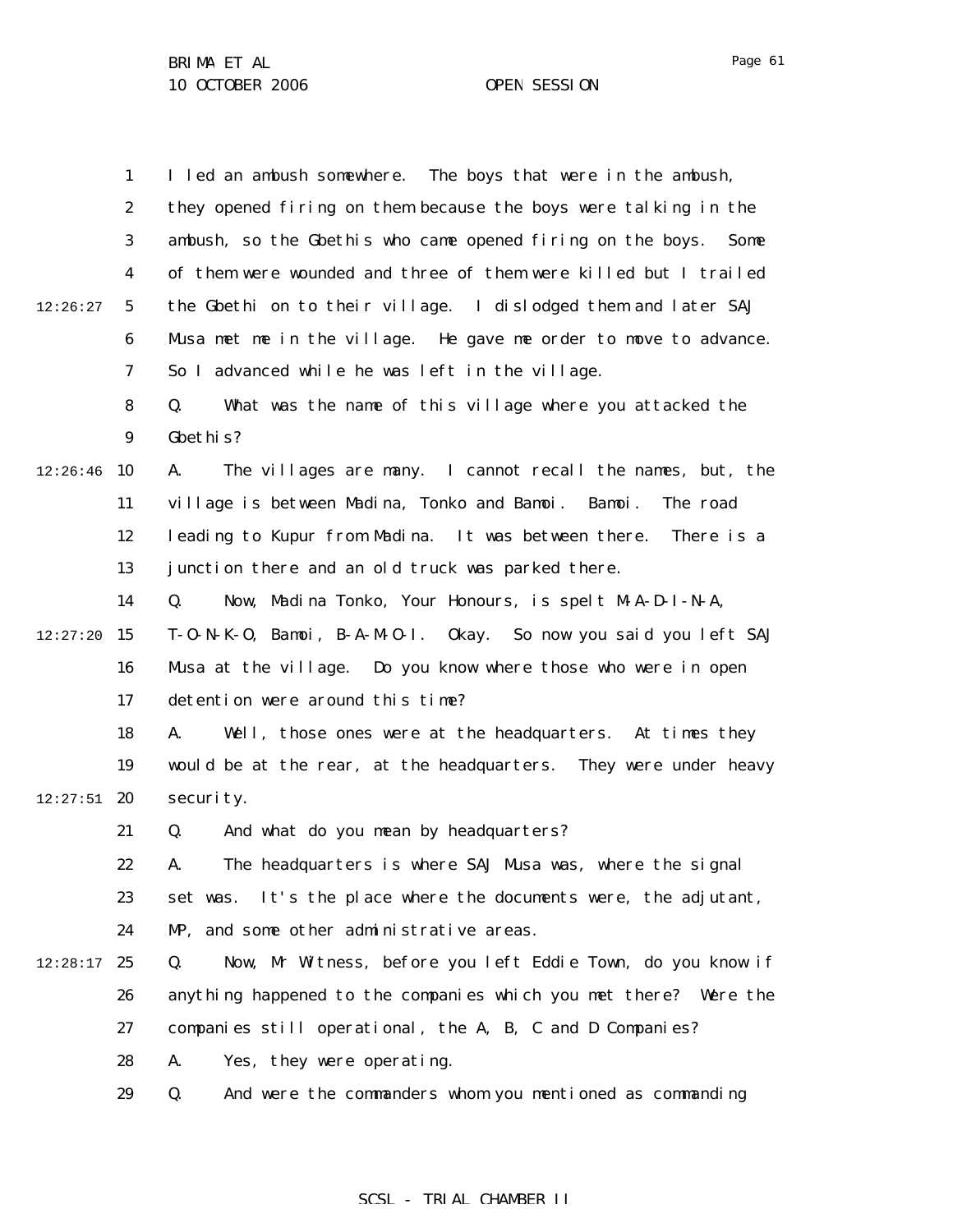1 2 those companies respectively, were they still in charge of the respective companies?

3 A. Yes.

12:28:59

4 5 Q. So, Mr Witness, after leaving the village where you attacked the Gbethis, where did you go to?

6 7 8 9  $12:29:31$  10 11 12 13 14  $12:30:00$  15 16 17 18 19  $12:30:30$  20 21 22 23 24  $12:30:54$  25 26 A. When I left there, I moved towards Mange, passed through some villages. Walked for the entire -- for a whole day and night and went towards Mange. We got to Mange. When we reached there, the ECOMOG was there pointing his torch, because he had heard some noise. So while he was penetrating the torch, the boys launched an attack. They opened fire. So we entered the town. The ECOMOG went over the bridge with their war tank. They were there exchanging fire. After the men had captured the town then I said I would cross the bridge because they were launching mortar, so I took a heavy machine gun. I took an RPG too, so I went, I went very close to them while they were shooting because they wouldn't see me because it was dark, because there was a bank. So I launched an RPG bomb. While I was launching the bomb, I dropped the tube. So I started assaulting them and, because of that, they ran away. They pulled out and I called on the troops to join me up. The troops joined me. From there -- Q. So what place are you referring to? Where did all of this happen, where you attacked ECOMDG soldiers? A. At Mange, Mange Bridge. Q. And do you know what district Mange is? A. Mange, Mange is between Port Loko and Kambia. I don't know

27 whether it falls within the Kambia or the Port Loko District.

28 29 Q. Thank you, Mr Witness. So did you overrun this base where you attacked the ECOMOG troops?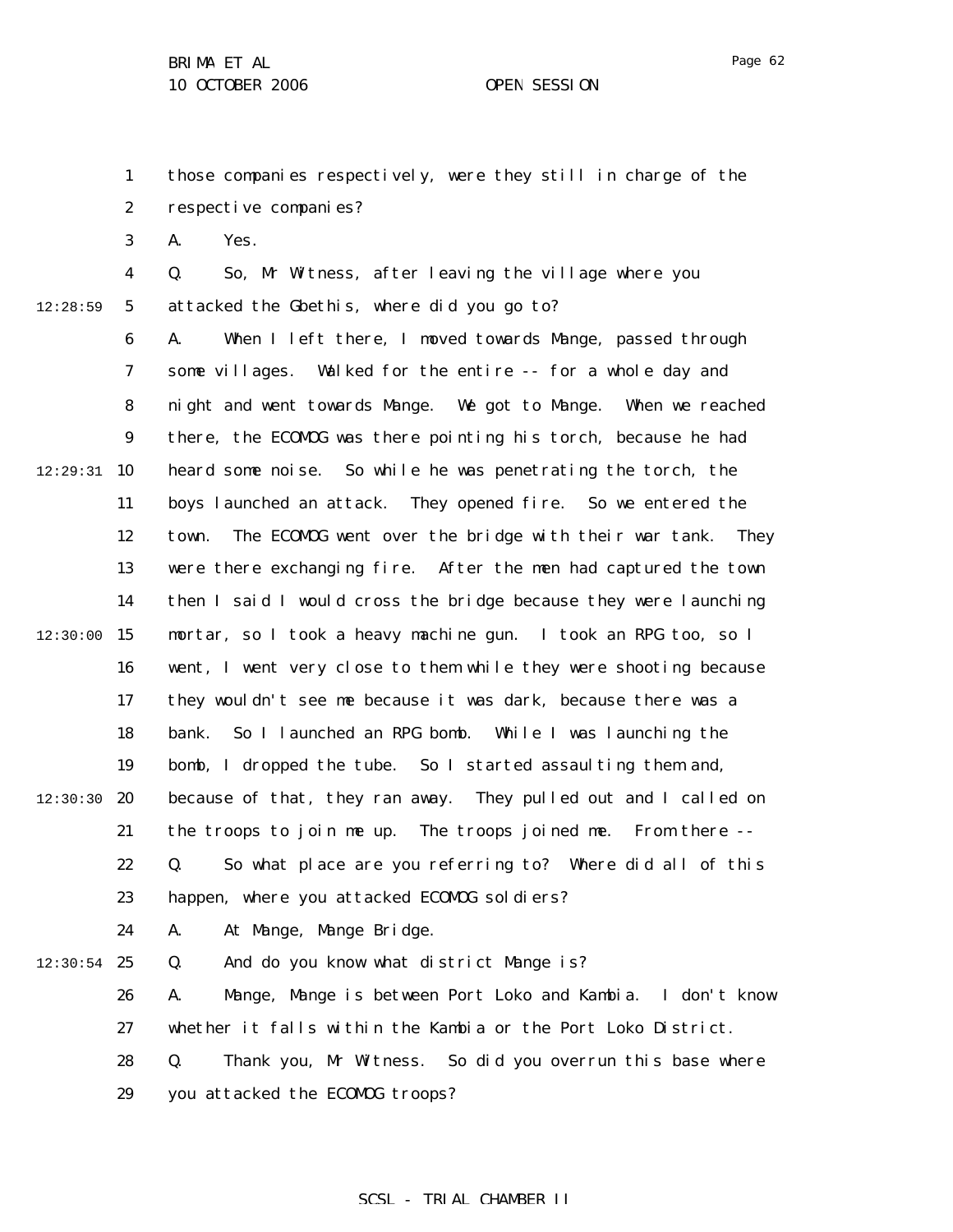1 A. Yes.

2 3 4 5 6 7 8 9  $12:32:10$  10 11 12 13 14  $12:32:31$  15 16 17 18 19  $12:33:09$  20 21 22 23 24 12:33:32 25 26 27 28 12:31:45 Q. And did anything happen as a result of that? A. Well, except the ECOMOG that we dislodged, they had a war tank and they pulled out. They were bombing and while bombing they bombed some houses in the town at Mange, over the bridge. Q. Now, did you and your troops do anything in the town, Mange Town, apart from the ECOMOG base? A. Well, as I mentioned, I said as soon as I captured the junction, while the men were going to the town to check for them, I would try to cross the bridge. I went to the bridge but I was unable to enter the town because there were no enemies in the town any more. They all had pulled out. So I went where the enemies were, over the bridge. That's where I went straight off. Q. From Mange, did you go anywhere? A. Well, from Mange, yes. I walked. Since that night we walked the whole night till we got to an area where the soldiers said that they were tired to walk, so, when they said that, and because I didn't want SAJ Musa to meet me there, I started beating them up. I beat up some soldiers and I said we should move on. Some of them were hiding, so I forced them to move. So we moved until we got to a junction and I waited there for SAJ Musa and I told him that I wanted to use that route to bypass through Port Loko. That was very close Calaba Town. Q. Did you have any communication set with you? JUDGE SEBUTINDE: No, Mr Fofanah. The interpreter -- it's the words at the end of whatever. She doesn't finish the sentence. Madam Interpreter, what is the problem? THE INTERPRETER: Because, Your Honour, the witness doesn't

> 29 finish his sentences.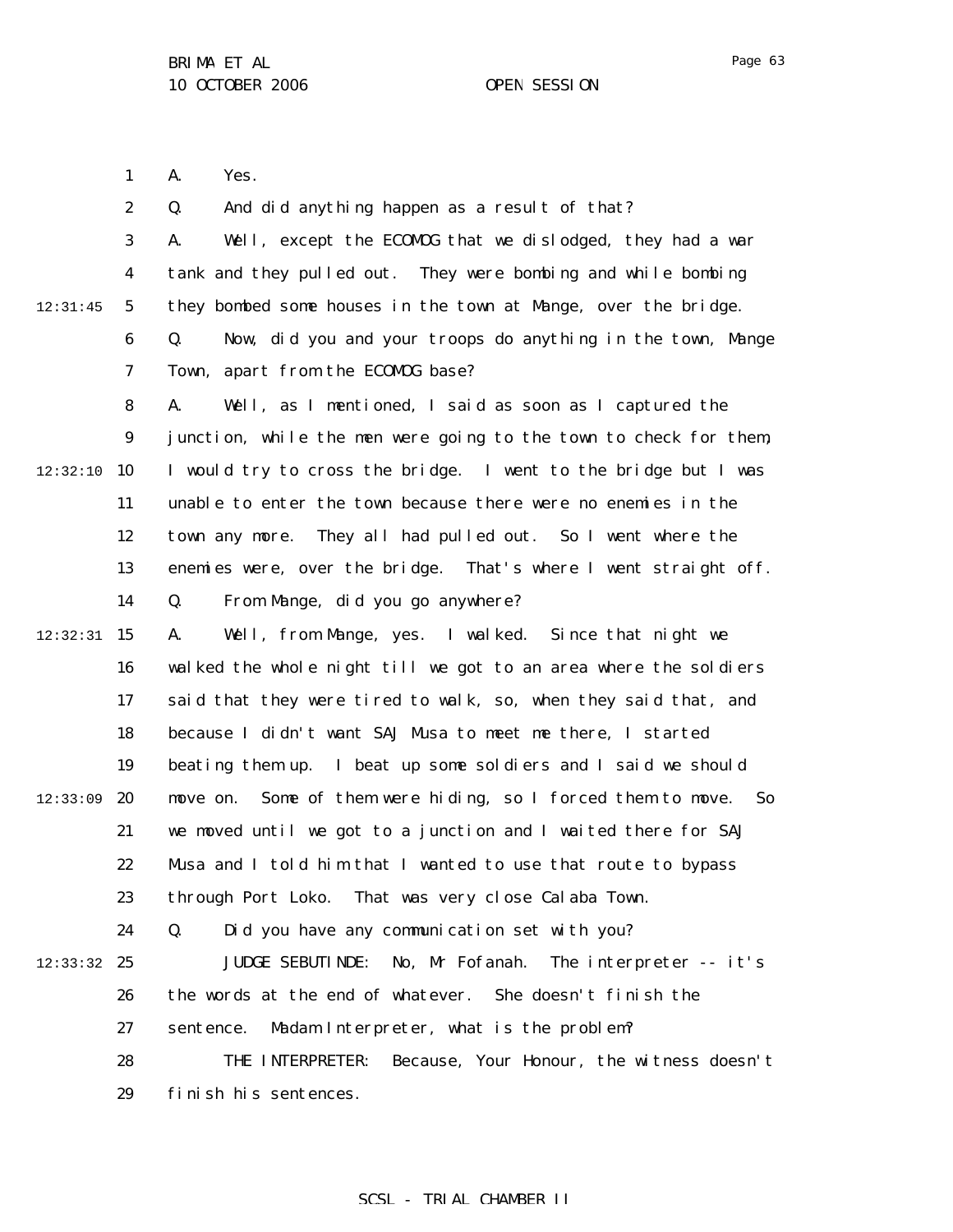1 MR FOFANAH:

|          | $\boldsymbol{2}$ | Mr Witness, did you hear that? The interpreter is<br>Q.             |
|----------|------------------|---------------------------------------------------------------------|
|          | $\bf{3}$         | complaining that you do not finish your sentences. I mean, can      |
|          | $\boldsymbol{4}$ | we get the last bit of your explanation about where you said you    |
| 12:34:02 | $\sqrt{5}$       | were waiting for SAJ Musa?                                          |
|          | 6                | Yes. I said I waited for SAJ Musa at a junction.<br>A.<br>SAJ Musa  |
|          | $\boldsymbol{7}$ | met me at the junction and I told him, "Sir, I want to use this     |
|          | 8                | route, for us to bypass Port Loko, because it wouldn't be nice      |
|          | $\boldsymbol{9}$ | for us to go through Port Loko, so we should go around Port         |
| 12:34:32 | 10               | Loko, " so we bypassed Port Loko. We went around Port Loko.<br>We   |
|          | 11               | bypassed Port Loko.                                                 |
|          | 12               | Q.<br>And were you still with the advance team around this time?    |
|          | 13               | Yes.<br>A.                                                          |
|          | 14               | When you bypassed Port Loko, did you go with SAJ Musa?<br>Q.        |
| 12:34:58 | 15               | As I've mentioned, I was with the advance team and SAJ Musa<br>A.   |
|          | 16               | was at the headquarters. I would move first before SAJ Musa         |
|          | 17               | If I don't move SAJ Musa wouldn't move.<br>would move.              |
|          | 18               | So when you bypassed Port Loko, where did you go to?<br>Q.<br>0kay. |
|          | 19               | We bypassed Port Loko, we went to a village called<br>A.            |
| 12:35:25 | 20               | Maylaykulay Makama. That is 12 miles from Port Loko.                |
|          | 21               | Can you go over that name again?<br>Q.                              |
|          | 22               | Malaykulay Makama.<br>That was where we went because we<br>A.       |
|          | 23               | walked for the entire day and the entire night. We went to a        |
|          | 24               | village called Malaykulay Makama. It's a big village.               |
| 12:35:48 | 25               | Just hold it there. Your Honours, Malaykulay Makama<br>Q.<br>0kay.  |
|          | 26               | is spelt M-A-Y-L-A-Y-K-U-L-A-Y and M-A-K-A-M-A. So you said it      |
|          | 27               | was 12 miles from Port Loko?                                        |
|          | 28               | Yes, sir.<br>A.                                                     |
|          | 29               | So did you spend time at Malaykulay Makama?<br>Q.                   |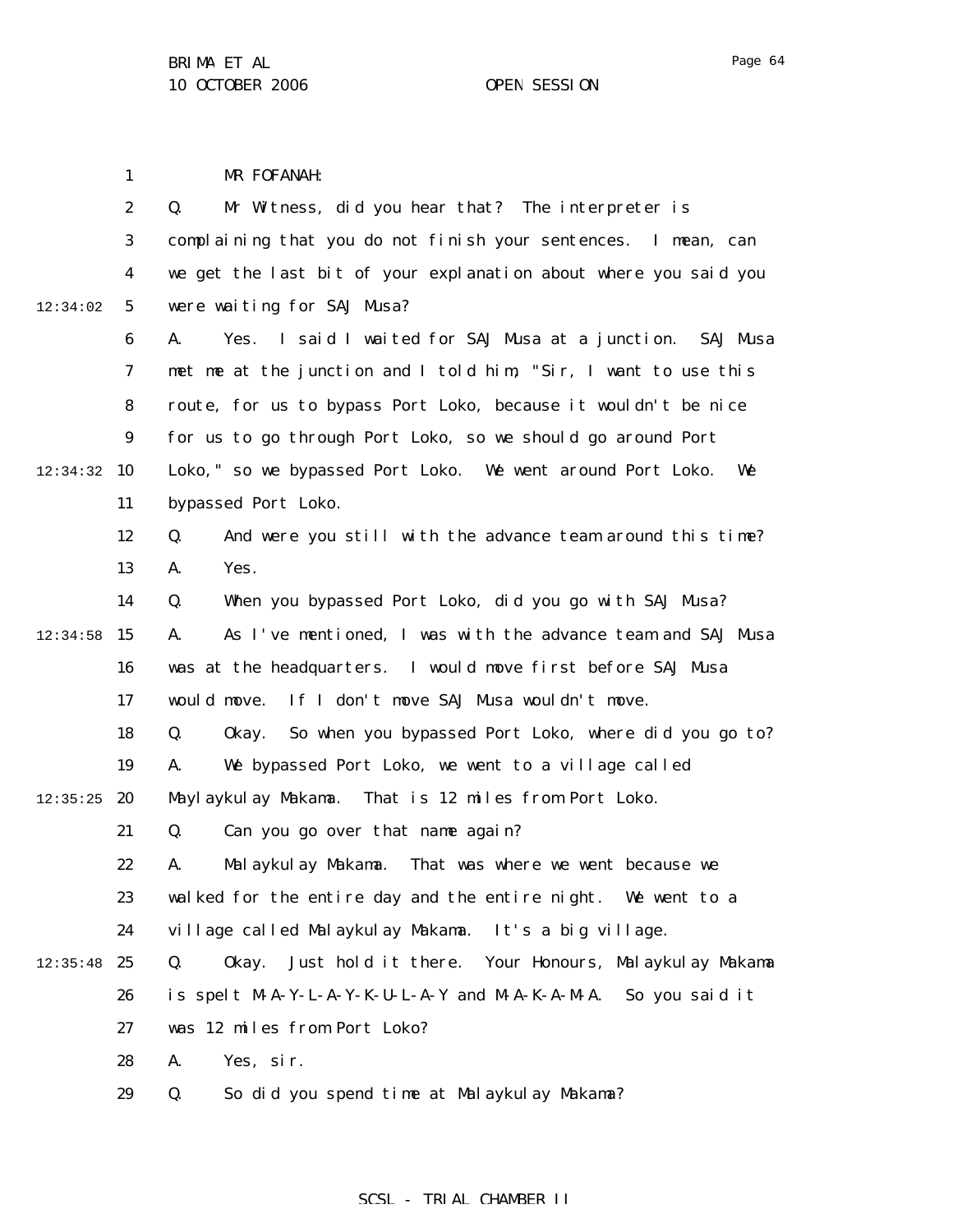|          | $\mathbf{1}$     | We got there at night and we left at night again. We took<br>A.     |
|----------|------------------|---------------------------------------------------------------------|
|          | $\boldsymbol{2}$ | about two or three hours there but when we got to the village, I    |
|          | 3                | went ahead into the bush at the end of the town, that was where I   |
|          | $\boldsymbol{4}$ | When I came back --<br>was.                                         |
| 12:36:44 | 5                | Q.<br>Mr Witness, from Malaykulay Makama, where did you go<br>0kay. |
|          | $\boldsymbol{6}$ | to?                                                                 |
|          | $\boldsymbol{7}$ | From Malaykulay Makama, we crossed Lunsar Highway, Mamusa.<br>A.    |
|          | 8                | We crossed Mamusa, we went inside to a village.                     |
|          | $\boldsymbol{9}$ | And where were you heading for all this while?<br>Q.                |
| 12:37:08 | 10               | As I've mentioned, SAJ Musa said we should come to Freetown<br>A.   |
|          | 11               | for his wife and children and the soldiers that were in prison      |
|          | 12               | and we should reinstate the army. He was calling on the             |
|          | 13               | international community.                                            |
|          | 14               | Mr Witness, so you said you crossed the highway,<br>Q.<br>0kay.     |
| 12:37:32 | 15               | Lunsar Highway and went to a village. From -- do you know the       |
|          | 16               | village that you went to?                                           |
|          | 17               | No, but if there is a map some of these villages I would be<br>A.   |
|          | 18               | able to identify them.                                              |
|          | 19               | From that village, did you go anywhere?<br>Q.                       |
| 12:37:52 | 20               | A.<br>Yes.                                                          |
|          | 21               | Where did you go to?<br>Q.                                          |
|          | 22               | Well, we crossed that highway. The whole troop had lacked<br>А.     |
|          | 23               | Some men had two rounds, some had one round and some<br>ammunition. |
|          | 24               | had three rounds, so, and we only had one bomb, so SAJ Musa --      |
| 12:38:21 | 25               | How did you know that the troops had run out of ammunition,<br>Q.   |
|          | 26               | when you were in the advance team?                                  |
|          | 27               | Objection, Your Honour. I think the word is lack<br>MR AGHA:        |
|          | 28               | of ammunition.                                                      |
|          | 29               | PRESIDING JUDGE:<br>He didn't say they ran out.<br>His evidence     |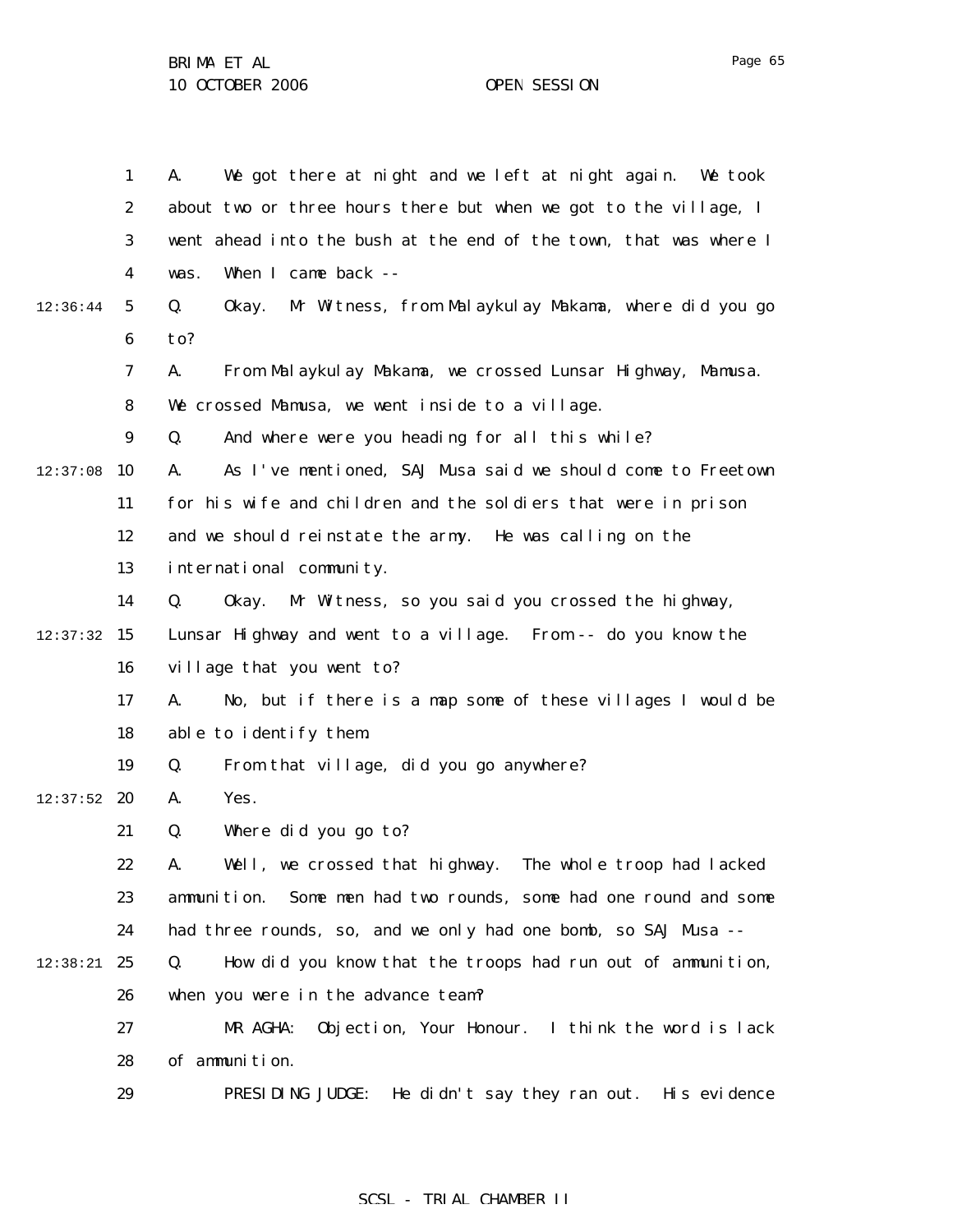1 2 points to the fact they were low on ammunition but he didn't say they ran out.

MR FOFANAH:

3

4 Q. How did you know that you lacked ammunition?

5 6 7 8 9 12:39:12 10 11 12 13 14  $12:39:35$  15 16 12:38:46 A. Well, as I have mentioned, I was in the front line. I was a commander in the front line. All the boys were complaining to me that they had no ammunition. The headquarter as well, because the headquarters, at times they would attack there and they would attack the rear, so my own job, as RDF, wherever they would attack I would be there. I would go there and reinforce there. Make sure that I would put the situation under control and come back to the advance team. So, through the fighting, we faced a lot of attacks. The rear, the headquarter and the front, had lacked ammunition. By that I mean some men had two rounds, some had three rounds. Some didn't even have any ammunition or magazine.

> 17 18 19 Q. Okay, Mr Witness. We've heard that. So now, Mr Witness, did anything happen as a result of the fact that you lacked ammunition?

12:39:49 **20** A. Yes.

> 21 Q. What happened?

22 23 24  $12:40:12$  25 26 27 28 29 A. SAJ Musa called a meeting. He asked everybody their plight and he asked us what we should do then because he said we were at the point that if we go ahead it will be a problem and if we go -- retreat it will be a problem. So he asked us what we should do and some people suggested that we should lay ambush. Some said that if we lay an ambush they would realise that we were there and they would cause problem for us. So we were on that debate and then they said Lunsar is very close to this place. So

# Page 66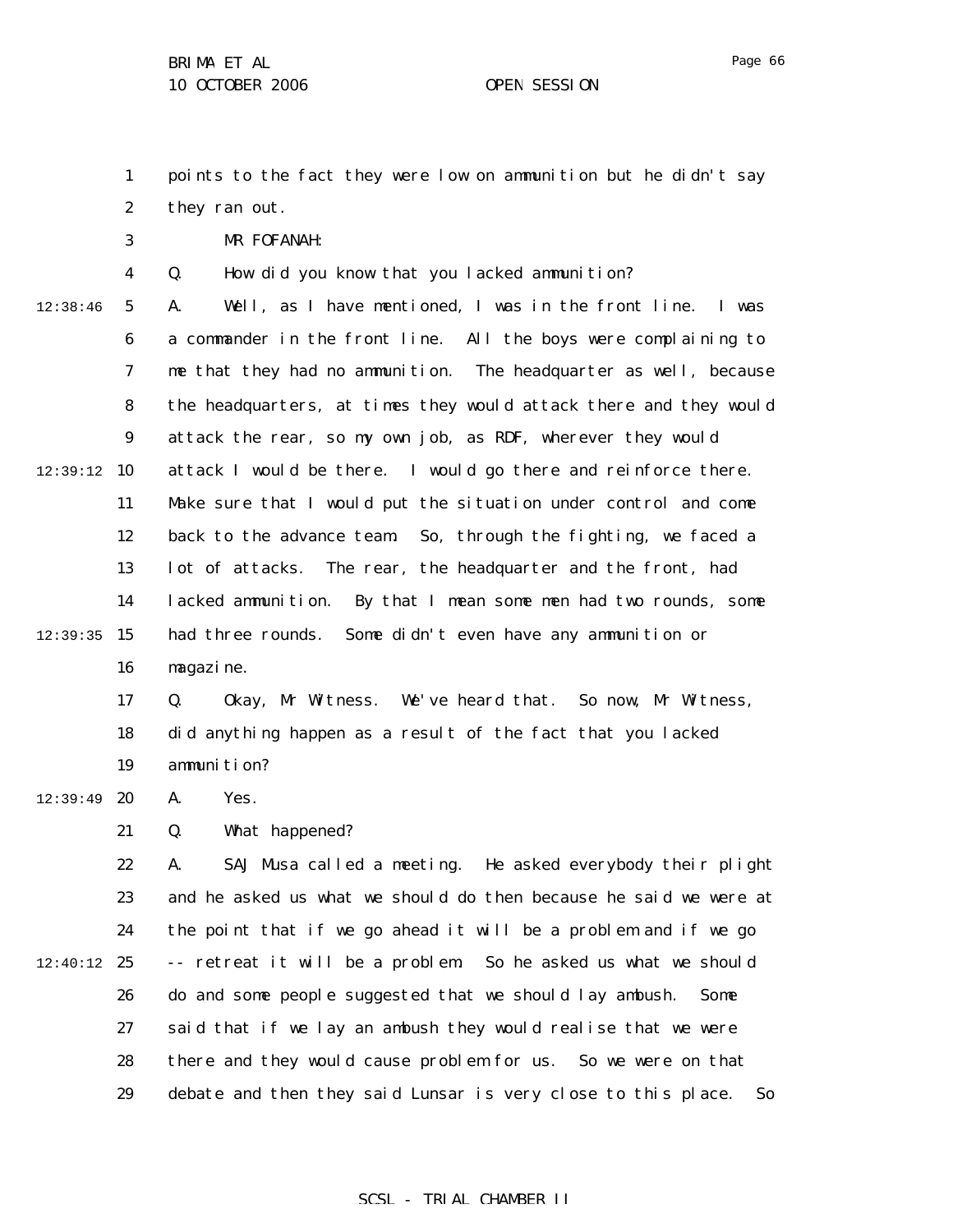|          | $\mathbf{1}$     | I told SAJ Musa during the meeting that I would take upon myself    |
|----------|------------------|---------------------------------------------------------------------|
|          | $\boldsymbol{2}$ | that task to go to Lunsar. Then they said that's an ECOMDG          |
|          | 3                | brigade headquarter. What, I would be able to embark on that.       |
|          | 4                | Then I said I would try my best. Then they said they didn't have    |
| 12:40:51 | $\sqrt{5}$       | Then I said even if there is no bomb I would go.<br>any bomb.       |
|          | $\boldsymbol{6}$ | Then, then 0-Five came up with the idea that there was one bomb     |
|          | 7                | remaining. He said we do not have any HND rounds. So I said         |
|          | 8                | some boys have the HND bombs, rounds, tied their necks. So I        |
|          | $\boldsymbol{9}$ | said those that are tied to their necks, I will take them<br>So I   |
| 12:41:19 | 10               | gathered those ammunition.                                          |
|          | 11               | Q.<br>Mr Witness --                                                 |
|          | 12               | Yes.<br>A.                                                          |
|          | 13               | -- what is this HND rounds?<br>Q.                                   |
|          | 14               | Heavy machine gun rounds. Heavy machine gun rounds.<br>A.           |
| 12:41:36 | 15               | THE INTERPRETER: I didn't get the last word, Your Honour.           |
|          | 16               | MR FOFANAH:                                                         |
|          | 17               | And what bomb were you referring to when you said you had<br>Q.     |
|          | 18               | just one bomb?                                                      |
|          | 19               | RPG bomb.<br>One bomb.<br>RPG bombs.<br>A.                          |
| 12:41:52 | 20               | So when you gathered these ammunition, what did you do?<br>Q.       |
|          | 21               | Well, when I -- after I'd gathered the HND rounds and the<br>A.     |
|          | 22               | one bomb, then SAJ Musa said that I should go on the attack to      |
|          | 23               | attack Lunsar, so I went. I attacked Lunsar.<br>I met ECOMOG        |
|          | 24               | there.                                                              |
| 12:42:18 | 25               | Now, Mr Witness, did you go alone on the attack?<br>Q.              |
|          | 26               | I went together with 180 armed men and 80 unarmed men.<br>A.<br>No. |
|          | 27               | The number was 260.                                                 |
|          | 28               | Q.<br>Did you reach Lunsar, the headquarters where the ECOMDG was   |
|          | 29               | based?                                                              |
|          |                  |                                                                     |

SCSL - TRIAL CHAMBER II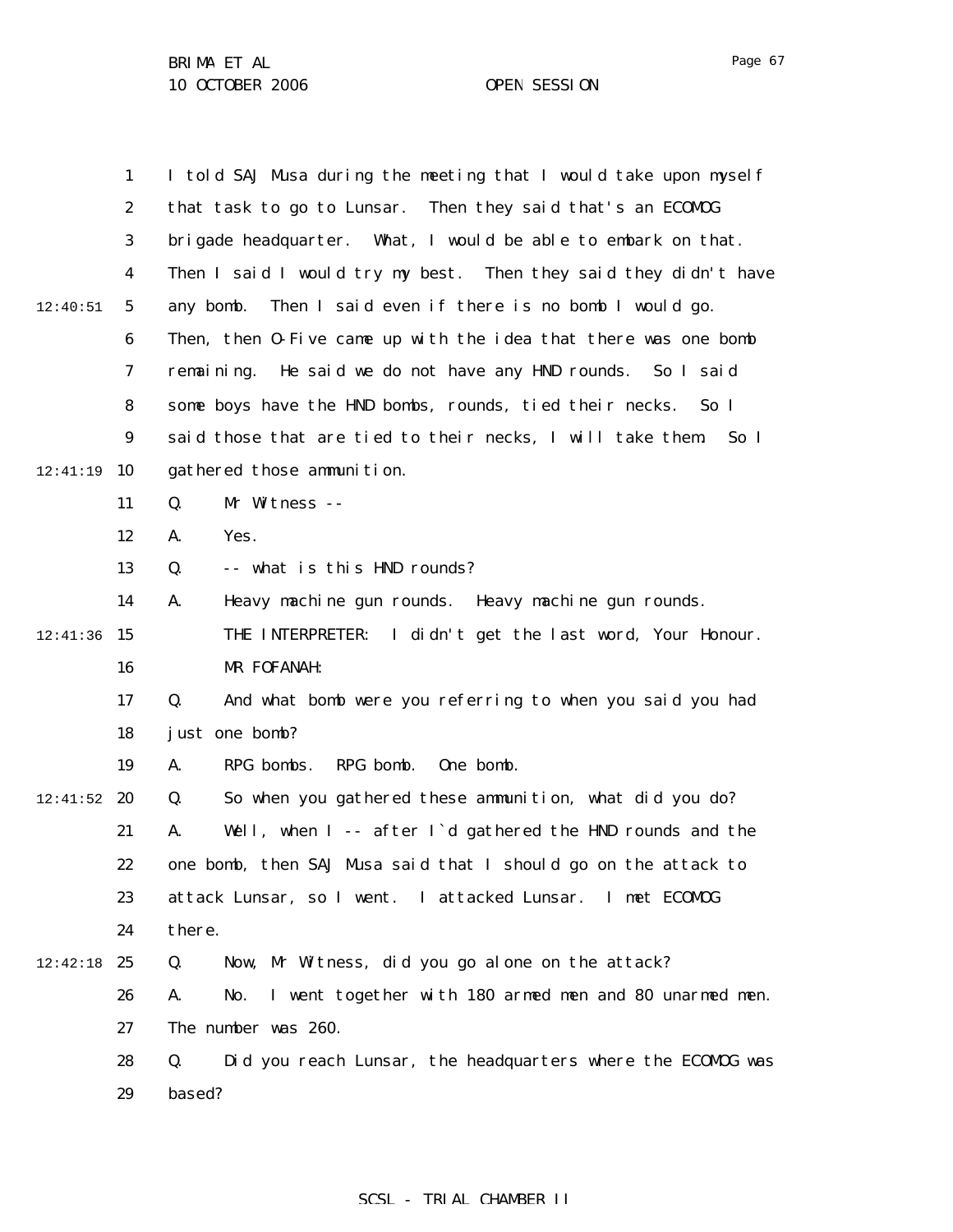1 2 3 4 5 6 7 8 9  $12:43:41$  10 11 12 13 14  $12:43:59$  15 16 17 18 19  $12:44:21$  20 21 22 23 24 12:44:38 25 12:43:12 A. Yes. As I got there, when I got to Lunsar Town I fired three shots. After I fired three shots the ECOMOG fired up and when they fired up I knew that the headquarters were there. So I walked through the bushes and behind the houses. I trailed their direction. As I reached very close to the fence, they opened firing. So I told the boys not to open any firing, so they ceased fire and I said we should shout. So everybody shouted "woe." I also shouted "capture live". So when I shouted "captured life" we exchanged some shots. So that was how the shooting was going on. Because we didn't have enough rounds, we shot one or two rounds. We shout and we used stones. I shouted on them. So they killed a Captain Army. Q. Hold on Mr Witness. PRESIDING JUDGE: Yes. Well, Mr Fofanah, he answered infinitely more than you ever asked him, and I don't know what part of that evidence you wanted us to hear and what part you didn't. But it does seem to me -- but is it necessary for us to hear every intricate detail of everything he does in these villages? Or is there some point to you asking these questions? Is there some evidence you want us to hear? MR FOFANAH: Your Honours, respectfully, I have been trying very much to contain the witness but each time it's like he has a flair for details but I will -- PRESIDING JUDGE: But would you agree with me that a lot of these details are not relevant to the purpose of your calling

> 26 this witness to give testimony?

27 MR FOFANAH: As Your Honours please.

28 29 PRESIDING JUDGE: No, I'm asking you. If you say they are relevant, I won't interrupt you, but it seems to me that these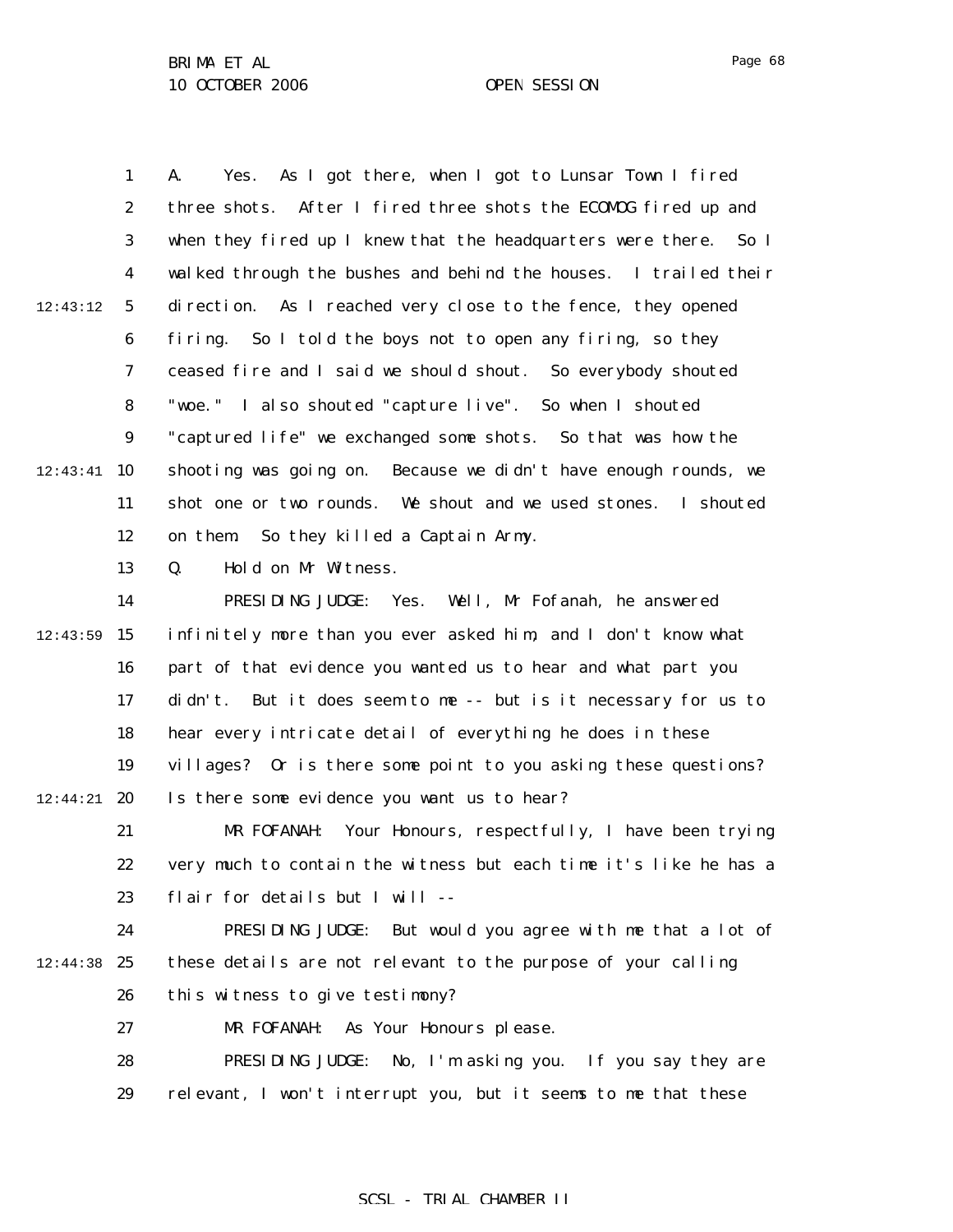|          | $\mathbf{1}$     | details don't go to proving anything. They are just telling us      |
|----------|------------------|---------------------------------------------------------------------|
|          | $\boldsymbol{2}$ | what he did, in minute detail, but if you --                        |
|          | 3                | Your Honour, I will take the cue.<br>MR FOFANAH:<br>$\mathbf{I}$    |
|          | 4                | understand your drive. I will take the cue. Some details we         |
| 12:45:10 | 5                | will need and some we will not need but I will --                   |
|          | 6                | PRESIDING JUDGE:<br>That is why you are counsel questioning         |
|          | 7                | You should be guiding him to what you want him to say, not<br>hi m. |
|          | 8                | let him ramble on saying anything that comes into his head          |
|          | $\boldsymbol{9}$ | because I think that's just wasting time. In any event, it's        |
| 12:45:28 | 10               | time for our luncheon break, Mr Fofanah, so we will take the        |
|          | 11               | Once again, Mr Witness, please don't discuss your<br>break now.     |
|          | 12               | evidence or the case itself with anybody else in the interim<br>We  |
|          | 13               | will adjourn until 2.15.                                            |
|          | 14               | [Luncheon recess taken at 12.45 p.m.]                               |
| 14:13:18 | 15               | [AFRC100CT06C-RK]                                                   |
|          | 16               | [Upon resuming at 2.16 p.m.]                                        |
|          | 17               | PRESIDING JUDGE:<br>Yes, continue, Mr Fofanah.                      |
|          | 18               | Yes, good afternoon, Your Honours.<br>MR FOFANAH:                   |
|          | 19               | Good afternoon, Mr Witness.<br>Q.                                   |
| 14:18:36 | 20               | Good afternoon.<br>A.                                               |
|          | 21               | MR FOFANAH:<br>Your Honours, just in accordance with the last       |
|          | 22               | direction, I was just going to indicate to the Court that I have    |
|          | 23               | not reviewed the case of Prosecution including the military         |
|          | 24               | expert report as well as the testimonies of certain Prosecution     |
| 14:19:03 | 25               | I might be requesting or requiring this witness to go<br>witnesses. |
|          | 26               | into a little detail with certain aspects of our case because it    |
|          | 27               | shows a system -- the Prosecution has established a system and we   |
|          | 28               | are merely calling witnesses to see if they can contradict or       |
|          | 29               | match the system that was established and especially the military   |

## SCSL - TRIAL CHAMBER II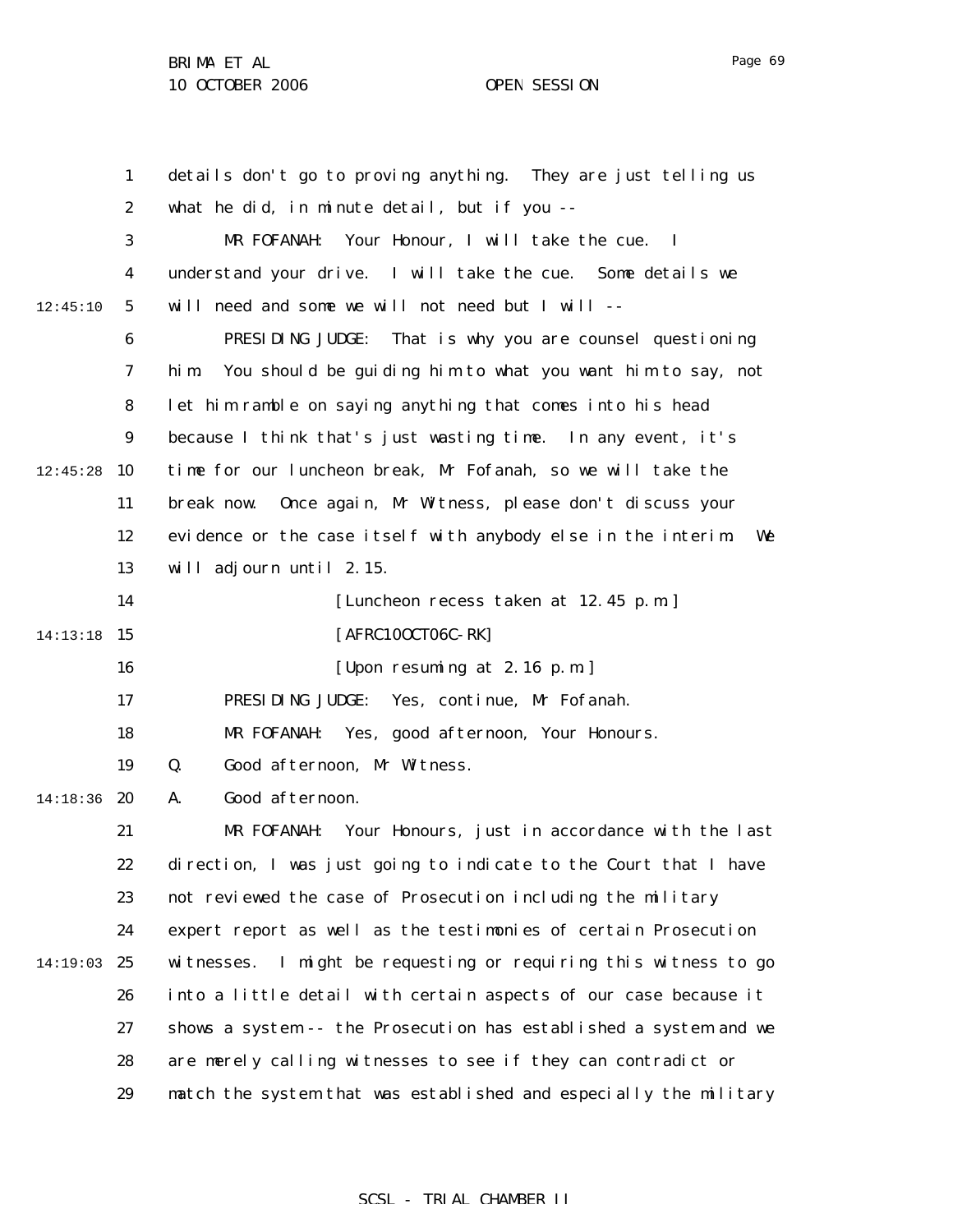1 2 3 4 5 6 7 8 9  $14:20:03$  10 11 12 13 14 14:20:19 15 16 17 18 19  $14:20:45$  20 21 22 23 24 14:21:16 25 26 27 28 29 14:19:44 expert report. I will try as much as possible to avoid prolix in order to avoid time-wasting. PRESIDING JUDGE: All right. As I said, Mr Fofanah, if this detail is necessary, I was relying on your submissions. If not, we can do without it. But I understand what you are saying, so go ahead. MR FOFANAH: Thank you very much, Your Honours. Q. Mr Witness, when we left off, we were talking about the attack on Mange; do you remember? A. Yes. Q. Now, I think it was the attack on Lunsar, sorry. We left off when you were talking about the attack on Lunsar. Do you recall? A. Yes, yes. Q. And you were explaining how the attack took place. Now what I want to know from you: Did you succeed in running over the ECOMOG base at Lunsar? A. Yes. We dislodged them and captured large quantities of arms and ammunition. Q. Yourself and whom dislodged the ECOMOG base at Lunsar? A. Myself and the battalion and some field soldiers from the headquarters. Q. So did anything happen after you had overrun the ECOMOG base at Lunsar? A. Well, just -- we captured the ammunition, the uniforms and we told the armed men to carry the uniform. There were a lot of uniform, large quantity of ammunition with weapons, which were enough. So it was the men that we told to carry them because, towards the morning, the jets had already started flying over the

### SCSL - TRIAL CHAMBER II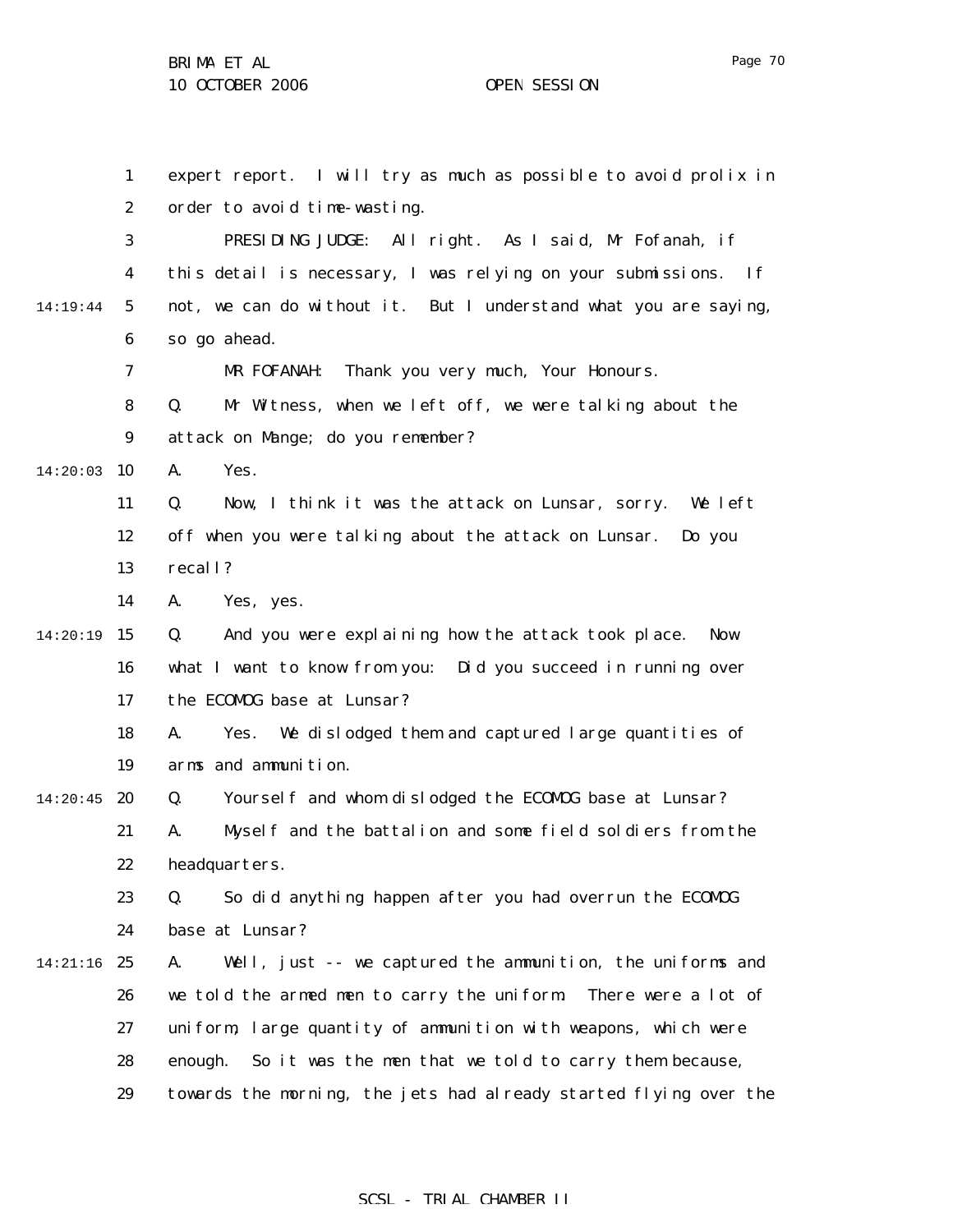1 2 3 4 5 6 7 8 9 14:22:27 10 11 12 13 14 14:22:44 15 16 17 18 19 14:23:12 20 21 22 23 24 14:23:42 25 26 27 28 29 14:22:10 air. I told the men that we should withdraw because the base where SAJ Musa was not far away from where we were. Q. Thank you. Okay, Mr Witness. Still on the Lunsar attack, did anything happen to you during that attack? JUDGE SEBUTINDE: Sorry, Mr Fofanah, did I hear the witness say we made the captured men carry the things; is that what he said? MR FOFANAH: I will go over that again with the witness. Q. Mr Witness, who carried the items that you captured at Lunsar? A. It was the unarmed men, 80 unarmed men. I myself brought them. Q. Okay. So did anything happen do you during the attack on Lunsar? A. During the attack in Lunsar, as I told you, we lost only a man and we had a casualty, a wounded person. That happened on our own part. Q. No, I mean, yourself, you personally, did anything happen to you? A. Well, except my voice, I -- THE INTERPRETER: The interpreter is sorry, the attorney is disturbing a little bit by causing an overlap on the mic. MR FOFANAH: Yes, you are right, Mr Interpreter. I wanted to withdraw that question just to avoid time-wasting, I mean. Q. Mr Witness, I want us to move on from Lunsar. Now you have captured the base and you have taken these items. Where did you go to from Lunsar? A. I returned to SAJ Musa and reported, saying that I have -- I had done what he had ordered me. He congratulated me and I

### SCSL - TRIAL CHAMBER II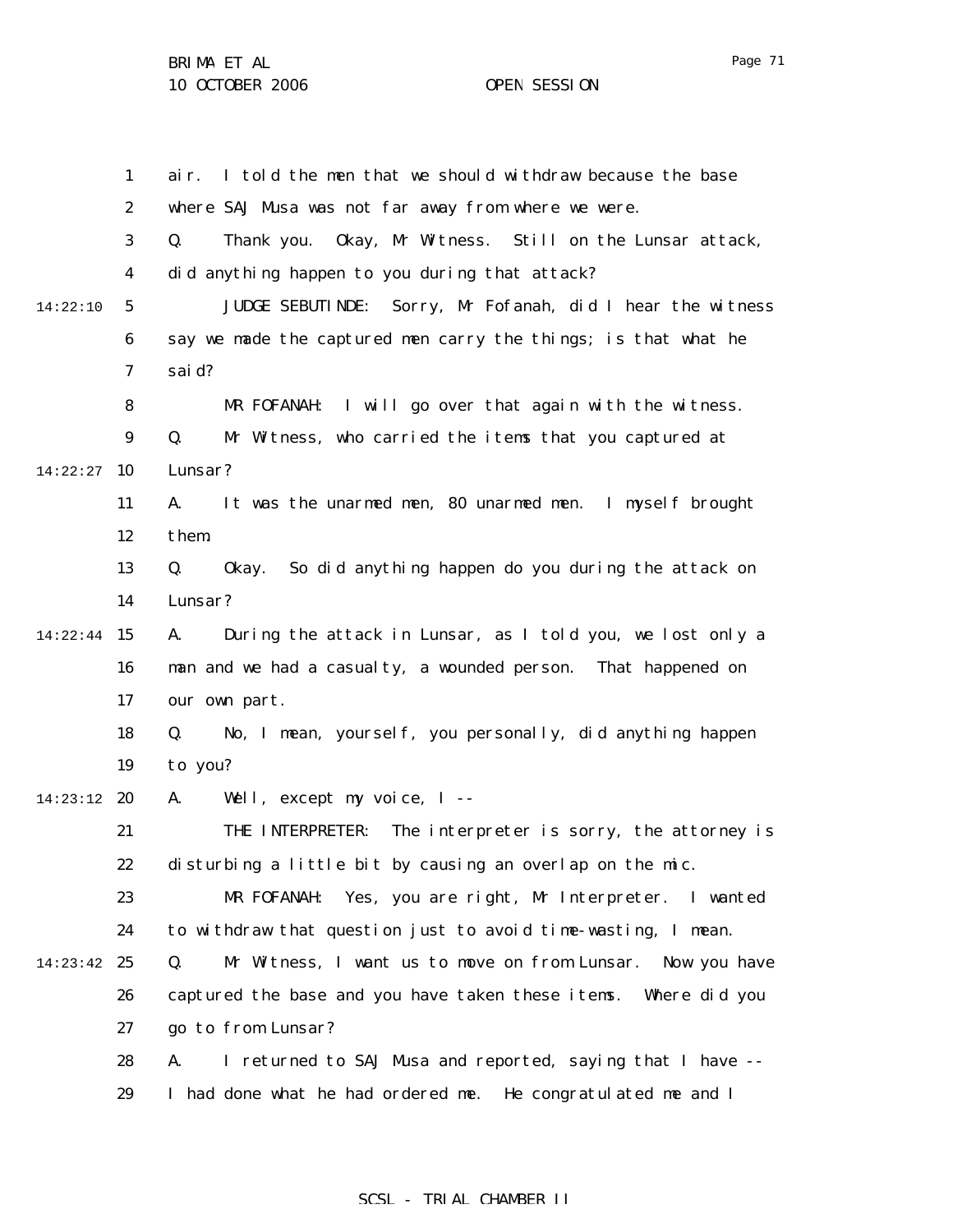1 2 3 4 5 6 7 8 9 14:25:04 10 11 12 13 14 14:25:33 15 16 17 18 19  $14:26:04$  20 21 22 23 24 14:26:23 25 26 27 28 29 14:24:38 went where I was based initially. Q. And where were you based initially? A. At the front, because at any time we went to fight, we will block either two villages, or three villages. The advance team would block about three miles from where SAJ Musa was, so that was where I went. I reported to SAJ Musa and he ordered that I should go back to the base. He recommended me to be promoted. Q. So where was SAJ Musa based around this time? A. As I told you, it was at the headquarters. The village's name I cannot recall, but the headquarters was behind and the advance team was in front, toward the Rogberi area. Q. Thank you, Mr Witness. So, after this incident, did you go anywhere else? A. Yes. Q. Where did you go to? A. The next day, SAJ Musa ordered me that we should proceed further, so we went further. We went to Rogberi. We meant Gbethis in a particular village. We attacked them but we were unable to proceed. From there, we went to the bridge and at the bridge there, there was a stiff resistance there, but the men we met there we were able to overpower them. So we crossed the bridge. MR FOFANAH: Mr Witness, Your Honours, I think we have had Rogberi before. It is R-O-G-B-E-R-E [sic]. Q. Now, do you know what district Rogberi is? A. Rogberi, I think it is in the Port Loko District. Q. And what bridge were you referring to? You said you crossed a bridge? A. Rogberi bridge.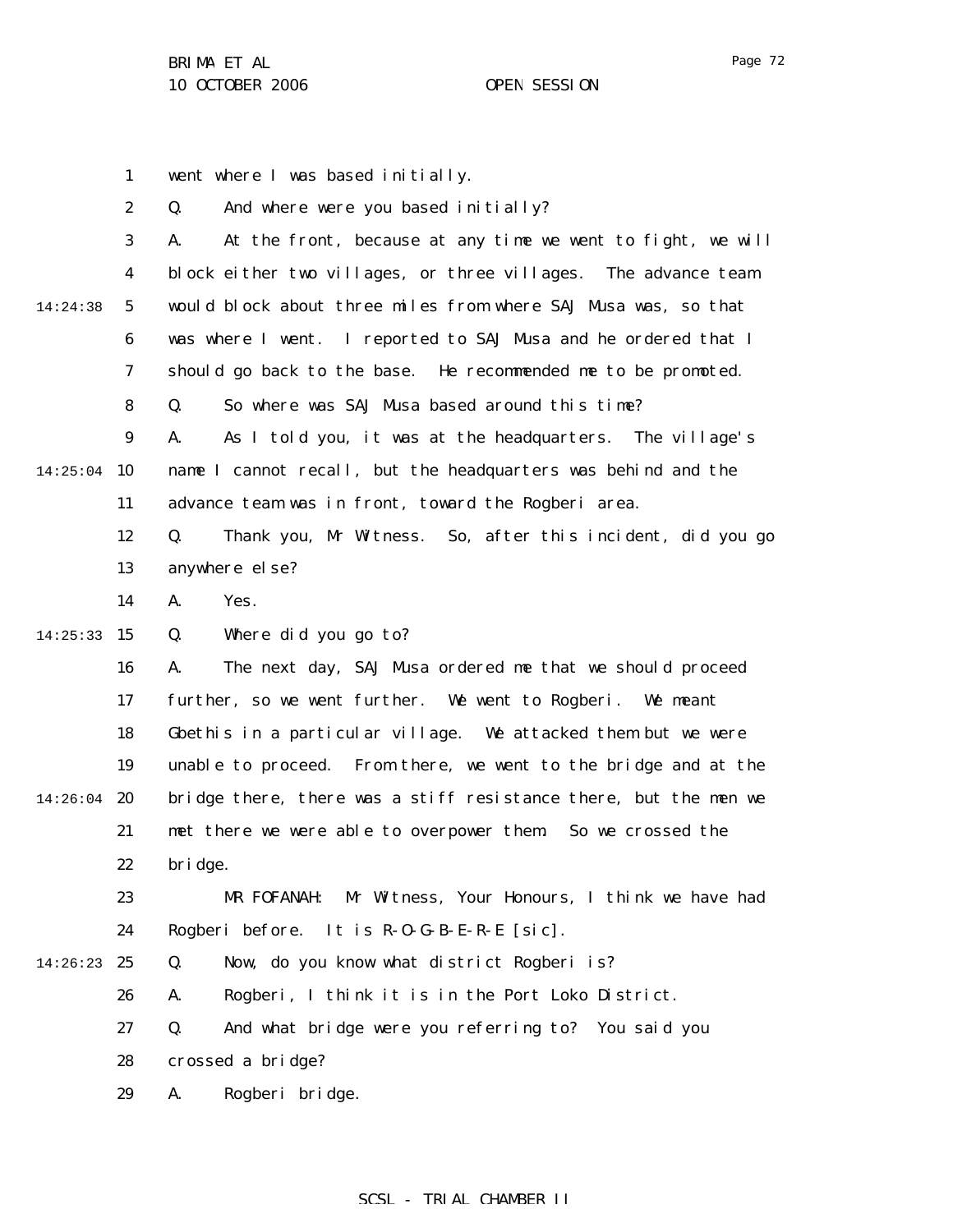|          | $\mathbf{1}$     | So after crossing the bridge, where did you go to?<br>Q.            |
|----------|------------------|---------------------------------------------------------------------|
|          | $\boldsymbol{2}$ | We branch on the left. There is a village which has --<br>A.        |
|          | 3                | That was where we went to.<br>which had a mosque.                   |
|          | 4                | So from there, did you go anywhere?<br>Q.                           |
| 14:27:17 | $\mathbf{5}$     | Yes. We were there for two days. After the two days they<br>A.      |
|          | 6                | were attacking us frequently, so we left there, because we had      |
|          | 7                | been experiencing air raids. So we left there.                      |
|          | 8                | [Indiscernible] Yourself and the troops frequently?<br>Q.           |
|          | $\boldsymbol{9}$ | It was the ECOMOG and the Gbethis.<br>A.                            |
| 14:27:45 | 10               | How were you attacked by the ECOMDG and the Gbethis?<br>Q.          |
|          | 11               | Well, the ECOMOG were afraid to be at the front.<br>They will<br>A. |
|          | 12               | send the Gbethis to be at the front, so they will advance towards   |
|          | 13               | us, so when we fire at them, we will -- we realised that as they    |
|          | 14               | retreat, we see the ECOMOG, so that was the way we came to          |
| 14:28:18 | 15               | realise that it was the Gbethis that were in front.                 |
|          | 16               | And who are these Gbethis?<br>Q.                                    |
|          | 17               | Well, the Gbethis are the CDFs, the Temme men.<br>A.<br>Who were    |
|          | 18               | the CDF.<br>They wore the ronko like Kamajors, but they are called  |
|          | 19               | the Gbethis, but they are different from the Kamajors because of    |
| 14:28:47 | 20               | the language.                                                       |
|          | 21               | What do you mean by CDF?<br>Q.                                      |
|          | 22               | Civil Defence Force; that is, untrained civilians that took<br>A.   |
|          | 23               | up guns to fight.                                                   |
|          | 24               | Q.<br>The Gbethis that you said took up the fight, were they        |
| 14:29:16 | 25               | armed?                                                              |
|          | 26               | A.<br>Yes.                                                          |
|          | 27               | With what?<br>Q.                                                    |
|          | 28               | They had -- they were having different types of guns,<br>A.         |
|          | 29               | because the government and the ECOMOG used to supply them -- the    |

# SCSL - TRIAL CHAMBER II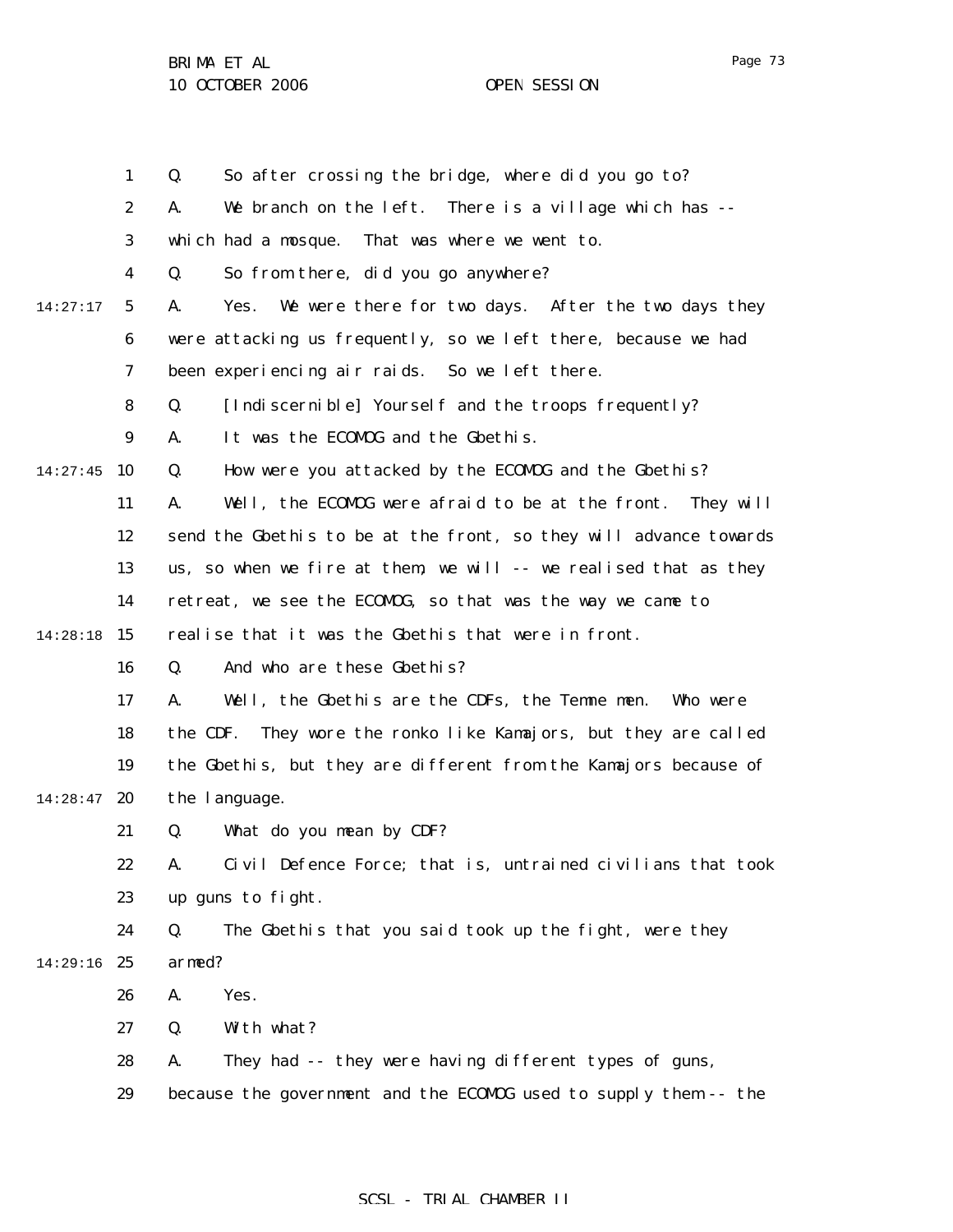1 2 3 4 5 6 7 8 9 14:30:11 10 11 12 13 14 14:30:33 15 16 17 18 19 14:31:04 **20** 21 22 23 24 14:31:29 25 26 27 28 29 14:29:45 arms, so they had different arms and ammunition. Q. Okay. So after this incident at the village that you have referred to, did you advance to anywhere else? A. Yes. Q. Where did you advance to? A. We crossed the Masiaka Highway, because at the Masiaka Highway -- from that Masiaka Highway, we went to a village and blocked the area. We slept there. The following day SAJ Musa said we should go on patrol. Q. So was SAJ Musa present at this place that you have just referred to, where you slept? A. Yes, yes. Q. How far was that place from Masiaka? A. About 7 miles. Q. So did you receive any orders? You were just explaining that SAJ Musa said something. A. SAJ Musa, all what he used to say was, "Gentlemen, we should move very fast." Always when he spoke to us, he said, "Well, you say you are going to Freetown to reinstate the army. You are soldiers, you should ensure that you fight, because the army had been disbanded. You should ensure that the army is reinstated. You are not rebels. You should behave very well." That was what SAJ Musa used to tell us. Q. So from this village from Masiaka, near Masiaka, where did you go to? A. Well, he gave me an order to go to -- to go to Okra Hill, to set an ambush. So I went at Okra Hill and laid an ambush. But the ambush I laid, there were -- there was a civilian vehicle, which was a bus, but the boys were hungry and they told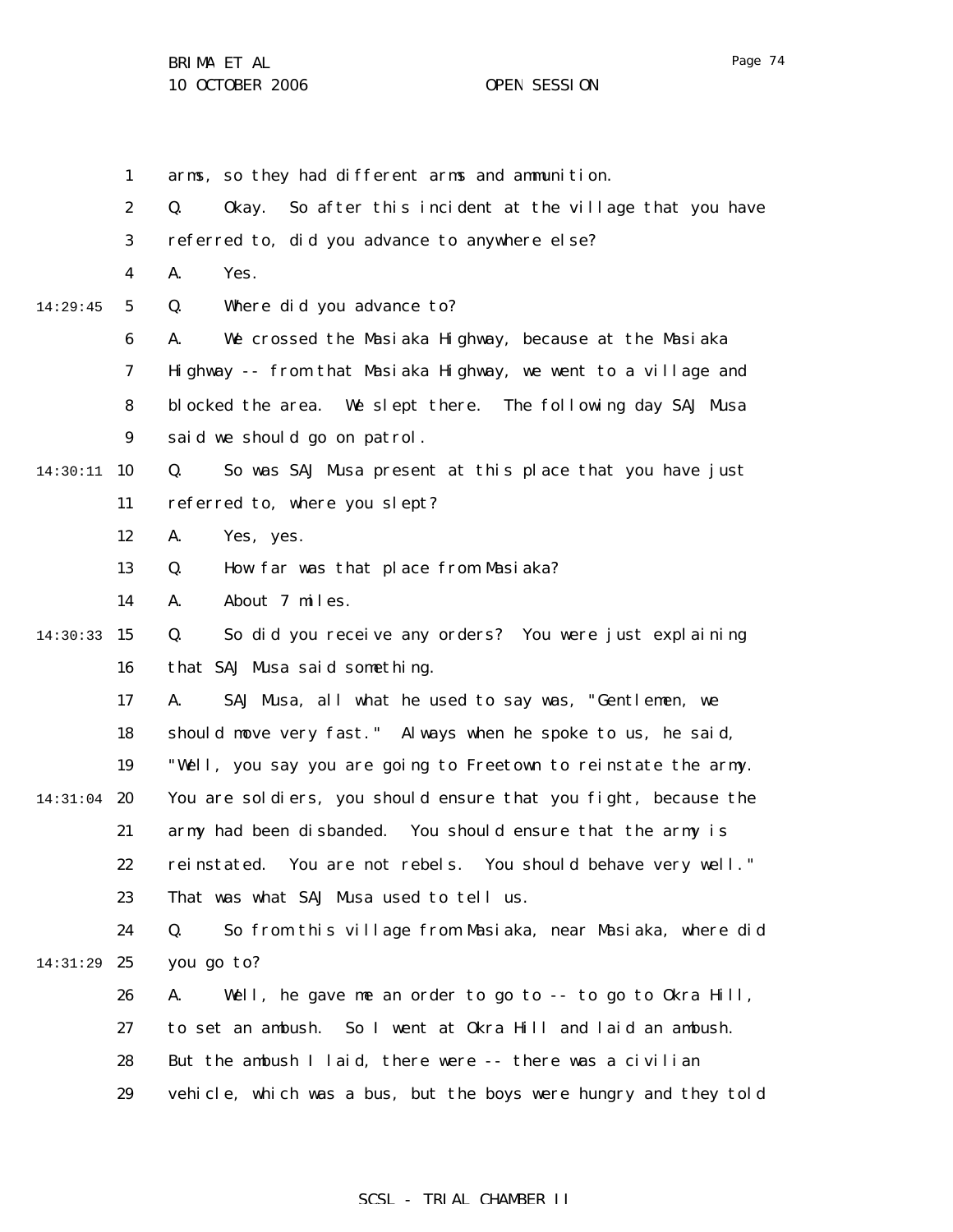|          | $\mathbf{1}$     | me that -- said we should attack the vehicles. Then I said no.    |
|----------|------------------|-------------------------------------------------------------------|
|          | $\boldsymbol{2}$ | I said, if we were to do that, it was a very bad crime and we     |
|          | 3                | were to be disciplined for doing that. I told them that we        |
|          | 4                | should wait for the ECOMOG. It was not too long when the ECOMOG   |
| 14:32:23 | $\sqrt{5}$       | arrived and fell into our ambush and we opened fire at them.      |
|          | $\boldsymbol{6}$ | Now, Mr Witness, where is Okra Hill?<br>Q.                        |
|          | 7                | Okra Hill, it is located 14 miles from Freetown, because<br>A.    |
|          | 8                | after 38 -- behind 38, about 39 miles, because 1 mile from 38 you |
|          | 9                | go to Okra Hill, up the hill, where you have the banks.<br>The    |
| 14:32:56 | 10               | banks.                                                            |
|          | 11               | Q.<br>Is it part of the Freetown/Masiaka Highway?                 |
|          | 12               | Yes, the Freetown Highway, going to Masiaka.<br>A.                |
|          | 13               | So you said ECOMDG came and you attacked -- you laid an<br>Q.     |
|          | 14               | ambush and attacked them. What happened after that?               |
| 14:33:25 | 15               | Well, when we attacked them, the ambush was successful, the<br>A. |
|          | 16               | ECOMDG -- there was one truck of ECOMDG that bulldozed and went   |
|          | 17               | to the men on the front. We captured the two trucks.<br>Duri ng   |
|          | 18               | that process, the jets came. So the jets fired very close to us,  |
|          | 19               | but it was unable to damage any one of us. We returned to SAJ     |
| 14:33:54 | 20               | and I made a report that I made an ambush. He said -- he said     |
|          | 21               | everything was good, then he said, "Okay.<br>Go back to where you |
|          | 22               | were deployed."                                                   |
|          | 23               | Did anything happen to the trucks that you referred to, the<br>Q. |
|          | 24               | ECOMOG trucks?                                                    |
| 14:34:15 | 25               | Well, the trucks, we drove it from the highway and brought<br>A.  |
|          | 26               | There was some food, so we collected all<br>it to where we were.  |
|          | 27               | the food there. We entered into the village where we were based.  |
|          | 28               | <b>JUDGE SEBUTI NDE:</b><br>Mr Interpreter, was that truck, as in |
|          | 29               | singular, or trucks?                                              |

# SCSL - TRIAL CHAMBER II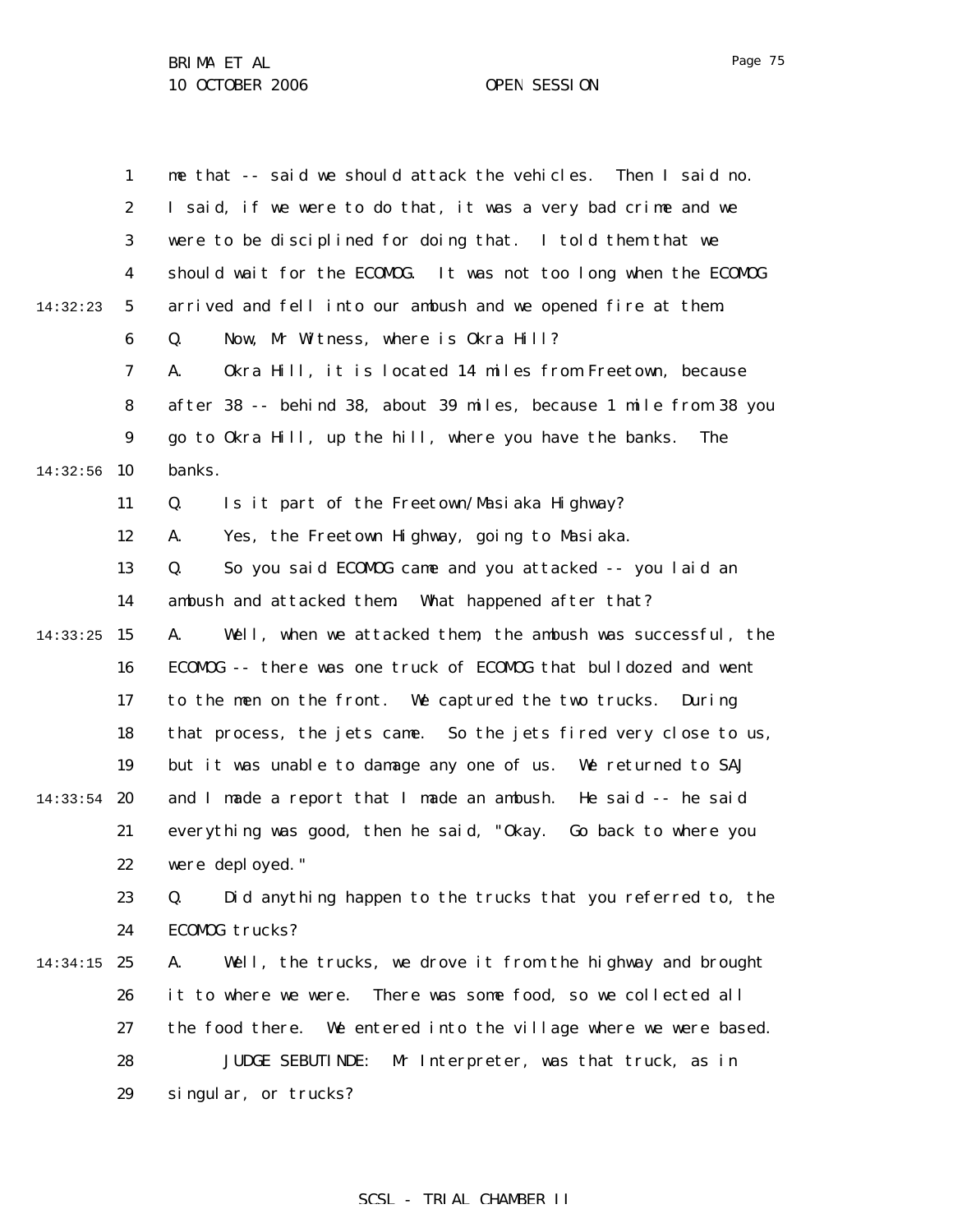1 THE INTERPRETER: Truck, Your Honour.

MR FOFANAH:

Q. How many truck or trucks are you referring to, Mr Witness? A. Two trucks. Two trucks, but it was only the one that we drove into the village, but the other one went and met the men that were in front, so it was only -- there were two trucks, but only the one that we drove and parked it in the village.

11 Q. Mr Witness, around this time, where were the other troops, I mean, the other battalions and companies that you had earlier referred to, which were from that Eddie Town, where were they, the other troops?

12 13 14  $14:35:47$  15 16 17 A. The other troops, were inside where SAJ Musa was. The village name, I cannot recall, but when you reach Okra Hill, the village at Okra Hill, you branch on the left and enter. The road on the left is the road you should use and you would reach where SAJ Musa was. After one village, the second village, the road on the left, that was the way.

> 18 Q. Okay, Mr Witness, thank you very much.

19 A. The village is Ropat.

14:36:06 20 Q. Can you go over it again, Mr Interpret?

> 21 22 A. Yes, Ropat. That is the village close to Okra Hill. Ropat is the village's name.

23 MR FOFANAH: Your Honours, R-O-P-A-T.

24 14:36:32 25 Q. Now, Mr Witness, did your troops make any further advance from Ropat?

26 27 28 29 A. As I told you, we were at Ropat, we were about to advance, then the jets came. So the jets disturbed our operation. We were unable to go, because it was daylight. I went to SAJ. When I went to him, he was so angry.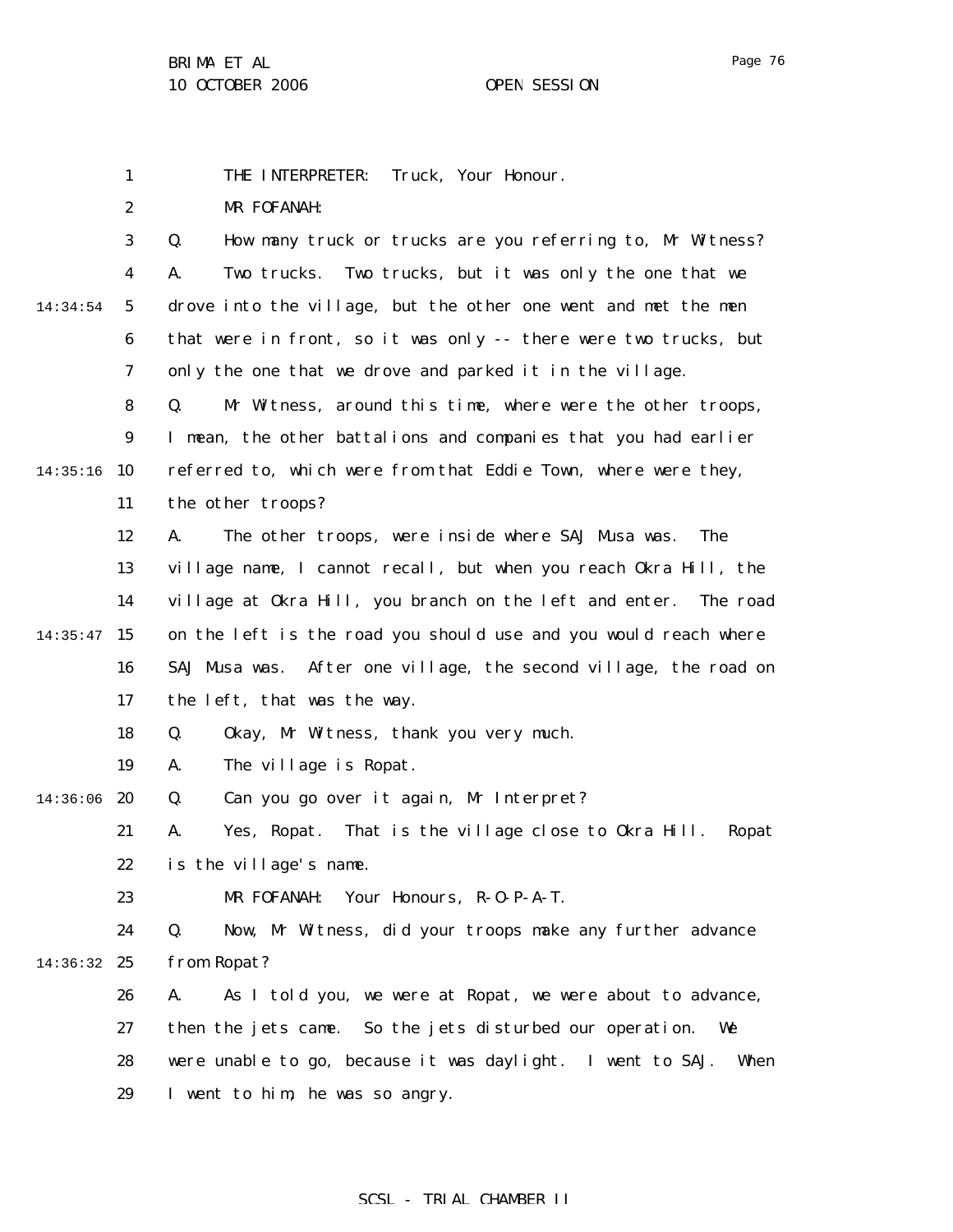|          | $\mathbf{1}$     | The interpreter is sorry. One part of<br>THE INTERPRETER:          |
|----------|------------------|--------------------------------------------------------------------|
|          | $\boldsymbol{2}$ | the witness's testimony is not audible to him.                     |
|          | 3                | MR FOFANAH:                                                        |
|          | $\boldsymbol{4}$ | Hold there, Mr Witness. Please, you have to be as audible<br>Q.    |
| 14:37:08 | $5\phantom{.0}$  | as you can? Now, what I want to know is: After you came back to    |
|          | 6                | Ropat and explained or reported the incident that you -- your      |
|          | 7                | encounter with ECOMDG, did you go anywhere else from Ropat?        |
|          | 8                | A.<br>When I left Ropat, I went and reported to SAJ Musa before I  |
|          | $9\phantom{.0}$  | went to any other area, later.                                     |
| 14:37:37 | 10               | When you reported, did he say anything? Did he tell you<br>Q.      |
|          | 11               | anything?                                                          |
|          | 12               | Well, he was vexed. He said I should not do that the next<br>A.    |
|          | 13               | time. At any time he sends me on an operation, since I had a       |
|          | 14               | signal set, I should inform him through that and explain all the   |
| 14:38:03 | 15               | details concerning that. I said "Yes, sir," and then he ordered    |
|          | 16               | me to go back to my deployment area.                               |
|          | 17               | Who was operating the signal set that you had?<br>Q.               |
|          | 18               | Well, it was one -- it is a late boy -- a late soldier --<br>A.    |
|          | 19               | If you cannot recall the name, let's move on.<br>Mr Witness,<br>Q. |
| 14:38:32 | 20               | so after all the reports, did you advance to anywhere else?        |
|          | 21               | A.<br>Yes, but it wasn't the same day.                             |
|          | 22               | Did you later advance to anywhere?<br>Q.                           |
|          | 23               | A.<br>Yes, yes.                                                    |
|          | 24               | Where did you advance to?<br>Q.                                    |
| 14:38:55 | 25               | I went to Sumbuya, that is the RDF, the ECOMOG base.<br>We<br>A.   |
|          | 26               | captured there. We captured ammunition. I came back and            |
|          | 27               | reported to SAJ Musa.                                              |
|          | 28               | Did you have subcommanders with you around this time?<br>Q.        |
|          | 29               | Yes.<br>A.                                                         |

# SCSL - TRIAL CHAMBER II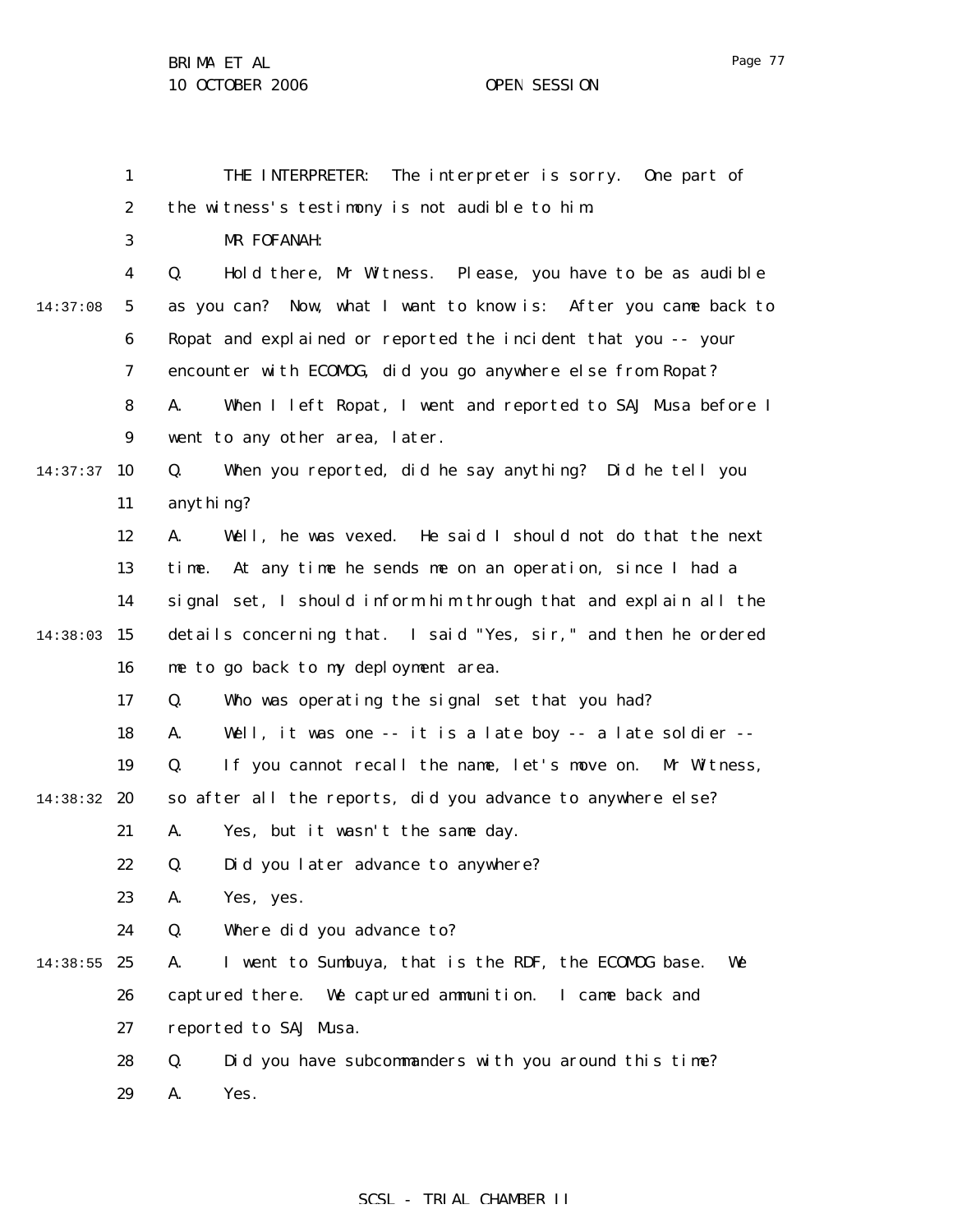|          | $\mathbf{1}$     | Who were your subcommanders?<br>Q.                                 |
|----------|------------------|--------------------------------------------------------------------|
|          | $\boldsymbol{2}$ | Well, Junior Lion was one. He was in charge of the G4, the<br>A.   |
|          | 3                | Any ammunition that I captured, I was to give the<br>ammunition.   |
|          | $\boldsymbol{4}$ | ammunition to him and he was taking care of everything, and there  |
| 14:39:43 | $5\phantom{.0}$  | were other commanders that were with me.                           |
|          | 6                | Q.<br>So when you returned with the captured ammunition from       |
|          | 7                | Sumbuya to SAJ Musa, did he do or say anything?                    |
|          | 8                | A.<br>Yes.                                                         |
|          | 9                | What did he do or say?<br>Q.                                       |
| 14:40:08 | 10               | Well, he was happy. He was happy and he went to the extent<br>A.   |
|          | 11               | saying that I had made the same mistake. While I was at RDF, I     |
|          | 12               | should have communicated through the set before going there.<br>He |
|          | 13               | said I shouldn't have returned. That is what he told me, but he    |
|          | 14               | was very happy.                                                    |
| 14:40:37 | 15               | So when you came on the Sumbuya attack, where was SAJ Musa?<br>Q.  |
|          | 16               | SAJ Musa was at the base that I have told you about, the<br>A.     |
|          | 17               | village I have talked about. That was where he was.                |
|          | 18               | Q.<br>How far is Sumbuya from Ropat, if you know?                  |
|          | 19               | A.<br>Sumbuya to Ropat is about 7 to 8 miles. It is about 7        |
| 14:41:12 | 20               | miles.                                                             |
|          | 21               | Now, did SAJ Musa, at any point in time, leave Ropat on his<br>Q.  |
|          | 22               | advance to Freetown?                                               |
|          | 23               | It was not at Ropat. SAJ Musa did not go to Ropat.<br>Yes.<br>A.   |
|          | 24               | Please, Mr Witness, you have to be audible enough so they<br>Q.    |
| 14:41:43 | 25               | can hear and interpret you. Where was SAJ Musa? Was he at          |
|          | 26               | Ropat, or was he not at Ropat? Where was he? Where was he          |
|          | 27               | based?                                                             |
|          | 28               | A.<br>He was inside, as I have told you, Mr Lawyer. I am not       |
|          | 29               | well, that is why I'm speaking in this way. If I am well, I        |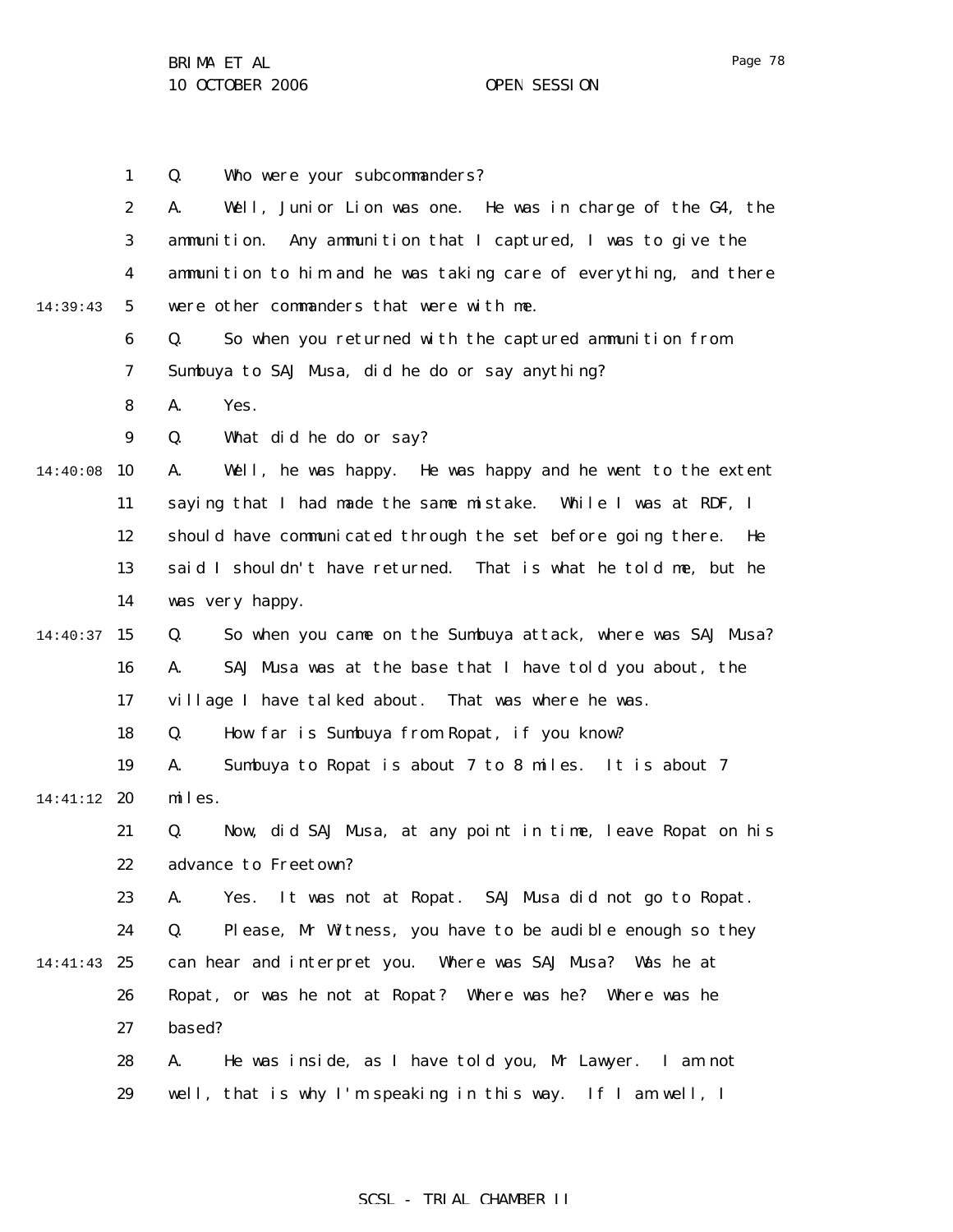1 2 3 4 5 6 7 8 9 14:43:02 10 11 12 13 14 14:43:25 15 16 17 18 19 14:43:45 20 21 22 23 24 14:44:20 25 26 27 28 29 14:42:32 would have spoken very loud. It is because I am not well, I'm just trying to make up -- patch up things so that the situation with can forge ahead. That's why I'm trying to manage up things. Q. Okay, Mr Witness, I'm sorry about that. I'm not trying to push you beyond your limits, but I basically just want to make some progress. Now, from this village that SAJ Musa was based, which was close to Ropat, did he make any further advance? A. Yes, yes, but before that, he ordered us -- he gave us an order for a mission to go to Mile 38. And before the 38 operation we went first at Masiaka, but the Masiaka operation he said I should lead that operation. But I had a problem with my neck. I had a pain on my neck. I saw a snake and from there my neck started aching me, except when traditional medicine was used on me. Q. Mr Witness, please explain to the Court about the attacks that you went on and then the sequence in which the attacks were made. Did you go on the Masiaka attack? A. No. The Masiaka attack, I did not go. Q. You had earlier spoken about an attack on Mile 38. Did you go on that attack? A. Yes. 38, I went there and that was the time I was fired at and from the time we were moving, it was at Mile 38 that we had the highest number of casualties, because there we lost ten men. Q. Now, whom did you attack at Mile 38? A. It was the ECOMOG and the surrendered SLA soldiers who were there. Q. What do you mean by "surrendered SLA soldiers"? A. That it was the soldiers who surrendered to the ECOMOG, who were fortunate and they were not killed. But some who

## SCSL - TRIAL CHAMBER II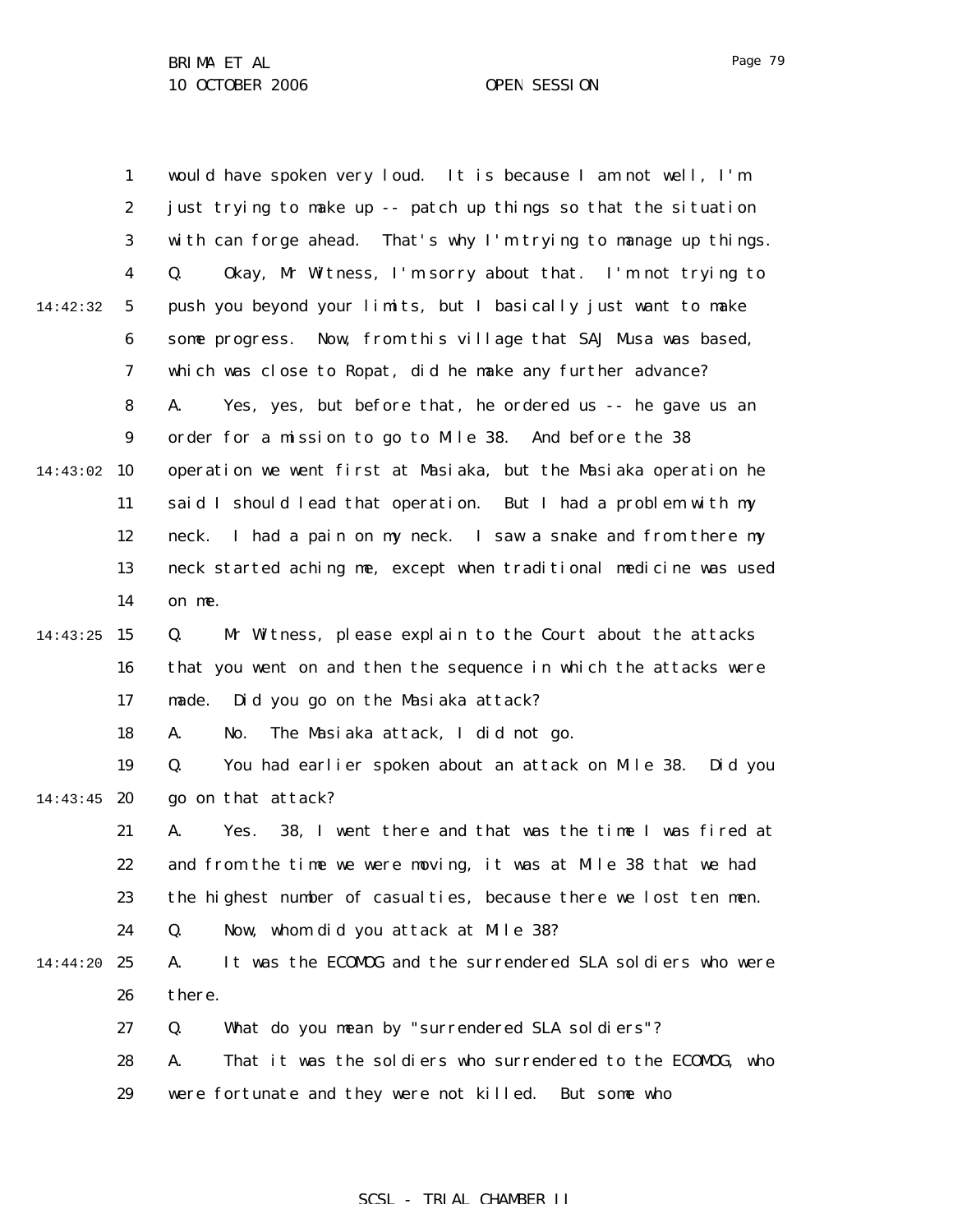1 2 3 4 5 6 7 8 9 14:45:29 10 11 12 13 14 14:45:45 15 16 17 18 19 14:46:26 20 21 22 23 24 14:46:50 25 26 27 28 29 14:45:04 surrendered, the ECOMOG killed them. So the ones that were lucky that were not killed, they were also incorporated into the ECOMOG forces. Q. Now, you said you lost ten men on the attack. Were you successful on that attack? A. Yes, we captured the place. We captured mortars and ammunition, yes. The only thing -- the situation was not good for me because I got an injury there. THE INTERPRETER: The interpreter is sorry. The interpreter would like to make a correction. The number of individuals that got a problem at the Mile 38 attack, instead of ten, it was 12. MR FOFANAH: Q. Thank you, Mr Witness. So you said you got an injury at the Mile 38 attack. So what injury did you get? A. I was fired at six times on my chest and my hand, and that caused me serious bleeding. My nose -- blood was dripping from my nose and I had some serious problem. So I came back to SAJ Musa, but we had already captured the place. Q. Mr Witness, what part of the your hand? Which hand did you say you sustained the injury? A. My left, my left hand, on my left shoulder here, from my neck here to this part of my shoulder on the back, my nerves. My nerve cut. Q. How did you sustain this injury? A. Well, when we reached at 38, I left the men behind. I and one of my securities went ahead. We went ahead. I had captured a headquarters. We went ahead, almost at the Junction, that was the time the machine -- there was a heavy machine-gun that was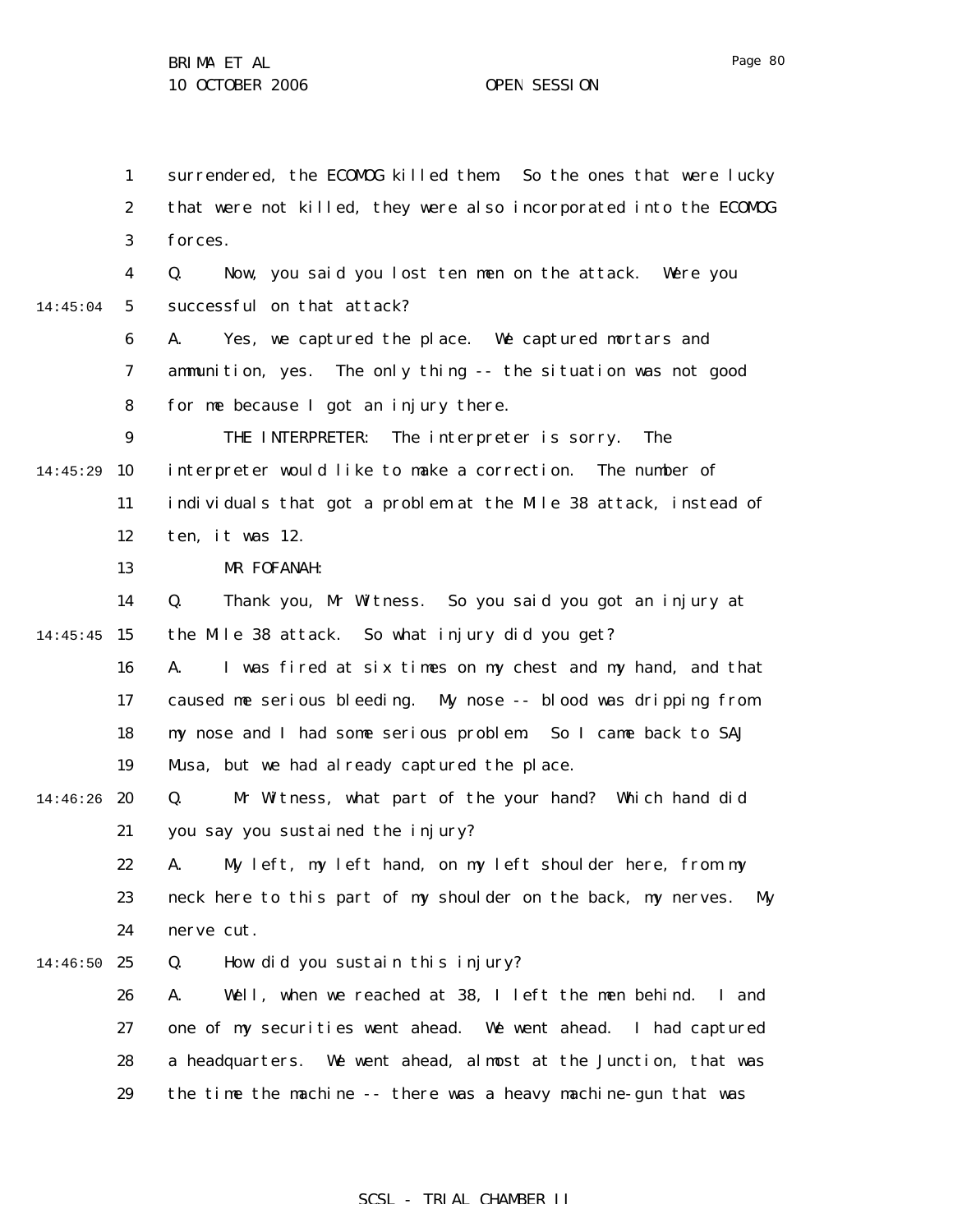|          | $\mathbf{1}$     | used to block. As I was trying to -- as I was trying to cock the |
|----------|------------------|------------------------------------------------------------------|
|          | $\boldsymbol{2}$ | gun, as I pressed the trigger, when the boy told me that, "Eh,   |
|          | 3                | you have fired the man." I said, "Eh, boy, the man had fired at  |
|          | 4                | me." But the boy did not believe. He said, "Let me go and        |
| 14:47:56 | $5\overline{)}$  | collect the man's weapon." I said, "Boy, the man has cut off my  |
|          | 6                | hand."                                                           |
|          | 7                | Your Honour, at this stage I rise to object on<br>MR AGHA:       |
|          | 8                | the basis that the witness says he was shot and injured. I mean, |
|          | $\boldsymbol{9}$ | what is the relevance of all the detail in which we seems to be  |
| 14:48:14 | 10               | going into?                                                      |
|          | 11               | PRESIDING JUDGE: What is your reply to that, Mr Fofanah?         |
|          | 12               | MR FOFANAH:<br>I will take the cue. I basically asked him        |
|          | 13               | how he sustained the injury. I will take the cue and move on     |
|          | 14               | from there.                                                      |
| 14:48:32 | 15               | Before I move on, Mr Witness, would you like to show the<br>Q.   |
|          | 16               | Court where you sustained this injury on your arm?               |
|          | 17               | A.<br>Yes.                                                       |
|          | 18               | Q.<br>Just sit where you are.                                    |
|          | 19               | MR FOFANAH: Respectfully, Your Honours, I do not know if         |
| 14:48:58 | 20               | Court Management can assist the witness.                         |
|          | 21               | PRESIDING JUDGE:<br>What is the relevance? Is this to prove      |
|          | 22               | that ECOMOG fired at people?                                     |
|          | 23               | MR FOFANAH: Well, in the course of the attack, the               |
|          | 24               | crossfire and the like, I mean, it shows that attacks did take   |
| 14:49:18 | 25               | place and forces were firing at each other and he was one of the |
|          | 26               | victims.                                                         |
|          | 27               | Is that in dispute?<br><b>JUDGE DOHERTY:</b>                     |
|          | 28               | MR FOFANAH:<br>Well, it is not in dispute, Your Honours, but     |
|          | 29               | then it is just to show credibility that he was one of those who |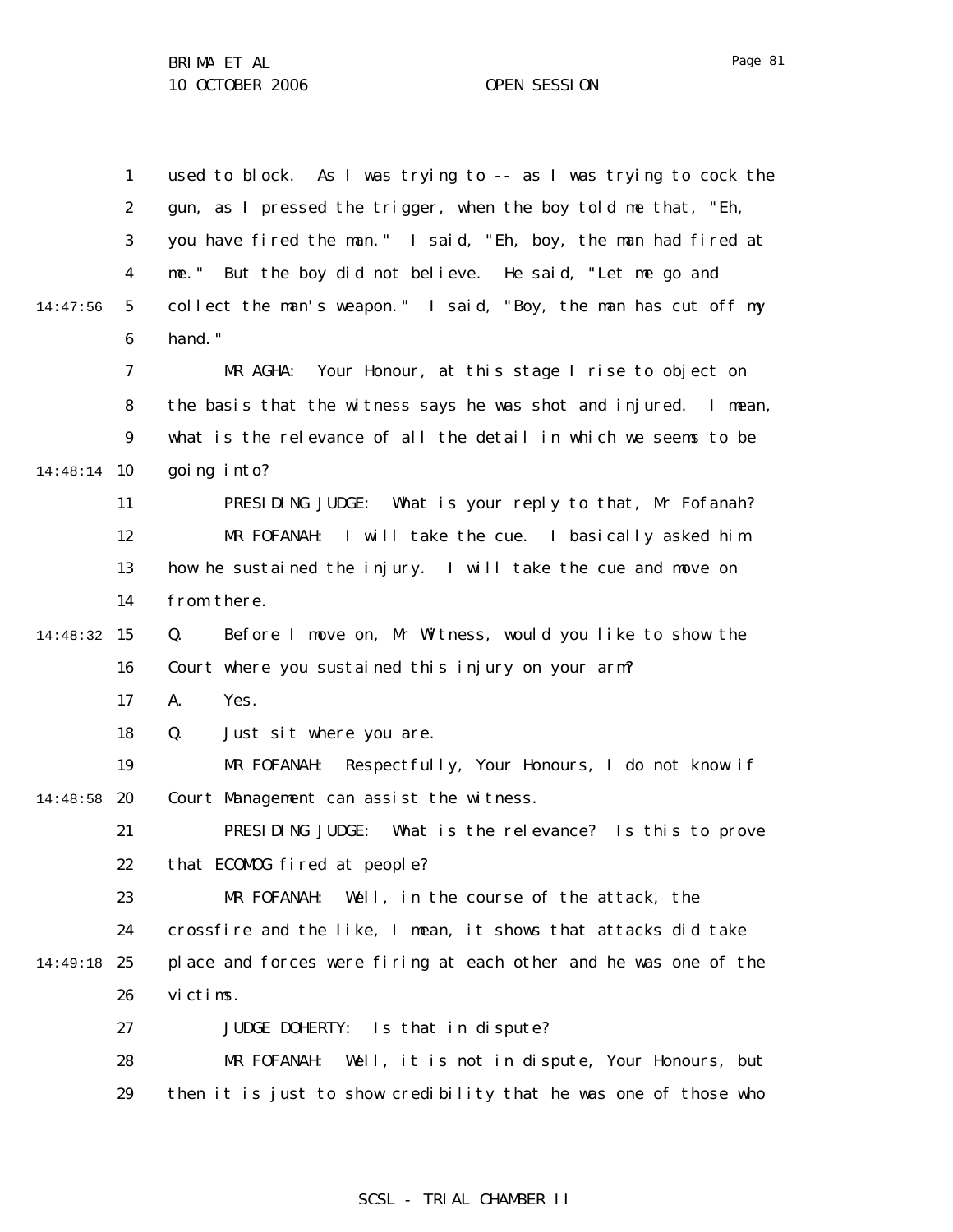1 were involved and -- except if Your Honours do not --

2 3 4 5 6 7 8 9  $14:50:28$  10 11 12 13 14  $14:50:52$  15 16 17 18 19 14:52:33 20 21 22 23 24 14:53:06 25 26 27 28 29 14:50:00 PRESIDING JUDGE: All right, look, for what it is worth, he can show us his injuries. Incidentally, I might mention this, Mr Fofanah, and it is probably a defect in the interpreting, but the term used was "fired at six times." Now, fired at does not mean that the person hit the target. You can fire at the thing six times and miss six times, so I think fired at does not mean he was shot six times. It just means that somebody shot at him six times. He might have missed the whole six times. That is probably an interpreting fault. MR FOFANAH: I will agree with Your Honours. And, in fact, we don't have the word "shot" in Krio. It is fired, which should be rightly interpreted to mean "shot at," but I will leave that with the interpreters. PRESIDING JUDGE: All right. Well, look, witness section, can you please go and help this witness remove his coat. THE WITNESS: These are the bullet marks, six bullet marks. PRESIDING JUDGE: You will have to move that shoulder strap of the singlet down. No, no, just slip the strap of singlet over his shoulders. THE WITNESS: The bullet marks, and I have one here. PRESIDING JUDGE: I cannot see anything from here. JUDGE SEBUTINDE: Is that his shoulder or is that a scar, that bone? Is that the scar or is that his normal shoulder? MR FOFANAH: Your Honours, I can see a scar on the left shoul der. THE WITNESS: Look at the scars here. The marks over here. These are the bullet marks, all these are bullet marks, six bullet marks from here.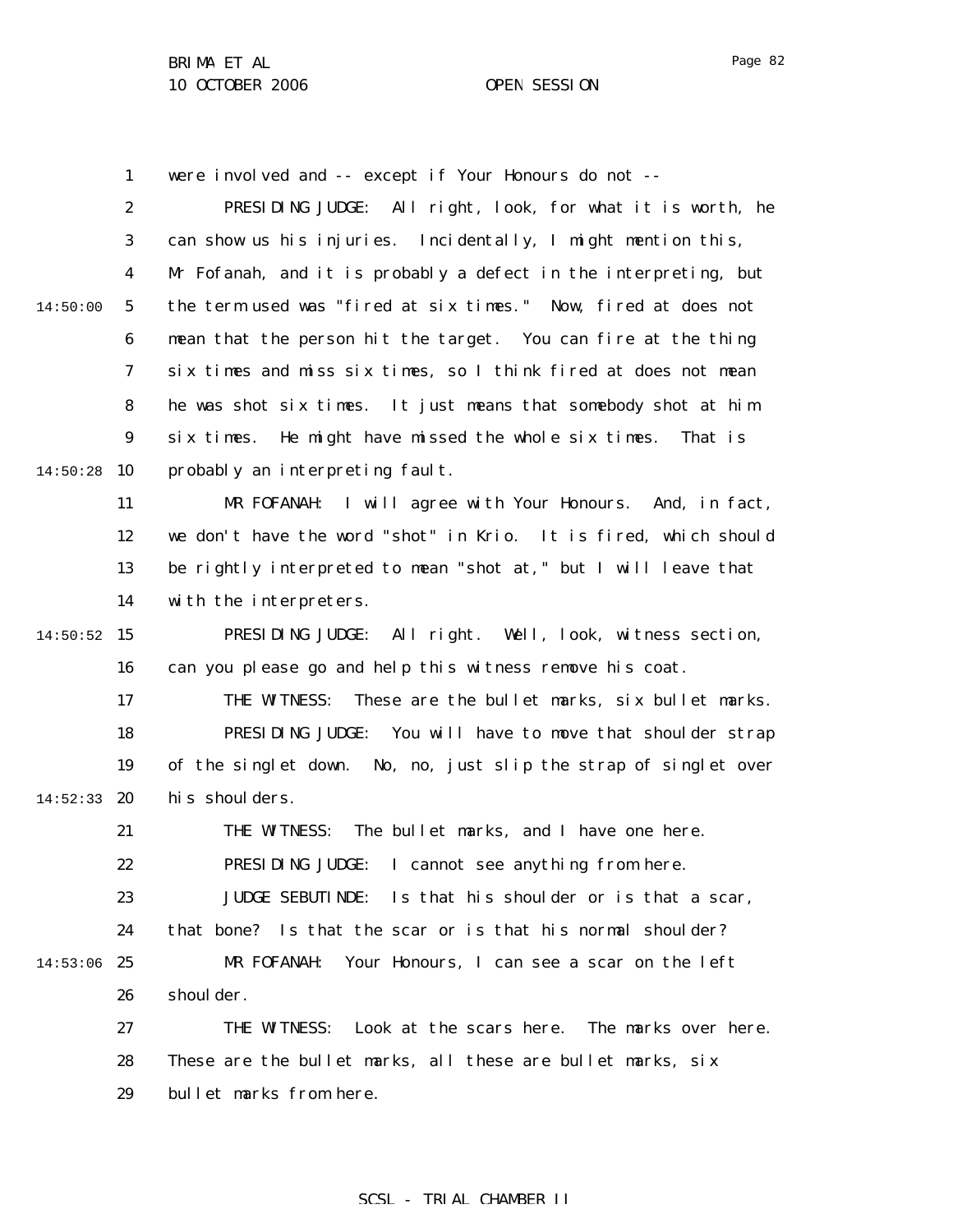|          | $\mathbf{1}$     | PRESIDING JUDGE: Now, Mr Witness, you have a very                        |
|----------|------------------|--------------------------------------------------------------------------|
|          | 2                | protruding left shoulder there. Is that a result of the bullet           |
|          | 3                | wound, or does your shoulder always look like that?                      |
|          | 4                | THE WITNESS:<br>Yes.                                                     |
| 14:53:54 | 5                | PRESIDING JUDGE:<br>What does that mean?                                 |
|          | 6                | THE WITNESS: It was because I was shot at. That is where                 |
|          | 7                | the shoulder is protruding. As you can see, you can observe the          |
|          | 8                | bullet marks there. The other one got stuck into the body.<br><b>The</b> |
|          | $\boldsymbol{9}$ | other ones stuck into -- in the body. It was a nurse that                |
| 14:54:17 | 10               | removed them in Freetown here. Here are five. Here is one on my          |
|          | 11               | hand, five up here.                                                      |
|          | 12               | PRESIDING JUDGE: You have five bullet wounds in the                      |
|          | 13               | shoulder and one on the hand; is that right?                             |
|          | 14               | THE WITNESS:<br>Yes.<br>One on the palm here, then five bullet           |
| 14:54:49 | 15               | marks are up here, five marks. The man standing very close to me         |
|          | 16               | here can observe and he would see the marks.                             |
|          | 17               | Respectfully, Your Honours, I can also see a<br>MR FOFANAH:              |
|          | 18               | big scar on the left shoulder where the bone seems to be                 |
|          | 19               | There is a scar there.<br>protruding.                                    |
| 14:55:12 | 20               | PRESIDING JUDGE: I see. All right, thank you.                            |
|          | 21               | MR FOFANAH:<br>Which is about two-and-a-half inches, if I can            |
|          | 22               | say for the records.                                                     |
|          | 23               | PRESIDING JUDGE:<br>What did you see, Mr Court Attendant?                |
|          | 24               | MR GEORGE:<br>Scars, Your Honour, just as described by the               |
| 14:55:39 | 25               | witness.                                                                 |
|          | 26               | All right. The witness is showing some<br>PRESIDING JUDGE:               |
|          | 27               | scars to the left shoulder and the shoulder itself seems to be           |
|          | 28               | somewhat misshapen.<br>Yes, go on, Mr Fofanah.                           |
|          | 29               | MR FOFANAH:                                                              |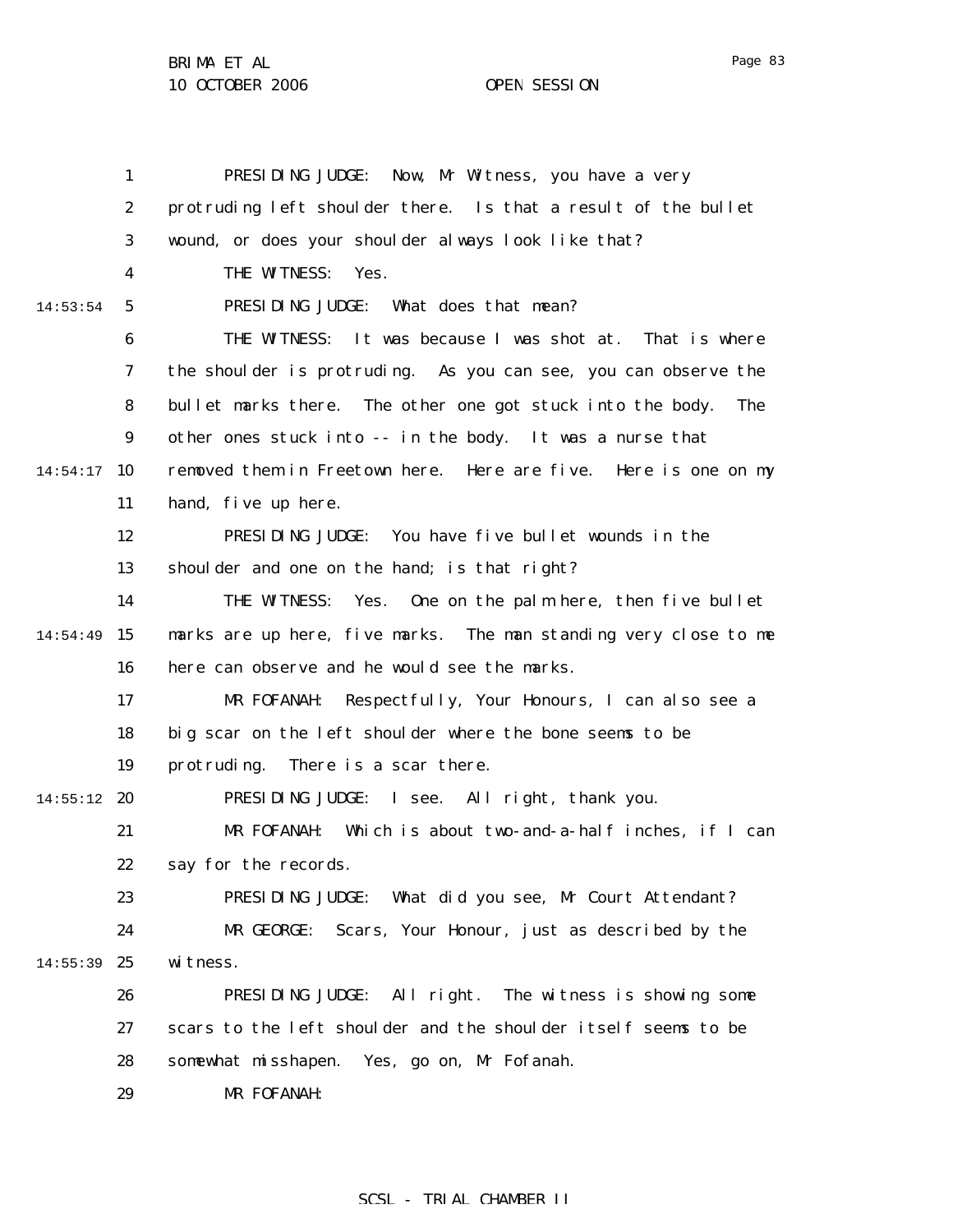1 2 3 4 5 6 7 8 9 14:56:59 10 11 12 13 14  $14:57:30$  15 16 17 18 19  $14:57:53$  20 21 22 23 24 14:58:23 25 26 27 28 29 14:56:28 Q. So, Mr Witness, after this attack on Mile 38, did you come back to SAJ Musa to report? A. Yes, but during that time I was carried and brought to him. Q. And in what state were you? A. At that particular time, I was unconscious. Q. So do you know how the troops moved -- first of all, did you later gain consciousness? A. Yes, yes. I became conscious, later on. Q. Where did you gain consciousness? A. It was when we came back to the village. I felt something like light, a flash of light, and I heard people crying, saying "He has died. He has died." So when I woke up, I coughed and people said "Oh, he has not yet died." Q. From that point on, do you know if SAJ Musa's troops advanced? A. Yes. Q. Where did they advance to? A. Well, the next day we moved during the night. We walked and crossed Sumbuya, that is at RDF. We crossed there and went ahead. After we had crossed there, we entered around Four Mile. We were there when SAJ Musa sent troops to lay an ambush at the highway. We were there for the rest of the day. Q. Mr Witness, do you know if Four Mile has any other name? A. Around Songo. Q. And from -- I mean, was the ambush laid, the ambush that you referred to? A. Yes. Q. And did anything happen? A. Yes.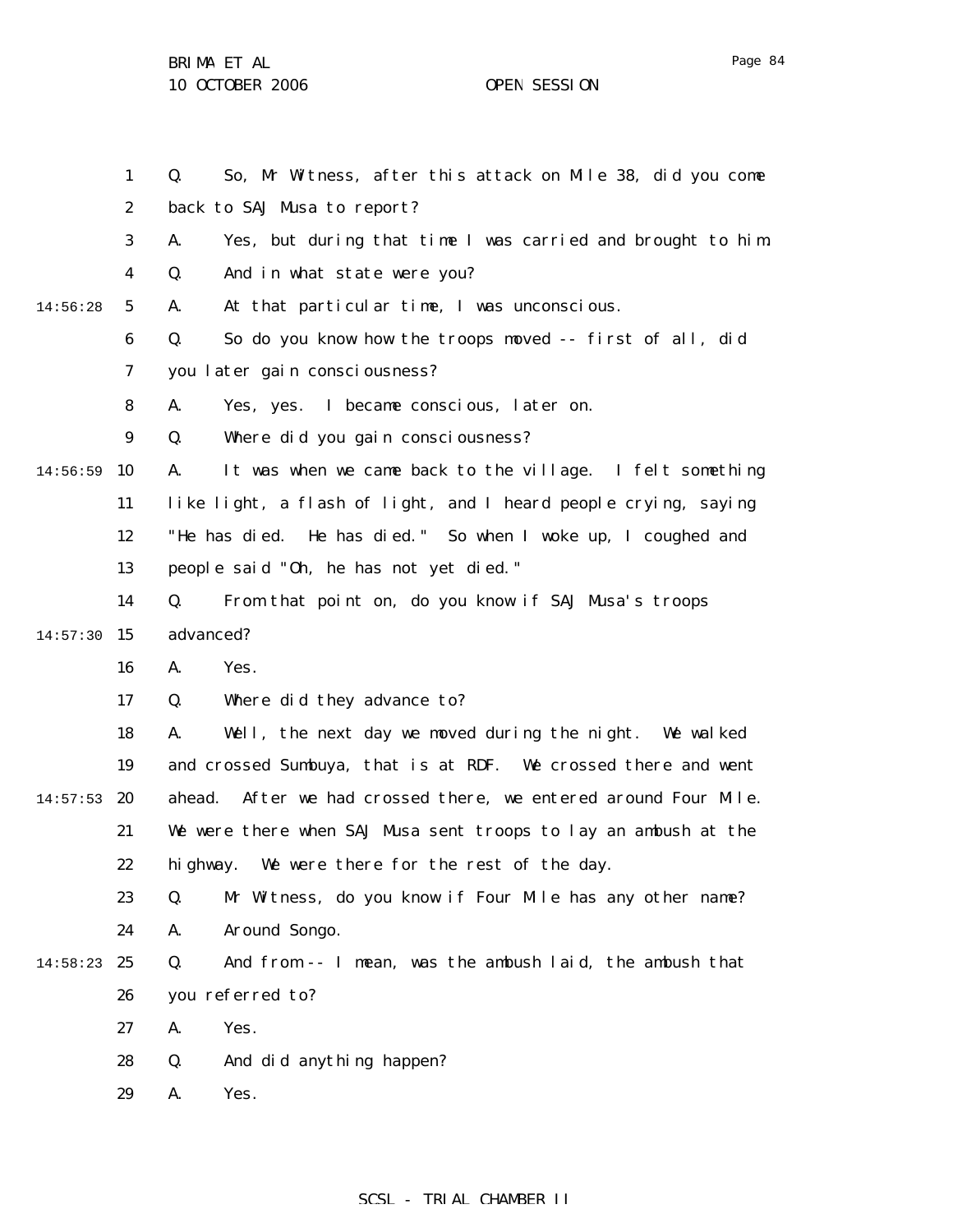1 2 3 4 5 6 7 8 9 14:59:11 10 11 12 13 14  $14:59:38$  15 16 17 18 19  $15:00:00$  20 21 22 23 24 15:00:23 25 26 27 28 29 14:58:52 PRESIDING JUDGE: Just so that I will understand this, Mr Fofanah, he was shot six times the day before, did he take part in this ambush? MR FOFANAH: Very well, Your Honours. Q. So, Mr Witness, did you take part in the ambush that you are talking about? A. No. But I was lying down in the headquarters, anything that happened, I would know. Because as long as I was in headquarters, I would know. And if they came back from the ambush, if they came, I would know. Because it was before me that they came and reported to SAJ Musa saying that we had accomplished the mission. So anything that happened, although I was injured during that time, I wasn't able to go, but I hoped that anything that happened, no matter how little it was, I would know. Q. Thank you. Now, when you reached Four Mile, do you know where the three accused persons who were in open detention, do you know where they were? A. Those men, first of all, they did not even encourage them to come where SAJ Musa was, yes. Men were under arrest. And when we were at Four Mile, I did not the see them with my own eyes, but I knew they were under arrest, because they were not being encouraged to that extent from that time that we left the base, I did not see them until when we reached at Waterloo. That was where I saw them for the last time. Waterloo, I did not know whether they were taken. It was at Waterloo that I saw them with my own eyes. Q. So from Four Mile, did you go anywhere, the troops? A. Yes, yes.

Page 85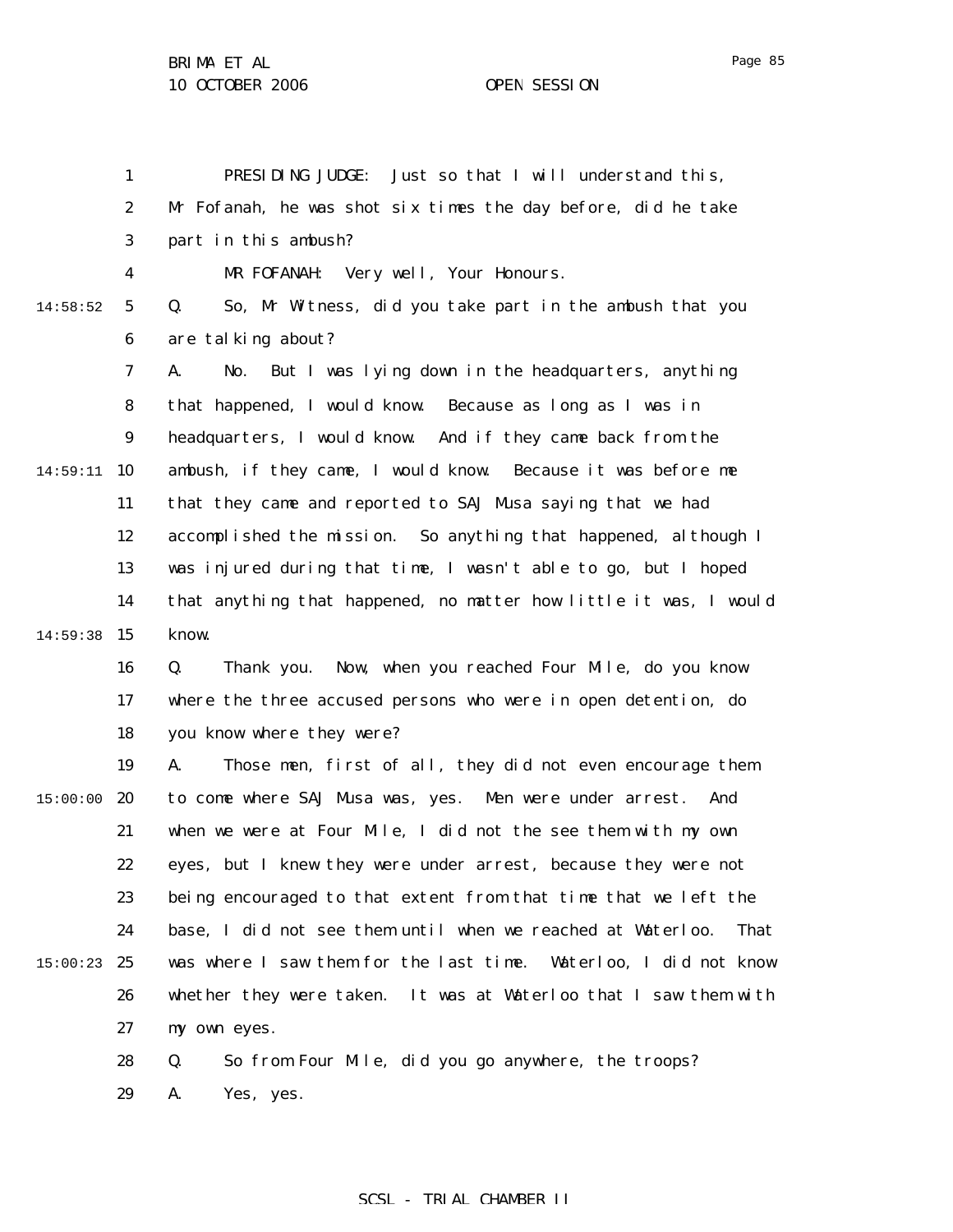1 2 3 4 5 6 7 8 9  $15:01:35$  10 11 12 13 14  $15:01:57$  15 16 17 18 19  $15:02:19$  20 21 22 23 24  $15:02:45$  25 26 27 28 29 15:01:00 Q. Where did you go to? A. We moved towards Freetown. Q. During your movement, did you pass through any place or places? A. Yes. Q. So where did you go to from Four Mile? A. When we left Four Mile, we came straight away to Lumpa straight by the old road before we reached at Lumpa, we were ambushed. They launched an attack, RPG. Q. Who ambushed you? A. Well, I cannot tell, because it was during the fight that I just saw a bomb from the bush and it came and exploded on the line on the West Side and it damaged a boy. And the few rounds that had been coming from that particular direction, so the men ran away. So we left that part and came to Waterloo, Lumpa. From there, when we arrived at Waterloo, SAJ Musa said that we were to go into Benguema. Q. Okay. During your movement from Eddie Town until the time you came to Waterloo, did you have civilians with you? A. Civilians, like where I was in the advance team, I did not have any time with the civilians, because SAJ Musa told me that I should not capture civilians and that I should not kill civilians and that I should not burn the houses of civilians and that I should not take their property. So when I arrived, or before I arrived in some areas, if civilians saw us, they would run away. They would hear that we were coming and they would run away. So the only civilians -- Q. I mean, the entire troop movement, I do not mean that the civilians -- I'm not talking about the civilians that you met in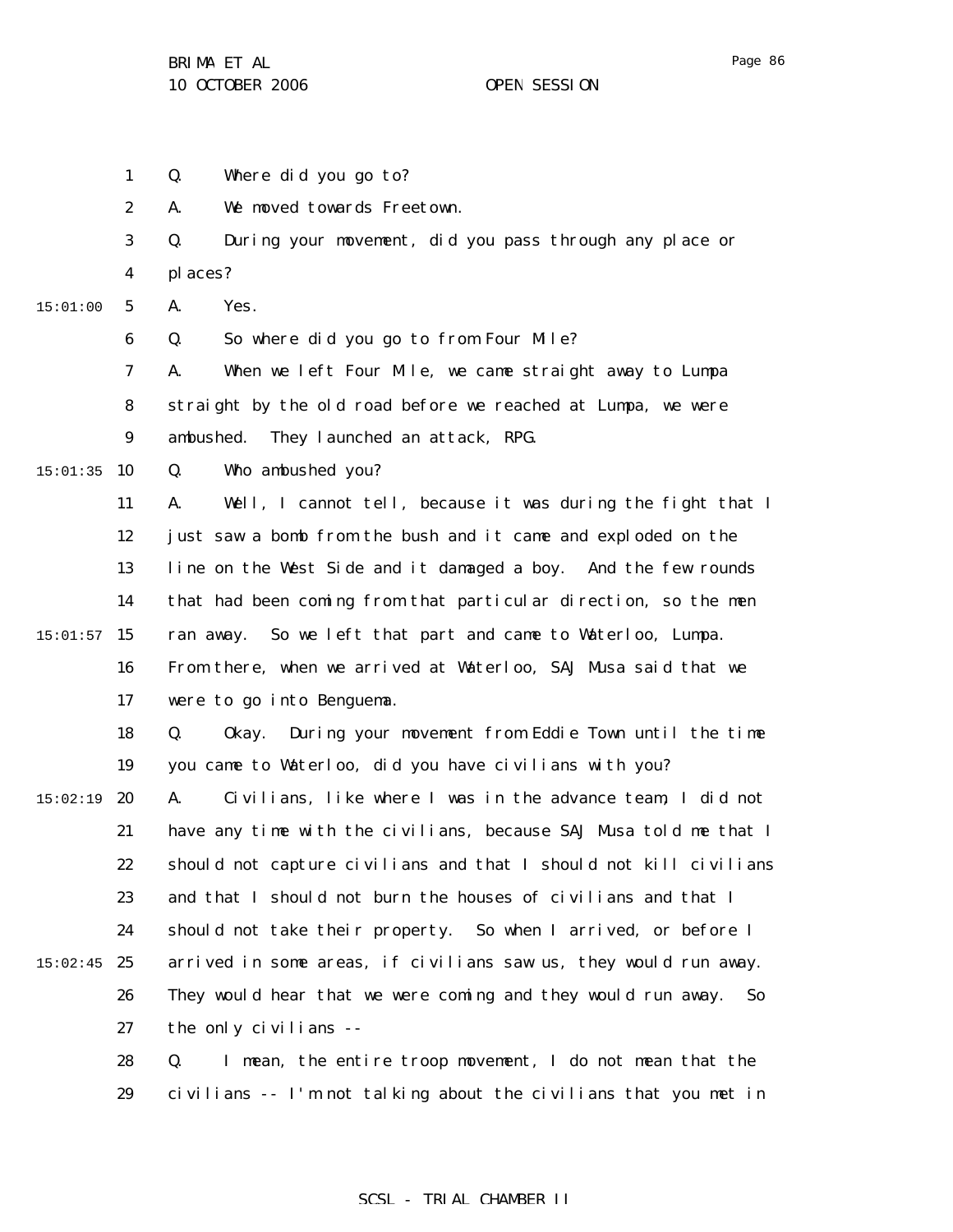|          | $\mathbf{1}$     | the places that you were going.                                   |
|----------|------------------|-------------------------------------------------------------------|
|          | $\boldsymbol{2}$ | 0kay.<br>A.                                                       |
|          | 3                | Did your troops have civilians?<br>Q.                             |
|          | $\boldsymbol{4}$ | A lot, a lot. Some men were with their mothers, their<br>A.       |
| 15:03:18 | $5\phantom{.0}$  | children, their sisters, their brothers, their uncles, their      |
|          | 6                | aunts, some men were with their whole families, some were with    |
|          | 7                | even their grandmothers and grandfathers.<br>The people were so   |
|          | 8                | Some men were with their wives.<br>many.                          |
|          | 9                | Now, Mr Witness, did you -- or do you know if<br>Q.<br>Thank you. |
| 15:03:38 | 10               | the troops finally reached Benguema from Waterloo?                |
|          | 11               | They arrived at Benguema, but the fight took place.<br>A.<br>Yes. |
|          | 12               | PRESIDING JUDGE: Look, Mr Witness, you are not being asked        |
|          | 13               | anything more than: Do you know whether the troops arrived at     |
|          | 14               | Benguema? And you have answered that question. Now, move on,      |
| 15:04:08 | 15               | Mr Fofanah.                                                       |
|          | 16               | MR FOFANAH:                                                       |
|          | 17               | Q.<br>So when you arrived at Benguema, did anything happen,       |
|          | 18               | Mr Witness?                                                       |
|          | 19               | Yes.<br>A.                                                        |
| 15:04:16 | 20               | Q.<br>What happened at Benguema?                                  |
|          | 21               | Well, SAJ Musa gave an order that the ammunition dump<br>A.       |
|          | 22               | should be burnt, because when all the ammunition had been take    |
|          | 23               | from the ammunition dump, there were some bombs that had been     |
|          | 24               | So those bombs that had been left, were those that<br>left there. |
| 15:04:41 | 25               | did not have artillery with which they could use them.<br>So SAJ  |
|          | 26               | Musa said, "Those bombs, as long as we do not have anything to do |
|          | 27               | with them, they should be -- they should set fire on them." When  |
|          | 28               | fire was set on them, about two to three minutes there was an     |
|          | 29               | explosion took place. After the explosion, I just heard that SAJ  |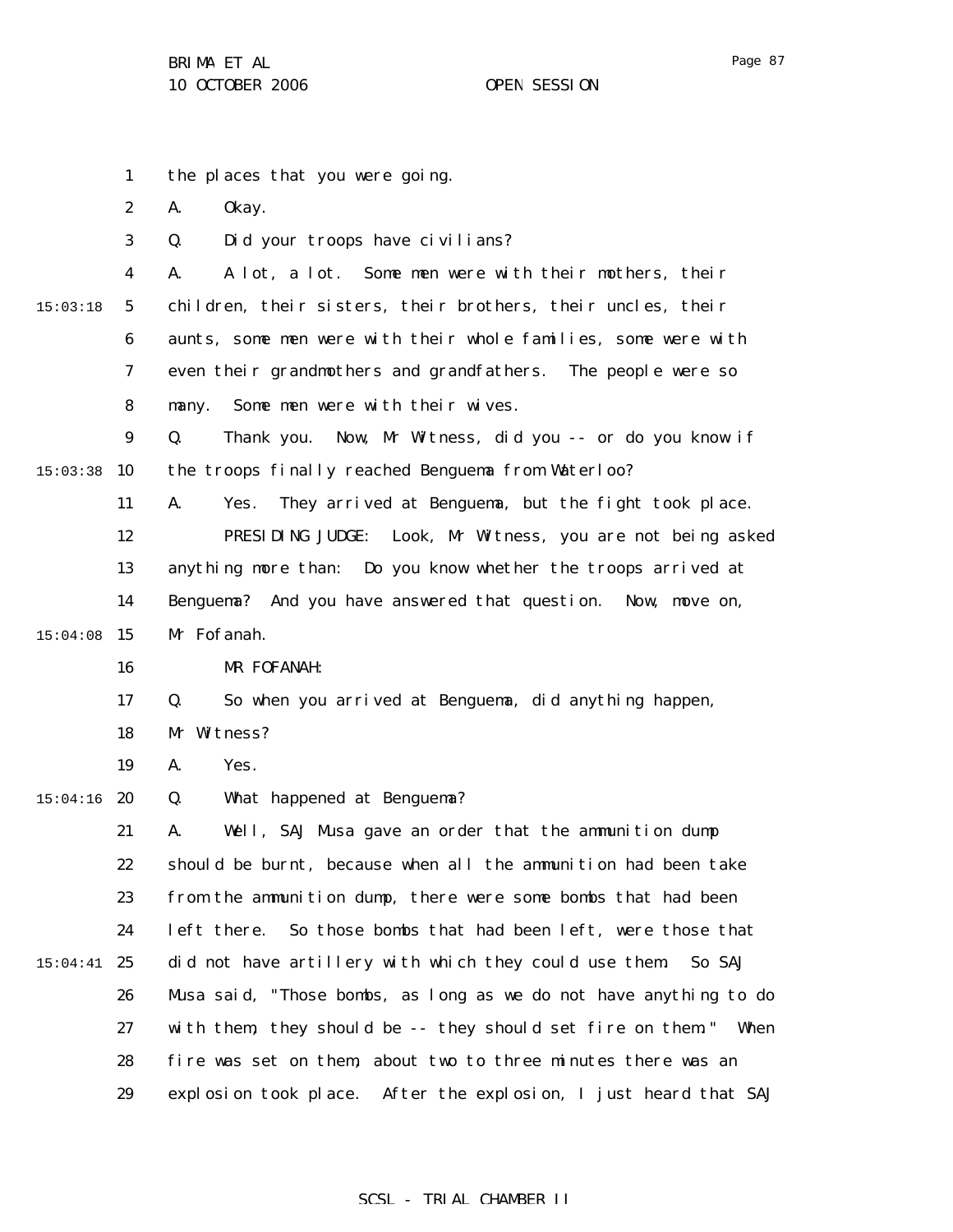|          | $\mathbf{1}$     | Musa had died through the explosion. Yes.                            |
|----------|------------------|----------------------------------------------------------------------|
|          | $\boldsymbol{2}$ | Okay, thank you, Mr Witness. So after the death of SAJ<br>Q.         |
|          | $\boldsymbol{3}$ | Musa, did you continue on your advance to Freetown?                  |
|          | $\boldsymbol{4}$ | Yes. We did not go straight away, or immediately.<br>We<br>A.        |
| 15:05:32 | $5\overline{ }$  | tried to bury him first before we moved.                             |
|          | 6                | Now, after the burial, do you know if the troops were<br>Q.          |
|          | 7                | reorganised under any commander?                                     |
|          | 8                | FAT Sesay was the commander, whom I knew.<br>A.                      |
|          | 9                | Did FAT Sesay have any second in command?<br>Q.                      |
| 15:06:07 | 10               | Eddie was next to him, because King had died.<br>A.<br>Eddi e.<br>We |
|          | 11               | had 0-Five and Junior Lion. We had Tito. So they were ranked.        |
|          | 12               | Around this time, where were you, when you reached<br>Q.             |
|          | 13               | Benguema?                                                            |
|          | 14               | As I told you, at that time, you see, I was injured, so I<br>A.      |
| 15:06:40 | 15               | did not have much time to go to the front.                           |
|          | 16               | Q.<br>Now, do you know if the three accused persons,<br>Thank you.   |
|          | 17               | you have earlier referred to, reached Benguema?                      |
|          | 18               | Objection, Your Honour. I think he said he last<br>MR AGHA:          |
|          | 19               | saw them at Waterloo.                                                |
| 15:07:07 | 20               | THE WITNESS: I told you that they then stopped at                    |
|          | 21               | How many times do you want me to answer that question?<br>Waterloo.  |
|          | 22               | MR FOFANAH:                                                          |
|          | 23               | I will take the cue, thank you. Now, you said<br>Q.<br>Mr Witness.   |
|          | 24               | that FAT Sesay took charge of the troops. Do you know if they        |
| 15:07:22 | 25               | advanced from Benguema to anywhere?                                  |
|          | 26               | Yes.<br>A.                                                           |
|          | 27               | Q.<br>Where did they advance to?                                     |
|          | 28               | When we beyond Benguema, Samuel Town, Samuel Town also,<br>A.        |
|          | 29               | there was one village, Goba Wata.<br>There I heard that SAJ was      |
|          |                  |                                                                      |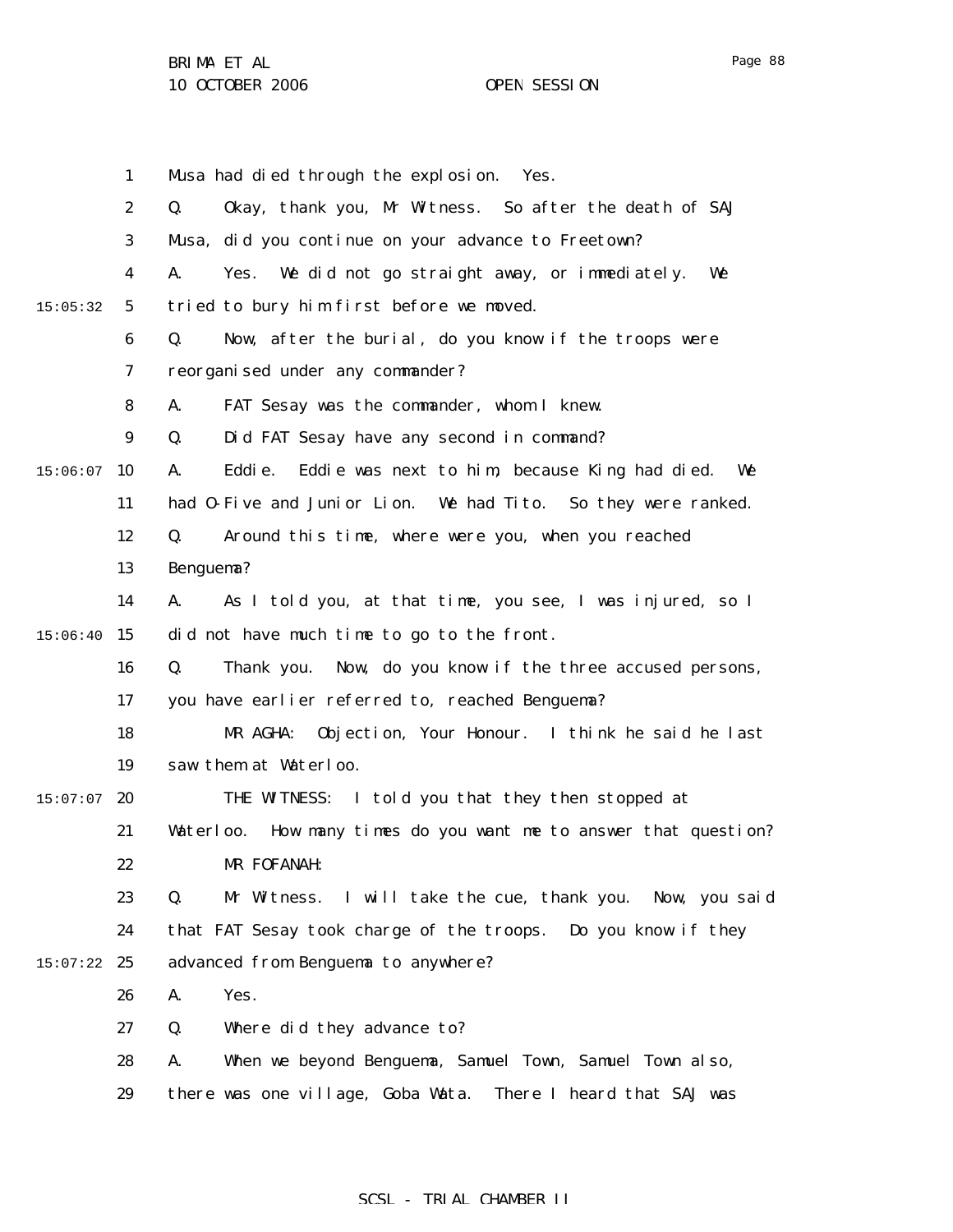|          | $\mathbf{1}$     | buried. FAT Sesay gave order and he said that Tombo was to be      |
|----------|------------------|--------------------------------------------------------------------|
|          | $\boldsymbol{2}$ | attacked.<br>His men went and attacked Tombo and came. From there, |
|          | 3                | the other time, he said they were to go and attack York. They      |
|          | 4                | went and attacked York, but York -- the attack was not easy for    |
| 15:08:01 | $5\phantom{.0}$  | them, so they were not able to overpower those people there. So    |
|          | 6                | when they came back. So when they came back, they said we were     |
|          | 7                | to go. So we went into the forest walking. We came close to        |
|          | 8                | Benguema, but the area where we came to, by Benguema, when the     |
|          | 9                | soldiers went and patrolled, they realised that it was just by     |
| 15:08:21 | 10               | Freetown and they had reached. So they gave a report that they     |
|          | 11               | had seen houses and they saw light, because it was during the      |
|          | 12               | ni ght.                                                            |
|          | 13               | Okay, Mr Witness. Mr Witness, how far is Benguema from<br>Q.       |
|          | 14               | Freetown, if you know?                                             |
| 15:08:38 | 15               | A.<br>From when Benguema to Freetown, it is around 22 to 23        |
|          | 16               | miles.                                                             |
|          | 17               | You referred to villages like Tombo and York. Do you know<br>Q.    |
|          | 18               | what part of Sierra Leone those places are?                        |
|          | 19               | Yes.<br>A.                                                         |
| 15:09:01 | 20               | Where?<br>Q.                                                       |
|          | 21               | They are found at the peninsula. They are found at the<br>A.       |
|          | 22               | peninsula, to come to Freetown, right around the peninsula.        |
|          | 23               | Q.<br>So did you and the rest of the troops finally came to        |
|          | 24               | Freetown?                                                          |
| 15:09:17 | 25               | Yes.<br>A.                                                         |
|          | 26               | Q.<br>What part of Freetown did you come to?                       |
|          | 27               | Well, I came up to State House, because since I was not<br>A.      |
|          | 28               | well, so I couldn't walk a lot. So I came to State House and I     |
|          | 29               | spent one week. After one week they were attacking us and there    |

# SCSL - TRIAL CHAMBER II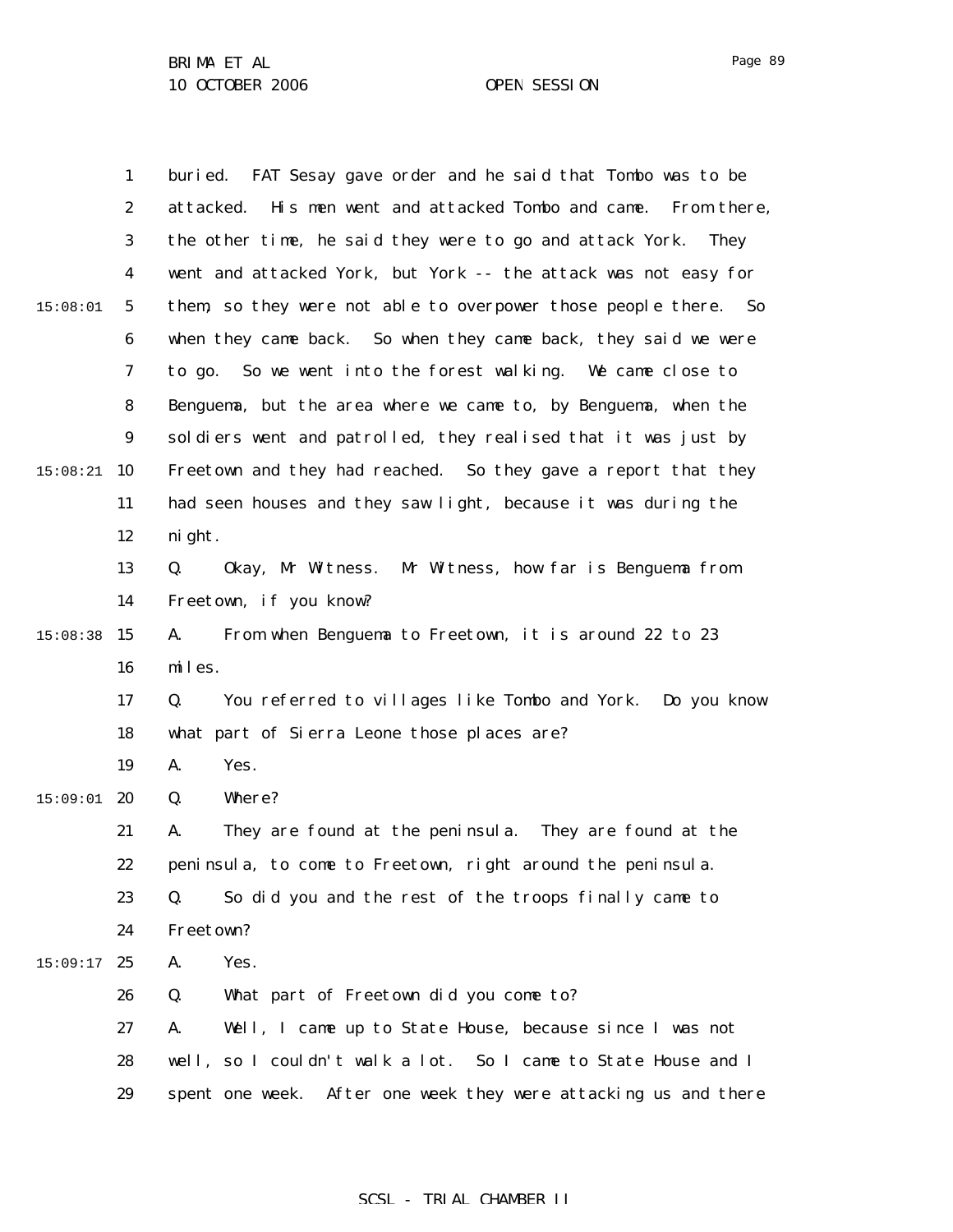1 2 3 4 5 6 7 8 9  $15:10:31$  10 11 12 13 14 15 15:10:55 16 17 18 19 15:11:23 **20** 21 22 23 24  $15:11:45$  25 26 27 28 29 15:10:10 was pressure, so we decided to go back. I went to Kissy; there I stayed. Q. Now, who led you to State House in Freetown? A. Well, it was not a single individual. When I was wounded, the man who had been taking care of us was a strong man. We had Pikin, we had Ashim, we had NPFL. Q. Mr Witness, I was basically asking of you if there was any overall commander who led you to State House, the rest of the troops? A. FAT Sesay, he was the overall commander. In order to prove me right, he was the one that made the announcement when he came into Freetown. Q. What announcement is FAT Sesay make in Freetown? A. Well, he announced that we had come back. The soldiers who had gone had come back. Yes, that was what I could recall that he announced. Q. So you said you spent one week at State House. After the one week, where did you go to? A. I went at the rear and I made sure that I had good treatment. And it was in that treatment that they extracted another bullet from my hand. Q. So did you stay in Freetown throughout the period of your attack on Freetown? A. As I told you, I said I spent one week at State House. After that, I went to the rear, that is, at Kissy. See, I had one white vehicle. From time to time, you see, I would get into it and drive around, after which I would go at the rear again. I was there throughout, in Freetown. I spent 21 days in Freetown. From there, I withdrew, whilst other men stayed in town. Some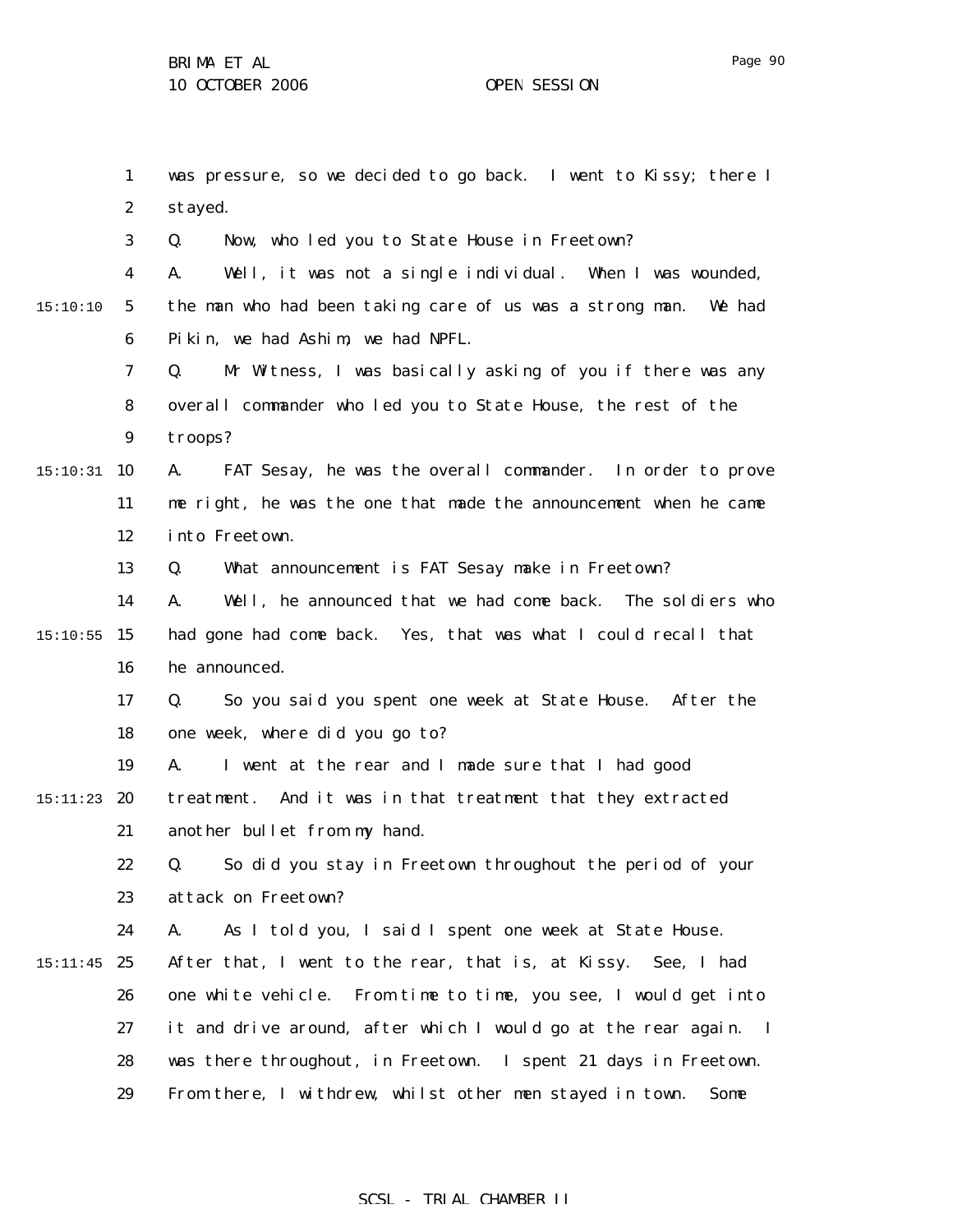1 2 3 4 5 6 7 8 9 15:12:49 10 11 12 13 14 15 15:13:06 16 17 18 19 15:13:21 **20** 21 22 23 24 15:13:42 25 26 27 28 29 15:12:24 stayed at Calaba Town area. As regards me, I returned to Waterloo. Q. Thank you, Mr Witness. So during your stay in Freetown, did you see the three accused there? A. Mr Lawyer, how many times do you want me to answer this question? I have told you that I saw them last at Waterloo. I do not want you to make me go where I had explained. I'm not trying to take you back. Did I not say that I last saw these people at Waterloo? Q. Mr Witness, I was merely requesting a "yes" or "no" to my question. I was trying to ask you a question that demanded a "yes" or "no." But if your answer is that you last saw them at Waterloo, I will move on. So when you came back to Waterloo, did you meet the three accused at Waterloo? MR AGHA: Leading question, Your Honour. I would object to that. PRESIDING JUDGE: It is leading, Mr Fofanah. You can ask that in a different way. Q. Whom did you meet at Waterloo when you came back? A. When I came back to Waterloo, I wasn't able to see the three accused persons again. I did not know their whereabouts, because when I came to Waterloo, I did not even spend much time there, but throughout in Freetown I did not see the three accused persons. Because if they were in Freetown, I would have seen them. Q. Thank you, Mr Witness. A. But I did not see them. Q. From Waterloo, did you go anywhere? A. Yes.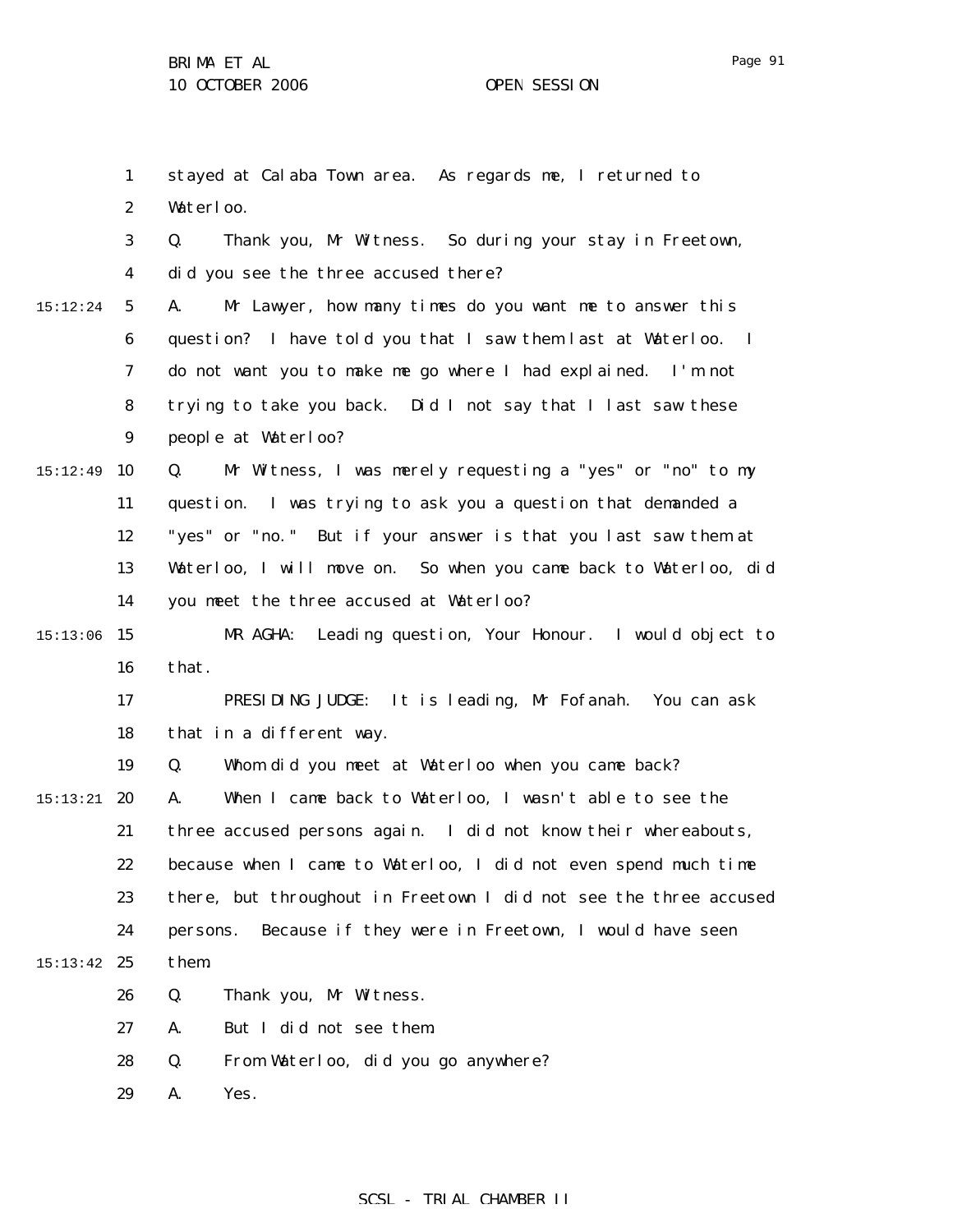1 2 3 4 5 6 7 8 9 15:14:31 10 11 12 13 14 15 15:15:00 16 17 18 19  $15:15:21$  20 21 22 23 24  $15:15:49$  25 26 27 28 29 15:14:11 Q. Where did you go to? A. I went to Makeni. Q. How long did you take in Makeni? A. About four months, or so, because I had been taking treatment. Q. Did you meet people at Makeni when you returned? A. Yes, there were civilians. Q. Apart from civilians, were there any other people? A. Yes. Q. Who were they, at Makeni? A. RUF, as well as SLA. Q. Do you know if the people that you have referred to, the RUF and the SLAs, do you know if they were under any overall commander? A. Well, the commander in Makeni was Superman. Superman was the -- he was the one that had the last say in Makeni. Q. From Makeni, did you go anywhere? A. Yes. Q. Where did you go to? A. When they signed the cease fire, I decided to come to Freetown so that I could get better treatment, but when we were coming, I passed through West Side. Q. Where is West Side? A. West Side? Okra Hill jungle, which is in the western part of the Freetown, behind Masiaka. Q. Who were at West Side? A. It was the SLA soldiers. Q. When you arrived there -- first of all, what year was it that you arrived at West Side?

## Page 92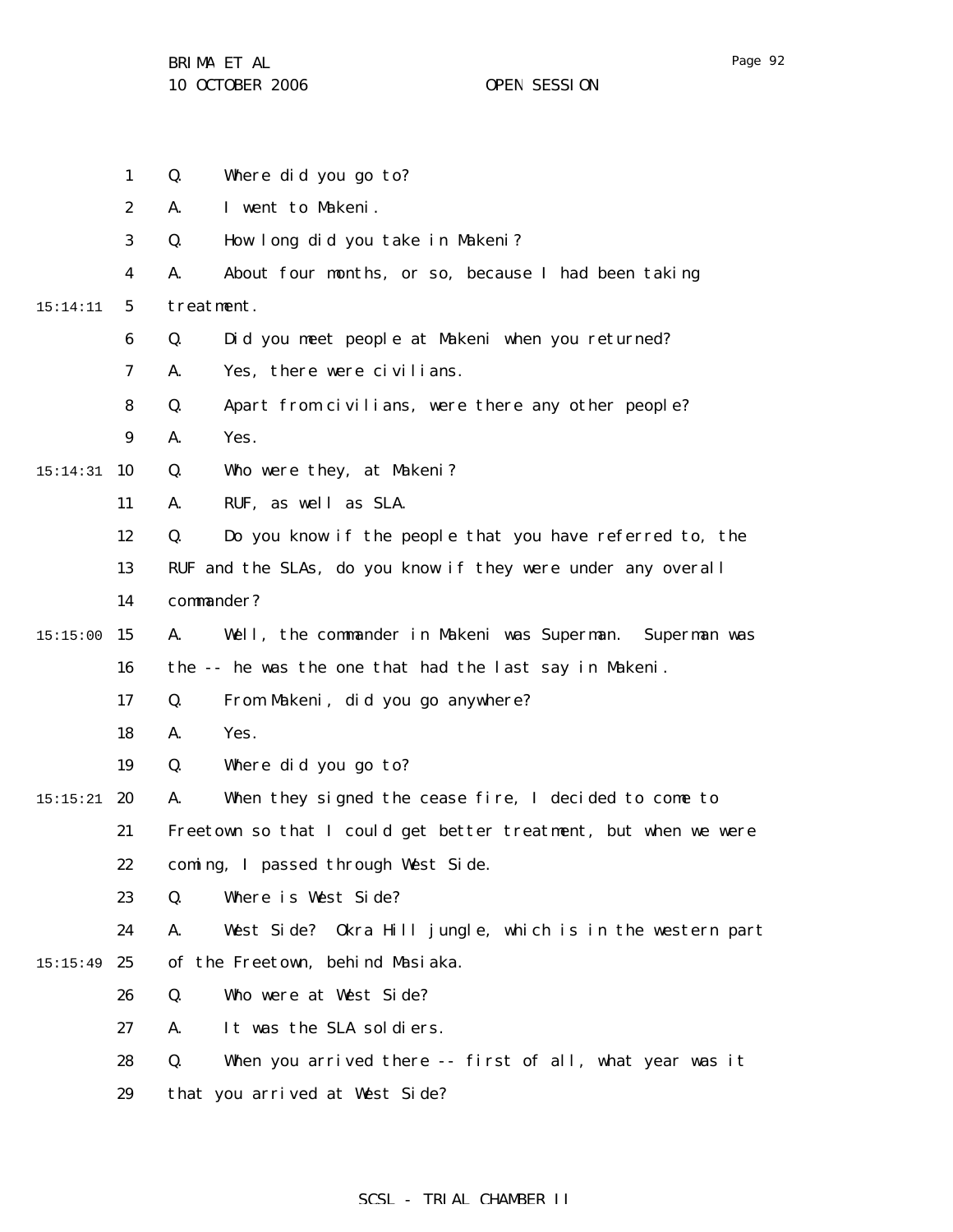1 2 3 4 5 6 7 8 9  $15:16:59$  10 11 12 13 14 15 15:17:21 16 17 18 19  $15:17:40$  20 21 22 23 24 15:18:16 25 26 27 28 29 15:16:32 A. Let me say May to June 1999. Q. When you arrived there, were the SLAs, whom you met there, under any command? A. Yes, yes. Q. Who was their commander? A. Well, Junior Lion, he was the commander at the West Side. Q. How did you know that? A. Well, that particular time he was the one that I met, who was the most senior man. He had Tito, who was the next -- who was next to him, then after one month or so Foday Kallay came, who came and took over as overall commander at the West Side. So he went straight off and took off the command. PRESIDING JUDGE: You are objecting. MR AGHA: Yes, I am, Your Honour, on the basis that he said he reached there in May to June 1999, so I believe that would be outside the indictment period for Port Loko. I'm not sure of the relevance of these further questions. PRESIDING JUDGE: What do you say, Mr Fofanah? MR FOFANAH: Your Honours, I was merely trying to establish the commandship at the time the witness arrived there. It does not suggest that -- those whom he met were not, in fact, the same people who were within the crime period. I was merely trying to let him tell the Court what he saw when he arrived. May I seek your indulgence for awhile. [Defence counsel conferred] MR FOFANAH: Respectfully, Your Honours, in addition to that, even the witness who testified yesterday was giving the story as he perceived it and experienced it at the West Side. I thought the same would apply to this witness, what he saw when he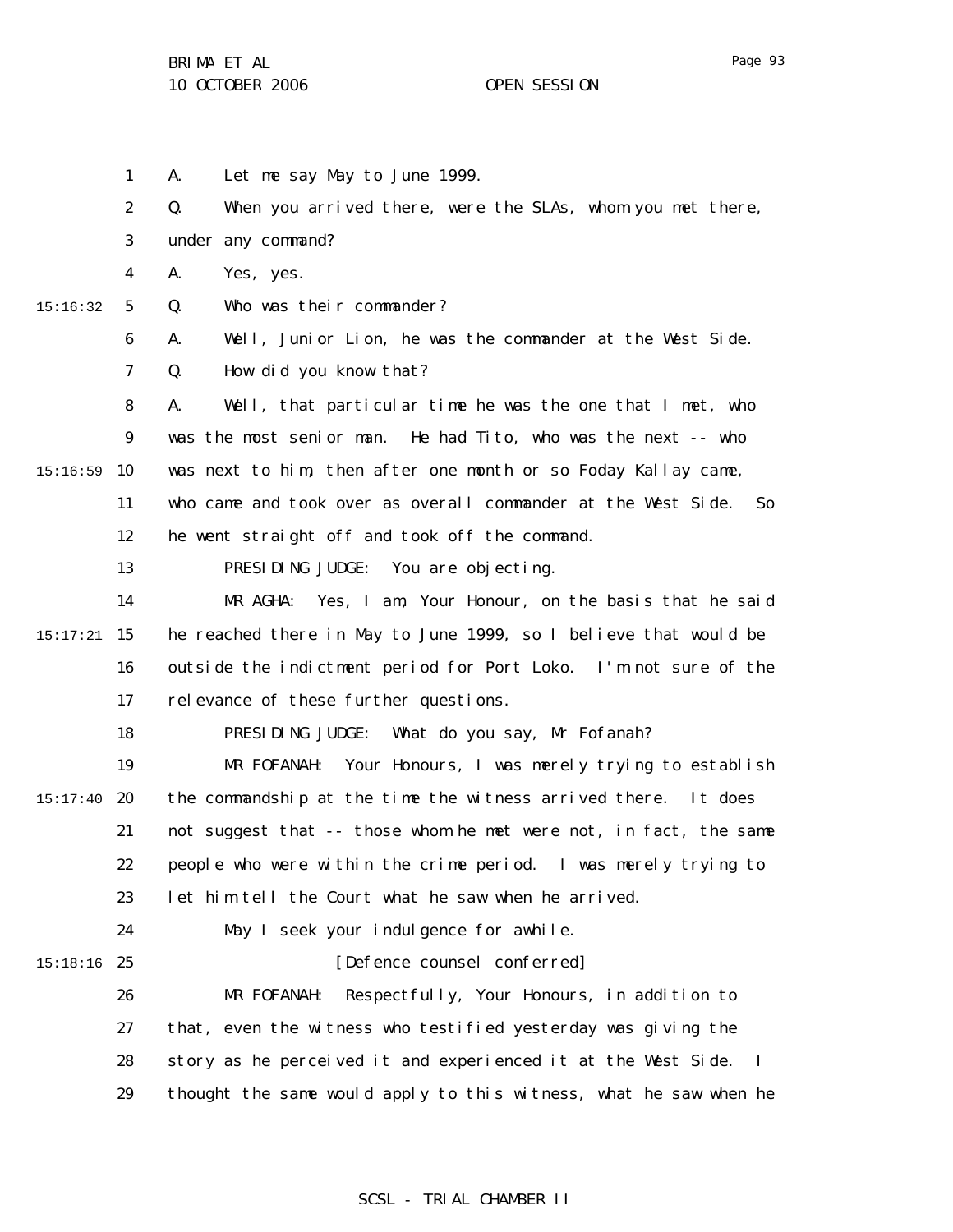1 2 3 4 5 6 7 8 9  $15:19:17$  10 11 12 13 14 15 15:20:01 16 17 18 19  $15:20:23$  20 21 22 23 24  $15:20:56$  25 26 27 28 29 15:18:57 arrived, was basically what I was asking him about. PRESIDING JUDGE: Yes, go ahead. I understand why you are asking it, Mr Fofanah. I will overrule the objection. You ask the question. MR FOFANAH: I'm grateful, Your Honours. Q. So you mentioned Junior Lion, Tito. Apart from these two, did you see any other commander at the West Side? A. Yes. Q. Which other commander did you see at the West Side? A. You had Mines No Mines; you had Pikin; you had Ashim; you had NPFL. You had other commanders that were there that were senior men. I cannot call all their names right now. Q. Now, did Mines No Mines, did he have any other name? A. Yes, but I cannot recall his name, his right name again. Q. Mr Witness, did you stay at West Side throughout the year 1999? A. Yes. I was there until the time that Johnny Paul came to Freetown, when he came. That was the time that I left West Side to come to Freetown. Q. Okay, Mr Witness, just a few general questions and then I will close out. Mr Witness, during your training, you referred to earlier, were you trained in the conduct of war? A. If I was trained how to fight? Q. Were you told about the Geneva Conventions? A. I was never told about that. I was not trained on that. MR FOFANAH: That is all for the witness, thank you. PRESIDING JUDGE: Thank you. Yes, Mr Manly-Spain or Mr Graham, do you have any questions? MR GRAHAM: Your Honours, Mr Spain would follow on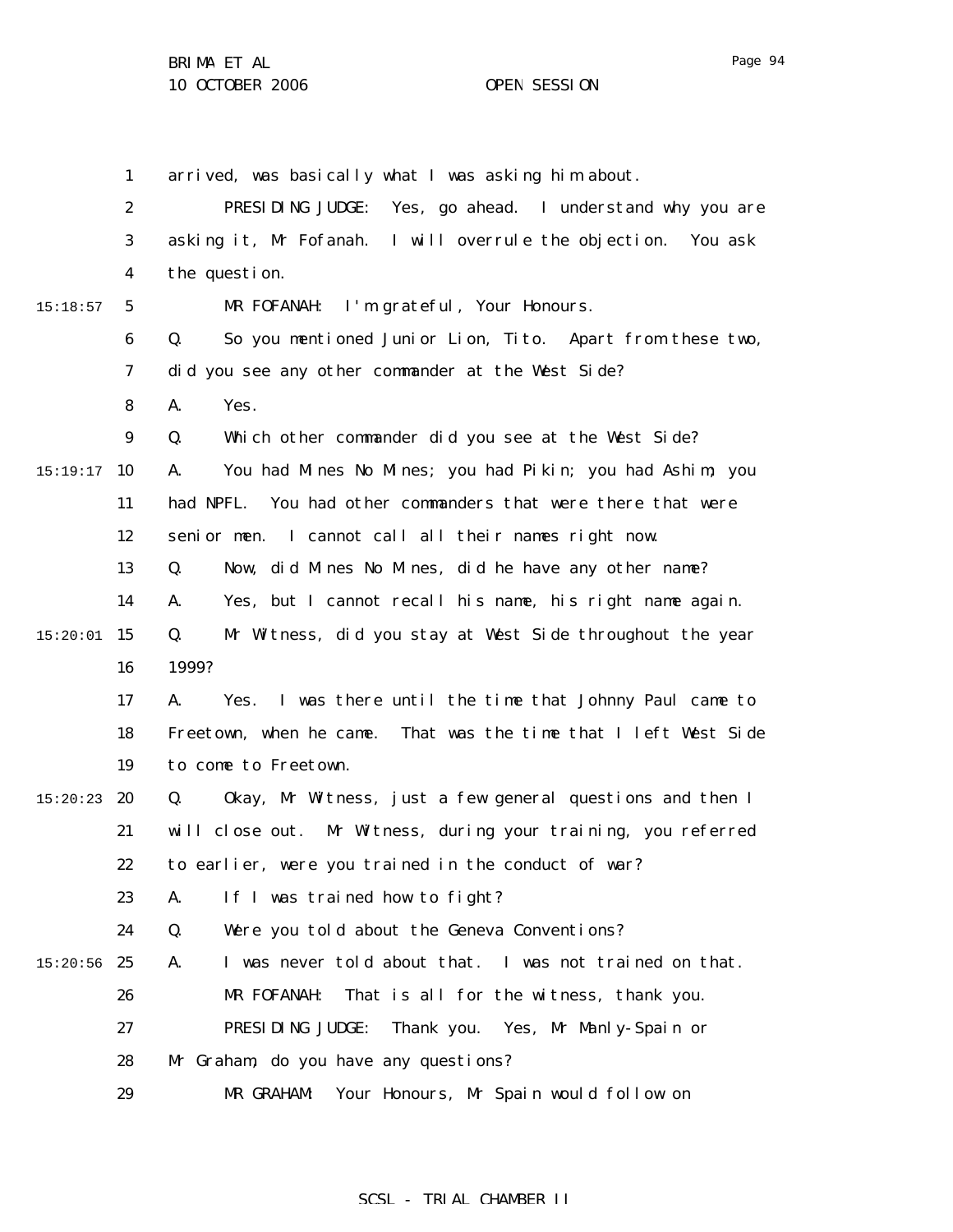1 2 3 4 5 6 7 8 9  $15:22:02$  10 11 12 13 14 15 15:22:29 16 17 18 19  $15:22:54$  20 21 22 23 24  $15:23:16$  25 26 27 28 29 15:21:26 Mr Fofanah. PRESIDING JUDGE: Yes. MR MANLY-SPAIN: Thank you. CROSS-EXAMINED BY MR MANLY-SPAIN: Q. Good afternoon, Mr Witness. JUDGE SEBUTINDE: Mr Manly-Spain this is cross-examination? MR MANLY-SPAIN: Yes, I know. Q. I really just have a few questions for you, Mr Witness. Mr Witness, when did you know the third accused, Santigie Kanu? A. Santigie Kanu, I knew him as a soldier. Q. What was the first time that you got to know him? A. It was during the NPRC. Q. Did you get to know him in any particular place? A. In Freetown, Wilberforce, that was all. Q. Do you know, Mr Witness, whether Santigie Kanu, the third accused, served with the ECOMOG forces in Liberia during the period of NPRC? A. Yes, I knew about that. Q. Do you remember when he returned to Sierra Leone after his service? A. No, I cannot recall again. Q. Can you recall any place in Sierra Leone where he was deployed, apart from Freetown? A. No. Q. Mr Witness, after the coup that brought Johnny Paul and the AFRC into power, did you meet with Santigie Kanu whilst you were in Freetown? A. No, no. Q. Thank you very much. Mr Witness, you mentioned that during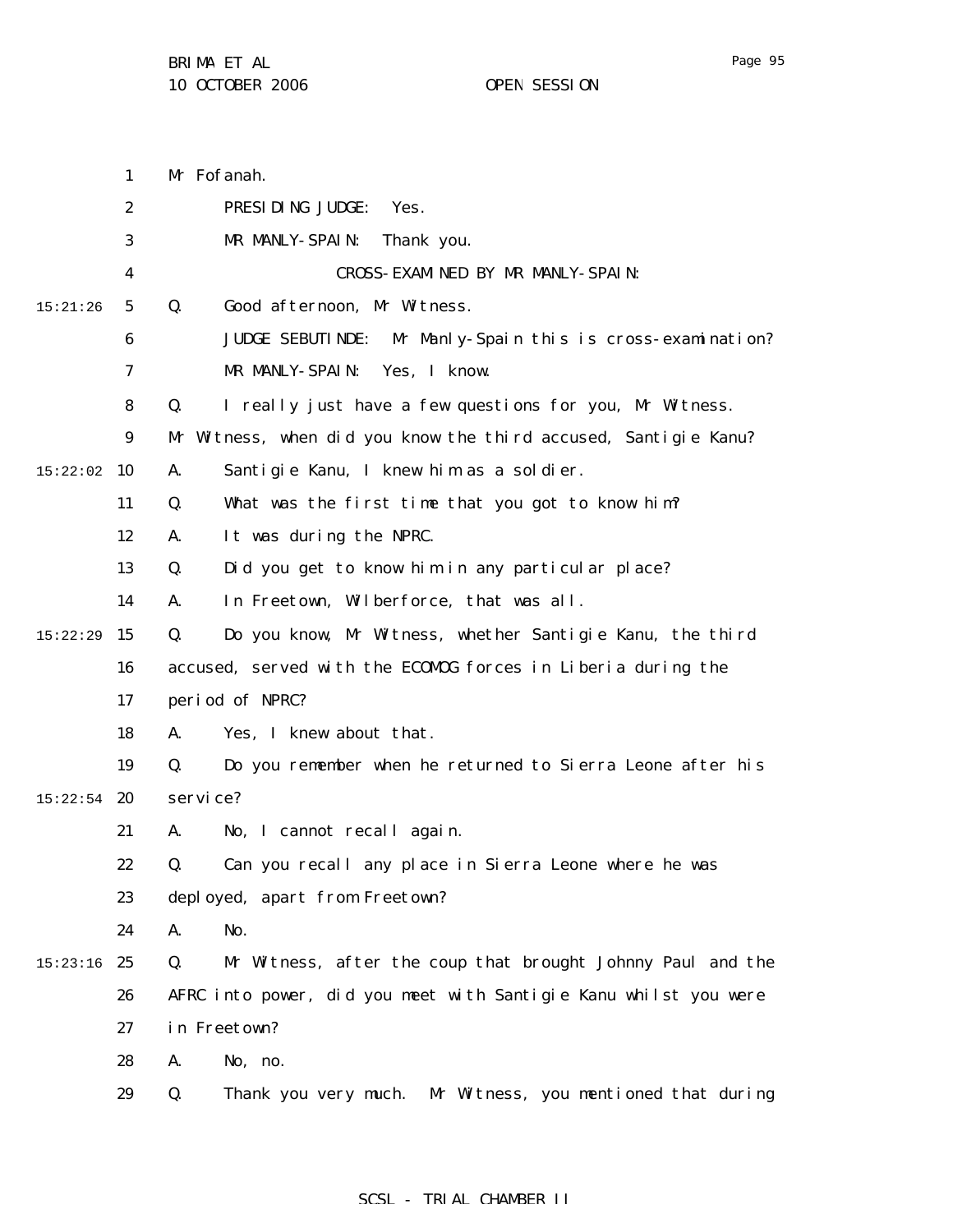1 2 3 4 5 6 7 8 9 15:24:31 10 11 12 13 14 15 15:24:55 16 17 18 19  $15:25:15$  20 21 22 23 24  $15:25:43$  25 26 27 28 29 15:24:12 the withdrawal you went to Masiaka; that is, after the intervention by ECOMOG forces? A. Yes. Q. Did you see Santigie Kanu there? A. After the intervention? Q. Yes, when you pulled out from Freetown and you were at Masiaka? A. No, I did not see Santigie Kanu. Q. Thank you, Mr Witness. Mr Witness, sometimes it is necessary for us to put certain questions to you. I know you have been telling my learned friend, who was asking you, or questioning you before me that you have said that you last saw the accused persons at Waterloo, but sometimes it is necessary for us lawyers to ask you certain particular questions because of the evidence already in court. That is why we need to ask you certain questions. I hope you understand. The question I want to ask you -- A. I understand. Q. Did you see the third accused at State House? A. No. If I saw him there, I would say it to this Court. Q. Thank you. Did you see the third accused anywhere in Freetown after January 6th? A. No, no. Q. Thank you, Mr Witness. Mr Witness, you said that when you were coming to Freetown SAJ Musa, I believe, told you three reasons for coming to. I want to put them to you, if I'm right. You said he gave you three reasons. First of all, the first reason was to reinstate the Sierra Leone Army? A. Yes.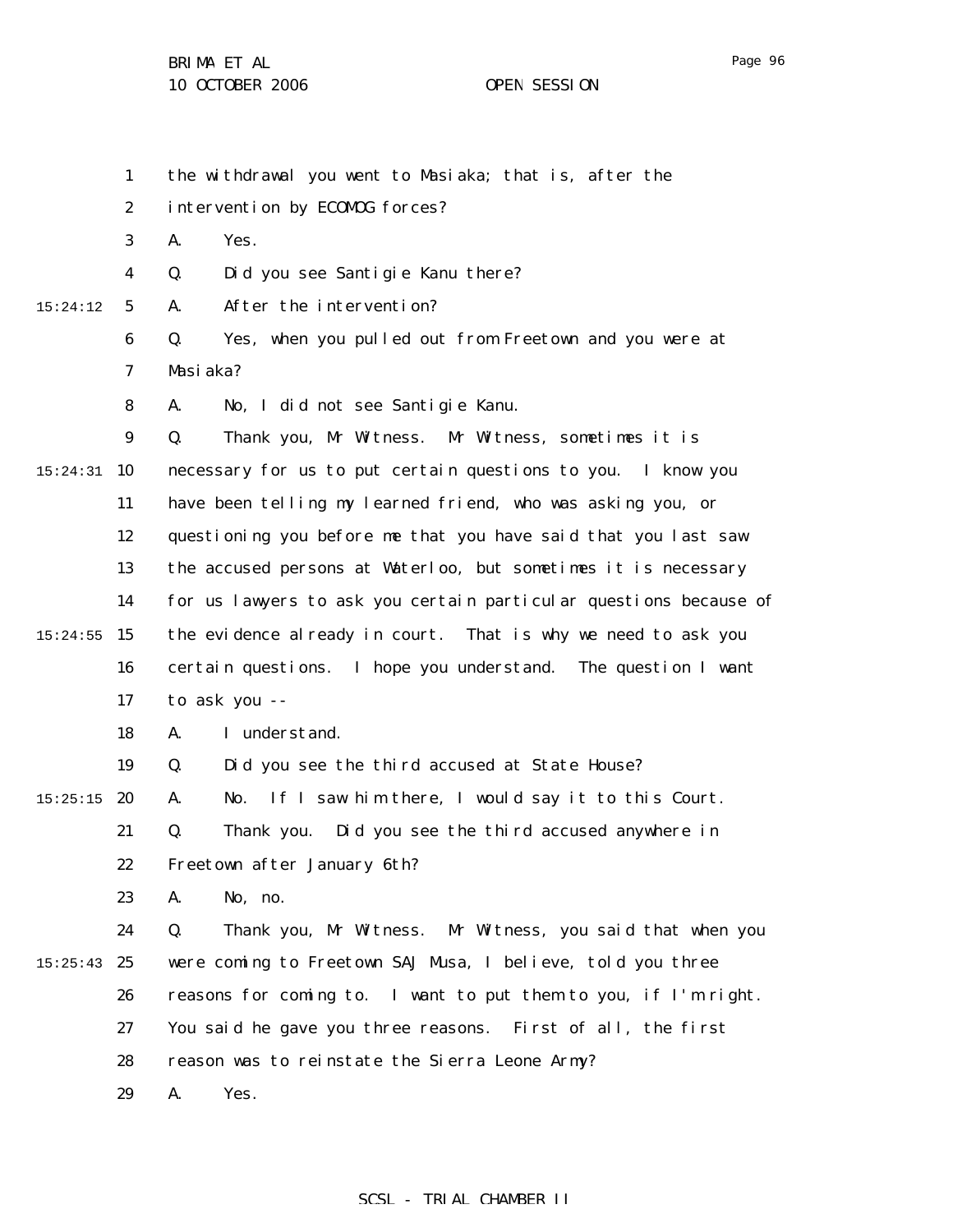|          | $\mathbf{1}$     | The second reason was to --<br>Q.                                 |
|----------|------------------|-------------------------------------------------------------------|
|          | $\boldsymbol{2}$ | His wife and child.<br>A.                                         |
|          | 3                | Release [Overlapping speakers] from the prison?<br>Q.             |
|          | 4                | Yes.<br>A.                                                        |
| 15:26:27 | $5\phantom{.0}$  | Q.<br>And the third reason was to remove the soldiers from the    |
|          | 6                | prison?                                                           |
|          | $\boldsymbol{7}$ | It was not the only soldiers that were in prison.<br>A.<br>Yes.   |
|          | 8                | There were other important people that were in prison, who were   |
|          | $\boldsymbol{9}$ | kept by the government.                                           |
| 15:26:48 | 10               | Thank you. Mr Witness, do you know how often SAJ Musa told<br>Q.  |
|          | 11               | you about this, that this is what you had to do?                  |
|          | 12               | Yes, yes, I can recall.<br>A.                                     |
|          | 13               | How often [Overlapping speakers]?<br>Q.                           |
|          | 14               | Like, me, see, I would say it was almost every week that he<br>A. |
| 15:27:14 | 15               | had been telling me that. See, at times he would tell me --       |
|          | 16               | almost every week he would say that three times to me.            |
|          | 17               | Your Honours, would he go a little bit<br>THE INTERPRETER:        |
|          | 18               | sl ow.                                                            |
|          | 19               | PRESIDING JUDGE:<br>Mr Witness, none of this is being             |
| 15:27:32 | 20               | interpreted, because you are talking too quickly. Could you       |
|          | 21               | please slow down.                                                 |
|          | 22               | THE WITNESS:<br>0kay.                                             |
|          | 23               | MR MANLY-SPAIN:                                                   |
|          | 24               | Q.<br>Go back to where you said [indiscernible]?                  |
| 15:27:44 | 25               | Yes, sir.<br>A.                                                   |
|          | 26               | Q.<br>Please go on, slowly.                                       |
|          | 27               | So, just like I have been saying, SAJ Musa would always say<br>A. |
|          | 28               | that he was not happy. When he saw some people with their         |
|          | 29               | children and their family and his own family was in prison, you   |
|          |                  |                                                                   |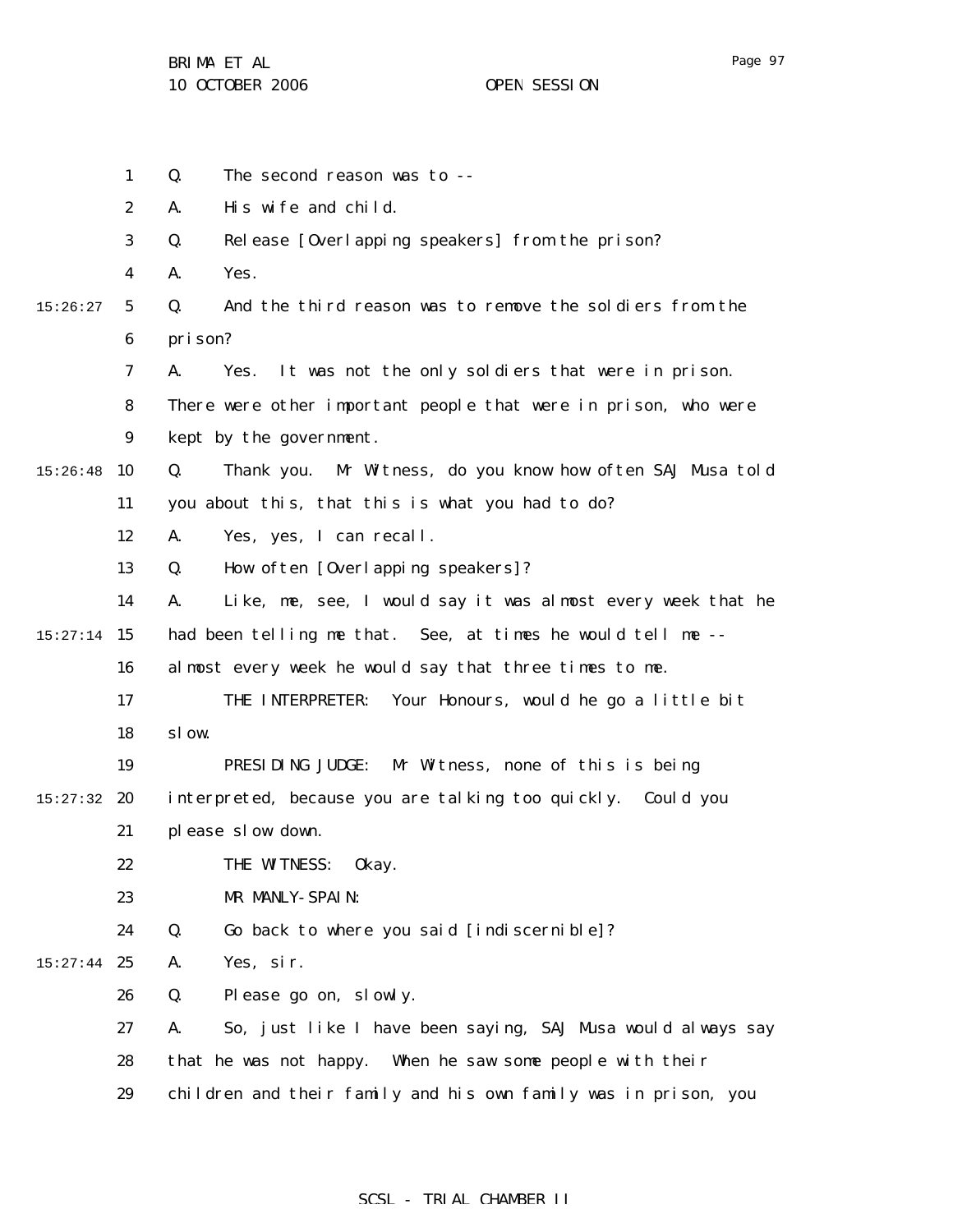|          | $\mathbf{1}$     | see, why should he not be arrested and put in prison? Why should  |
|----------|------------------|-------------------------------------------------------------------|
|          | $\boldsymbol{2}$ | his wife and child be put in prison? He said that was against     |
|          | 3                | human rights. So because of that, we should try hard. He said     |
|          | 4                | even if he was to lose his life so as to release his wife and     |
| 15:28:24 | $\mathbf{5}$     | child, he said he was ready and prepared to do that, yes.         |
|          | 6                | Thank you, Mr Witness. Mr Witness, did that have any<br>Q.        |
|          | 7                | effect on you.                                                    |
|          | 8                | Effect? If what had effect on me?<br>A.                           |
|          | $\boldsymbol{9}$ | Q.<br>If what SAJ Musa had been telling you weekly and all the    |
| 15:28:52 | 10               | time [Overlapping speakers] at one time you said he use to cry?   |
|          | 11               | Yes.<br>A.                                                        |
|          | 12               | Q.<br>[Overlapping speakers] effect?                              |
|          | 13               | That, it had very big effect on him, because, one, SAJ Musa<br>A. |
|          | 14               | was my boss, I was loyal to him and I loved him; second, he said  |
| 15:29:09 | 15               | his wife and children were there; and three, the effect which     |
|          | 16               | that had on me, you see, a lot of my squad mates were in prison,  |
|          | 17               | friends were in prison, and I knew that important people were in  |
|          | 18               | prison, as well, who were suffering innocently. So that had a     |
|          | 19               | very big effect on me. You see, I wasn't happy, so I was one who  |
| 15:29:33 | 20               | was pitying -- one of the men that was pitying SAJ Musa for what  |
|          | 21               | he had been saying to me.                                         |
|          | 22               | Did it give you more determination to achieve what you had<br>Q.  |
|          | 23               | set out to do?                                                    |
|          | 24               | Yes.<br>A.                                                        |
| 15:29:48 | 25               | Mr Witness, you also gave evidence about a newspaper that<br>Q.   |
|          | 26               | shown to SAJ Musa at Bafodia?                                     |
|          | 27               | Yes.<br>A.                                                        |
|          | 28               | Q.<br>Which, it was reported that 24 soldiers had been killed and |
|          | 29               | you gave the names of some of the soldiers. Did that news have    |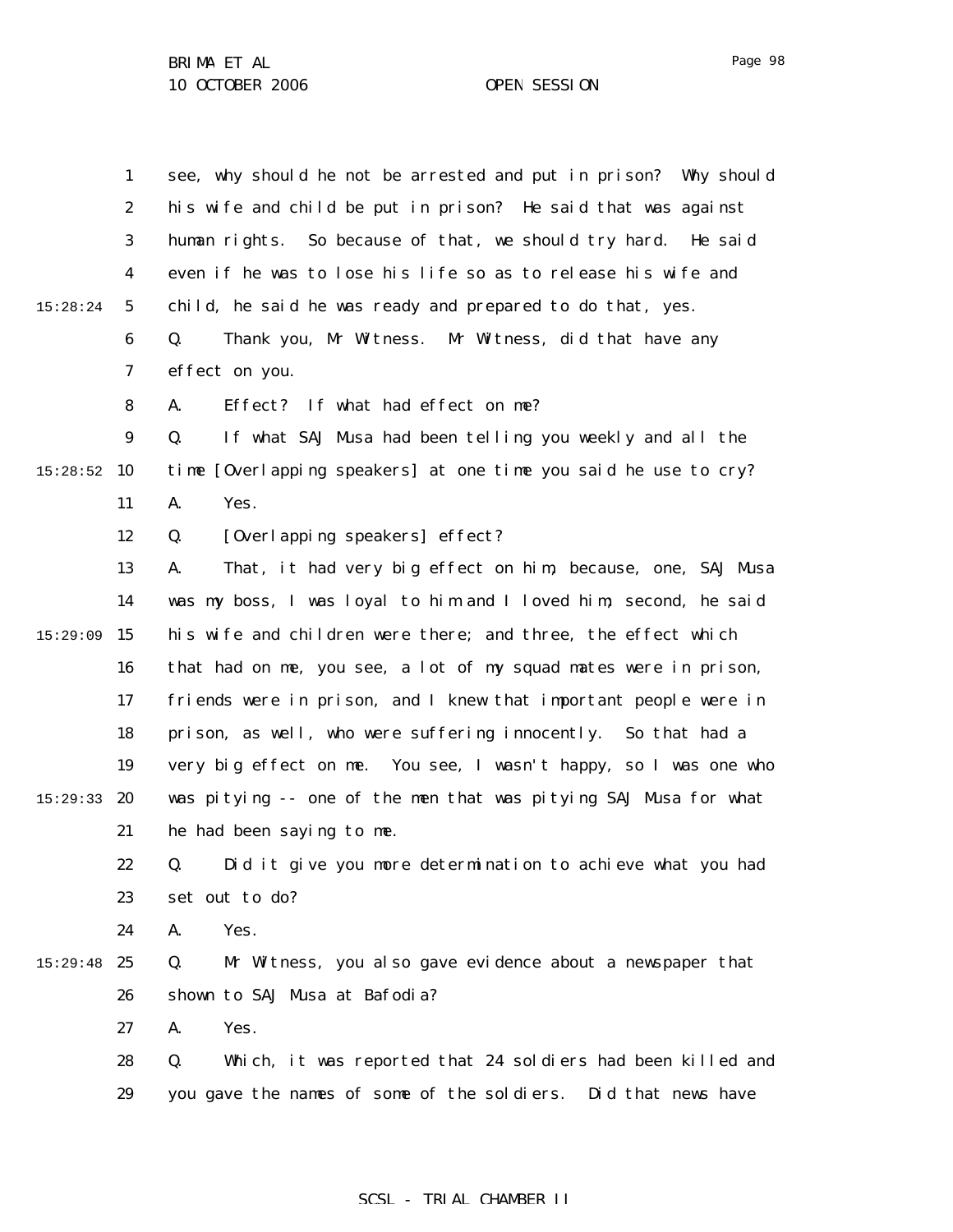1 2 3 4 5 6 7 8 9 15:31:19 10 11 12 13 14 15 15:31:34 16 17 18 19  $15:31:53$  20 21 22 23 24  $15:32:07$  25 26 27 28 29 15:30:44 any effect on your move to Freetown? A. Yes. That news was the one that gave us speed, because if it were not for that news, we should have delayed any way. If we were to come at all, we wouldn't have had any speed, but that particular news gave us more speed to come to Freetown. Q. You said that these soldiers had been killed, I believe you used the word "unjustly" or "wrongly"; am I right? A. Yes, you are right, because to me, those 24 soldiers were all innocent. They were all innocent. Why? Why should they kill Hassan Conteh, because he did not plot the coups, and that why is he was killed. Why should they kill AK Sesay, very important men in the country? There was no need for them to have been killed. PRESIDING JUDGE: Is this evidence, Mr Manly-Spain? It is just his opinion on what somebody else has decided. MR MANLY-SPAIN: Sorry, Your Honour, I think this is evidence. There is a question of motive in this matter. PRESIDING JUDGE: I appreciate that and I think you have made the point. Do we have to sit here and listen to him go through his opinion of who should have been convicted and shouldn't be? MR MANLY-SPAIN: No, he is not saying who should have been convicted. He is saying why they were determined to come to Freetown. PRESIDING JUDGE: Mr Manly-Spain in saying why he was determined, he is doing precisely that, going through the victims, or the people that were executed and giving his opinion on whether they should have been or not. That is what he is doing. You have made your point. You have established motive,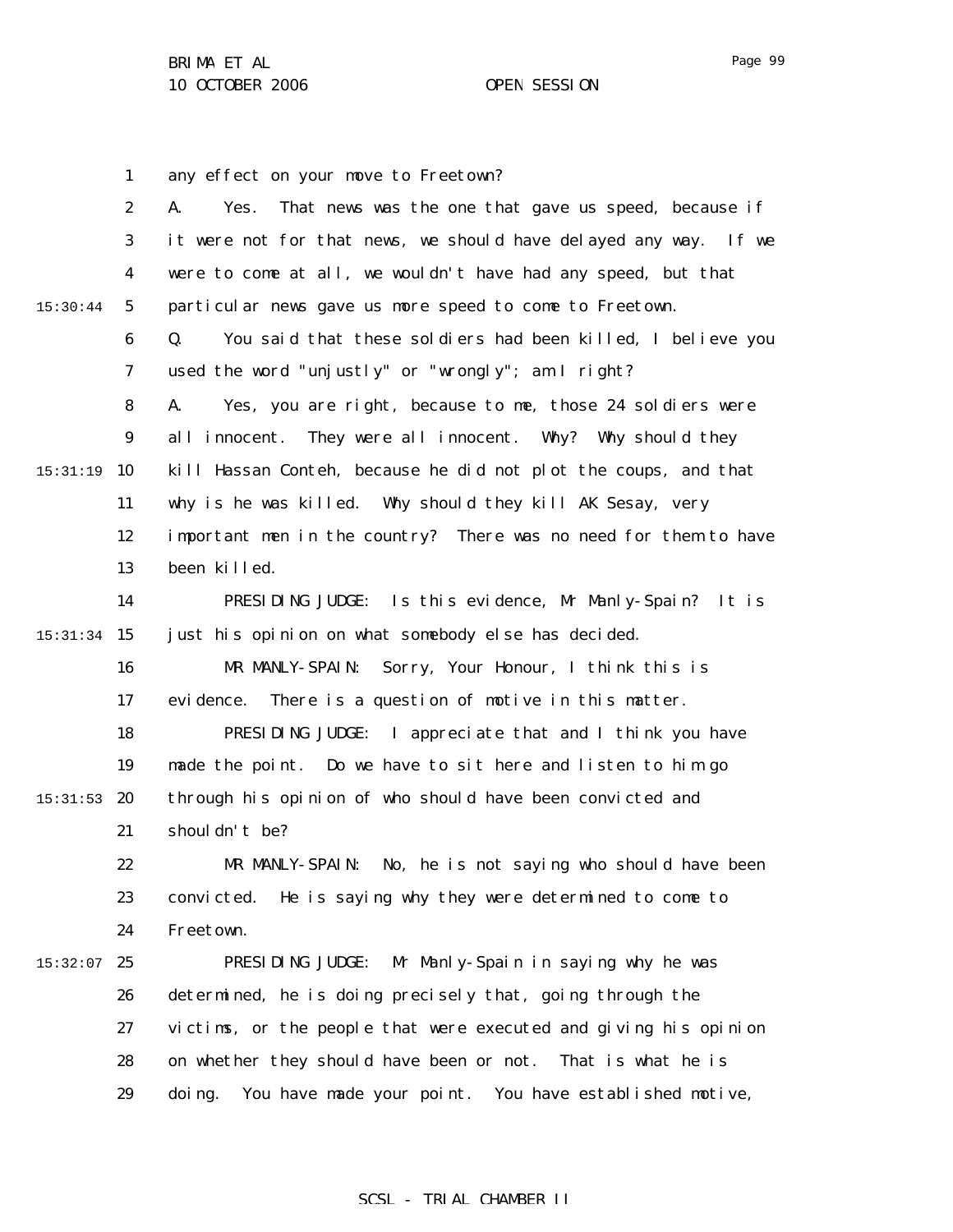1 2 3 4 5 6 7 8 9  $15:32:48$  10 11 12 13 14 15:33:04 15 16 17 18 19 15:33:30 **20** 21 22 23 24  $15:33:55$  25 26 27 28 29 15:32:34 but I think his opinions on convictions or otherwise are not very relevant, are they? MR MANLY-SPAIN: I'm sorry, Your Honour, but I did not ask him for his opinion. I asked him -- PRESIDING JUDGE: But he is giving the opinions, that is my point. MR MANLY-SPAIN: I will limit it to that. What I was asking for is what effect it had on him and he said it made him more determined to come to Freetown. PRESIDING JUDGE: If you will recall after that, Mr Manly-Spain, he then started going through the people who were executed and giving his opinions on whether they should have been or not. Now, if you have any trouble remembering that, we can go back on the transcript. MR MANLY-SPAIN: No, I remember that. Any way, I will go on, Your Honour. Q. Mr Witness, you told this Court about the capture of the priest, Brother Mario, and you said that he was promoted to captain. Can you tell this Court how he was dressed after his promotion? A. Yes. Q. How was he dressed? A. Well, at first he used to dress in his own attire, but when he found out that they were dirty, then he changed, because he wanted a combat jacket, which he used to wear. So they gave him a combat jacket, which he wore. Q. Thank you, Mr Witness. Mr Witness, I want to ask you specifically about your stay at Kabala. Whilst you were at Kabala, did you see the third accused?

## SCSL - TRIAL CHAMBER II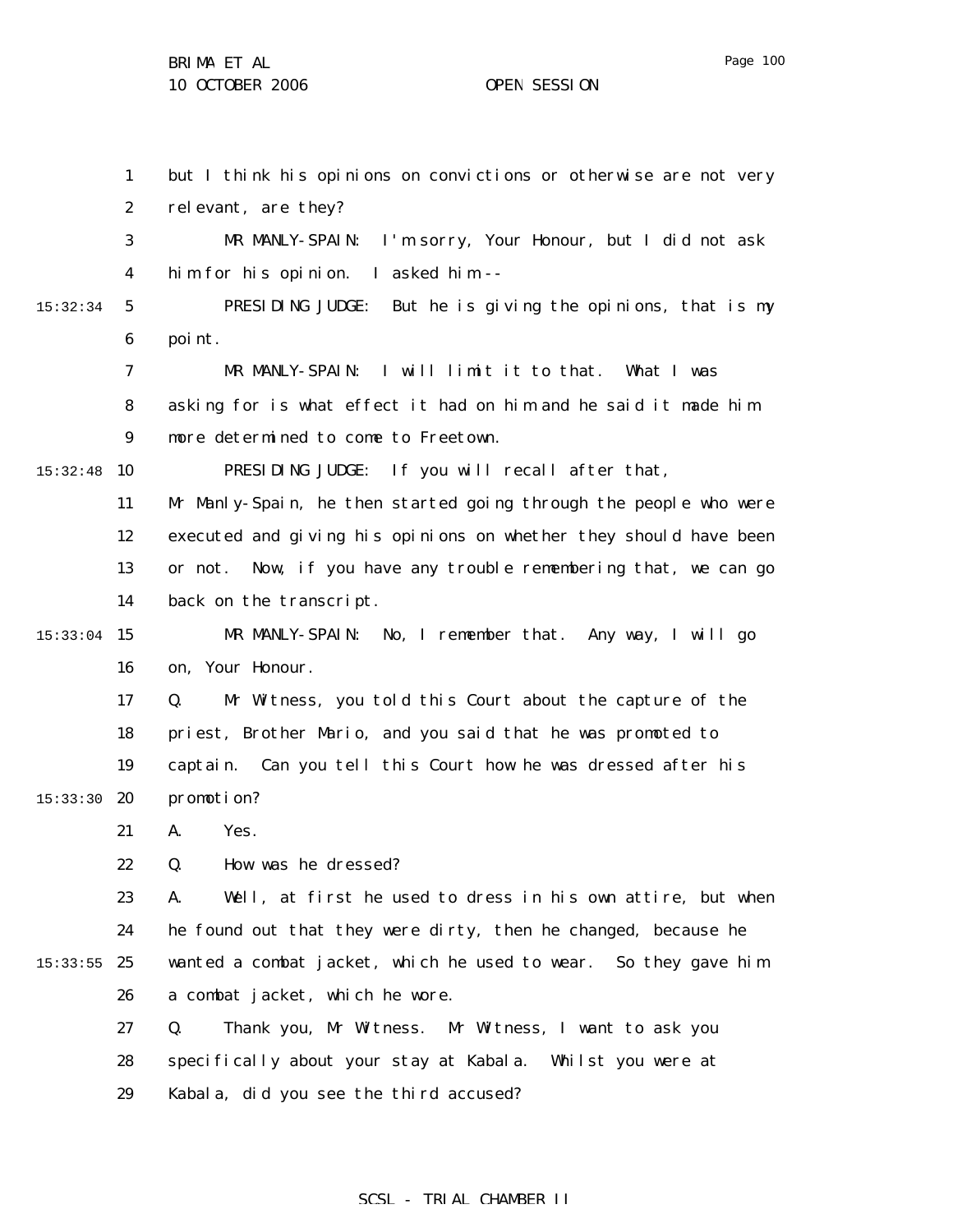1 2 3 4 5 6 7 8 9  $15:35:09$  10 11 12 13 14 15:35:44 15 16 17 18 19  $15:36:11$  20 21 22 23 24 15:36:33 25 26 27 28 29 15:34:40 A. The third accused never went to Kabala. Q. Do you know whether the third accused was in communication with SAJ Musa, at that time? A. No. Q. No, you don't know, or no, he wasn't? A. I knew that he had not been communicating with SAJ Musa. Q. Up to the time that you got to Eddie Town, do you know whether the third accused was communicating with SAJ Musa? A. He never communicated with SAJ Musa. Q. Throughout your movement from Eddie Town to Freetown, do you know whether the third accused and SAJ Musa made any decisions to attack any place? A. Just like I have said in this Court, the third accused had nothing to do with SAJ Musa. SAJ Musa had nothing to do with him. They had never sat together to make a plan to attack a place or not to attack a place. Q. Thank you, Mr Witness. Mr Witness, at Eddie Town, do you know whether the first accused appointed the second accused to be second in command, and the third accused to be his third in command at Eddie Town? A. That was not true. Where SAJ Musa was as CIC, who would appoint himself. It was SAJ Musa who was the overall commander and we met FAT on the ground. Those men on the ground and, in fact, they had wanted to kill him. Q. Mr Witness, this matter of witchcraft or someone bewitching the movements, can you tell this Court the people who were accused of trying to bewitch the movement? A. Yes. Q. Who were the people?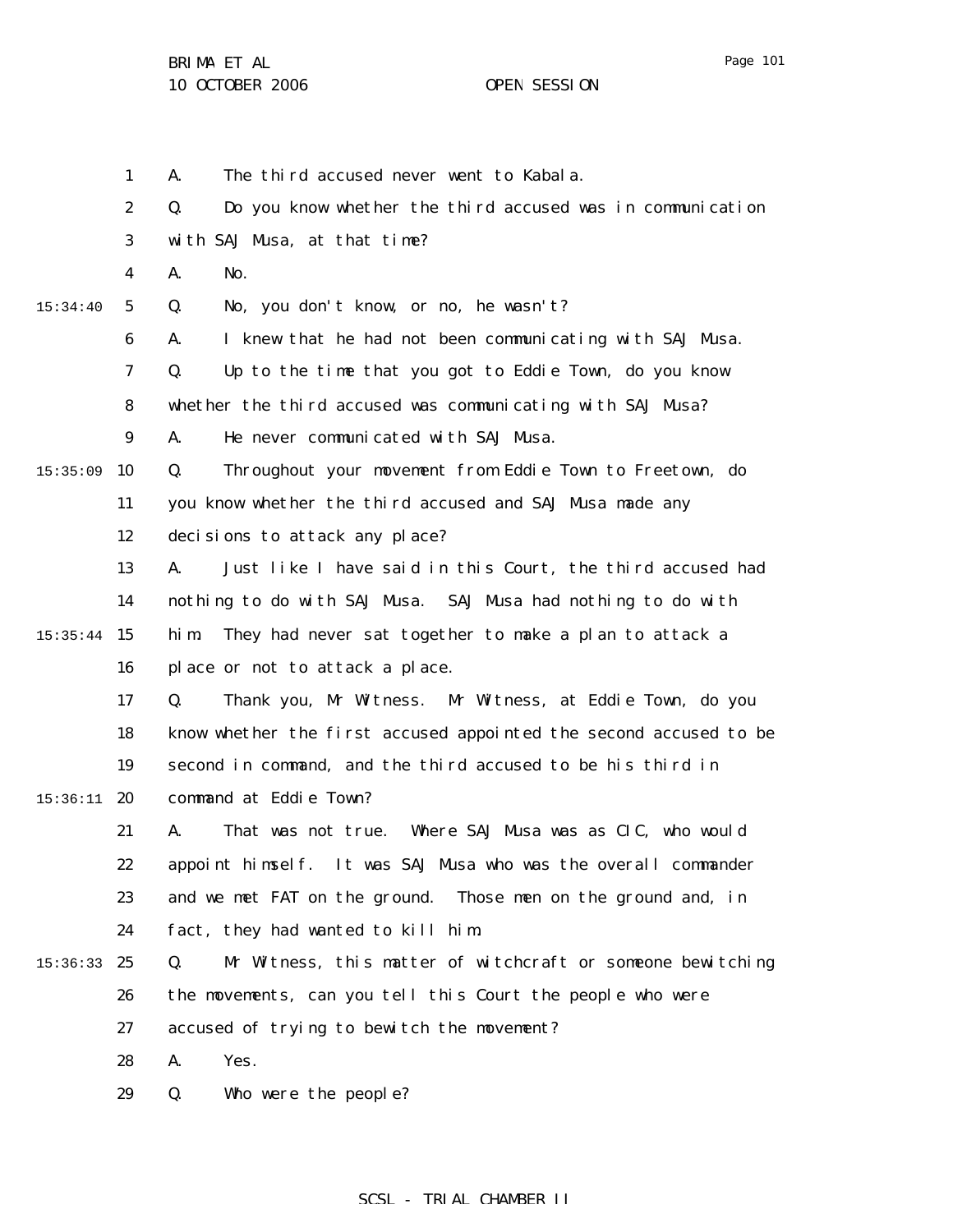|          | $\mathbf{1}$     | One you had was called Jajuwa. There was another lady that<br>A.    |
|----------|------------------|---------------------------------------------------------------------|
|          | $\boldsymbol{2}$ | was called Adama.<br>You had one that was called Sniper, Amos.      |
|          | 3                | Then you had other ladies and other men whose names I cannot        |
|          | 4                | recall now in this Court.                                           |
| 15:37:17 | $\mathbf{5}$     | Do you know, Mr Witness, whether the people who were<br>Q.          |
|          | 6                | accused were, in fact, arrested at that time?                       |
|          | 7                | If those people who were accused of bewitching or who<br>A.         |
|          | 8                | wanted to run away?                                                 |
|          | $\boldsymbol{9}$ | No, I'm not talking about the people who wanted to run<br>Q.        |
| 15:37:46 | 10               | Those who were accused of bewitching, were they arrested?<br>away.  |
|          | 11               | Yes, they were arrested. They were arrested and they were<br>A.     |
|          | 12               | In fact, they were seriously tortured, because when I<br>locked up. |
|          | 13               | went, I saw the marks on them.                                      |
|          | 14               | Mr Witness, do you know what happened to them<br>Q.<br>Thank you.   |
| 15:38:04 | 15               | when you left Eddie Town to come to Freetown?                       |
|          | 16               | Nothing specific happened to them. Like Amos, he -- when<br>A.      |
|          | 17               | we were returning from Freetown, that was the time that he died     |
|          | 18               | through an attack from ECOMOG. Adama, he ran away.<br>Jaj uwa he    |
|          | 19               | also died in an attack.                                             |
| 15:38:35 | 20               | What I was asking you, did they come with under guard as<br>Q.      |
|          | 21               | prisoners when you left Eddie Town?                                 |
|          | 22               | Yes, they were guarded as prisoners, but there was a<br>А.          |
|          | 23               | certain time when -- when they were --                              |
|          | 24               | Your Honours, would the --<br>THE INTERPRETER:                      |
| 15:39:00 | 25               | MR MANLY-SPAIN:<br>Take it slowly.                                  |
|          | 26               | THE INTERPRETER:<br>Your Honours, what I want to clarify is         |
|          | 27               | the word "witches."                                                 |
|          | 28               | You have different types of hostages.<br>THE WITNESS:<br>You        |
|          | 29               | had the Nigerian troop.                                             |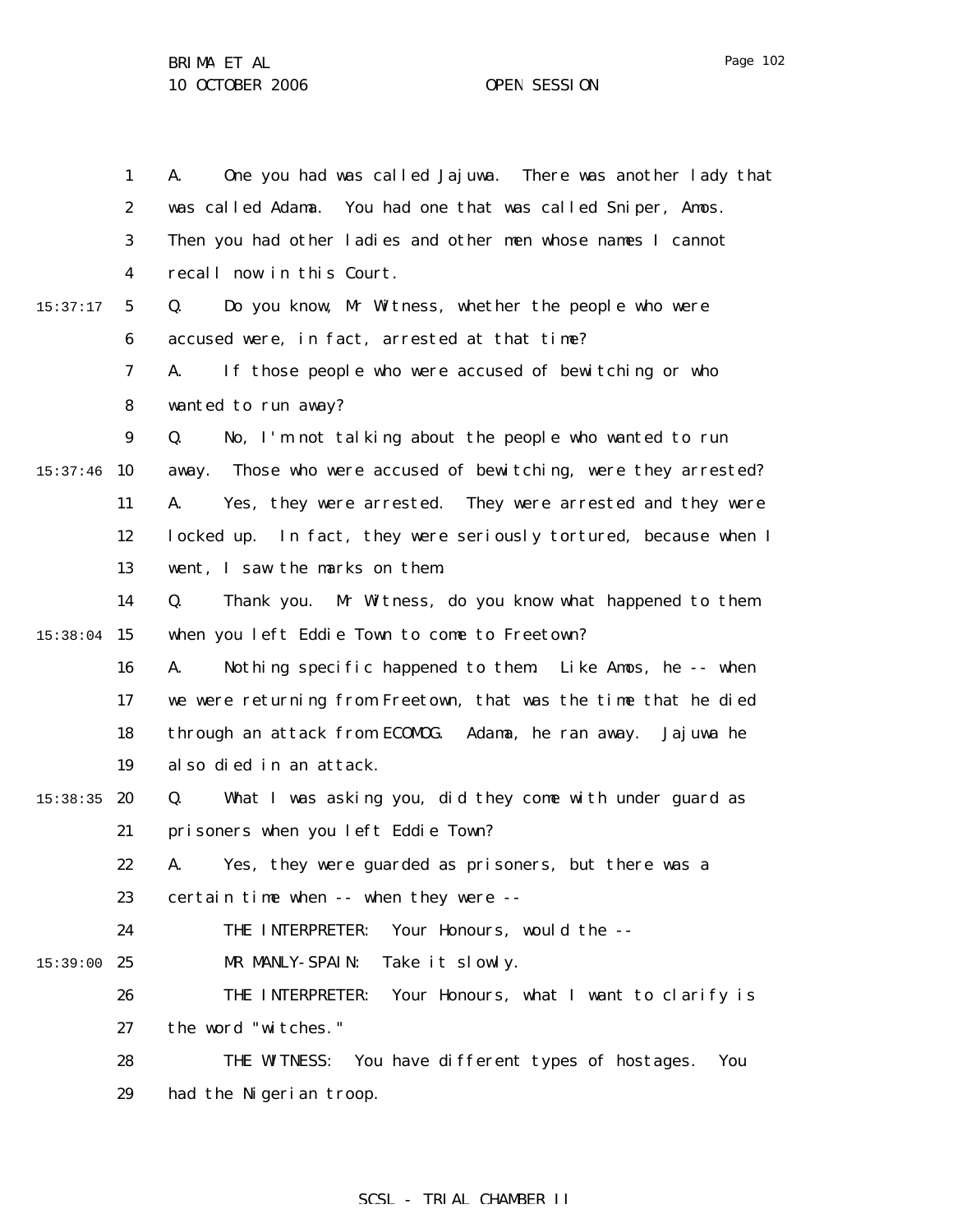BRIMA ET AL

1 2 3 4 5 6 7 8 9  $15:39:42$  10 11 12 13 14 15:39:55 15 16 17 18 19  $15:40:11$  20 21 22 23 24 15:40:39 25 26 27 28 15:39:26 PRESIDING JUDGE: Yes, go ahead, Mr Interpreter. THE INTERPRETER: Yes, Your Honours, the witness used the word "witches." PRESIDING JUDGE: Mr Witness, will you please stop talking while we're trying to hear what the interpreter is saying. Yes, go ahead. THE INTERPRETER: Yes, Your Honours, the witness used the word "witches," and in Krio that can refer to both male and female, so I wanted that clarification, whether he was referring to male or female. MR MANLY-SPAIN: Mr Interpreter he has called the names of both men and women. THE INTERPRETER: Yes, but Adama can refer to a man or it can refer to a woman. MR MANLY-SPAIN: Q. When you say Adama, was it a man or a woman? A. It is a woman. Q. Thank you. When you were coming to Freetown, were they under arrest and guarded? A. Yes, yes. Q. Thank you, Mr Witness. Mr Witness, during your march to Freetown, did the third accused go on any mission or any attack? A. No. Q. Thank you. When you were coming to Freetown, Mr Witness, did you pass through a place called Gbinti? A. No, we never passed through Gbinti. Q. Did you pass through a place called Karina when you were coming to Freetown?

29 A. I do not the even know the place.

## SCSL - TRIAL CHAMBER II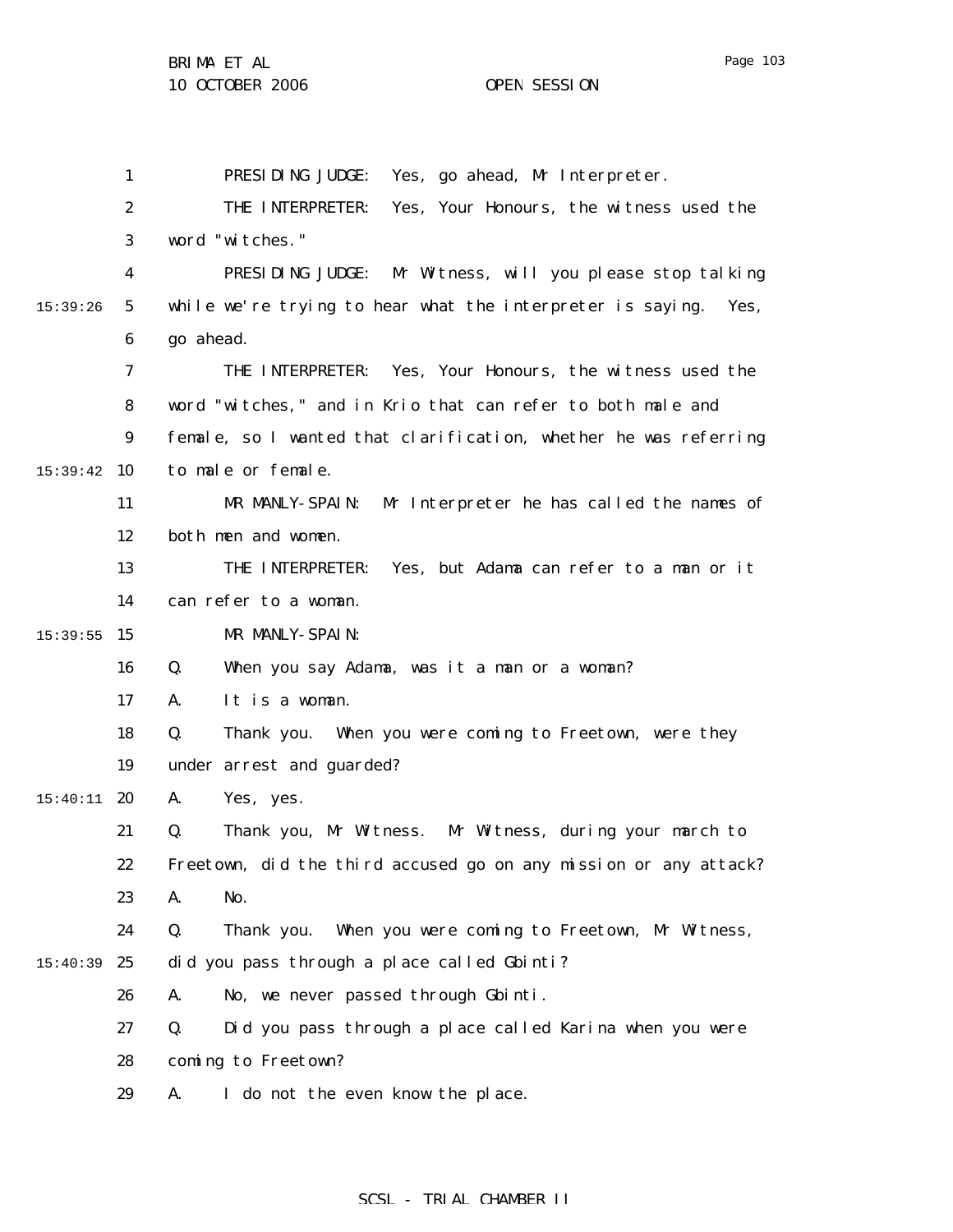1 2 3 4 5 6 7 8 9 15:42:20 10 11 12 13 14 15 15:42:38 16 17 18 19 15:43:10 20 21 22 23 24 15:43:29 25 26 27 28 29 15:41:41 Q. Thank you. Mr Witness, am I to understand that at the time SAJ Musa was buried, you were not present at the spot? A. I was in the village. Q. Thank you. Finally, Mr Witness, you said that when you were at Mange, ECOMOG burned houses there; am I right? Do you know what happened to these houses? A. Yes. They burnt these house and in these houses there were civilians, because when the houses were burnt -- Q. Did you meet the second accused at West Side when you were there? A. No. MR MANLY-SPAIN: That is all for this witness. CROSS-EXAMINED BY GRAHAM: Q. Good afternoon, Your Honours. Good afternoon, witness. A. Good afternoon, sir. Q. Mr Witness, have you, at any point in time in your life, been locked up at the Pademba Road Prison before? A. Yes. Q. When were you first locked up by the Pademba Road Prison, Mr Witness? A. I was arrested at Port Loko, year 2000, in September, and I was locked up at Pademba Road. They said I was a member of the West Side group. Q. When you were locked up in 2000, how long were locked up at Pademba Road Prison before you were released? For how long? A. Six years. Q. So am I right in saying that you were released from Pademba Road Prison in the year 2006? A. Yes, you are right.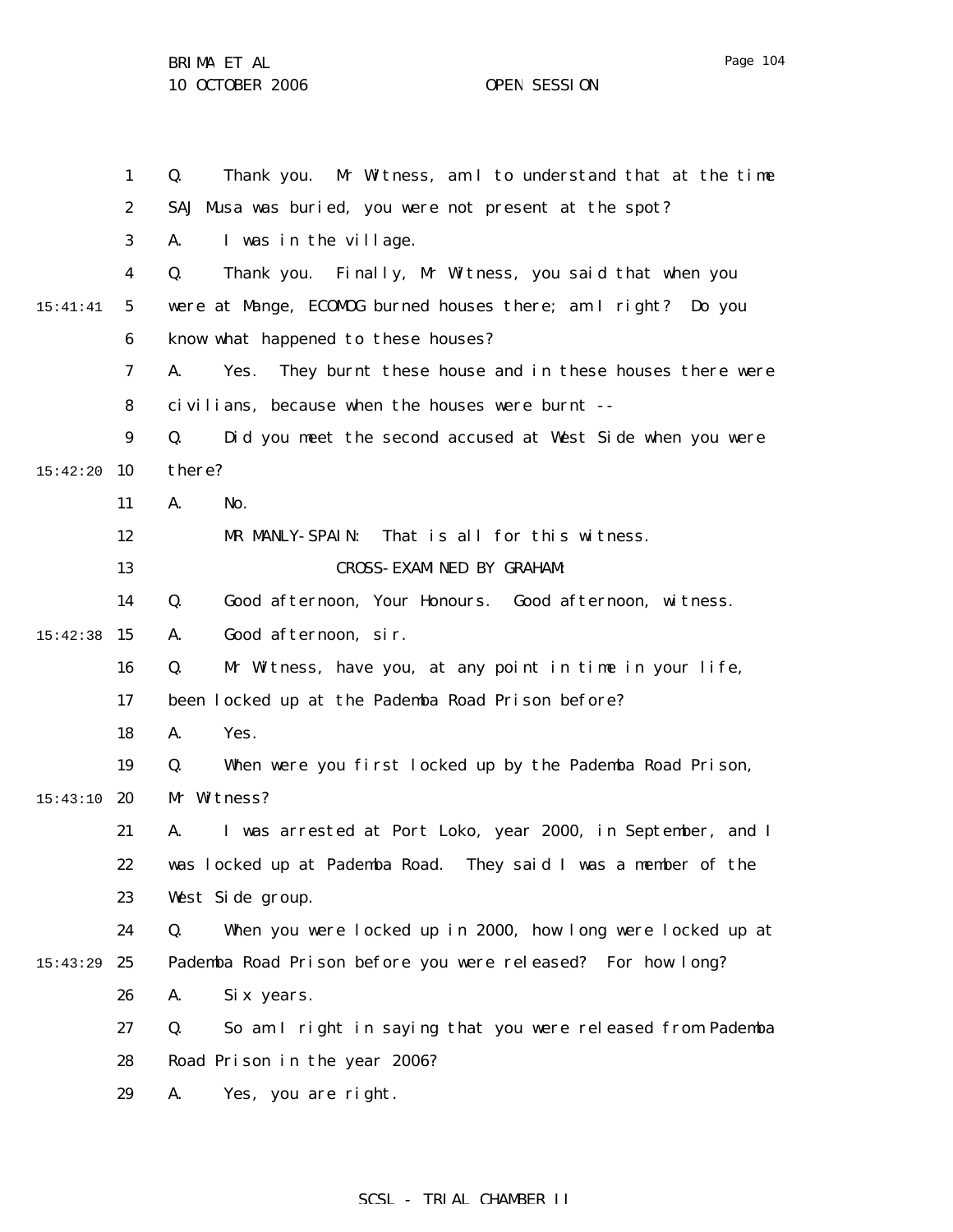1 2 3 4 5 6 7 8 9 15:44:54 10 11 12 13 14 15 15:45:11 16 17 18 19 15:45:30 **20** 21 22 23 24  $15:46:01$  25 26 27 28 29 15:44:22 Q. And, Mr Witness, do you Alimamy Bobson Yapo Sesay, also known as Bobby? A. I know him very well. I know him very, very well. Q. How well do you know him, Mr Witness? A. Well, I knew Yapo Sesay as a soldier. Q. As a soldier with the SLA? A. Yes, yes. Q. And during the time that you were at Pademba Road Prison, did you ever get to meet Alimamy Bobson Yapo Sesay at Pademba Road Prison? A. Yes, I met him there. Q. And, Mr Witness, do you remember the year that you met Alimamy Bobson Yapo Sesay, also known as Bobby at the Pademba Road Prison? A. The year 2000. Q. Do you know why he was locked at the Pademba Road Prison, Mr Witness? A. Yes, yes. Q. I want you to be very brief with your answer. Why was he locked up, very briefly? A. Well, I heard that he opened fire in town. That was what I heard. Well, I did not know what caused the firing. Q. Thank you, Mr Witness. Mr Witness, do you no one Alie Turay, also known as Alabama? A. Yes, I knew him very well. Q. How well do you know him, Mr Witness? A. Alabama, I knew him as SLA, then as a security to SAJ. He was one of SAJ's security. Q. Thank you, Mr Witness. Mr Witness, during the time that

## SCSL - TRIAL CHAMBER II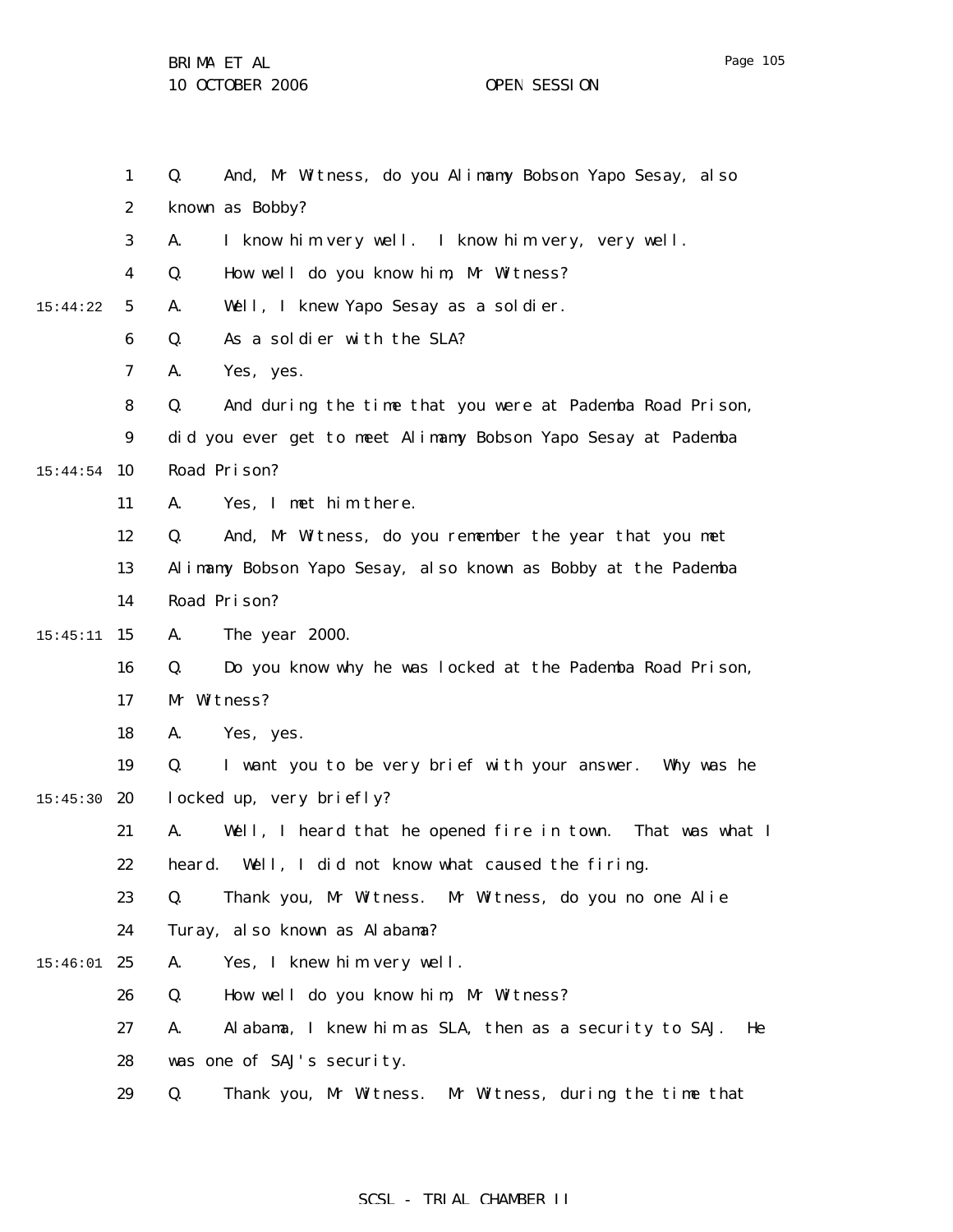|          | $\mathbf{1}$            | you were at Pademba Road Prison -- sorry, Your Honours. When you   |
|----------|-------------------------|--------------------------------------------------------------------|
|          | $\boldsymbol{2}$        | went to the Pademba Road Prison in the year 2000 -- Mr Witness,    |
|          | $\bf{3}$                | are you all right?                                                 |
|          | $\overline{\mathbf{4}}$ | Yes, yes. I'm not all right, but let's carry on for the<br>A.      |
| 15:46:47 | $\sqrt{5}$              | time of the Court.                                                 |
|          | 6                       | We have 15 minutes to go, so please just bear with us.<br>Q.       |
|          | $\boldsymbol{7}$        | When you went to Pademba Road Prison in the year 2000, did you go  |
|          | 8                       | and meet, did you meet Alie Turay, also know as Alabama there?     |
|          | $\boldsymbol{9}$        | Yes, I met him there.<br>A.                                        |
| 15:47:10 | 10                      | Do you know why he was there, Mr Witness?<br>Q.                    |
|          | 11                      | Yes.<br>A.                                                         |
|          | 12                      | Very briefly, why was he there, Mr Witness?<br>Q.                  |
|          | 13                      | They went and fired at each other, he with one Bakarr at<br>A.     |
|          | 14                      | They made the whole of the troop to dislodge, and that<br>Lunsar.  |
| 15:47:34 | 15                      | was why he was arrested and taken to Pademba Road Prisons.         |
|          | 16                      | Q.<br>Thank you, Mr Witness. Mr Witness, do you also know one      |
|          | 17                      | Ayo Cole, also known as Six Finger?                                |
|          | 18                      | Yes, I knew him.<br>A.                                             |
|          | 19                      | How did you know him, Mr Witness?<br>Q.                            |
| 15:47:56 | 20                      | Well, I knew him as a civilian who was with the soldiers in<br>A.  |
|          | 21                      | the jungle. Then I also knew him as -- I also knew him in          |
|          | 22                      | pri son.                                                           |
|          | 23                      | And when you were taken to Pademba Road Prison<br>Q.<br>Thank you. |
|          | 24                      | in the year 2000, did you meet go and meet Ayo Cole, Six Finger,   |
| 15:48:27 | 25                      | at Pademba Road Prison? I mean, was he there before you were       |
|          | 26                      | taken there?                                                       |
|          | 27                      | Yes.<br>A.                                                         |
|          | 28                      | Do you know why he was taken to Pademba Road Prison,<br>Q.         |
|          | 29                      | Mr Witness, very briefly, please?                                  |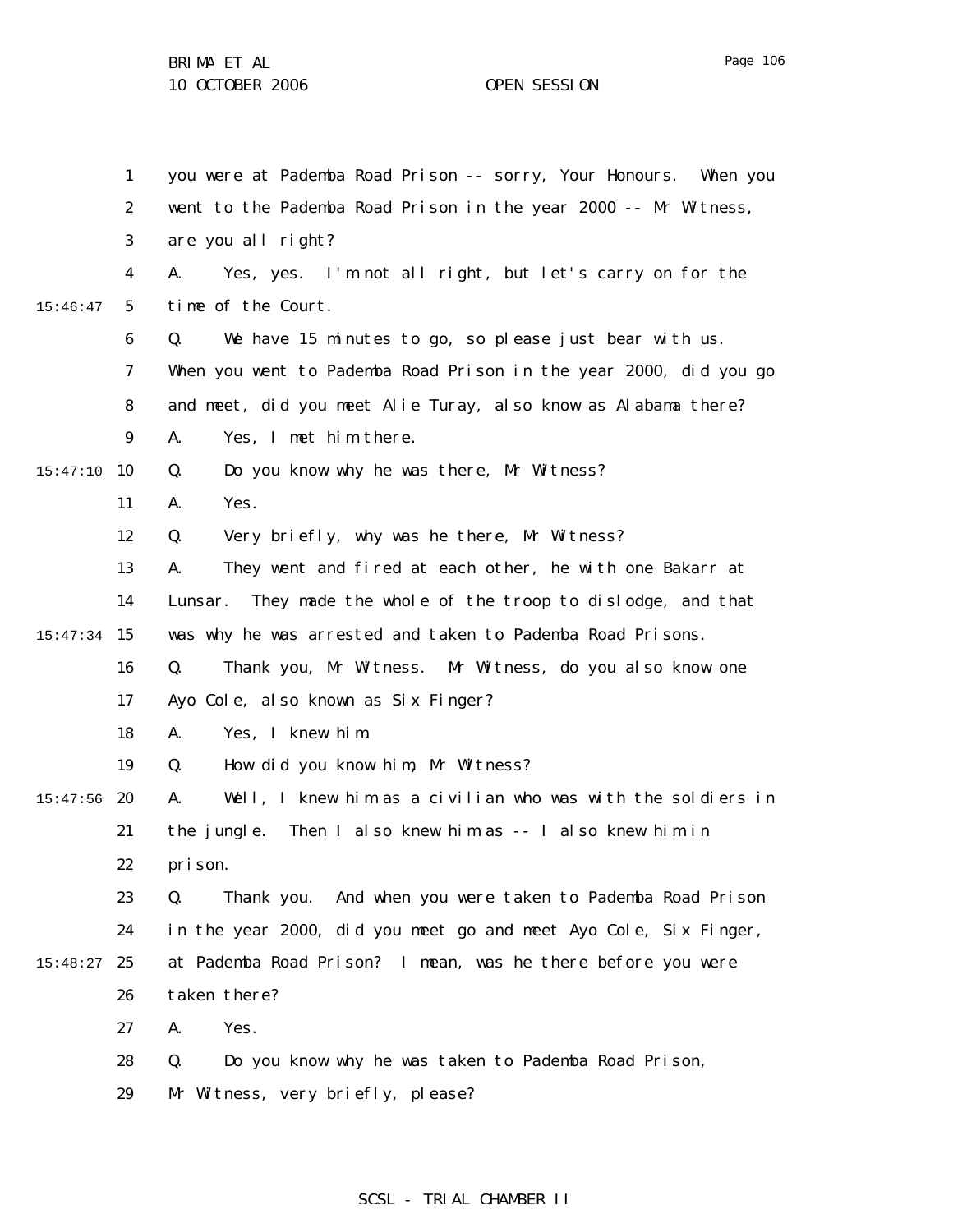1 2 3 4 5 6 7 8 9  $15:49:17$  10 11 12 13 14 15 15:49:52 16 17 18 19  $15:50:25$  20 21 22 23 24  $15:50:35$  25 26 27 28 29 15:48:58 A. Well, he was laundering in his house when one Foday Jange arrested him and they said that he was a West Side man. They took him to prison and he was locked up. He did not do anything. The junta just went and locked him up. Q. Thank you, Mr Witnesses. Mr Witness, do you no one Ranger? A. Yes. Q. And do you know him by any other name, Mr Witness? A. Yes. Q. Can you please tell this Court by what other name do you know Ranger? A. He was called Alfred Hindolo Samai, alias Ranger. Q. And the last name? A. Hindolo Samai. Hindolo, H-I-N-D-O-L-O. Samai, S-A-M-A-I, Samai. Q. Grateful, Mr Witness. Mr Witness, Ranger, was he already at Pademba Road Prison at the time you were sent there? A. Yes. Q. And, Mr Witness, there are five housing blocks for the holding of prisoners in Pademba Road Prisons, isn't it? A. Yes, there are five blocks. Q. The blocks are, Your Honours, Wilberforce? There is a block by the name Wilberforce? A. Yes [Overlapping speakers]. Q. There is another block Clarkson? Is that right? A. Yes. MR GRAHAM: Your Honours, Clarkson is spelled C-L-A-R-K-S-O-N. A. Yes. Q. And there is another block by the name of Blyden, spelled

## SCSL - TRIAL CHAMBER II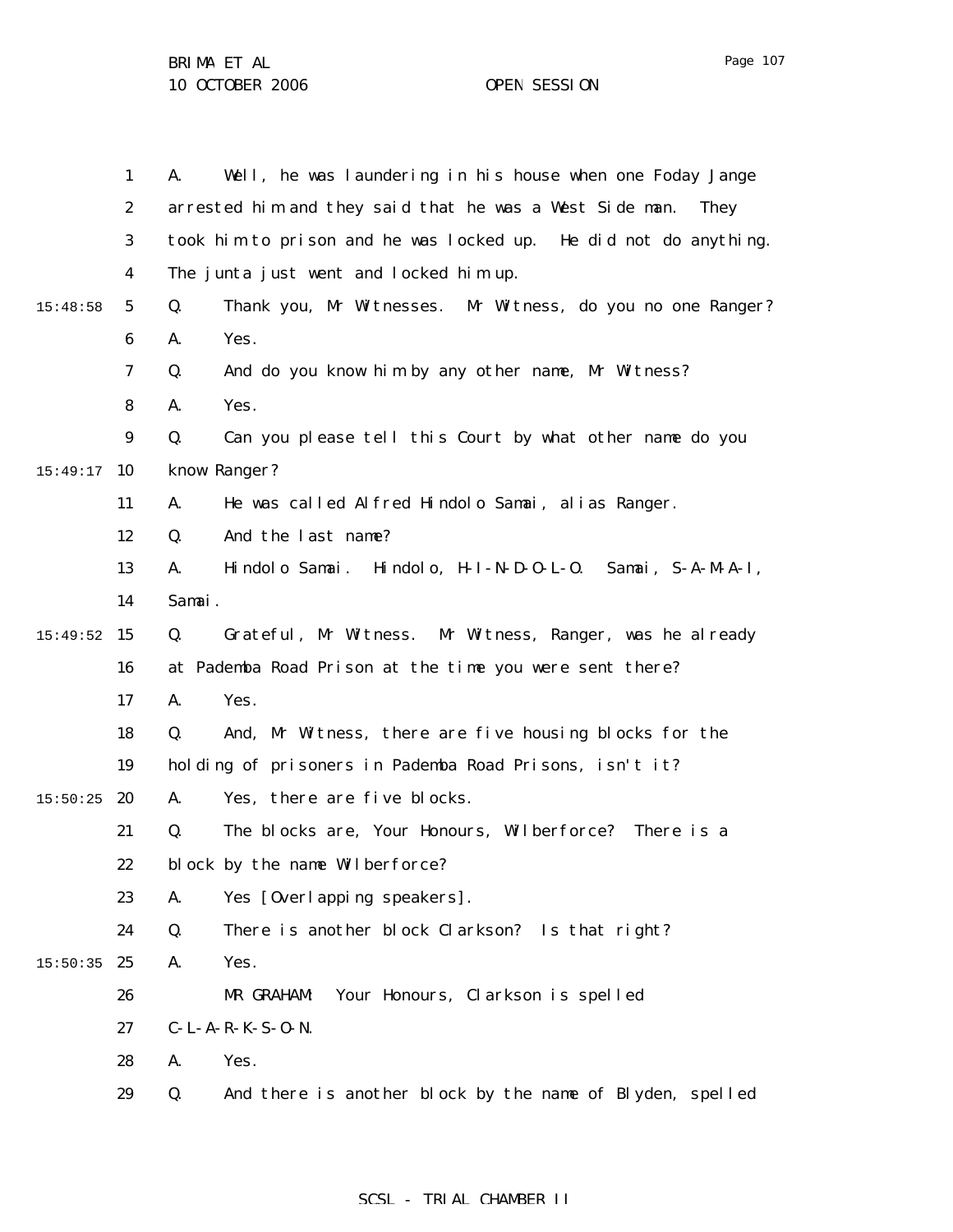1 2 3 4 5 6 7 8 9  $15:51:14$  10 11 12 13 14 15 15:51:29 16 17 18 19  $15:51:49$  20 21 22 23 24  $15:52:13$  25 26 27 28 29 15:50:57 B-L-Y-D-E-N; is that right? A. Yes. Q. And then there is another block by the name Howard, spelled H-O-W-A-R-D; is that right? A. Yes, yes, you are right. Q. And then there is the remand block; is that right? A. Yes, you are right. Q. And, Mr Witness, during the time that you were in Pademba Road Prison, which of these blocks were you detained in? A. Wilberforce Block. Q. During this period, did you know the block in which Alabama was being held? A. It was at the Wilberforce Block, where I was. There he was. Q. Thank you. And you did know the block in which Alimamy Bobson Yapo Sesay, also know as Bobby, do you know the block in which he was held? A. He was at Wilberforce block. Q. What about Ranger, what block was he being held in? A. Wilberforce Block. There he was. Q. What about Ayo Cole, also known as Six Finger, Mr Witness? A. Wilberforce Block. There he was. Q. Thank you, Mr Witness. Mr Witness, during this period that you were in Wilberforce Block with the people that you have mentioned, did you ever have the opportunity to have any contact with Alie Turay, also known as Alabama? A. Yes. Q. Did you please tell this Court the kind of contact that you had with Alabama?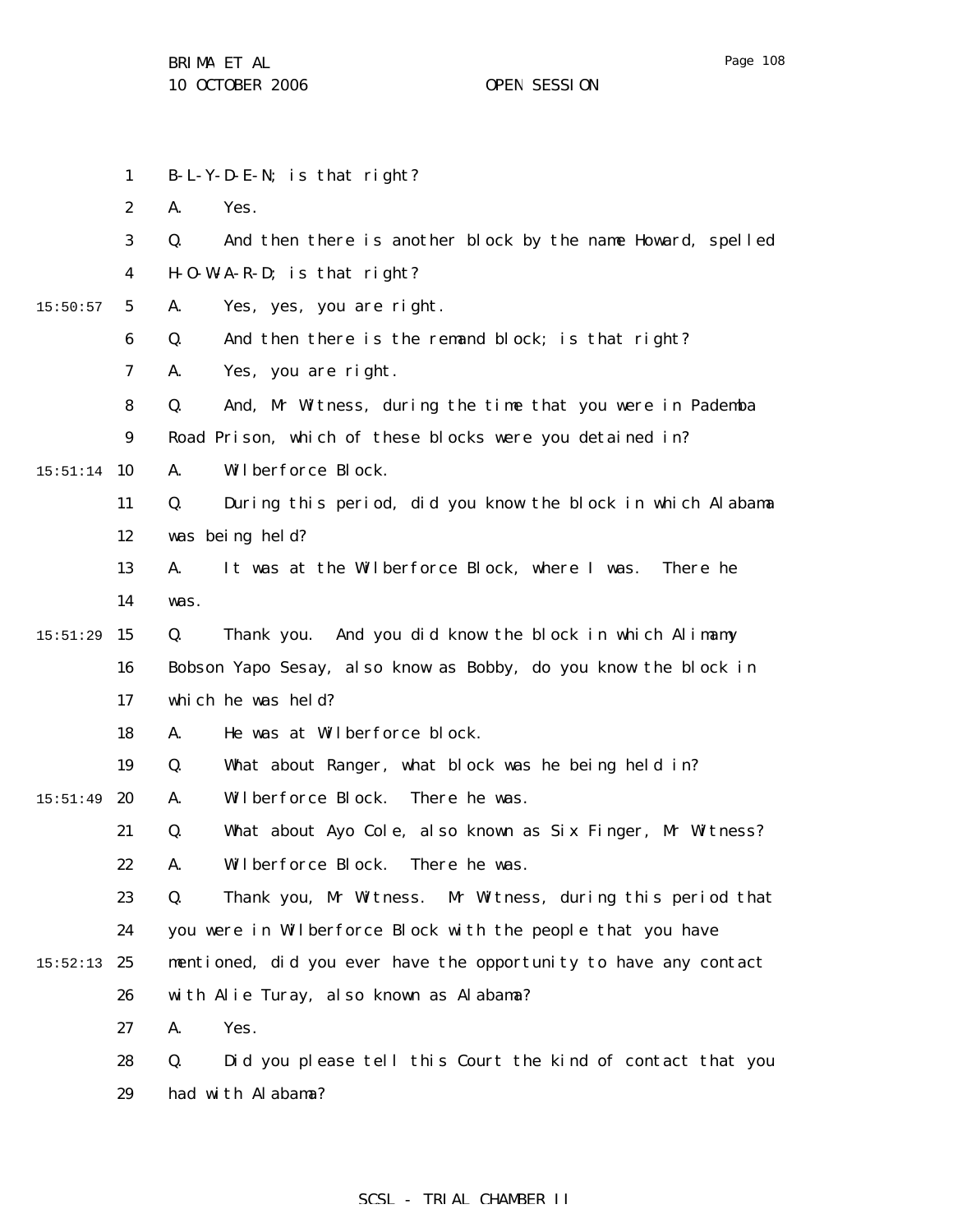1 2 3 4 5 6 7 8 9  $15:53:24$  10 11 12 13 14  $15:53:57$  15 16 17 18 19  $15:54:18$  20 21 22 23 24  $15:54:39$  25 26 27 28 29 15:53:05 A. Well, the contact year 2000, 2003, sometimes 2003, some people came from the Special Court here and went and met Alabama in prison. They went and said to him that he should come and prosecute the first, second and third accused at the Special Court. Q. Witnesses, before you go on, how did you know that some people came from the Special Court to contact Alabama for the purpose to which you have just told this Court? A. Well, I saw the people and Alabama told me that the people wanted to talk to me and I said I was not interested, and he, Alabama, Ranger, Bobson Yapo Sesay, they called me in in Alabama's cell and they tried to persuade me that if I agreed to come and prosecute the first, second and third accused I would be freed from prison and that they would buy a vehicle for me. Q. Before you go on, how do you know that these people came from the Special Court? A. Well, at any time that a vehicle went for them, they would say that, "Fellow, we are going to the Special Court," and when they were returning, I would see them with money, I would see then with chicken. They would tell me that I did not want to get my freedom. Q. That's fine. I will come to that. Just focus on the questions that I ask of you, Mr Witness. Mr Witness, on this day that you said Alabama invited you to his cell to engage in this discussion, did he offer you anything whilst you were in his cell? A. Yes. Your know he persuaded me, he came with money, he gave me 20,000 Leones, he gave me chicken with some medicines saying that I should join him so that we could come to the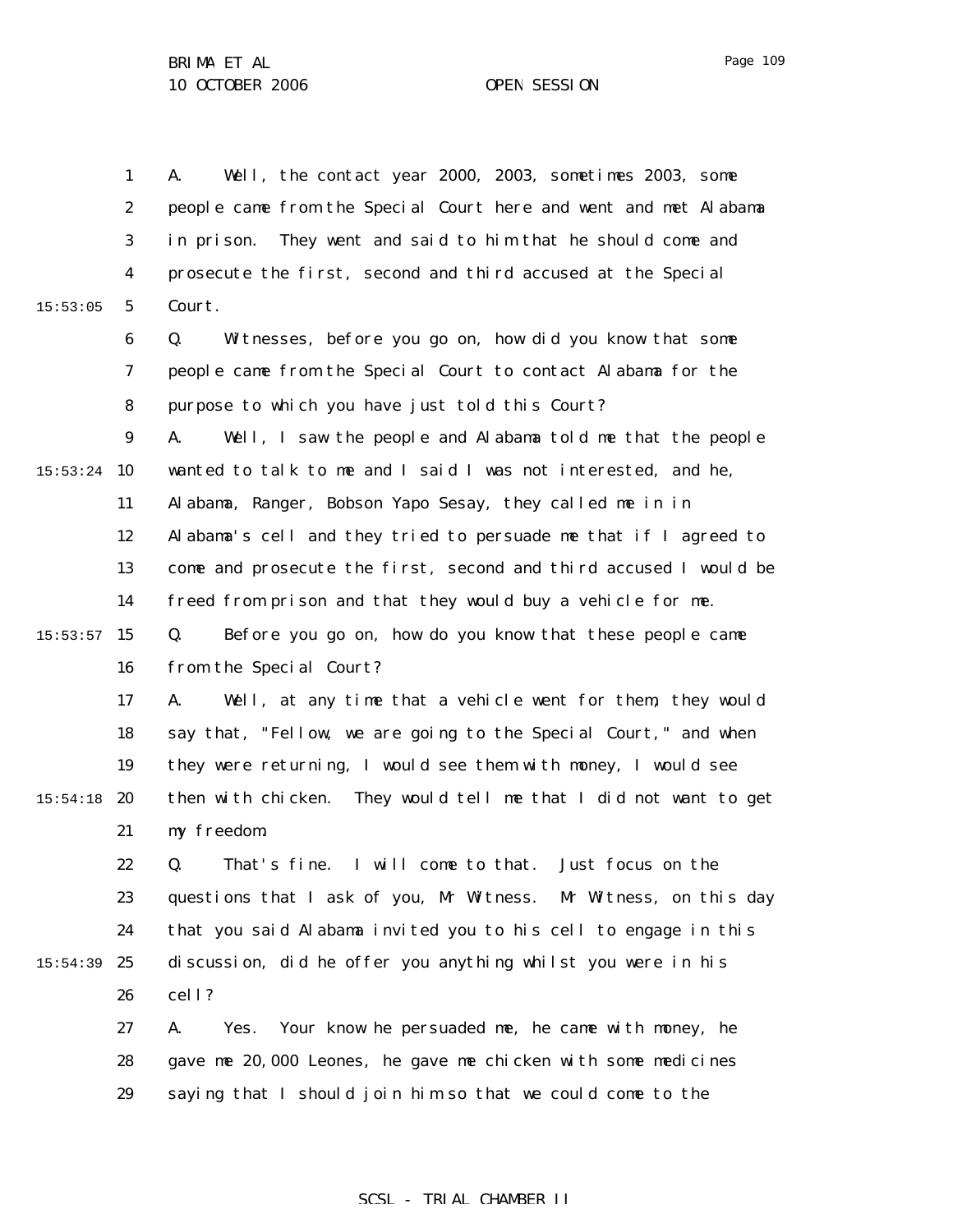1 2 3 4 5 6 7 8 9  $15:55:59$  10 11 12 13 14 15:56:20 15 16 17 18 19  $15:56:39$  20 21 22 23 24  $15:57:09$  25 26 27 28 29 15:55:20 Special Court and prosecute and that houses would be built for us and that we would be flown to Canada. But I told him that Canada was not my problem and that I was not going to lie about somebody. And they said that they would do anything that would make them prosper. Q. Mr Witness, can you please tell this Court who and who was present at this meeting in Alabama's cell? A. I was one. Ranger was there. Bobson Yapo Sesay was there. Ayo cole, with he, the Alabama. It is the first time that I'm talking about when they gave me that money. The other time - the other time there was one boy called V Boy. They also tried to convince him. Q. Mr Witness, just focus on the questions that I'm asking you. Apart from the money that you said Alabama gave you when you met him in his cell, did he offer you anything else? A. Yes. He gave me medicines. He gave me chicken, but the chicken that was given to me, I was afraid to eat it. He gave me medicine. Because why I was afraid to eat the chicken, because -- Q. Mr Witness, I don't need that part of your story, but I want to ask you: Did you ask him where he got those things from? A. It was not I that asked him. It was he that told me, he said, "Fellow, these things were given to me by the Special Court." He said, "Since you do not want to prosper," he said, "The Special Court they are going to make me free, yes, I will go to Canada and I will also have a jeep. Q. Mr Witness, on this day, I'm putting it to you, that Alabama also offered you alcohol on this day, didn't he? A. Yes, he gave me alcohol and then he even gave me cannabis

Page 110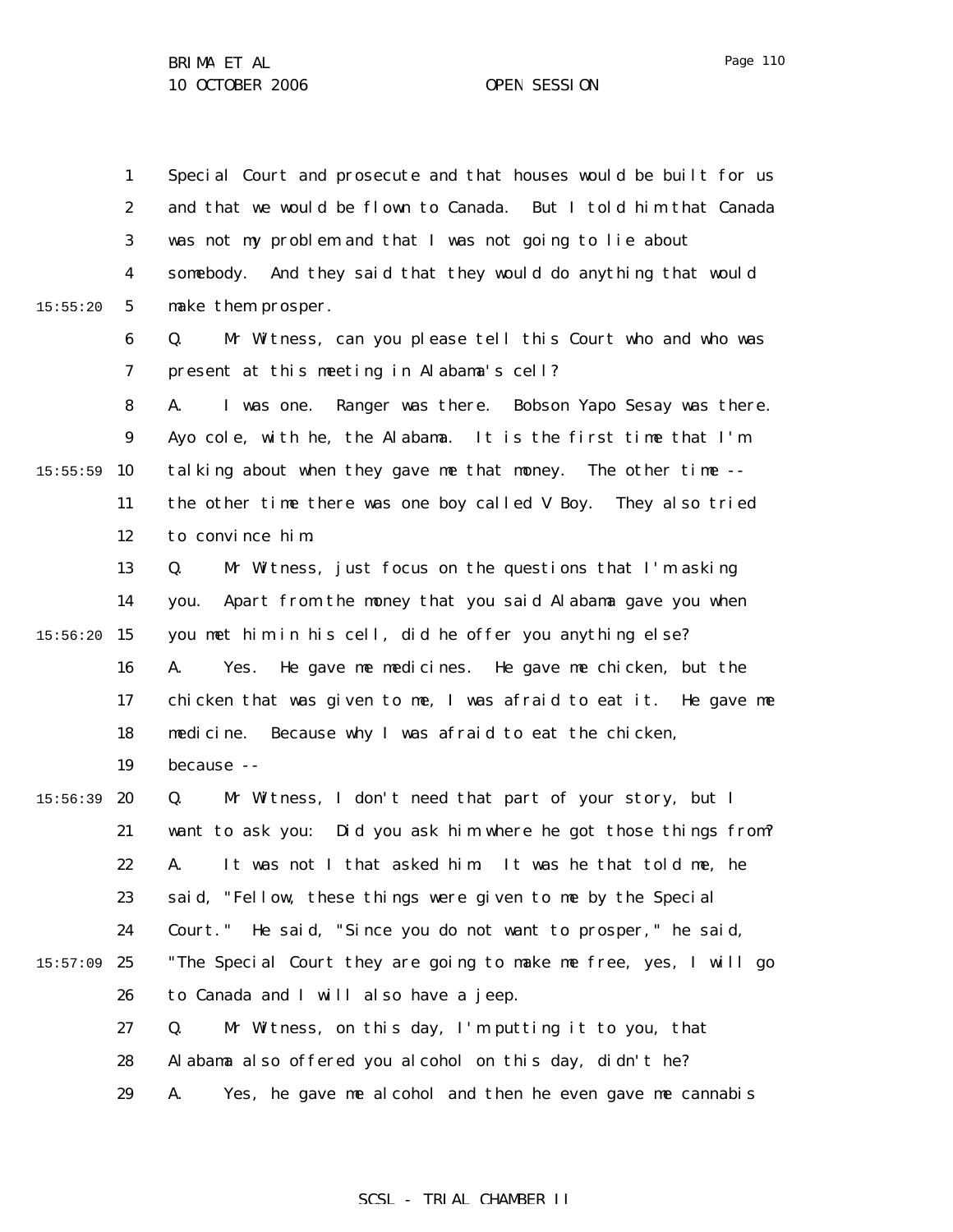|          | $\mathbf{1}$     | sativa, a lot of cannabis sativa and said we were to smoke, but I |
|----------|------------------|-------------------------------------------------------------------|
|          | $\boldsymbol{2}$ | told him that I was not going to smoke. The alcohol I was able    |
|          | 3                | to drink, but then when he found out that he was not able to      |
|          | 4                | convince me [Overlapping speakers]. So he convinced Alimamy       |
| 15:57:42 | $\mathbf{5}$     | Bobson Yapo Sesay.                                                |
|          | 6                | Please hold on, and just for the convenience of everyone,<br>Q.   |
|          | 7                | just be brief and focus on the questions that I have asked you.   |
|          | 8                | What do you mean by "cannabis sativa," what is that?              |
|          | $\boldsymbol{9}$ | That is marijuana, which is called jamba.<br>A.                   |
| 15:58:10 | 10               | Thank you Mr Witness. Now, Mr Witness, after he offered<br>Q.     |
|          | 11               | you these things, you said he told you some things. Did Alabama   |
|          | 12               | also talk to Bobby on this day that you were in your cell?        |
|          | 13               | Yes, he talked to Bobby. He said --<br>A.                         |
|          | 14               | Thank you, Mr Witness. What did he talk to Bobby about?<br>Q.     |
| 15:58:31 | 15               | What did he tell Bobby?                                           |
|          | 16               | He told Bobby that, he said "Now, we are in jail. We do<br>A.     |
|          | 17               | not have money. We do not have our freedom." He said, "The        |
|          | 18               | Special Court has a lot of money. They have given us a lot of     |
|          | 19               | Let's go and lie about those people that are in the<br>money.     |
| 15:58:52 | 20               | Special Court." Then Bobby was convinced. He said he was coming   |
|          | 21               | to testify. He said, don't you even see Junior Lion, right now    |
|          | 22               | he has been given vehicle and a house so that he could lie about  |
|          | 23               | those people, so I said I would not do that.                      |
|          | 24               | Mr Witness, after he said that, did Bobby say anything in<br>Q.   |
| 15:59:10 | 25               | response to what Alabama had said?                                |
|          | 26               | Yes, Bobby agreed. He said he wanted to prosper, so he<br>A.      |
|          | 27               | said he was coming to lie about these people, the first, second   |
|          | 28               | and third accused so that he could be taken to Canada so they     |
|          | 29               | would build a house for him and buy a vehicle for him?            |
|          |                  |                                                                   |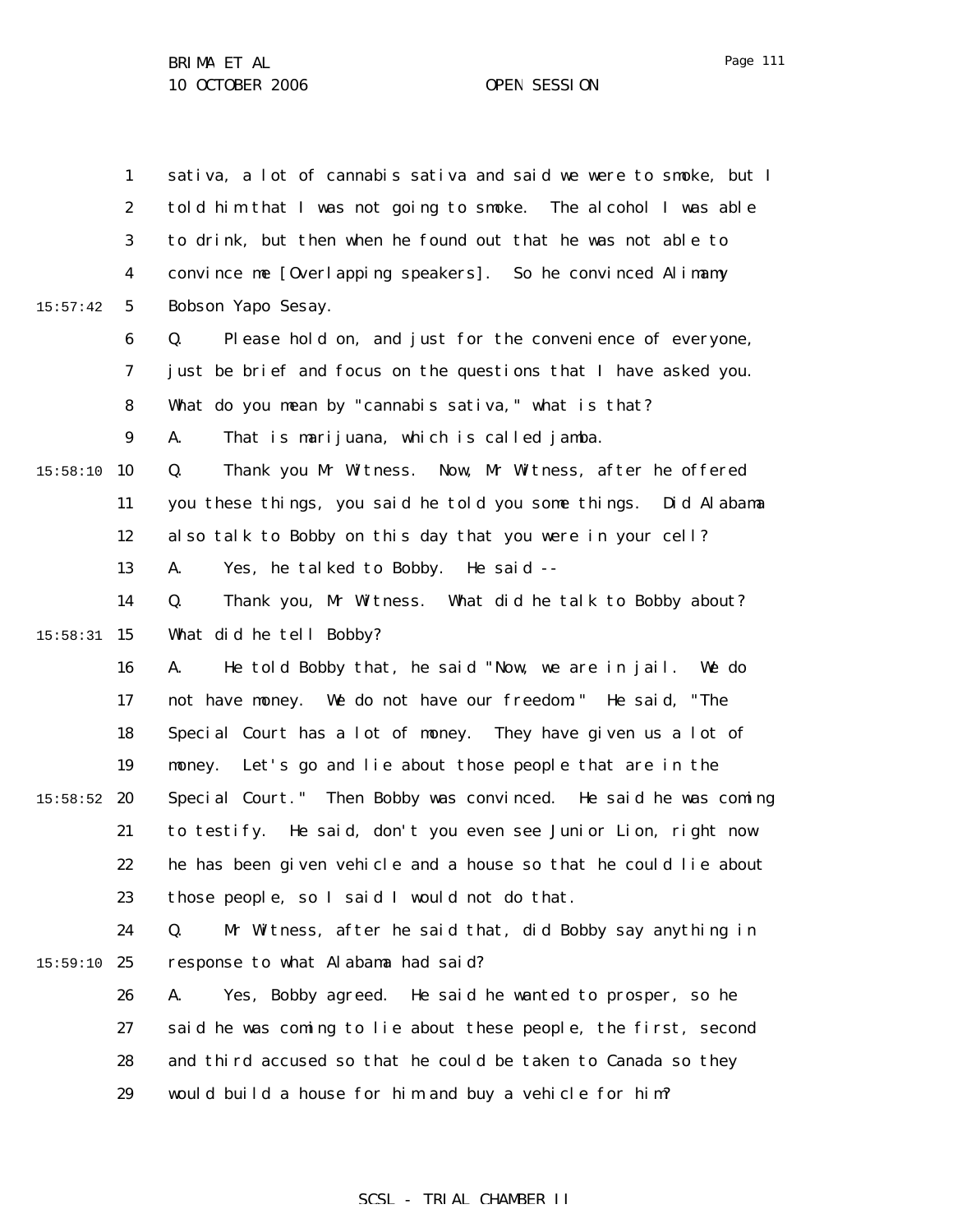1 2 3 4 5 6 7 8 9  $16:00:23$  10 11 12 13 14 15 16:00:41 16 17 18 19  $16:00:59$  20 21 22 23 24 16:01:20 25 26 27 28 29 15:59:58 Q. Thank you, Mr Witness. Mr Witness, Ayo Cole, did Ayo Cole say anything after he had heard Alabama say what you have just told this Court? A. Yes. Ayo Cole as well agreed. He joined Alabama so that he could come to the Special Court, but after some time I did not see him again coming. He would not go again with Alabama. Q. Where was it that Ayo Cole used to go with Alabama? A. They said they were coming to special court. Since I was not here, I do not know where they were going, and each time they returned, they would tell me that they came from the Special Court and they would even make fun out of me saying, that I did not want my freedom and that I did not want to prosper, and I said, okay, that wasn't a problem. Q. Thank you, Mr Witness. Mr Witness, what about Ranger? What did Ranger say in response to what Alabama said that you have just told this Court? A. Well, Ranger he was desperate more than everybody. He said for himself he would do everything for money, even if he were to sell his own child. He would do that, let alone those people whom he did not know to come and lie about them. It was not something that was big for him. He said, at that time, if he was asked to come and testify against them, he would do so. That was what he told me, he, the Ranger. Q. So did he agree to eventually agree to go along with what Alabama had said? A. Yes. He agreed and he was desperate, more than Alabama himself. Q. Thank you, Mr Witness. And, Mr Witness, after he had agreed, did you at any point in time observe him and Alabama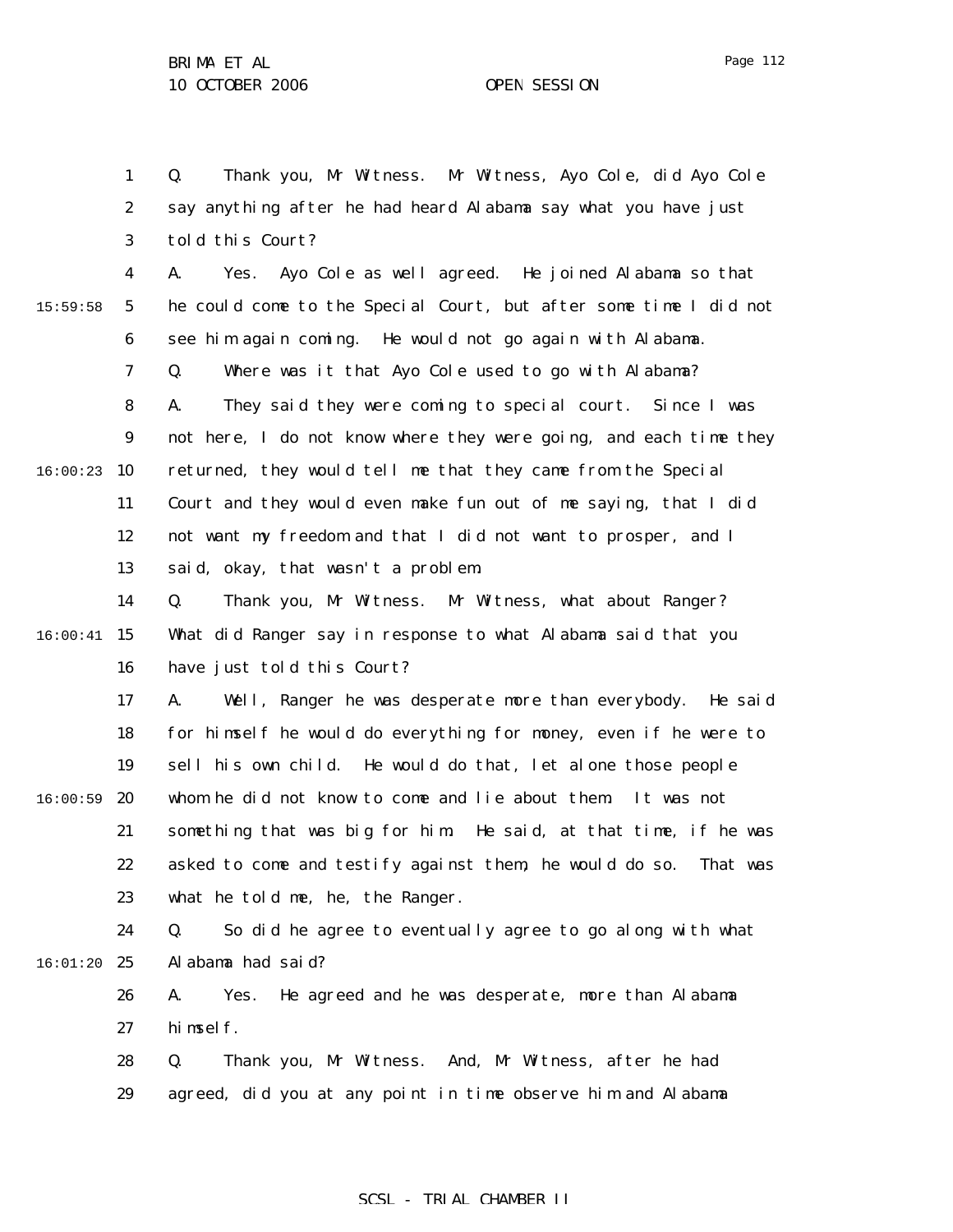1 2 3 4 5 6 7 8 9  $16:02:26$  10 11 12 13 14  $16:02:48$  15 16 17 18 19  $16:03:04$  20 21 22 23 24 16:03:31 25 26 27 28 29 16:01:58 going out to the Special Court, as Alabama had promised? A. Yes. They would always go out together. Like Yapo Sesay, he and Alabama at first they were not in agreement, but when the Special Court started -- Q. Mr Witness, my question was on Ranger. Let's just focus on that. I will come to that in due course. You yourself, Mr Witness, after you had heard Alabama speak, what did you tell him in response to what he had just told you? A. Well, at first when I saw the money -- well, during that time I hadn't got anything. If I had said I was going to deny at that particular time, they would not have given me those 20,000 Leones, so I agreed. So he gave me the money. When I had left the money, I came and I told him that, "Fellow, I would not do this," and he said that I was to give him the money back. So we had a row for that money, but I did not give him the money back. So I said the one that he had used, let him use it since he was going to lie about people's children, let him go and lie, but I said I was not going to lie about people and that I was not going give him that money again, yes. Q. Thank you, Mr Witness. Mr Witness, prior to this meeting in Alabama's cell, were you aware of the nature of the relationship between Alabama and Bobby? A. The relationship was not that strong. They had always been quarreling because Alabama was a provost. At any time that he met him outside, he would ask him to get into the cell. But when this Special Court thing started, they became so close, they became so close. None would do something without his companion. Q. Mr Witness, after this meeting at Alabama's cell, to which Bobby agreed to come and testify at the Special Court against the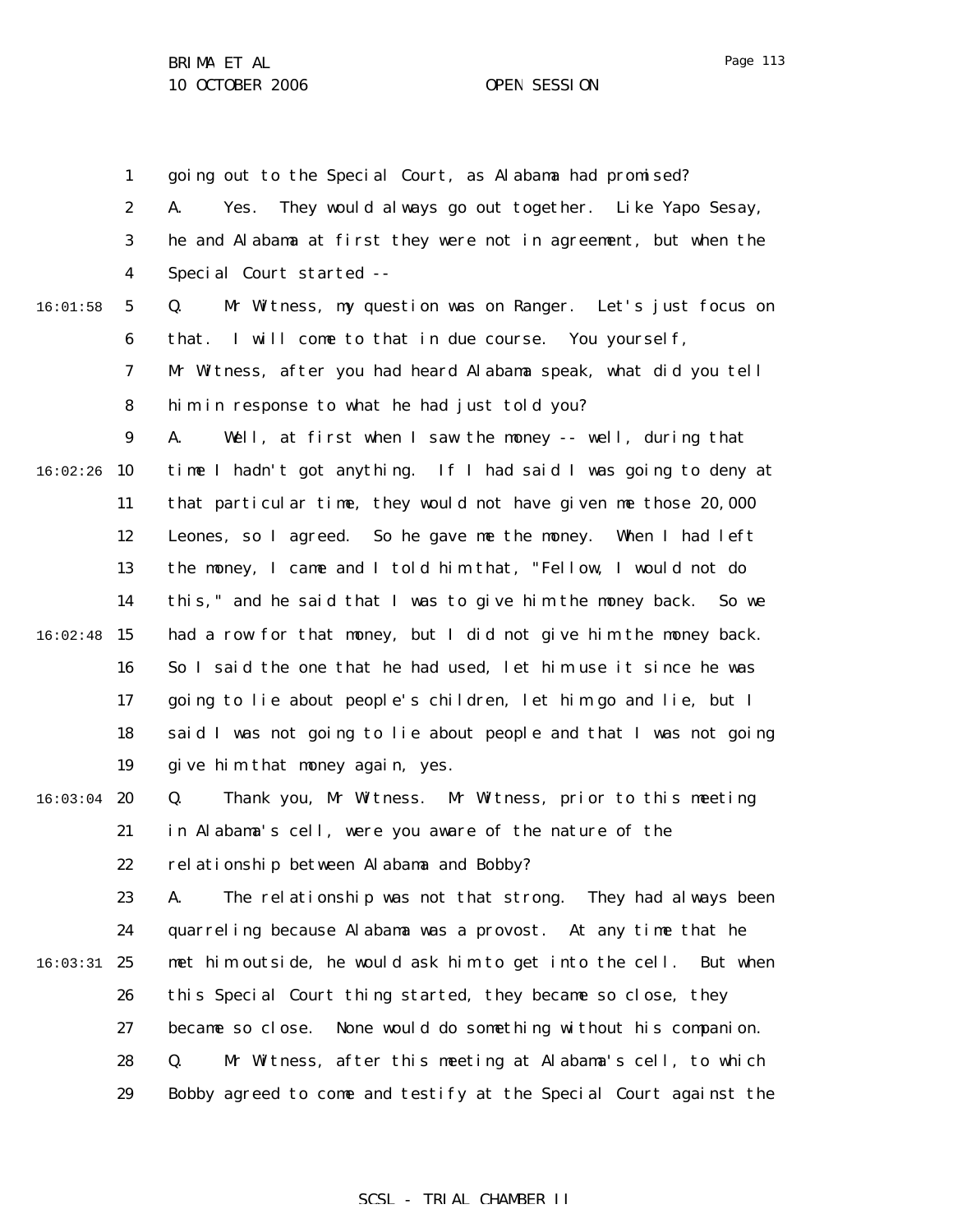1 2 3 4 5 6 7 8 9  $16:04:34$  10 11 12 13 14  $16:05:03$  15 16 17 18 19  $16:05:24$  20 21 22 23 24  $16:05:46$  25 26 27 28 29 16:04:15 first accused, second and third accused, did you observe any changes in their relationship, in the relationship between Alabama and Bobby? A. Yes. Just as like I have been telling you, initially they were not in agreement, but when that Special Court business started, when they started coming out and getting in, there was agreement. The relationship became very strong. Q. Mr Witness, did you observe any changes in Bobby's life in prison after he agreed to Alabama's request? A. Yes, yes, yes. There were some changes in his life. Q. What changes, please tell this Court, Mr Witness? A. Well, one, he had privilege by then in prison. Two, he had been handling money and he had been bluffing with the money and three, he would cook every day, special cook. He would eat chicken, hamburger and he would drink soft drinks and he had enough medicines, so those were the changes that I saw in his life. Q. Mr Witness, during the time that you were in Pademba Road Prison were there certain areas of the prison that were restricted areas, to mean that there were certain areas that you could not go without getting permission? Were there restricted areas in prison? A. Yes, yes, there were some areas. Q. And the area where the hospital was located was one of these restricted areas, isn't it? A. Yes. Q. The area where the kitchen was, was one of these restricted areas, wasn't it, Mr Witness? A. Yes.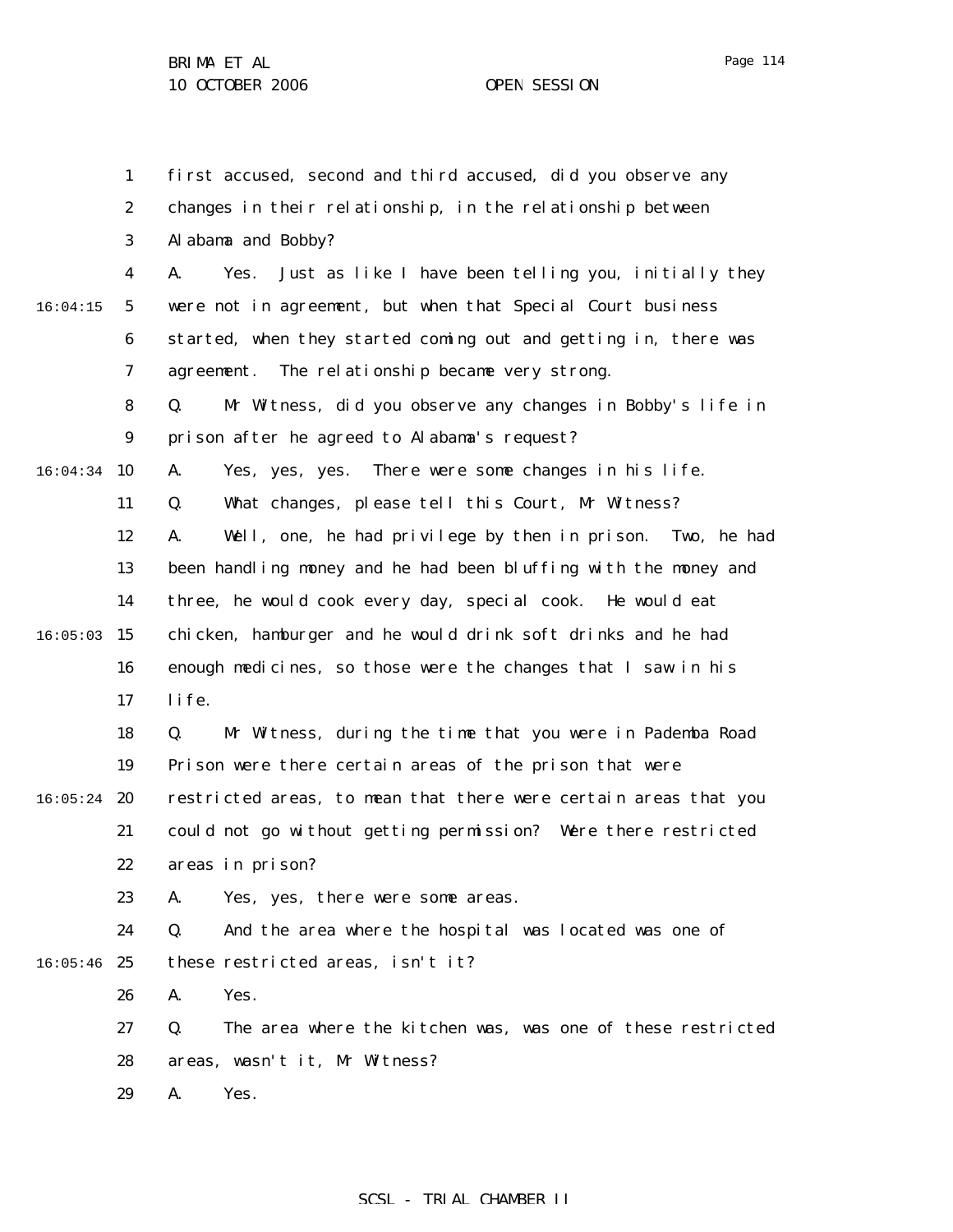BRIMA ET AL 10 OCTOBER 2006 OPEN SESSION

|          | $\mathbf{1}$                                                            | And the place where the bakery was located was one of<br>Q.       |  |  |
|----------|-------------------------------------------------------------------------|-------------------------------------------------------------------|--|--|
|          | $\boldsymbol{2}$                                                        | restricted areas, wasn't it, Mr Witness?                          |  |  |
|          | 3                                                                       | Yes.<br>A.                                                        |  |  |
|          | 4                                                                       | And the place where the tailoring shop was located was also<br>Q. |  |  |
| 16:06:11 | a restricted area within the Pademba prison, wasn't it,<br>$\mathbf{5}$ |                                                                   |  |  |
|          | $\boldsymbol{6}$                                                        | Mr Witness?                                                       |  |  |
|          | 7                                                                       | Exactly, yes.<br>A.                                               |  |  |
|          | 8                                                                       | Am I right in saying that you could not get to those areas<br>Q.  |  |  |
|          | 9                                                                       | without special permission from the prison authorities,           |  |  |
| 16:06:34 | 10                                                                      | Mr Witness?                                                       |  |  |
|          | 11                                                                      | Yes, yes.<br>A.                                                   |  |  |
|          | 12                                                                      | Am I right in saying that as part of the special treatment<br>Q.  |  |  |
|          | 13                                                                      | that the Alabama and Bobby received in Pademba Road Prison        |  |  |
|          | 14                                                                      | involved unrestricted access to these areas at any time of the    |  |  |
| 16:06:51 | 15                                                                      | day?                                                              |  |  |
|          | 16                                                                      | Yes, yes, they would go there at any time that they wanted<br>A.  |  |  |
|          | 17                                                                      | to, except during the night when it had passed 8.00 or 9.00.      |  |  |
|          | 18                                                                      | Thank you, Mr Witness. I'm putting it to you that during<br>Q.    |  |  |
|          | 19                                                                      | this period that you were in Pademba Road Prison after the        |  |  |
| 16:07:11 | 20                                                                      | meeting in Alabama's cell, both Alabama and Bobby were not bound  |  |  |
|          | by any movement restrictions within the prison during the day; is<br>21 |                                                                   |  |  |
|          | 22                                                                      | that right?                                                       |  |  |
|          | 23                                                                      | Yes, sir.<br>A.                                                   |  |  |
|          | 24                                                                      | PRESIDING JUDGE: Mr Graham, if you are going to be much           |  |  |
| 16:07:32 | 25                                                                      | longer, we will adjourn.                                          |  |  |
|          | 26                                                                      | Yes, I agree, Your Honour. I think this is a<br>MR GRAHAM:        |  |  |
|          | 27                                                                      | propitious time to end. I'm grateful.                             |  |  |
|          | 28                                                                      | PRESIDING JUDGE:<br>Mr Witness, we are going to adjourn now       |  |  |
|          | 29                                                                      | I will just remind you again of that<br>until tomorrow morning.   |  |  |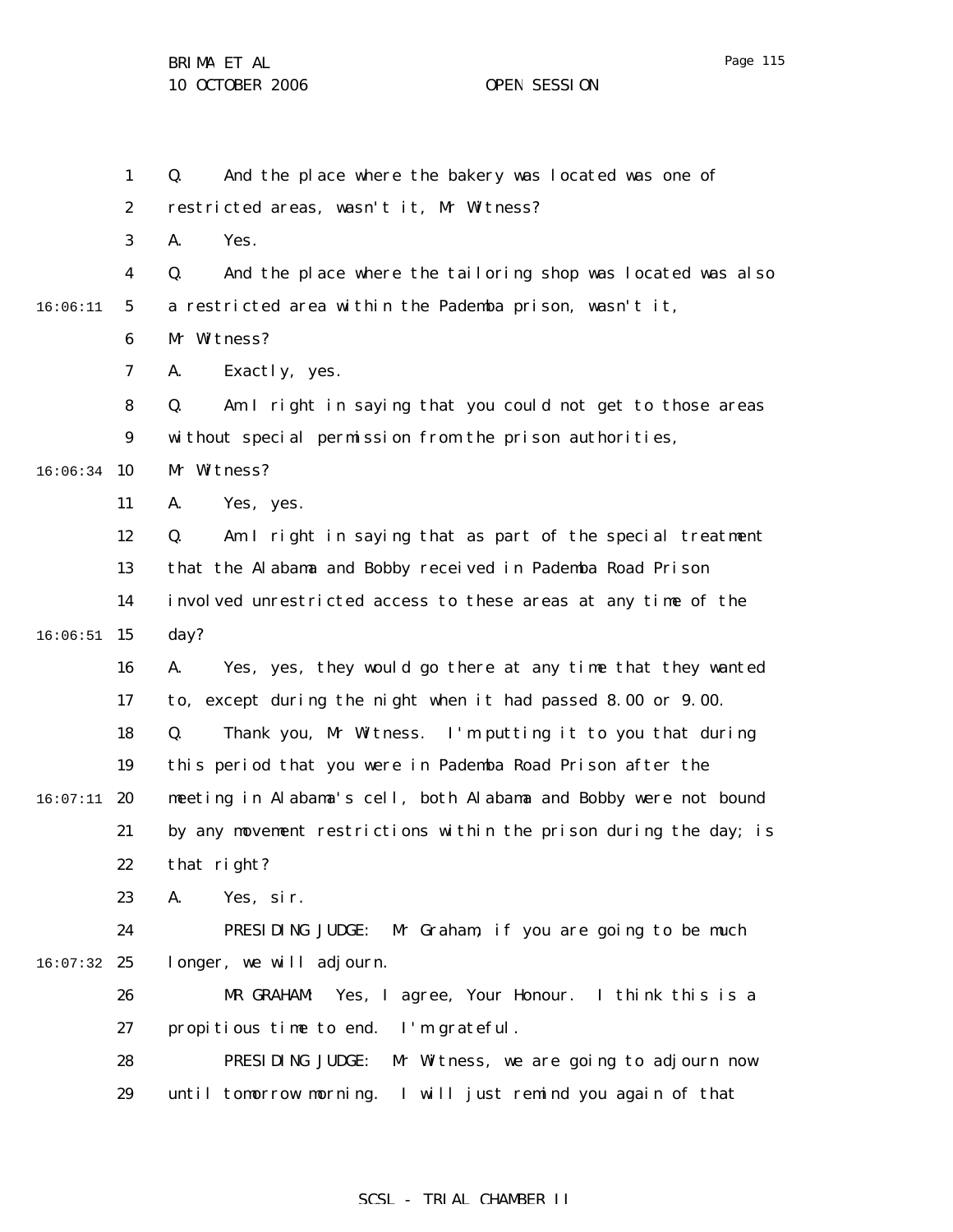BRIMA ET AL 10 OCTOBER 2006 OPEN SESSION

 16:07:57 caution I gave you. Please do not discuss this case or the evidence with any other person. THE WITNESS: Yes, My Lord. PRESIDING JUDGE: All right. We will adjourn now until 9.15 tomorrow morning. [Whereupon the hearing adjourned at 4.07 p.m. to be reconvened on Wednesday, the 11th day of October, 2006, at 9.15 a.m.]

Page 116